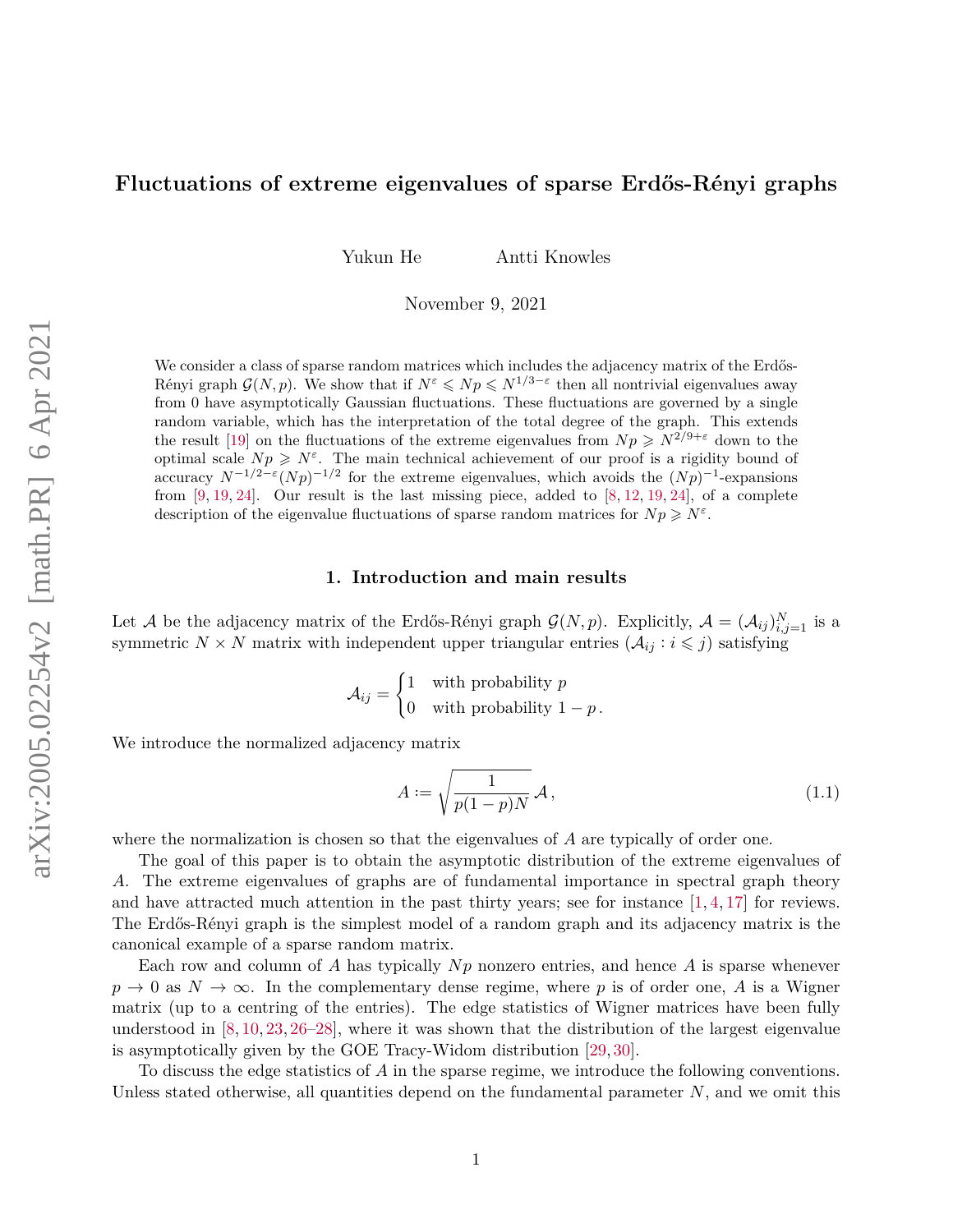dependence from our notation. We write  $X \ll Y$  to mean  $X = O_{\varepsilon}(N^{-\varepsilon}Y)$  for some fixed  $\varepsilon > 0$ . We write  $X \cong Y$  to mean  $X = O(Y)$  and  $Y = O(X)$ . We denote the eigenvalues of A by  $\lambda_1 \leq \cdots \leq \lambda_N$ . The largest eigenvalue  $\lambda_N$  of A is its Perron-Frobenius eigenvalue. For  $Np \gg 1$ , it is typically of The largest eigenvalue  $\lambda_N$  or  $A$  is its refron-rrobemus eigenvalue. For  $Np \gg 1$ , i<br>order  $\sqrt{Np}$ , while the other eigenvalues  $\lambda_1, \lambda_2, ..., \lambda_{N-1}$  are typically of order one.

The edge statistics of sparse matrices were first studied in [\[8,](#page-51-2)[9\]](#page-51-1), where it was proved that when  $Np \gg N^{2/3}$  the second largest eigenvalue of *A* exhibits GOE Tracy–Widom fluctuations, i.e.

$$
\lim_{N \to \infty} \mathbb{P}(N^{2/3}(\lambda_{N-1} - \mathbb{E}\lambda_{N-1}) \leq s) = F_1(s),
$$

where  $F_1(s)$  is the distribution function of the GOE Tracy–Widom distribution. In [\[24\]](#page-52-0), this result was extended to  $Np \gg N^{1/3}$ , which it turns out is optimal. Indeed, in [\[19\]](#page-51-0) it was shown that when  $N^{2/9} \ll Np \ll N^{1/3}$  the Tracy-Widom distribution for  $\lambda_{N-1}$  no longer holds, and the extreme eigenvalues have asymptotically Gaussian fluctuations. More precisely, in [\[19\]](#page-51-0) it was shown that if  $N^{2/9} \ll Np \ll N^{1/3}$  then

<span id="page-1-0"></span>
$$
\sqrt{\frac{N^2 p}{2}}(\lambda_{N-1} - \mathbb{E}\lambda_{N-1}) \xrightarrow{d} \mathcal{N}(0,1).
$$
\n(1.2)

In this paper we show [\(1.2\)](#page-1-0) for the whole range  $1 \ll Np \ll N^{1/3}$ . In fact, we show this for a general class of sparse random matrices introduced in [\[8,](#page-51-2)[9\]](#page-51-1). It is easy to check that the normalized adjacency matrix A [\(1.1\)](#page-0-0) of  $\mathcal{G}(N,p)$  satisfies the following definition with the choice

<span id="page-1-1"></span>
$$
q := \sqrt{Np} \,. \tag{1.3}
$$

<span id="page-1-2"></span> $\textbf{Definition 1.1 (Sparse matrix).} \hspace{0.1cm} \text{Let} \hspace{0.1cm} 1 \leqslant q \leqslant \sqrt{2}$ *N*. A *sparse matrix* is a real symmetric  $N \times N$ matrix  $H = H^* \in \mathbb{R}^{N \times N}$  whose entries  $H_{ij}$  satisfy the following conditions.

- (i) The upper-triangular entries  $(H_{ij}: 1 \leq i \leq j \leq N)$  are independent.
- (ii) We have  $\mathbb{E}H_{ij} = 0$ ,  $\mathbb{E}H_{ij}^2 = (1 + O(\delta_{ij})) / N$ , and  $\mathbb{E}H_{ij}^4 \approx 1/(Nq^2)$  for all *i*, *j*.
- (iii) For any  $k \ge 3$ , we have  $\mathbb{E}|H_{ij}|^k \le C_k/(Nq^{k-2})$  for all *i*, *j*.

We define the random matrix

$$
A = H + f \mathbf{e} \mathbf{e}^*,
$$

where  $\mathbf{e} := N^{-1/2}(1, 1, \dots, 1)^*$ , and  $f \geq 0$ .

For simplicity of presentation, in this paper we focus only on real matrices, although our results and proofs extend to matrices with complex entries with minor modifications which we omit; see also Remark [8.2](#page-36-0) below.

To describe the fluctuations of the eigenvalues of *A*, we define the random variable

<span id="page-1-4"></span>
$$
\mathcal{Z} := \frac{1}{N} \operatorname{Tr} H^2 - 1. \tag{1.4}
$$

Defining

$$
\Sigma := \left(\frac{1}{N^2} \sum_{i,j} \mathbb{E} H_{ij}^4\right)^{1/2},
$$

one easily finds

<span id="page-1-3"></span>
$$
\frac{1}{\sqrt{2}\Sigma} \mathcal{Z} \xrightarrow{d} \mathcal{N}(0,1) \quad \text{and} \quad \Sigma \approx \frac{1}{\sqrt{N}q} \,. \tag{1.5}
$$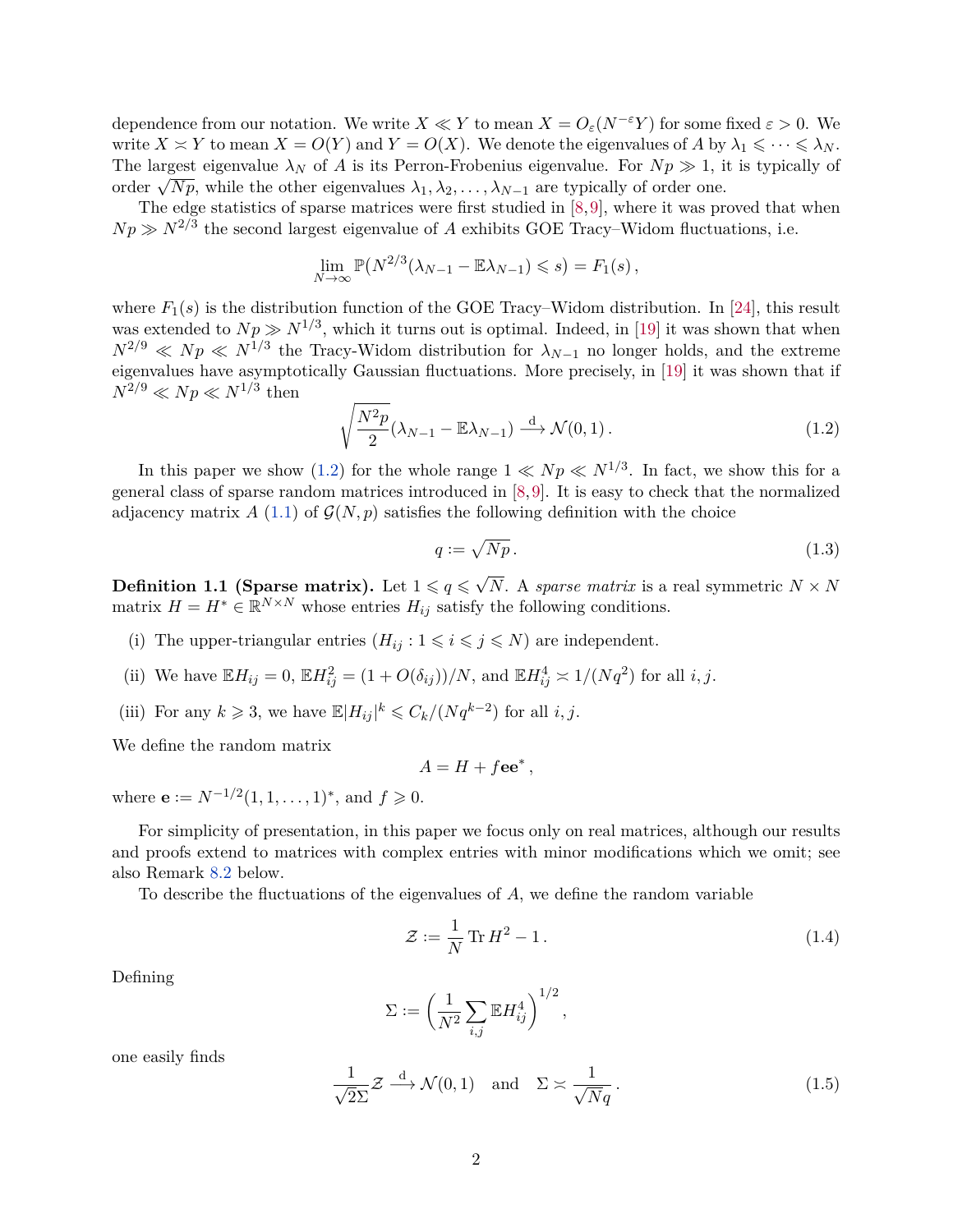We denote by  $\gamma_{sc,i}$  be the *i*th *N*-quantile of the semicircle distribution, which is the limiting empirical eigenvalue measure of *A* for  $Np \gg 1$ . Explicitly,  $\int_{-2}^{\gamma_{sc,i}} \frac{1}{27}$  $\frac{1}{2\pi}\sqrt{4-x^2}\,\mathrm{d}x=\frac{i}{\Lambda}$  $\frac{\imath}{N}$  .

Throughout the following we fix an exponent  $\beta \in (0, 1/2]$  and set

<span id="page-2-0"></span>
$$
q = N^{\beta}.
$$
\n<sup>(1.6)</sup>

If *A* is the normalized adjacency matrix [\(1.1\)](#page-0-0) of  $\mathcal{G}(N,p)$  then from [\(1.3\)](#page-1-1) and [\(1.6\)](#page-2-0) we find that the condition  $1 \ll Np \ll N^{1/3}$  reads  $1 \ll q \ll N^{1/6}$ , i.e.  $\beta \in (0, 1/6)$ . We may now state our main result.

<span id="page-2-1"></span>**Theorem 1.2.** *Fix*  $\beta \in (0, 1/6)$  *and set* 

<span id="page-2-4"></span>
$$
\delta \equiv \delta(\beta) := \frac{1}{10} \min \{ \beta, 1/6 - \beta \}.
$$
 (1.7)

*Let H be as in Definition* [1.1](#page-1-2) *with q given by* [\(1.6\)](#page-2-0)*. Fix*  $\varepsilon > 0$  *and*  $D > 0$ *. Then for large enough N* we have with probability at least  $1 - N^{-D}$ 

<span id="page-2-2"></span>
$$
\left|\lambda_i - \mathbb{E}\lambda_i - \frac{\gamma_{\text{sc},i}}{2}\mathcal{Z}\right| = O(N^{\varepsilon - \delta}\Sigma)
$$
\n(1.8)

*for all*  $1 \leq i \leq N-1$ *.* 

Theorem [1.2](#page-2-1) implies, for all  $i \in \{1, 2, ..., N-1\}$  such that  $\gamma_{sc,i}$  is away from 0, that the fluctuations of  $\lambda_i$  are simultaneously governed by those of Z. In fact, by the rigidity result of [\[9,](#page-51-1) Theorem 2.13 and a simple moment estimate of  $\mathcal Z$  (see [\(2.5\)](#page-6-0) below), we deduce from [\(1.5\)](#page-1-3) and Theorem [1.2](#page-2-1) that under its conditions, with probability at least  $1 - N^{-D}$  we have

<span id="page-2-3"></span>
$$
\lambda_i = \mathbb{E}\lambda_i \left(1 + \frac{\mathcal{Z}}{2}\right) + O(N^{-\delta/2}\Sigma) \tag{1.9}
$$

for all  $i = 1, \ldots, N - 1$ . Thus, for  $1 \ll q \ll N^{1/6}$ , the fluctuation of all eigenvalues away from 0 is given by a global random scaling by the factor  $1 + \mathcal{Z}/2$ .

**Remark 1.3.** If  $f = 0$  in Definition [1.1,](#page-1-2) i.e.  $A = H$  is centred, then the conclusion of Theorem [1.2](#page-2-1) holds for all eigenvalues  $\lambda_1, \ldots, \lambda_N$ . Indeed, if  $f = 0$  then *A* and  $-A$  both satisfy Definition [1.1,](#page-1-2) and  $\lambda_N(A) = -\lambda_1(-A)$ .

Our main result is a rigidity estimate for the eigenvalues of *A* with accuracy

$$
\frac{1}{N^{1/2+\delta/2}q}.
$$

In contrast, the corresponding rigidity results of  $[9, 19, 24]$  $[9, 19, 24]$  $[9, 19, 24]$  $[9, 19, 24]$  $[9, 19, 24]$  have accuracy up to a fixed power of  $q^{-1}$ : up to  $q^{-2}$  in [\[9\]](#page-51-1),  $q^{-4}$  in [\[24\]](#page-52-0), and  $q^{-6}$  in [\[19\]](#page-51-0). For arbitrarily small polynomial values of *q*, the rigidity provided by an expansion up to a fixed power of  $q^{-1}$  is not sufficient to analyse the fluctuations of the extreme eigenvalues. Thus, the main technical achievement of our paper is the avoidance of  $q^{-1}$ -expansions in the error bounds.

**Remark 1.4.** The variable  $\mathcal{Z}$  was introduced in [\[19\]](#page-51-0), where its importance for the edge fluctuations of sparse random matrices was first recognized. Using it, the authors proved [\(1.8\)](#page-2-2) for  $\beta \in (1/9, 1/6)$ .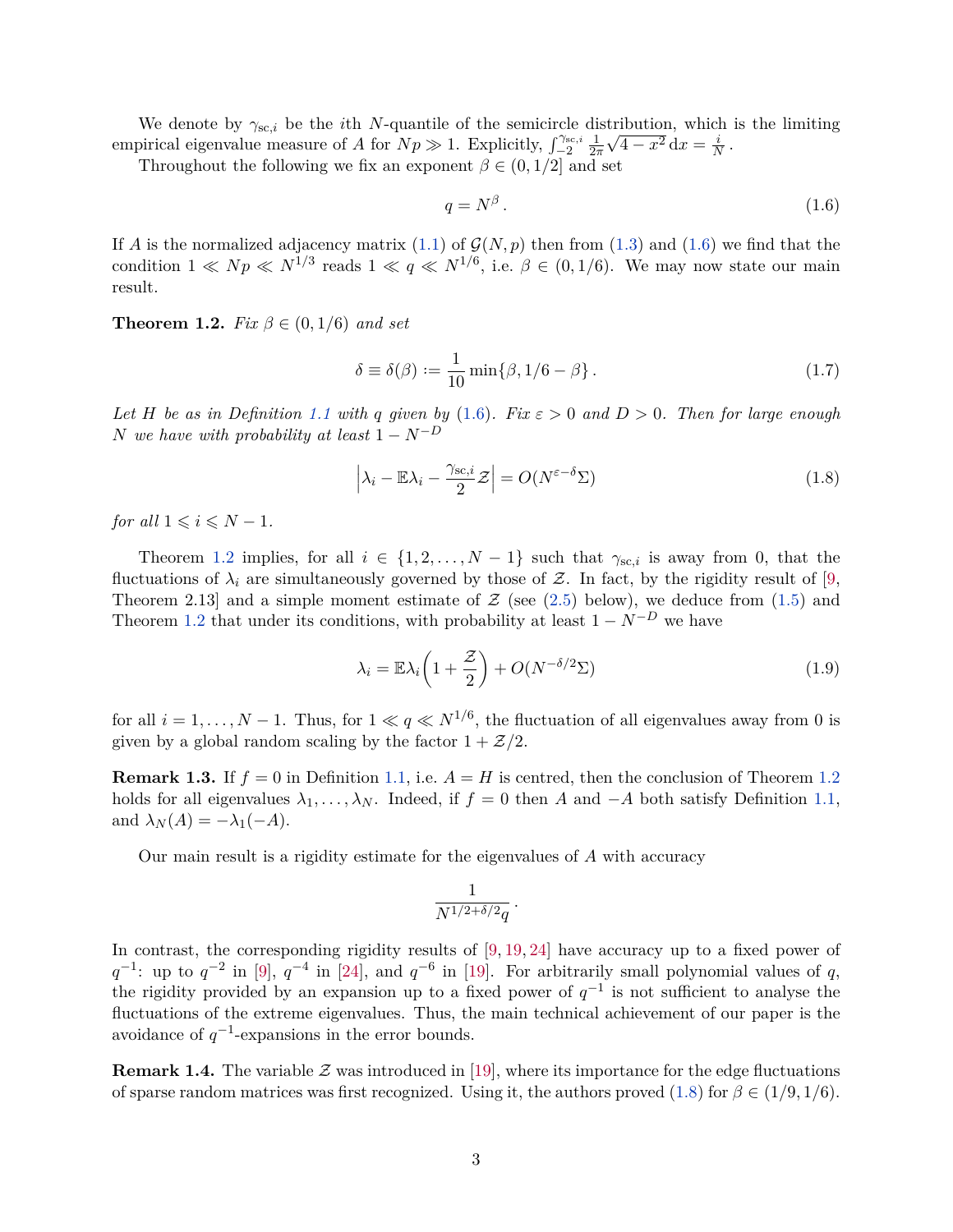<span id="page-3-2"></span>**Remark 1.5.** Let A be the rescaled adjacency matrix [\(1.1\)](#page-0-0) of  $\mathcal{G}(N,p)$ . The fluctuations of the eigenvalues of *A* have a particularly transparent interpretation in terms of the fluctuation of the average degree of  $\mathcal{G}(N,p)$ , or, equivalently, its total number of edges. To that end, denote by  $\mathcal{D} \vcentcolon = \frac{1}{N}$  $\frac{1}{N} \sum_{i,j} A_{ij}$  the average degree of  $\mathcal{G}(N,p)$  and by  $d := \mathbb{E} \mathcal{D} = Np$  its expectation. Defining the randomly rescaled adjacency matrix

<span id="page-3-1"></span>
$$
\widehat{A} := \frac{1}{\sqrt{D}} \mathcal{A},\tag{1.10}
$$

we claim that under the assumptions of Theorem [1.2](#page-2-1) we have

<span id="page-3-0"></span>
$$
\lambda_i(\widehat{A}) = \mathbb{E}\lambda_i(A) + O(N^{-\delta/2}\Sigma)
$$
\n(1.11)

with probability at least  $1 - N^{-D}$ . Indeed, a short calculation yields  $\mathcal{D} = d(1 + (1 - p)\mathcal{Z} + O(p)),$ from which [\(1.11\)](#page-3-0) follows using [\(1.9\)](#page-2-3) and the bounds  $p = O(N^{-\delta}\Sigma)$  and  $|Z|^2 = O(N^{-\delta}\Sigma)$  with probability at least  $1 - N^{-D}$  (by [\(2.5\)](#page-6-0) below).

In [\(1.11\)](#page-3-0), the Gaussian fluctuations [\(1.9\)](#page-2-3) present for  $\lambda_i(A)$  are absent for  $\lambda_i(\widehat{A})$ . Hence, the fluctuations of the eigenvalues of *A* can be all simultaneously eliminated to leading order by an appropriate *random* rescaling. Note that we can write  $A = d^{-1/2}A(1 + O(N^{-\delta} \Sigma))$ , in analogy to [\(1.10\)](#page-3-1). Thus, [\(1.11\)](#page-3-0) states that if one replaces the deterministic normalization  $d^{-1/2}$  with the random normalization D−1*/*<sup>2</sup> the fluctuations vanish to leading order. In fact, although it is not formulated that way, our proof can essentially be regarded as a rigidity result for the matrix *A*b.

Remark [1.5](#page-3-2) is consistent with the fact that for more rigid graph models where the average degree is fixed, Z does not appear: for a random *d*-regular graph, the second largest eigenvalue of the adjacency matrix has Tracy-Widom fluctuations for  $N^{2/9} \ll d \ll N^{1/3}$  [\[2\]](#page-51-8). Moreover, in [\[19\]](#page-51-0) it was proved that the second largest eigenvalue of  $\hat{A}$  has Tracy-Widom fluctuations for  $q \gg N^{1/9}$ .

Theorem [1.2](#page-2-1) trivially implies the following result.

**Corollary 1.6.** We adopt the conditions in Theorem [1.2.](#page-2-1) Fix  $\varepsilon > 0$ . Define

$$
X_i := \frac{\lambda_i - \mathbb{E}\lambda_i}{\gamma_{\text{sc},i}\Sigma/\sqrt{2}}
$$

*for all*  $i \in \{1, 2, \ldots, \lfloor(\frac{1}{2} - \varepsilon)N\rfloor, \lfloor(\frac{1}{2} + \varepsilon)N\rfloor, \ldots, N-1\} =: \mathcal{I}$ *. We have* 

$$
(X_{i_1},\ldots,X_{i_k})\stackrel{\mathrm{d}}{\longrightarrow}\mathcal{N}_k(\mathbf{0},\mathcal{J}),
$$

*for all fixed k and*  $i_1, \ldots, i_k \in \mathcal{I}$ *. Here*  $\mathcal{J} \in \mathbb{R}^{k \times k}$  *is the matrix of ones, i.e.*  $\mathcal{J}_{ij} = 1$  *for all*  $i, j \in \{1, 2, \ldots, k\}.$ 

Next, we remark on the fluctuations of single eigenvalues inside the bulk. This problem was first addressed in [\[11\]](#page-51-9) for GUE, extended to GOE in [\[25\]](#page-52-6), and recently extended to general Wigner matrices in [\[3,](#page-51-10) [21\]](#page-51-11). In these works, it was proved that the bulk eigenvalues of Wigner matrices matrices in [5, 21]. In these works, it was prove<br>fluctuate on the scale  $\sqrt{\log N}/N$ . More precisely,

$$
\frac{\mu_i - \gamma_{\text{sc},i}}{\sqrt{\frac{8 \log N}{(4 - \gamma_{\text{sc},i}^2)N^2}}}\xrightarrow{d} \mathcal{N}(0, 1)
$$

for all bulk eigenvalues  $\mu_i, \varepsilon N \leqslant i \leqslant (1-\varepsilon)N$ , of a real Wigner matrix. The bulk eigenvalue fluctuation of sparse matrices was studied in [\[12\]](#page-51-3), where it was shown that for fixed  $\beta \in (0,1/2)$ , there exists  $c \equiv c(\beta) > 0$  such that with probability at least  $1 - N^{-D}$ 

$$
\left|\lambda_i - \mathbb{E}\lambda_i - \frac{\gamma_{\text{sc},i}}{2}\mathcal{Z}\right| = O(N^{-c}\Sigma)
$$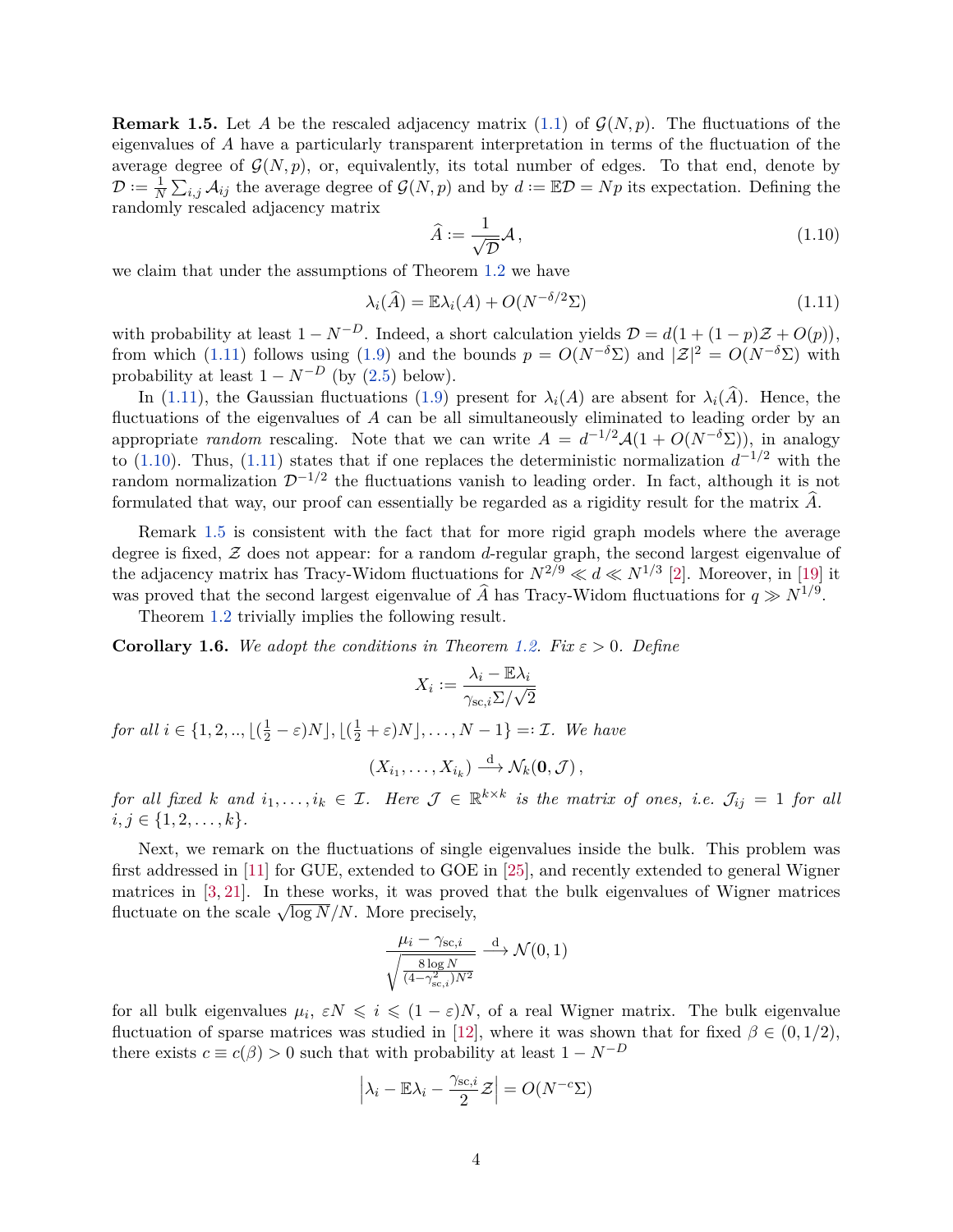for all bulk eigenvalues  $\lambda_i$ ,  $\epsilon N \leqslant i \leqslant (1 - \epsilon)N$ , of A.

In summary, we have the following general picture of fluctuations of eigenvalues for sparse random matrices. The fluctuations of any single eigenvalue consists of two components: a *random matrix* component and a *sparseness* component. The random matrix component is independent of the sparseness and coincides with the corresponding fluctuations of GOE. It has order  $N^{-2/3}$  at the edge and order  $\sqrt{\log N}/N$  in the bulk. The sparseness component is captured by the random the edge and order  $\sqrt{\log N}/N$  in the bulk. The sparseness component is captured by the random variable  $\mathcal Z$  and has order  $1/(\sqrt{Nq})$  throughout the spectrum except near the origin. Thus, the sparseness component dominates in the bulk as soon as  $q \ll \sqrt{N}$  and at the edge as soon as  $q \ll$  $N^{1/6}$ . In fact, our proof suggests that Z is only the leading order such Gaussian contribution arising from the sparseness, and that there is an infinite hierarchy of strongly correlated and asymptotically Gaussian random variables of which  $\mathcal Z$  is the largest and whose magnitudes decrease in powers of *q*<sup>-2</sup>. In order to obtain random matrix Tracy-Widom statistics near the edge, one would have to subtract all of such contributions up order  $N^{-2/3}$ . For  $q = N^{\beta}$  with  $\beta$  arbitrarily small, the number of such terms becomes arbitrarily large.

For completeness, we mention that the bulk eigenvalue statistics have also been analysed in terms of their correlation functions and eigenvalue spacings, which have a very different behaviour from the single eigenvalue fluctuations described above. It was proved in  $[8, 9, 18, 22]$  $[8, 9, 18, 22]$  $[8, 9, 18, 22]$  $[8, 9, 18, 22]$  $[8, 9, 18, 22]$  $[8, 9, 18, 22]$  $[8, 9, 18, 22]$  that the asymptotics of the local eigenvalue correlation functions in the bulk coincide with those of GOE for any  $q \gg 1$ . Thus, the sparseness has no impact on the asymptotic behaviour of the correlation functions and the eigenvalue spacings.

We conclude this section with a few words about the proof. The fluctuations of the extreme eigenvalues are considerably harder to analyse than those of the bulk eigenvalues, and in particular the method of [\[12\]](#page-51-3) breaks down at the edge because the self-consistent equations on which it relies become unstable. The key difficulty near the edge is to obtain strong rigidity estimates on the locations of the extreme eigenvalues, while no such estimates are needed in the bulk. Indeed, the central step of the proof is Proposition [4.1](#page-11-0) below, which provides an upper bound for the fluctuations of the largest eigenvalue of *H*. This is obtained by showing, for suitable *E* outside the bulk of the spectrum and  $\eta > 0$ , that the imaginary part of the Green's function  $G(E + i\eta) := (H - E - i\eta)^{-1}$ satisfies Im  $\text{Tr } G(E + i\eta) \ll 1/\eta$ . Our basic approach is the self-consistent polynomial method for sparse matrices developed in [\[19,](#page-51-0) [24\]](#page-52-0). Thus, we first obtain a highly precise bound on the selfconsistent polynomial *P* of the Green's function, which provides a good estimate of Tr *G* outside the bulk. The key observation in this part is that the cancellation built into *P* persists also in the derivative of *P*. Armed with the good estimate of Tr *G*, our second key idea is to estimate the imaginary part of *P*, which turns out to be much smaller than *P* itself; from this we deduce strong enough bounds on the imaginary part of *G*. These two estimates together conclude the proof. We refer to Section [3](#page-8-0) below for more details of the proof strategy.

The rest of the paper is organized as follows. In Section [2](#page-5-0) we introduce the notations and previous results that we use in this paper. In Section [3](#page-8-0) we explain the strategy of the proof. In Section [4](#page-11-1) we prove Theorem [1.2,](#page-2-1) assuming key rigidity estimates at the edge (Proposition [4.1\)](#page-11-0) and inside the bulk (Lemma [4.2\)](#page-11-2). In Section [5](#page-13-0) we give a careful construction of the self-consistent polynomial *P* of the Green's function. In Sections [6–](#page-17-0)[8,](#page-35-0) we prove Proposition [4.1,](#page-11-0) by assuming several improved estimates for large classes of polynomials of Green's functions. In Section [9](#page-40-0) we prove Lemma [4.2.](#page-11-2) Finally in Section [10](#page-43-0) we prove the estimates that we used in Sections [6–](#page-17-0)[8.](#page-35-0)

*Acknowledgments.* The authors would like to thank Zhigang Bao, Jiaoyang Huang, and Benjamin Schlein for helpful discussions. Y.H. gratefully acknowledges partial support from the NCCR SwissMAP and the Swiss National Science Foundation through the Grant 200020\_172623 "Dynam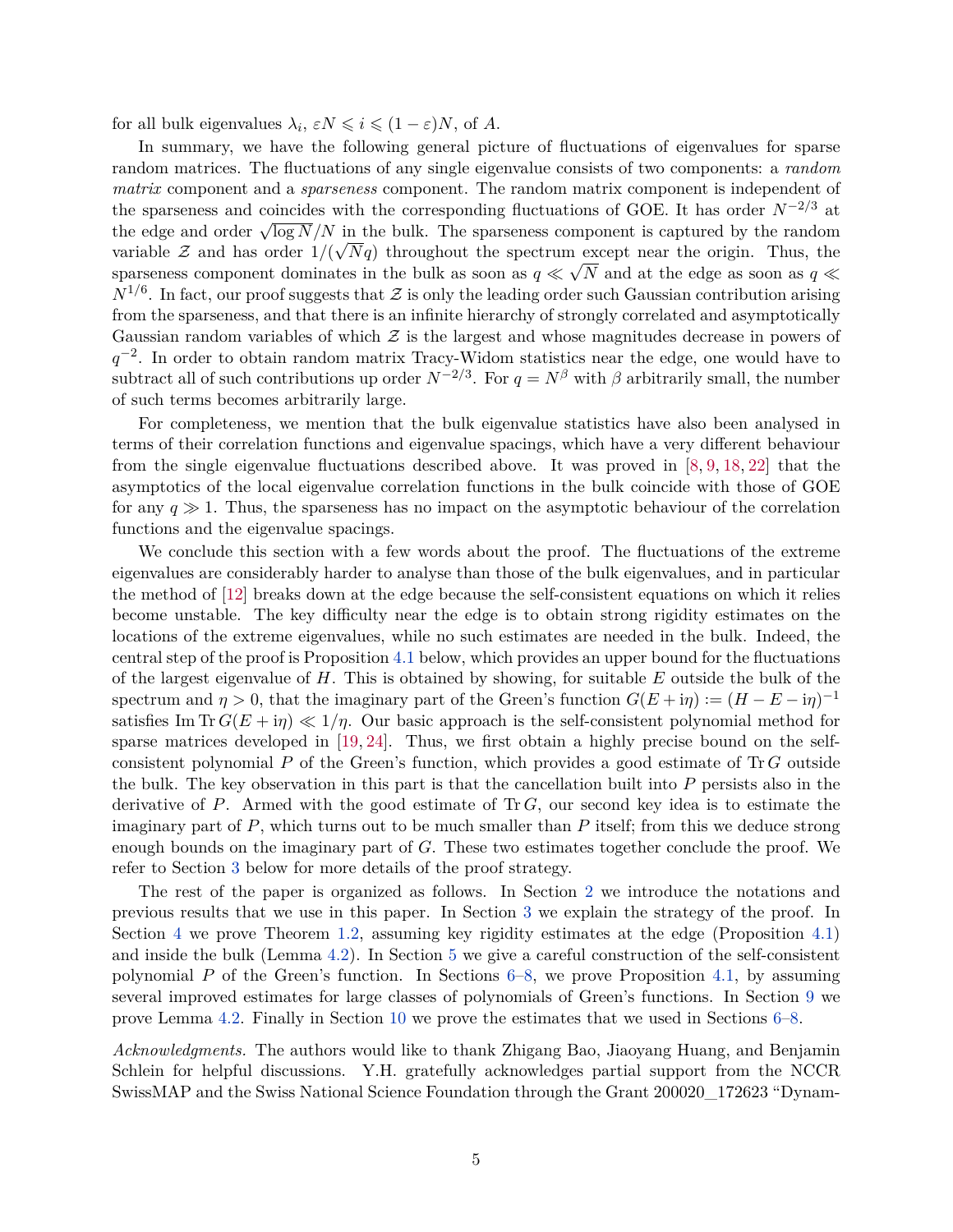ical and energetic properties of Bose-Einstein condensates". A.K. gratefully acknowledges funding from the European Research Council (ERC) under the European Union's Horizon 2020 research and innovation programme (grant agreement No. 715539\_RandMat) and from the Swiss National Science Foundation through the NCCR SwissMAP grant.

### **2. Preliminaries**

<span id="page-5-0"></span>In this section we collect notations and tools that will be used. For the rest of this paper we fix  $\beta \in (0, 1/6)$  and define  $\delta$  as in [\(1.7\)](#page-2-4).

Let M be an  $N \times N$  matrix. We denote  $M^{*n} := (M^*)^n$ ,  $M_{ij}^* := (M^*)_{ij} = \overline{M}_{ji}$ ,  $M_{ij}^n := (M_{ij})^n$ , and the normalized trace of *M* by  $\underline{M} := \frac{1}{N} \text{Tr } M$ . We denote the *Green's function of*  $H$  by

<span id="page-5-3"></span>
$$
G \equiv G(z) := (H - z)^{-1}.
$$
\n(2.1)

**Convention.** Throughout the paper, the argument of *G* and of any Stieltjes transform is always denoted by  $z \in \mathbb{C} \setminus \mathbb{R}$ , and we often omit it from our notation.

The Stieltjes transform of the eigenvalue density at  $z$  is denoted by  $G(z)$ . For deterministic  $z$ we have the differential rule

<span id="page-5-5"></span>
$$
\frac{\partial G_{ij}}{\partial H_{kl}} = -(G_{ik}G_{jl} + G_{il}G_{kj})(1 + \delta_{kl})^{-1}.
$$
\n(2.2)

If h is a real-valued random variable with finite moments of all order, we denote by  $\mathcal{C}_k(h)$  the kth cumulant of *h*, i.e.

$$
\mathcal{C}_k(h) := (-i)^k \cdot \left(\partial_\lambda^k \log \mathbb{E} e^{i\lambda h}\right)|_{\lambda=0}.
$$

We state the cumulant expansion formula, whose proof is given in e.g. [\[16,](#page-51-13) Appendix A].

<span id="page-5-2"></span>**Lemma 2.1 (Cumulant expansion).** Let  $f : \mathbb{R} \to \mathbb{C}$  be a smooth function, and denote by  $f^{(k)}$ *its kth* derivative. Then, for every fixed  $\ell \in \mathbb{N}$ , we have

<span id="page-5-1"></span>
$$
\mathbb{E}[h \cdot f(h)] = \sum_{k=0}^{\ell} \frac{1}{k!} C_{k+1}(h) \mathbb{E}[f^{(k)}(h)] + \mathcal{R}_{\ell+1},
$$
\n(2.3)

assuming that all expectations in [\(2.3\)](#page-5-1) exist, where  $\mathcal{R}_{\ell+1}$  is a remainder term (depending on f and *h*), such that for any  $t > 0$ ,

<span id="page-5-4"></span>
$$
\mathcal{R}_{\ell+1} = O(1) \cdot \left( \mathbb{E} \sup_{|x| \le |h|} |f^{(\ell+1)}(x)|^2 \cdot \mathbb{E} |h^{2\ell+4} \mathbf{1}_{|h| > t} | \right)^{1/2} + O(1) \cdot \mathbb{E} |h|^{\ell+2} \cdot \sup_{|x| \le t} |f^{(\ell+1)}(x)|. \tag{2.4}
$$

The following result gives bounds on the cumulants of the entries of *H*, whose proof follows from Definition [1.1](#page-1-2) and the homogeneity of the cumulants.

<span id="page-5-6"></span>**Lemma 2.2.** *For every*  $k \in \mathbb{N}$  *we have* 

$$
\mathcal{C}_k(H_{ij}) = O_k(1/(Nq^{k-2}))
$$

*uniformly for all i, j.*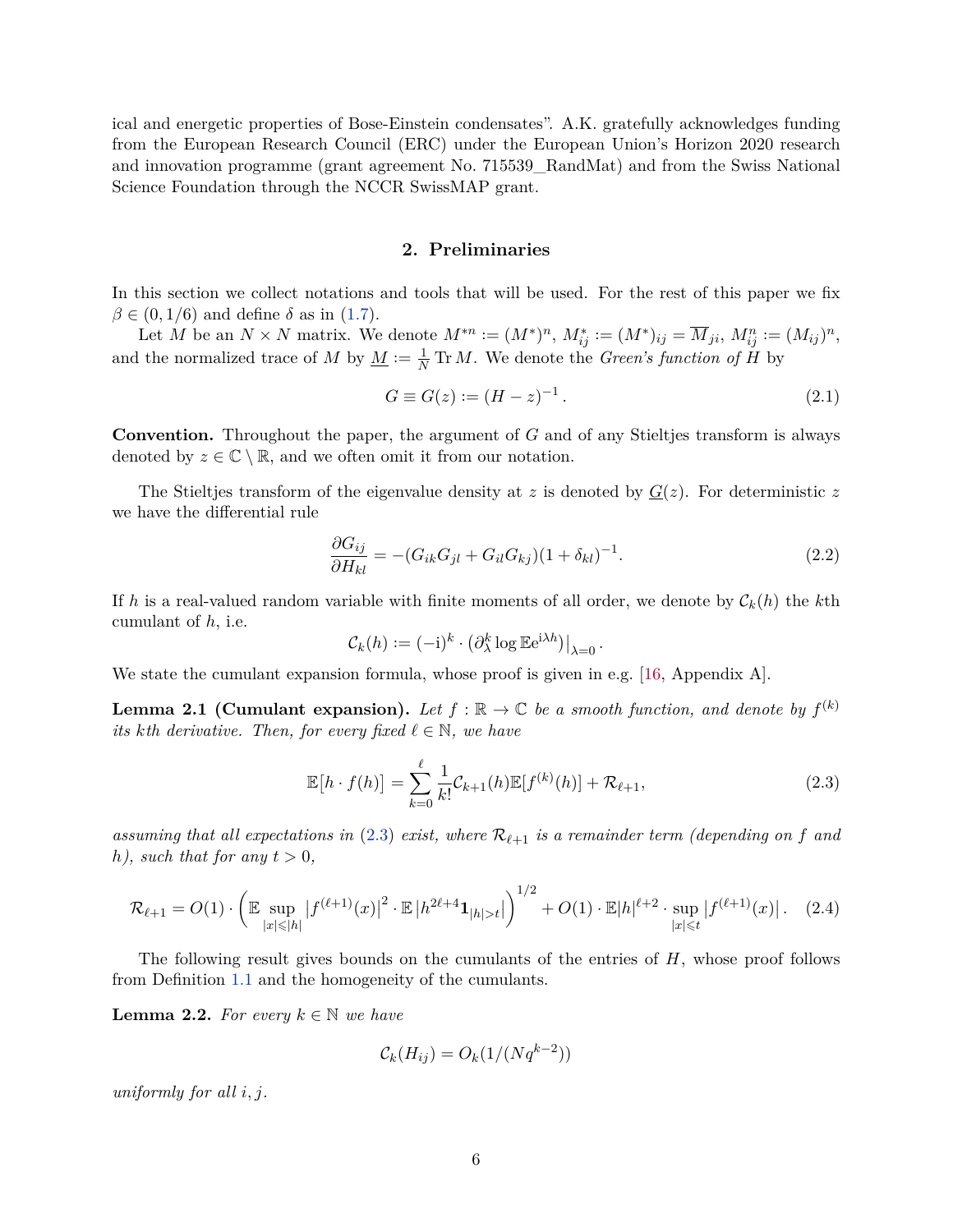We use the following convenient notion of high-probability bound from [\[7\]](#page-51-14).

## <span id="page-6-2"></span>**Definition 2.3 (Stochastic domination).** Let

 $X = (X^{(N)}(u) : N \in \mathbb{N}, u \in U^{(N)})$ ,  $Y = (Y^{(N)}(u) : N \in \mathbb{N}, u \in U^{(N)})$ 

be two families of random variables, where  $Y^{(N)}(u)$  are nonnegative and  $U^{(N)}$  is a possibly Ndependent parameter set. We say that  $X$  is stochastically dominated by  $Y$ , uniformly in  $u$ , if for all (small)  $\varepsilon > 0$  and (large)  $D > 0$  we have

$$
\sup_{u \in U^{(N)}} \mathbb{P}\left[ |X^{(N)}(u)| > N^{\varepsilon} Y^{(N)}(u) \right] \leq N^{-D}
$$

for large enough  $N \geq N_0(\varepsilon, D)$ . If X is stochastically dominated by Y, uniformly in *u*, we use the notation *X*  $\prec$  *Y*, or, equivalently *X* =  $O_{\prec}(Y)$ .

Note that for deterministic *X* and *Y*,  $X = O_{\leq}(Y)$  means  $X = O_{\epsilon}(N^{\epsilon}Y)$  for any  $\epsilon > 0$ . Sometimes we say that an event  $\Xi \equiv \Xi^{(N)}$  holds with *very high probability* if for all  $D > 0$  we have  $\mathbb{P}(\Xi) \geq 1 - N^{-D}$  for  $N \geq N_0(D)$ .

By estimating the moments of  $\mathcal Z$  defined in [\(1.4\)](#page-1-4) and invoking Chebyshev's inequality, we find

<span id="page-6-0"></span>
$$
\mathcal{Z} \prec \frac{1}{\sqrt{N}q} \,. \tag{2.5}
$$

We have the following elementary result about stochastic domination.

**Lemma 2.4.** *(i) If*  $X_1 \prec Y_1$  *and*  $X_2 \prec Y_2$  *then*  $X_1X_2 \prec Y_1Y_2$ *.* 

*(ii) Suppose that X is a nonnegative random variable satisfying*  $X \leq N^C$  *and*  $X \prec \Phi$  *for some*  $deterministic \Phi \geq N^{-C}$ *. Then*  $\mathbb{E}X \prec \Phi$ *.* 

Fix (a small)  $c > 0$  and define the spectral domains

<span id="page-6-4"></span>
$$
\mathbf{S} := \{ z = E + i\eta : |E| \leq 10, N^{-1+c} \leq \eta \leq 10 \}, \quad \widetilde{\mathbf{S}} := \{ z = E + i\eta : |E| \leq 10, 0 < \eta \leq 10 \}. \tag{2.6}
$$

We recall the local semicircle law for Erdős-Rényi graphs from [\[9\]](#page-51-1).

<span id="page-6-1"></span>**Proposition 2.5 (Theorem 2.8, [\[9\]](#page-51-1)).** *Let H be a sparse matrix defined as in Definition [1.1,](#page-1-2) and m*sc *be the Stieltjes transform of the semicircle distribution. We have*

$$
\max_{i,j} |G_{ij}(z) - \delta_{ij} m_{\rm sc}(z)| \prec \frac{1}{q} + \sqrt{\frac{1}{N\eta}}
$$

*uniformly in*  $z = E + i\eta \in S$ *.* 

As a standard consequence of the local law, we have the complete delocalization of eigenvectors.

<span id="page-6-3"></span>**Lemma 2.6.** Let  $\mathbf{u}_1, \ldots, \mathbf{u}_N$  be the ( $L^2$ -normalized) eigenvectors of H. We have

$$
\mathbf{u}_i(k)^2 \prec \frac{1}{N}
$$

*uniformly for all*  $i, k \in \{1, 2, \ldots, N\}$ *.*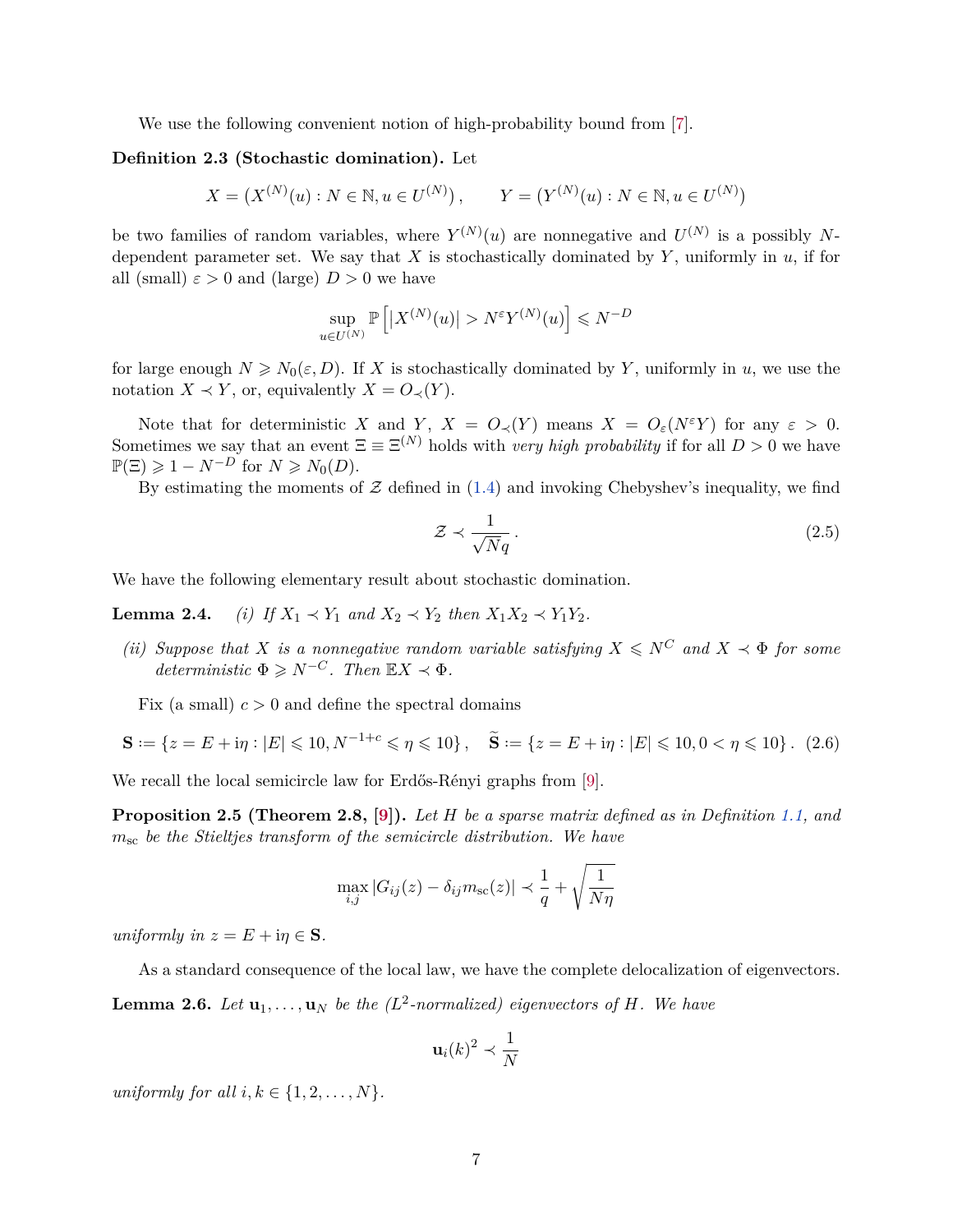**Remark 2.7.** Proposition [2.5](#page-6-1) was proved in [\[9\]](#page-51-1) under the additional assumption  $\mathbb{E}H_{ii}^2 = 1/N$  for all *i*. However, the proof is insensitive to the variance of the diagonal entries, and one can easily repeat the steps in [\[9\]](#page-51-1) under the general assumption  $\mathbb{E}H_{ii}^2 = C_i/N$ . A weak local law for *H* with general variances on the diagonal can also be found in [\[15\]](#page-51-15).

<span id="page-7-2"></span>**Lemma 2.8 (Ward identity).** *We have*

$$
\sum_j |G_{ij}|^2 = \frac{\operatorname{Im} G_{ii}}{\eta}
$$

*for all*  $z = E + i\eta \in S$ *.* 

The following Lemmas [2.9](#page-7-0)[–2.12](#page-8-1) characterize the asymptotic eigenvalues density of *H*. The proof of the following result is postponed to Section [5.](#page-13-0)

<span id="page-7-0"></span>**Lemma 2.9.** *There exists a deterministic polynomial*

$$
P_0(z,x) = 1 + zx + x^2 + \frac{a_2}{q^2}x^4 + \frac{a_3}{q^4}x^6 + \cdots
$$

*of degree*  $2\lceil \beta^{-1} \rceil$  *such that* 

$$
\mathbb{E}P_0(z, \underline{G}(z)) \prec \frac{\mathbb{E} \operatorname{Im} \underline{G}(z)}{N\eta} + \frac{1}{N}
$$

*uniformly for all deterministic*  $z \in S$ *. Here*  $a_2, a_3, \ldots$  *are real, deterministic, and bounded. They depend on the law of H.*

Lemma [2.9](#page-7-0) states that when *x* is replaced with  $G(z)$ , the expectation of  $P_0(z, x)$  is very small. This is because of a cancellation built into *P*, which however holds only in expectation and not with high probability. The following two results are essentially proved in [\[19,](#page-51-0) Propositions 2.5–2.6], and we state them without proof. We denote by  $\mathbb{C}_+$  the complex upper half-plane.

**Lemma 2.10.** *There exists a deterministic algebraic function*  $m_0 : \mathbb{C}_+ \to \mathbb{C}_+$  *satisfying*  $P_0(z, m_0(z)) =$ 0, such that  $m_0$  is the Stieltjes transform of a deterministic symmetric probability measure  $\varrho_0$ . We *have* supp  $\varrho_0 = [-L_0, L_0]$ *, where* 

$$
L_0 = 2 + O(1/q^2) \, .
$$

*Moreover,*

$$
\operatorname{Im} m_0(z) \asymp \begin{cases} \sqrt{\tau_0 + \eta} & \text{if } E \in [-L_0, L_0] \\ \frac{\eta}{\sqrt{\tau_0 + \eta}} & \text{if } E \notin [-L_0, L_0], \end{cases}
$$

*and*

$$
|\partial_2 P_0(z, m_0(z))| \asymp \sqrt{\tau_0 + \eta}, \qquad |\partial_2^2 P_0(z, m_0(z))| = 2 + O(q^{-2})
$$

*for all*  $z \in \tilde{S}$ *, where*  $\tau_0 \equiv \tau_0(z) := |E^2 - L_0^2|$ *.* 

Next, define  $P(z, x) := P_0(z, x) + \mathcal{Z}x^2$ .

<span id="page-7-1"></span>**Lemma 2.11.** *There exists a random algebraic function*  $m : \mathbb{C}_+ \to \mathbb{C}_+$  *satisfying*  $P(z, m(z)) = 0$ *,*  $such$  *that*  $m$  *is the Stieltjes transform of a random symmetric probability measure*  $\varrho$ *. We have*  $\text{supp }\varrho = [-L, L],$  where

$$
L = L_0 + \mathcal{Z} + O_{\prec} \left( \frac{1}{\sqrt{N}q^3} \right).
$$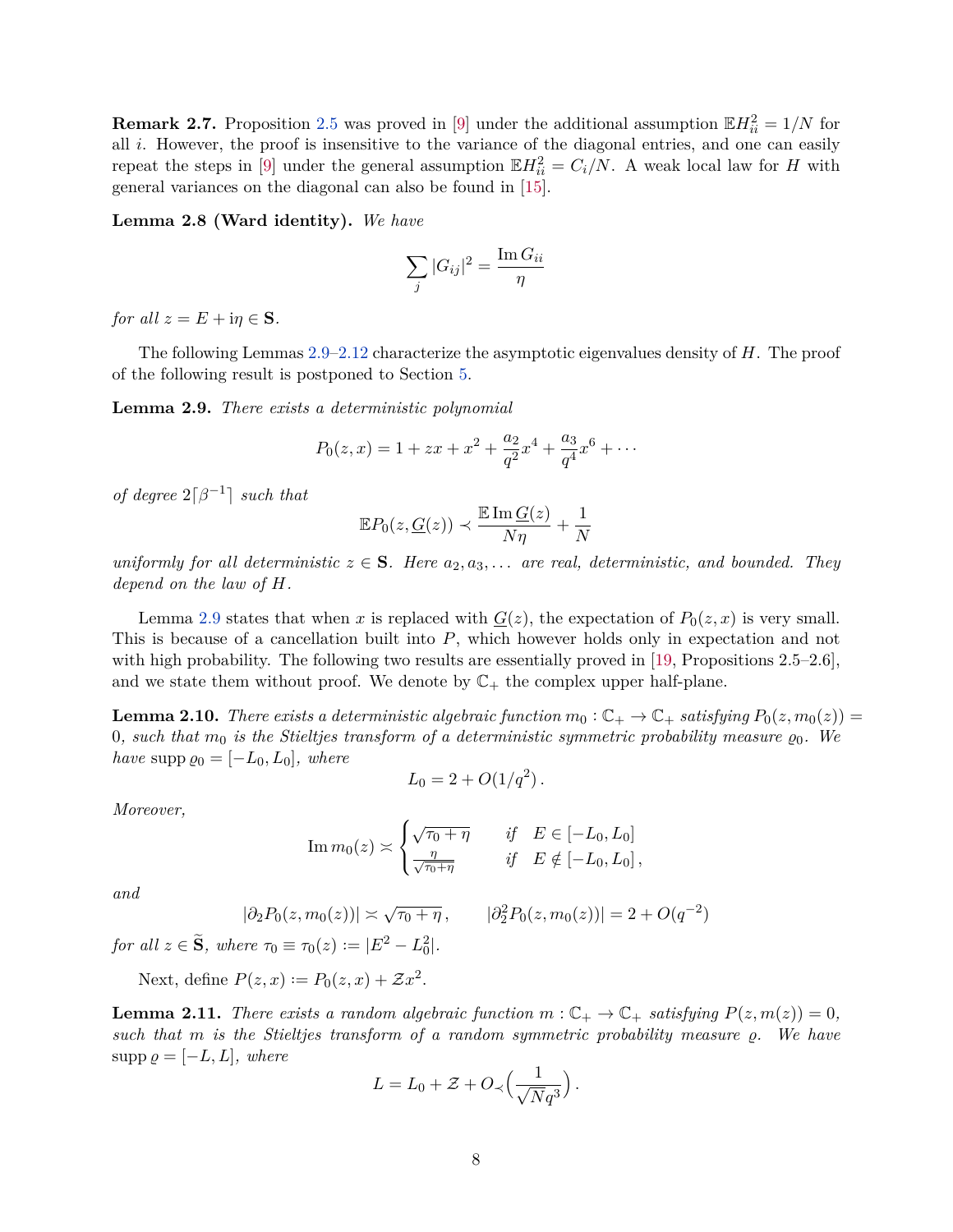*Moreover,*

$$
\operatorname{Im} m(z) \asymp \begin{cases} \sqrt{\tau + \eta} & \text{if} \quad E \in [-L, L] \\ \frac{\eta}{\sqrt{\tau + \eta}} & \text{if} \quad E \notin [-L, L] \end{cases},
$$

*and*

<span id="page-8-3"></span>
$$
|\partial_2 P(z, m(z))| \asymp \sqrt{\tau + \eta}, \qquad |\partial_2^2 P(z, m(z))| = 2 + O(q^{-2})
$$
 (2.7)

*for all*  $z \in \widetilde{S}$ *, where*  $\tau \equiv \tau(z) := |E^2 - L^2|$ *.* 

Let  $\gamma_i$  denote the *i*th *N*-quantile of  $\rho$ , i.e.

$$
\int_{-L}^{\gamma_i} \varrho(x) \, \mathrm{d}x = \frac{i}{N} \, .
$$

Similarly, let  $\gamma_{0,i}$  and  $\gamma_{sc,i}$  denote the *i*th *N*-quantile of  $\varrho_0$  and the semicircle distribution respectively. We have the following result, whose proof is given in Appendix [A](#page-49-0) below.

<span id="page-8-1"></span>**Lemma 2.12.** *We have*

$$
\gamma_i = \gamma_{0,i} + \frac{\gamma_{\text{sc},i}}{2} \mathcal{Z} + O_{\prec} \left( \frac{1}{\sqrt{N}q^3} \right)
$$

*uniformly for*  $i \in \{1, 2, \ldots, N\}$ *. Here*  $\gamma_{0,i}$  *is deterministic and satisfies*  $\gamma_{0,i} = \gamma_{\text{sc},i} + O(q^{-2})$ *.* 

## **3. Outline of the proof**

<span id="page-8-0"></span>In this section we describe the strategy of the proof. The foundation of the proof is the method of recursive self-consistent estimates for high moments using the cumulant expansion introduced in [\[13\]](#page-51-16), building on the previous works  $[5, 6, 20]$  $[5, 6, 20]$  $[5, 6, 20]$  $[5, 6, 20]$  $[5, 6, 20]$ . It was first used to study sparse matrices in [\[24\]](#page-52-0), which also introduced the important idea of estimating moments of a self-consistent polynomial in the trace of the Green's function. There, the authors derived a precise local law near the edge and obtained the extreme eigenvalue fluctuations for  $p \gg N^{-2/3}$ . Subsequently, in [\[19\]](#page-51-0), by developing the key insight that for  $N^{-7/9} \ll p \ll N^{-2/3}$  the leading fluctuations are fully captured by the random variable  $\mathcal Z$  from [\(1.4\)](#page-1-4), the authors obtained the extreme eigenvalue fluctuations for  $N^{-7/9} \ll p \ll N^{-2/3}$ . In this paper we use the same basic strategy as [\[19,](#page-51-0)[24\]](#page-52-0). As in most results on the extreme eigenvalue statistics, the main difficulty is to establish rigidity bounds for the extreme eigenvalues.

The proof of Theorem [1.2](#page-2-1) consists of essentially two separate results: an upper bound on the largest eigenvalue of *H* (Proposition [4.1](#page-11-0) below) and a rigidity estimate in the bulk (Lemma [4.2](#page-11-2) below). The latter is a modification of [\[19,](#page-51-0) Proposition 2.9], and our main task is to show the former.

We use the random spectral parameter  $z = L_0 + \mathcal{Z} + w$  introduced in [\[19\]](#page-51-0), where  $w = \kappa + i\eta$ is deterministic. In order to obtain the estimate of Proposition [4.1](#page-11-0) for the largest eigenvalue of *H* using the Green's function, one has to preclude the existence of an eigenvalue near Re *z* for a suitable *z*, which follows provided one can show

<span id="page-8-2"></span>
$$
\operatorname{Im}\underline{G} \ll \frac{1}{N\eta} \tag{3.1}
$$

(see  $(6.5)$ ) and the discussions afterwards for more details). The proof of  $(3.1)$  is the main work of our proof. It relies on the following key new ideas.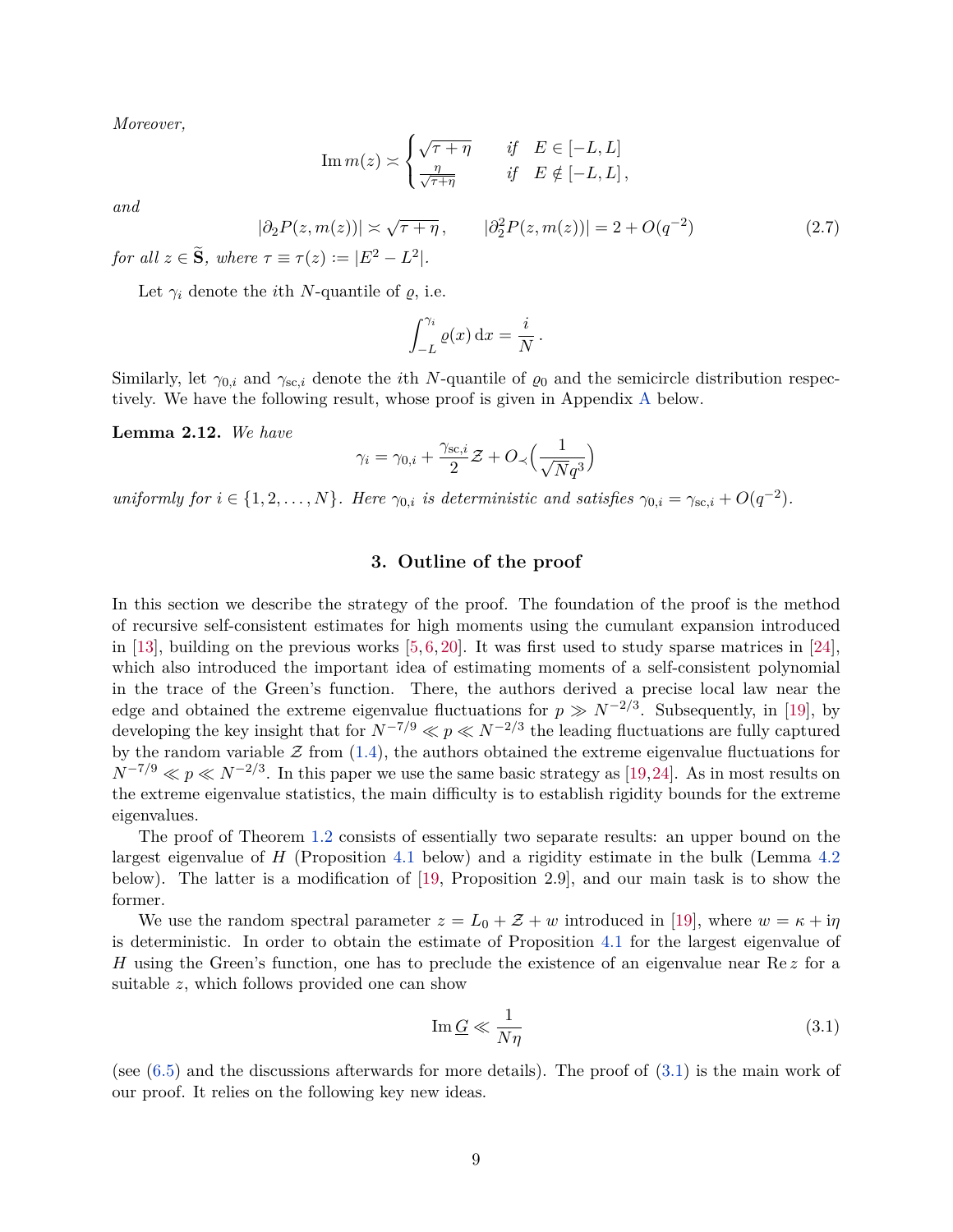1. In the previous works [\[19,](#page-51-0) [24\]](#page-52-0), following the work [\[10\]](#page-51-7) on Wigner matrices, [\(3.1\)](#page-8-2) is always proved using

 $\text{Im } G \leqslant \text{Im } m + |G - m|$ 

and estimating the two terms on right-hand side separately. There, the term  $|G - m|$  is estimated by obtaining an estimate on  $|P(z, G)|$  from which an estimate on  $|G - m|$  follows by inverting a self-consistent equation associated with the polynomial *P*. In our current setting,  $|G - m|$  turns out to be much larger than Im  $G$  and hence this approach does not work. Thus, we have to estimate  $|\text{Im}(\underline{G} - m)|$  instead of  $|\underline{G} - m|$  and take advantage of the fact that it is much smaller than  $|G - m|$ . To that end, we first estimate  $|\text{Im } P(z, G)|$  by exploiting a crucial cancellation arising from taking the imaginary part, which yields stronger bounds on  $|\text{Im } P(z, \underline{G})|$  than are possible for  $|P(z, \underline{G})|$ .

- 2. To estimate  $|\text{Im}(\underline{G}-m)|$  from  $|\text{Im} P(z,\underline{G})|$ , we have to invert a self-consistent equation associated with Im *P*. This equation is only stable provided that  $|G - m|$  is small enough.
- 3. The main work is to derive a strong enough bound on  $|G m|$  to ensure the stability of the self-consistent equation for Im( $\mathcal{G} - m$ ). The precision required for this step is much higher than that obtained in [\[19\]](#page-51-0). Our starting point is the same as in  $[19, 24]$  $[19, 24]$  $[19, 24]$ : estimating high moments  $\mathbb{E}|P|^{2n}$  of  $P \equiv P(z, G)$  using the cumulant expansion. Note that P is constructed in such a way that the expectation  $\mathbb{E}P(z,\underline{G})$  is very small by a near-exact cancellation (see Lemma [2.9\)](#page-7-0). In the high moments, the interactions between different factors of  $P$  and  $\overline{P}$ . corresponding to the fluctuations of *P*, give rise to error terms whose control is the key difficulty of the proof. They cannot be estimated naively and have to be re-expanded to arbitrarily high order using a recursive application of the cumulant expansion. These error terms typically contain the partial derivative  $\partial_2 P$  of *P* in the second argument *G*. As soon as *P* is differentiated, the cancellation built into *P* is lost. However, we nevertheless need to exploit remnants of this cancellation that are inherited by these higher-order terms containing derivatives of *P*. We track them by rewriting the partial derivative  $\partial_2 P$  in terms of the derivative  $\partial_w P = \partial_1 P + \partial_2 P \partial_w Q$  and an error term, and then use that  $\partial_w$  commutes with the derivative  $\frac{\partial}{\partial H_{ij}}$  from the cumulant expansion to obtain a form where the cancellation from the next cumulant expansion is obvious also for the derivative of *P*.

Let us explain the above points in more detail. The proof of  $(3.1)$  contains two steps. The main step is to bound the high moments of *P* in Proposition [6.1.](#page-17-1) We start with

<span id="page-9-0"></span>
$$
\mathbb{E}|P|^{2n} = \frac{1}{N} \sum_{i,j} \mathbb{E} H_{ij} G_{ji} P^{n-1} P^{*n} + \mathbb{E}(P - \underline{HG}) P^{n-1} P^{*n}.
$$

We expand the first term on the right-hand side by Lemma [2.1](#page-5-2) to get

$$
\mathbb{E}|P|^{2n} = \frac{1}{N} \sum_{k=1}^{\ell} \frac{1}{k!} \sum_{s=1}^{k} {k \choose s} \sum_{i,j} \mathcal{C}_{k+1}(H_{ij}) \mathbb{E} \left[ \frac{\partial^{s} (P^{n-1} P^{*n})}{\partial H_{ij}^{s}} \frac{\partial^{k-s} G_{ij}}{\partial H_{ij}^{k-s}} \right] + \frac{1}{N} \sum_{k=1}^{\ell} \frac{1}{k!} \sum_{i,j} \mathcal{C}_{k+1}(H_{ij}) \mathbb{E} \left[ \frac{\partial^{k} G_{ij}}{\partial H_{ij}^{k}} P^{n-1} P^{*n} \right] + \mathbb{E}(P - \underline{HG}) P^{n-1} P^{*n} + \text{error.} \quad (3.2)
$$

Note that the polynomial *P* is designed such that

$$
\mathbb{E}P = \frac{1}{N} \sum_{i,j} \mathbb{E}H_{ij}G_{ji} + \mathbb{E}(P - \underline{HG}) = \frac{1}{N} \sum_{k=1}^{\ell} \frac{1}{k!} \sum_{i,j} C_{k+1}(H_{ij}) \mathbb{E}\left[\frac{\partial^k G_{ij}}{\partial H_{ij}^k}\right] + \mathbb{E}(P - \underline{HG}) + \text{error} \approx 0,
$$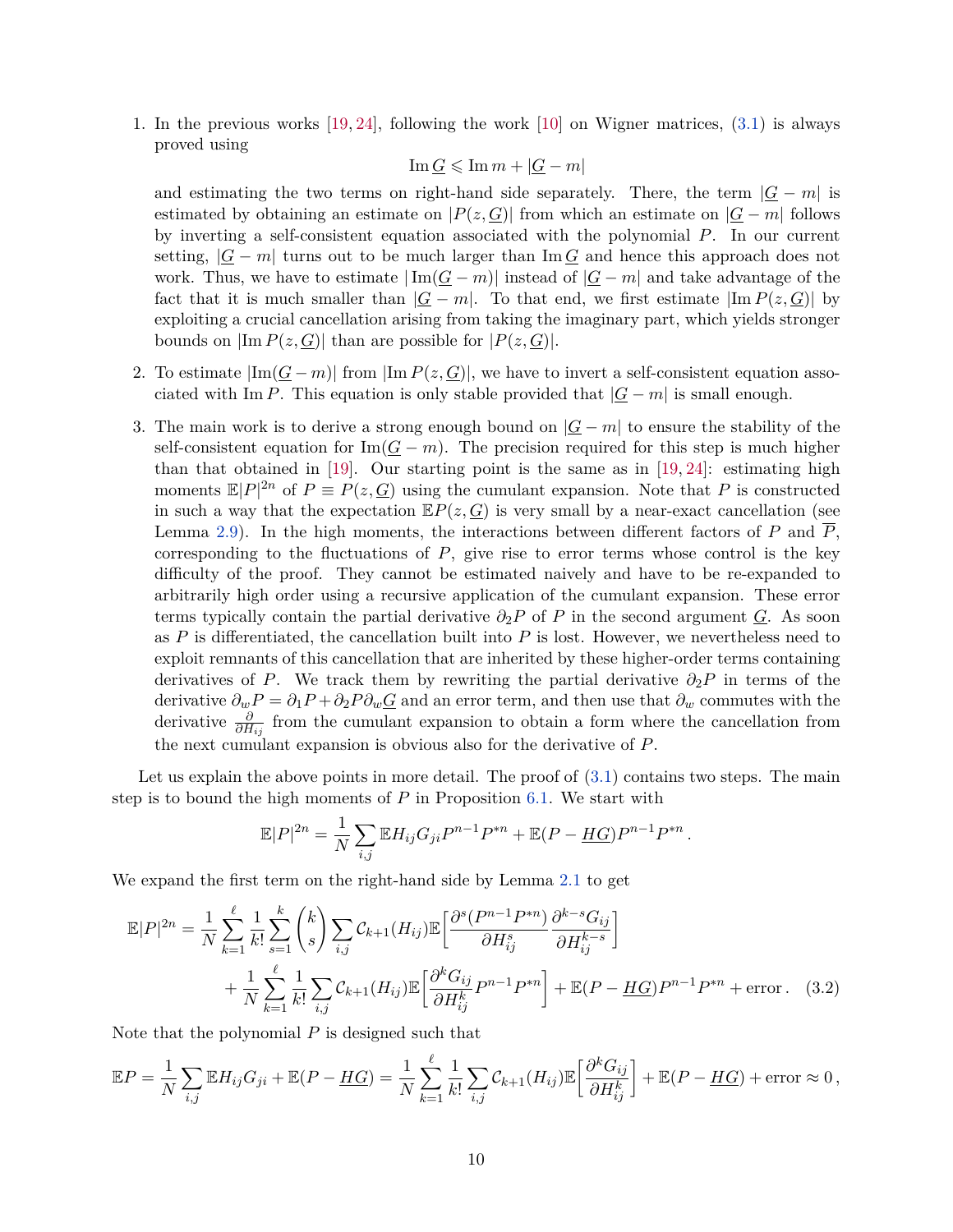and for the same reason there are cancellations between the second and third terms on right-hand side of [\(3.2\)](#page-9-0). It turns out that the most dangerous terms on right-hand side of [\(3.2\)](#page-9-0) are contained within the first sum. One representative error term, arising from  $k = 3$  and  $s = 2$  in [\(3.2\)](#page-9-0), is

<span id="page-10-0"></span>
$$
\frac{1}{N} \sum_{i,j} C_4(H_{ij}) \mathbb{E} \Big[ (\partial_2 \overline{P}) N^{-1} (G^{*2})_{ii} G^*_{jj} G_{ii} G_{jj} |P|^{2n-2} \Big], \tag{3.3}
$$

which involves the interaction of  $P$  and  $\overline{P}$  and hence depends on the fluctuations of  $P$ .

To get a sharp enough estimate of [\(3.3\)](#page-10-0), it is not enough to take absolute value inside the expectation and then estimate  $|\partial_2 \overline{P}|$  and  $|N^{-1}(G^{*2})_{jj}|$  by Lemmas [2.11](#page-7-1) and [2.8](#page-7-2) respectively. Instead, the key idea is to rewrite the error term, so that it becomes amenable to another expansion step,  $as<sup>1</sup>$  $as<sup>1</sup>$  $as<sup>1</sup>$ 

<span id="page-10-2"></span>
$$
(\partial_2 \overline{P}) N^{-1} (G^{*2})_{ii} G^*_{jj} G_{ii} G_{jj} = N^{-1} \partial_{\overline{w}} P(\overline{z}, \underline{G}^*) \underline{G}^* \underline{G}^2 + \text{error}, \qquad (3.4)
$$

which comes from the approximations

$$
(G^{*2})_{ii} \approx \underline{G^{*2}}, \quad G^*_{jj} \approx \underline{G^*}, \quad G_{ii}, G_{jj} \approx \underline{G}, \quad \text{and} \quad (\partial_2 \overline{P}) \underline{G^{*2}} = \partial_{\overline{w}} P(\overline{z}, \underline{G^*}) - \underline{G^*}
$$

which of course have to be justified. Ignoring the error terms generated in this process, we find that [\(3.3\)](#page-10-0) is reduced to

$$
\frac{1}{N^2} \sum_{i,j} C_4(H_{ij}) \mathbb{E} \Big[ \partial_{\overline{w}} P(\overline{z}, \underline{G}^*) \underline{G}^* \underline{G}^2 |P|^{2n-2} \Big] \n= \frac{1}{N^3} \sum_{i,j,k,l} C_4(H_{ij}) \mathbb{E} \Big[ \partial_{\overline{w}} (H_{kl} G_{lk}^*) \underline{G}^* \underline{G}^2 |P|^{2n-2} \Big] + \frac{1}{N^2} \sum_{i,j} C_4(H_{ij}) \mathbb{E} \Big[ \partial_{\overline{w}} (\overline{P} - \underline{HG}^*) \underline{G}^* \underline{G}^2 |P|^{2n-2} \Big] .
$$

Since  $\partial_{\overline{w}}$  and  $\partial/\partial H_{ij}$  commute, we can again expand the first term on the right-hand side with Lemma [2.1.](#page-5-2) In this way the operator  $\partial_{\overline{w}}$  plays no role in our computation, and we can get the desired estimate using the smallness of E*P*.

A major difficulty in the above argument results from the fact that we need to track carefully the algebraic structure of the error terms arising from repeated applications of simplifications of the form [\(3.4\)](#page-10-2). In particular, such terms occur inside expectations multiplying lots of other terms, and we need to ensure that such approximations remain valid in general expressions. In order to achieve this, we implement the ideas in [\[12,](#page-51-3) [14\]](#page-51-20) to construct a hierarchy of Schwinger-Dyson equations for a sufficiently large class of polynomials in the entries of the Green's function.

A desired bound for *P*, Proposition [6.1,](#page-17-1) together with the stability analysis of the self-consistent equation associated with  $P$  (Lemma [6.2](#page-17-2) below), yields the key estimate

<span id="page-10-4"></span><span id="page-10-3"></span>
$$
|\underline{G} - m| \ll \sqrt{\kappa},\tag{3.5}
$$

where we recall that  $\text{Re } z = L_0 + \mathcal{Z} + \kappa$ . This estimate is crucial in establishing the stability of the self-consistent equation associated with  $\text{Im } P$  (see Lemma [6.4\)](#page-18-1). More precisely, a Taylor expansion shows

$$
P(z,\underline{G})=\partial_2 P(z,m)(\underline{G}-m)+\frac{1}{2}\partial_2^2 P(z,m)(\underline{G}-m)^2+\cdots.
$$

As  $\partial_2^2 P(z,m) \approx 2$ , taking the imaginary part and rearranging terms yields

$$
\operatorname{Re}\partial_2 P(z,m)\operatorname{Im}(\underline{G}-m) = \operatorname{Im} P(z,\underline{G}) - \operatorname{Im}\partial_2 P(z,m)\operatorname{Re}(\underline{G}-m) - 2\operatorname{Re}(\underline{G}-m)\operatorname{Im}(\underline{G}-m) + \cdots. \tag{3.6}
$$

<span id="page-10-1"></span><sup>&</sup>lt;sup>1</sup>Here  $\partial_{\overline{w}}$  denotes the antiholomorphic derivative in the complex variable *w*.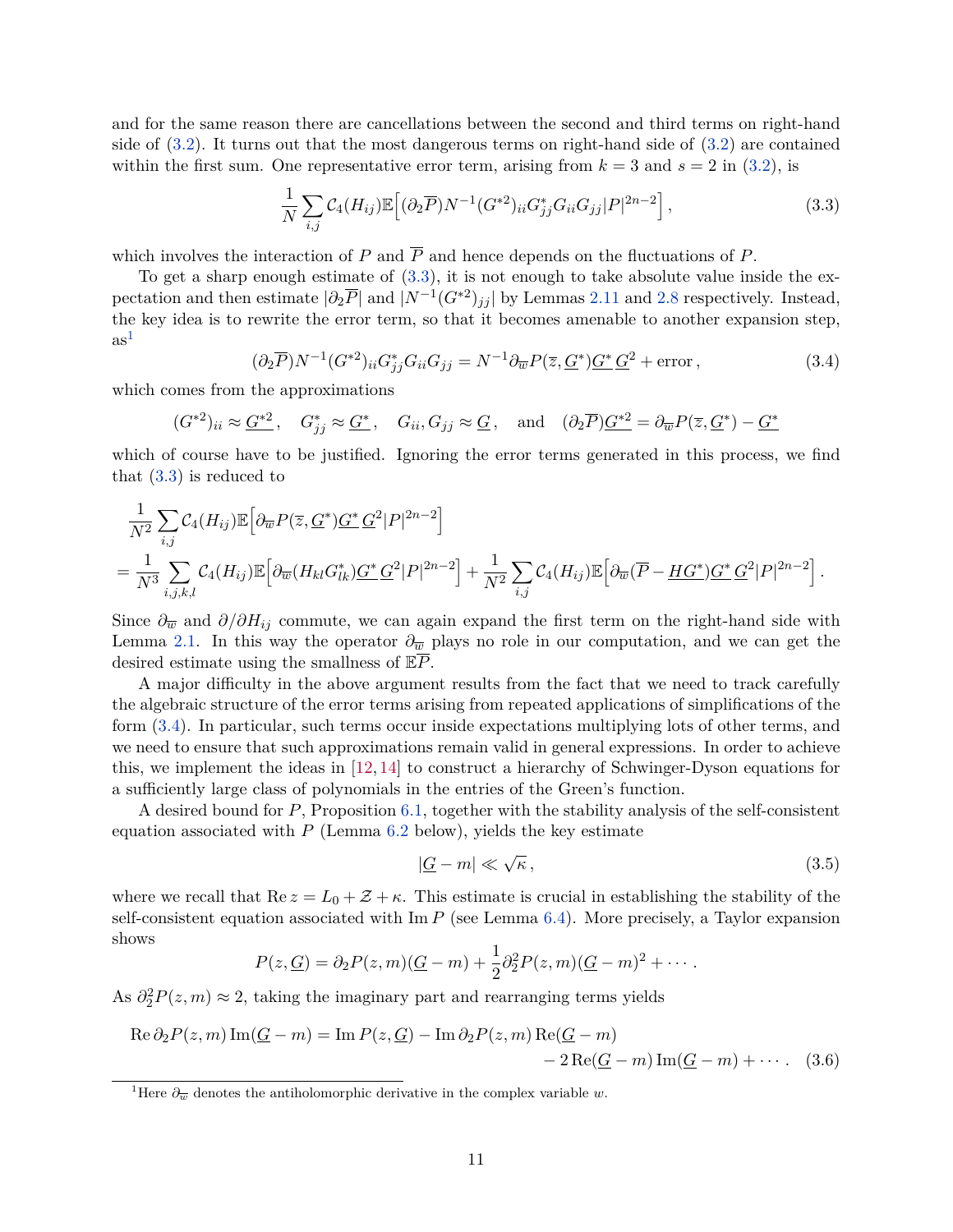It can be showed that  $|\text{Re}\,\partial_2 P(z,m)| \asymp \sqrt{\kappa}$ , and we move this factor to the right-hand side of [\(3.6\)](#page-10-3) to obtain a recursive estimate of  $\text{Im}(\underline{G} - m)$ . The third term on right-hand side of [\(3.6\)](#page-10-3) says that in order for this estimate to work, we need

$$
|\underline{G} - m| \ll |\text{Re}\,\partial_2 P(z,m)| \asymp \sqrt{\kappa} \,,
$$

which is exactly  $(3.5)$ .

The final step in showing [\(3.2\)](#page-9-0) is to bound the high moments of Im *P* in Proposition [6.3.](#page-18-2) As Im *P* is much smaller than *P* near the edge, compared to  $\mathbb{E}|P|^{2n}$ , we obtain a much smaller bound for  $\mathbb{E}|\text{Im } P|^{2n}$ . The proof is similar to that of Proposition [6.1,](#page-17-1) but contains significantly fewer expansions. Combining Proposition [6.3](#page-18-2) and Lemma [6.4](#page-18-1) leads to our desired estimate of Im *G*, which is

$$
|\operatorname{Im} \underline{G} - \operatorname{Im} m| \prec \frac{1}{N^{1+\delta}\eta}.
$$

As we prove the above for *z* satisfying  $\text{Im } m \ll \frac{1}{N\eta}$ , we get [\(3.1\)](#page-8-2) as desired.

## **4. Proof of Theorem [1.2](#page-2-1)**

<span id="page-11-1"></span>In this section we prove Theorem [1.2.](#page-2-1) The key result is the following upper bound on the largest eigenvalue of *H*. The proof is postponed to Section [6.](#page-17-0)

<span id="page-11-0"></span>**Proposition 4.1.** Denoting by  $\mu_N$  the largest eigenvalue of  $H$ *, we have* 

<span id="page-11-5"></span>
$$
(\mu_N - L_0 - \mathcal{Z})_+ \prec \frac{1}{N^{1/2 + \delta q}}.
$$
\n(4.1)

We also need the following result to estimate the eigenvalues away from the spectral edges. The proof is postponed to Section [9.](#page-40-0)

<span id="page-11-2"></span>**Lemma 4.2.** *Let ρ denote the empirical eigenvalue density of H, and set*

$$
I_1 := \left[ -\frac{1}{2}, L_0 + \mathcal{Z} - \frac{2}{N^{1/2 + \delta} q} \right], \quad I_2 := \left[ L_0 + \mathcal{Z} - \frac{2}{N^{1/2 + \delta} q}, L_0 + \mathcal{Z} + \frac{2}{N^{1/2 + \delta} q} \right].
$$

*We have*

<span id="page-11-4"></span>
$$
|\rho(I) - \varrho(I)| \prec \frac{1}{N} + \sqrt{\frac{|I|}{Nq^3}}
$$
\n(4.2)

*for all*  $I \subset I_1$  *and*  $I = I_2$ *.* 

**Proof of Theorem [1.2.](#page-2-1)** We prove [\(1.8\)](#page-2-2) for  $i \in \{N/2 - 1, ..., N - 1\}$ , and the same analysis works for the other half of the spectrum. Let  $i \in \{N/2 - 1, ..., N - 1\}$  and suppose first that

<span id="page-11-3"></span>
$$
\gamma_i, \lambda_i \geqslant L_0 + \mathcal{Z} - \frac{2}{N^{1/2 + \delta} q} \,. \tag{4.3}
$$

Then trivially we have  $\gamma_i \in I_2$  with very high probability. In addition, by the Cauchy interlacing theorem we have  $\lambda_i \leq \mu_N$ , and together with Proposition [4.1](#page-11-0) we obtain

$$
(\lambda_i - L_0 - \mathcal{Z})_+ \prec \frac{1}{N^{1/2 + \delta} q}.
$$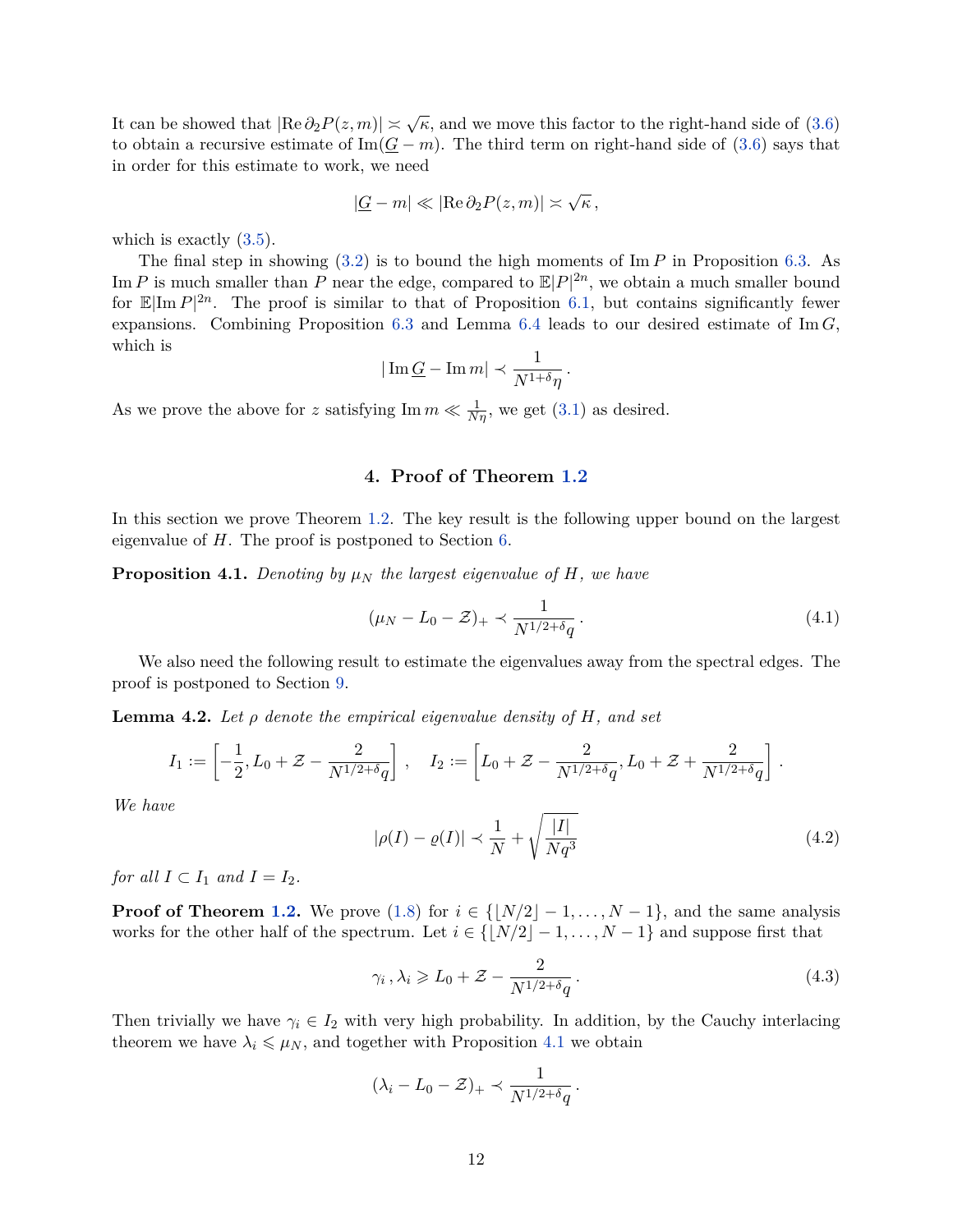Thus by the triangle inequality we get

<span id="page-12-1"></span>
$$
\lambda_i - \gamma_i \prec \frac{1}{N^{1/2 + \delta q}}.
$$
\n(4.4)

Next, suppose [\(4.3\)](#page-11-3) does not hold, namely

$$
\min\{\gamma_i, \lambda_i\} = L_0 + \mathcal{Z} - \frac{2}{N^{1/2 + \delta}q} - a
$$

for some  $a \in (0,3)$ . Let  $\nu$  be the empirical eigenvalue density of A. By the Cauchy interlacing theorem,

$$
|\rho(I) - \nu(I)| \leq \frac{1}{N}
$$

for any  $I \subset \mathbb{R}$ . Together with  $(4.2)$ , we have

<span id="page-12-0"></span>
$$
|\nu(I) - \varrho(I)| \prec \frac{1}{N} + \sqrt{\frac{|I|}{Nq^3}}
$$
\n(4.5)

for all  $I \subset I_1$  or  $I = I_2$ . Let  $f(E) := \varrho([E, \infty))$ . Then

$$
f(\gamma_i) = \frac{N+1-i}{N} = \nu((\lambda_i, \infty]) = f(\lambda_i) + O_{\prec}\left(\frac{1}{N} + \sqrt{\frac{|I_2|+a}{Nq^3}}\right),
$$

where in the last step we used [\(4.5\)](#page-12-0). By the definition of  $I_2$  we get  $|f(\gamma_i) - f(\lambda_i)| \prec N^{-\delta}(|I_2| + a)^{3/2}$ . Together with the uniform square root behaviour of the density of  $\rho$  near *L* from Lemma [2.11](#page-7-1) we therefore have

$$
f(\lambda_i) \vee f(\gamma_i) \geqslant c(|I_2| + a)^{3/2} \geqslant N^{\delta} |f(\gamma_i) - f(\lambda_i)|
$$

with very high probability, where  $c > 0$  is a constant. Thus

$$
f(\gamma_i) = f(\lambda_i)(1 + O(N^{-\delta}))
$$

with very high probability. Since  $f(x) \approx (L-x)^{3/2}$  for  $x \in I_1$ , we deduce that  $L - \gamma_i \approx L - \lambda_i$ with very high probability. Moreover, by Lemma [2.11](#page-7-1) we have  $f'(x) \asymp (L-x)^{1/2}$  for  $x \in I_1$ , which implies  $f'(\lambda_i) \asymp f'(\gamma_i)$  with very high probability, and hence that  $f'(x) \asymp f'(\gamma_i)$  with very high probability for any x between  $\lambda_i$  and  $\gamma_i$ . Thus the mean value theorem yields

$$
|\lambda_i - \gamma_i| \asymp \frac{|f(\lambda_i) - f(\gamma_i)|}{f'(\gamma_i)} \prec \frac{1}{N\sqrt{|I_2| + a}} + \frac{1}{\sqrt{N}q^{3/2}} \prec \frac{1}{\sqrt{N}q^{3/2}}
$$

Using the above relation, together with [\(4.4\)](#page-12-1) and Lemma [2.12,](#page-8-1) we conclude that

$$
\lambda_i - \gamma_{0,i} - \frac{\gamma_{\mathrm{sc},i}}{2} \mathcal{Z} \prec \frac{1}{N^{1/2 + \delta} q}.
$$

We then take the expectation using Lemma [2.4,](#page-0-1) which yields

$$
\mathbb{E}\lambda_i - \gamma_{0,i} \prec \frac{1}{N^{1/2+\delta}q}.
$$

Combining the above two formulas we have [\(1.8\)](#page-2-2) as desired.

 $\Box$ 

*.*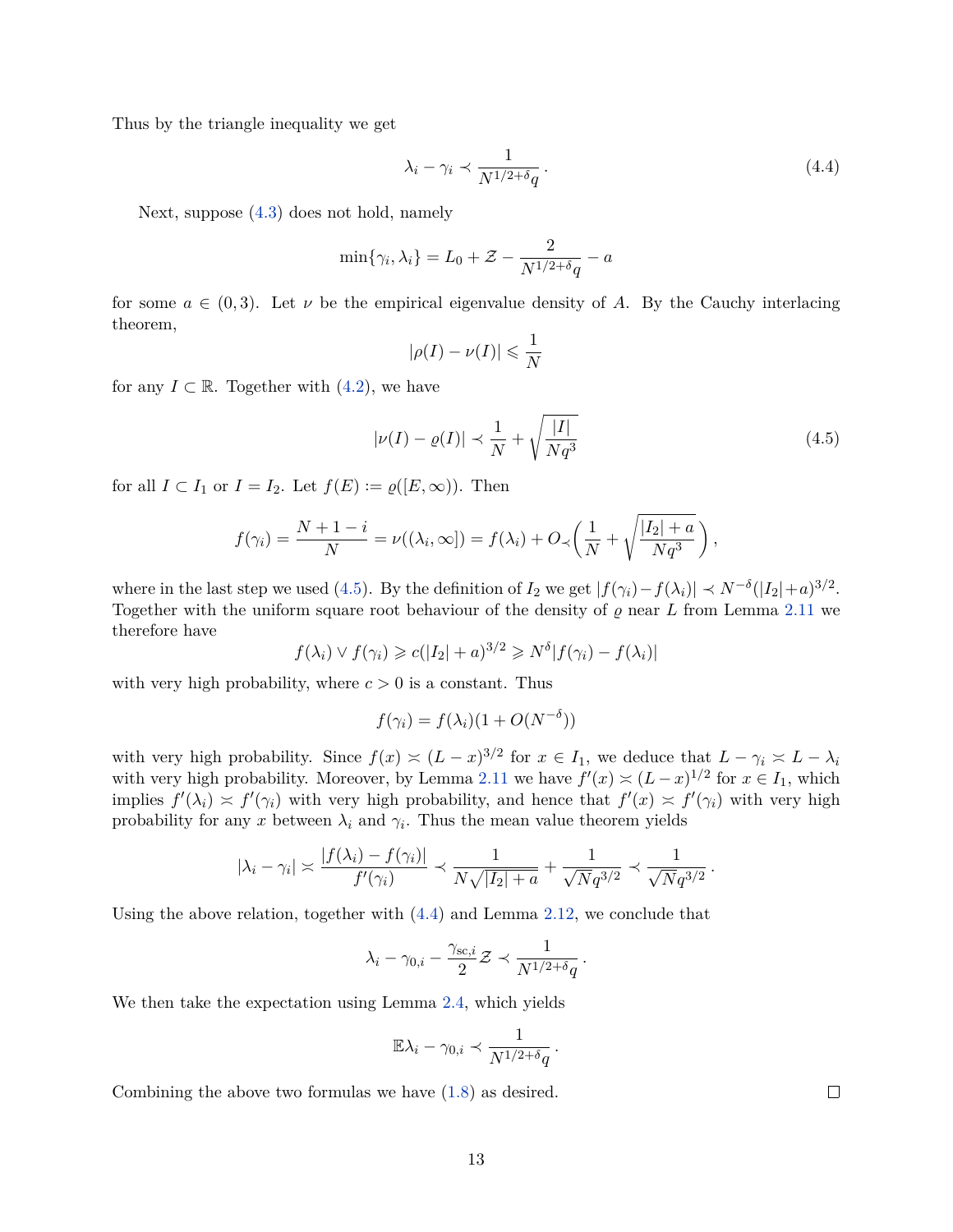## **5.** Abstract polynomials and the construction of  $P_0$

<span id="page-13-0"></span>**Convention.** Throughout this section,  $z \in S$  is deterministic.

In this section we construct the polynomial  $P_0$  and prove Lemma [2.9.](#page-7-0) It was essentially proved in [\[19,](#page-51-0) Proposition 2.9]; here we follow a more systematic approach, based on a class of abstract polynomials in the Green's function entries, which provides an explicit proof. We shall generalize this class further in Section [7.](#page-19-0)

**5.1. Abstract polynomials, Part I.** We start by introducing a notion of formal monomials in a set of formal variables, which are used to construct  $P_0$ . Here the word *formal* refers to the fact that these definitions are purely algebraic and we do not assign any values to variables or monomials.

<span id="page-13-4"></span>**Definition 5.1.** Let  $\{i_1, i_2, \ldots\}$  be an infinite set of formal indices. To  $\sigma, \nu_1 \in \mathbb{N}, \theta \in \mathbb{R},$  $x_1, y_1, \ldots, x_{\sigma}, y_{\sigma} \in \{i_1, \ldots, i_{\nu_1}\}\$ , and a family  $(a_{i_1,\ldots,i_{\nu_1}})_{1 \leq i_1,\ldots,i_{\nu_1} \leq N}$  of uniformly bounded complex numbers we assign a formal monomial

<span id="page-13-1"></span>
$$
T = a_{i_1,...,i_{\nu_1}} N^{-\theta} G_{x_1 y_1} \cdots G_{x_{\sigma} y_{\sigma}}.
$$
\n(5.1)

We denote  $\sigma(T) = \sigma$ ,  $\nu_1(T) = \nu_1$ ,  $\theta(T) = \theta$ , and  $\nu_2(T) := \sum_{k=1}^{\sigma} \mathbf{1}_{x_k \neq y_k}$ . Thus,  $\sigma(T)$  is the degree of *T* and  $\nu_2(T)$  is the number of off-diagonal *Gs*. We denote by  $\mathcal T$  the set of formal monomials *T* of the form  $(5.1)$ .

<span id="page-13-5"></span>**Definition 5.2.** We assign to each monomial  $T \in \mathcal{T}$  with  $\nu_1 = \nu_1(T)$  its *evaluation* 

$$
T_{i_1,\dots,i_{\nu_1}} \equiv T_{i_1,\dots,i_{\nu_1}}(z) \,,
$$

which is a random variable depending on an  $\nu_1$ -tuple  $(i_1, \ldots, i_{\nu_1}) \in \{1, 2, \ldots, N\}^{\nu_1}$ . It is obtained by replacing, in the formal monomial *T*, the formal indices  $i_1, \ldots, i_{\nu_1}$  with the integers  $i_1, \ldots, i_{\nu_1}$ and the formal variables  $G_{xy}$  with elements  $G_{xy}$  of the Green's function [\(2.1\)](#page-5-3) with parameter *z*. We define

<span id="page-13-6"></span>
$$
\mathcal{S}(T) := \sum_{i_1, \dots, i_{\nu_1}} T_{i_1, \dots, i_{\nu_1}}.
$$
\n(5.2)

Defining the random variable

<span id="page-13-3"></span>
$$
\Gamma \equiv \Gamma(z) := \frac{\operatorname{Im} G(z)}{N\eta} \,. \tag{5.3}
$$

we have the following result, whose proof is given in Section [10.1](#page-43-1) below.

<span id="page-13-2"></span>**Lemma 5.3.** For any fixed  $T \in \mathcal{T}$  we have

$$
\mathbb{E}\mathcal{S}(T) \prec N^{\nu_1(T)-\theta(T)}(\delta_{0\nu_2(T)} + \mathbb{E}\Gamma + N^{-1}). \tag{5.4}
$$

<span id="page-13-7"></span>**Remark 5.4.** When  $\nu_2(T) \neq 1$ , Lemma [5.3](#page-13-2) is a straightforward consequence of Lemma [2.8](#page-7-2) and Proposition [2.5.](#page-6-1) When  $\nu_2(T) = 1$ , naively applying the Ward identity shows

$$
\mathbb{E}\,\mathcal{S}(T)\prec N^{\nu_1(T)-\theta(T)}\mathbb{E}\sqrt{\Gamma}\,.
$$

In this case, therefore, Lemma [5.3](#page-13-2) extracts an additional factor of  $\sqrt{\Gamma}$ .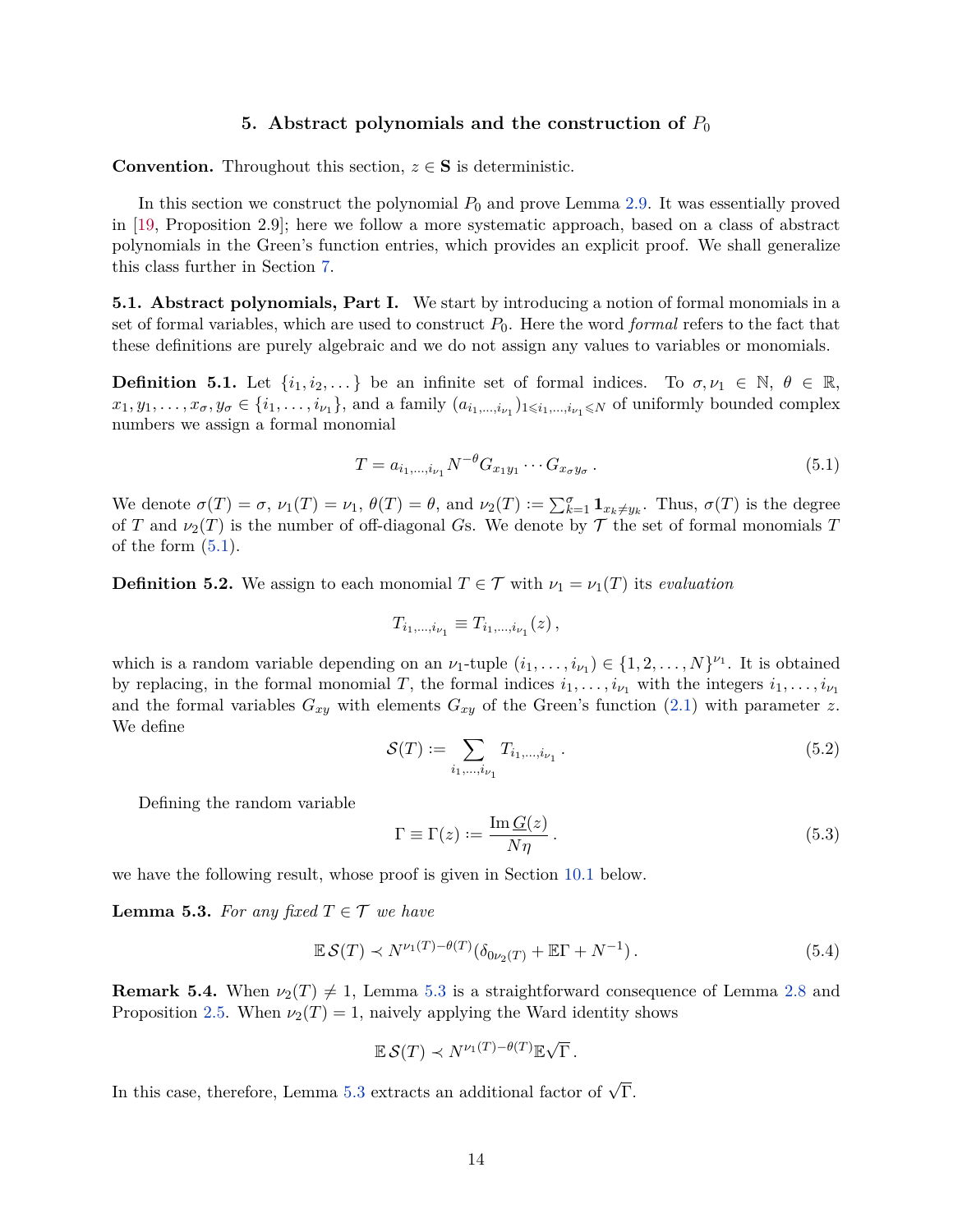In the sequel we also need the subset

$$
\mathcal{T}_0 := \{ T \in \mathcal{T} : \nu_2(T) = 0 \}
$$

of formal monomials without off-diagonal entries. We define an *averaging map*  $\mathcal M$  from  $\mathcal T_0$  to the space of random variables through

<span id="page-14-4"></span>
$$
\mathcal{M}(T) = \sum_{i_1, \dots, i_{\nu_1}} a_{i_1, \dots, i_{\nu_1}} N^{-\theta} \underline{G}^{\sigma} \,, \tag{5.5}
$$

for  $T = a_{i_1,\dots,i_{\nu_1}} N^{-\theta} G_{x_1x_1} G_{x_2x_2} \cdots G_{x_{\sigma}x_{\sigma}} \in \mathcal{T}_0$ . The interpretation of  $\mathcal{M}(T)$  is that it replaces all diagonal entries of  $G$  in  $T$  by their average  $\underline{G}$  and then applies  $S$ . Note that it is only applied to monomials  $T \in \mathcal{T}_0$  without off-diagonal entries. The following result is proved in Section [10.2](#page-45-0) below.

<span id="page-14-0"></span>**Lemma 5.5.** For any fixed  $T \in \mathcal{T}_0$  there exists  $k \in \mathbb{N}$  and  $T^{(1)}, \ldots, T^{(k)} \in \mathcal{T}_0$  such that

$$
\mathbb{E}\mathcal{S}(T) = \mathbb{E}\mathcal{M}(T) + \sum_{l=1}^{k} \mathbb{E}\mathcal{S}(T^{(l)}) + O_{\prec}(N^{\nu_1(T)-\theta(T)}(\mathbb{E}\Gamma+N^{-1})).
$$
\n(5.6)

 $\text{Each } T^{(l)} \text{ satisfies } \sigma(T^{(l)}) - \sigma(T) \in 2\mathbb{N} + 4,$ 

$$
\nu_1(T^{(l)}) = \nu_1(T) + 1
$$
, and  $\theta(T^{(l)}) = \theta(T) + 1 + \beta(\sigma(T^{(l)}) - \sigma(T) - 2)$ .

Lemma [5.5](#page-14-0) leads to the following result.

<span id="page-14-3"></span>**Lemma 5.6.** *Fix*  $T \in \mathcal{T}_0$ *. Fix*  $r \in \mathbb{N}_+$ *. Then there exists deterministic and bounded*  $b_1, \ldots, b_r$  *such that*

<span id="page-14-2"></span>
$$
\mathcal{M}(r,T) := \mathcal{M}(T) + N^{\nu_1(T) - \theta(T)} \sum_{l=2}^{r} b_l N^{-l\beta} \underline{G}^{\sigma(T) + 2l} \tag{5.7}
$$

*satisfies*

$$
\mathbb{E}\mathcal{S}(T) = \mathbb{E}\mathcal{M}(r,T) + O_{\prec}(N^{\nu_1(T)-\theta(T)}(\mathbb{E}\Gamma+N^{-1}+N^{-\beta(r+1)})).
$$

**Proof.** When  $r = 1$ , the Lemma is trivially true from Lemma [5.5.](#page-14-0) When  $r \geq 2$ , the proof is essentially a repeated use of Lemma [5.5.](#page-14-0) More precisely, by Lemma [5.5,](#page-14-0)

<span id="page-14-1"></span>
$$
\mathbb{E}\mathcal{S}(T) = \mathbb{E}\mathcal{M}(T) + \sum_{l=1}^{k} \mathbb{E}\mathcal{S}(T^{(l)}) + O_{\prec}(N^{\nu_1(T)-\theta(T)}(\mathbb{E}\Gamma+N^{-1}))
$$
(5.8)

for some fixed  $k \in \mathbb{N}$ , where each  $T^{(l)}$  satisfies  $\sigma(T^{(l)}) - \sigma(T) \in 2\mathbb{N} + 4$ ,  $\nu_1(T^{(l)}) = \nu_1(T) + 1$  and  $\theta(T^{(l)}) = \theta(T) + 1 + \beta(\sigma(T^{(l)}) - \sigma(T) - 2)$ . As a result,  $\mathbb{E}S(T^{(l)}) = O_{\prec}(N^{\nu_1(T) - \theta(T) - 2\beta})$  for each l. Now we apply Lemma [5.5](#page-14-0) to each  $T^{(l)}$  on RHS of  $(5.8)$ , and get

$$
\mathbb{E}\mathcal{S}(T^{(l)}) = \mathbb{E}\mathcal{M}(T^{(l)}) + \sum_{l_1=1}^{k_l} \mathbb{E}\mathcal{S}(T^{(l,l_1)}) + O_{\prec}(N^{\nu_1(T^{(l)})-\theta(T^{(l)})}(\mathbb{E}\Gamma+N^{-1}))
$$
  
= 
$$
\mathbb{E}\mathcal{M}(T^{(l)}) + \sum_{l_1=1}^{k_l} \mathbb{E}\mathcal{S}(T^{(l,l_1)}) + O_{\prec}(N^{\nu_1(T)-\theta(T)}(\mathbb{E}\Gamma+N^{-1}))
$$
 (5.9)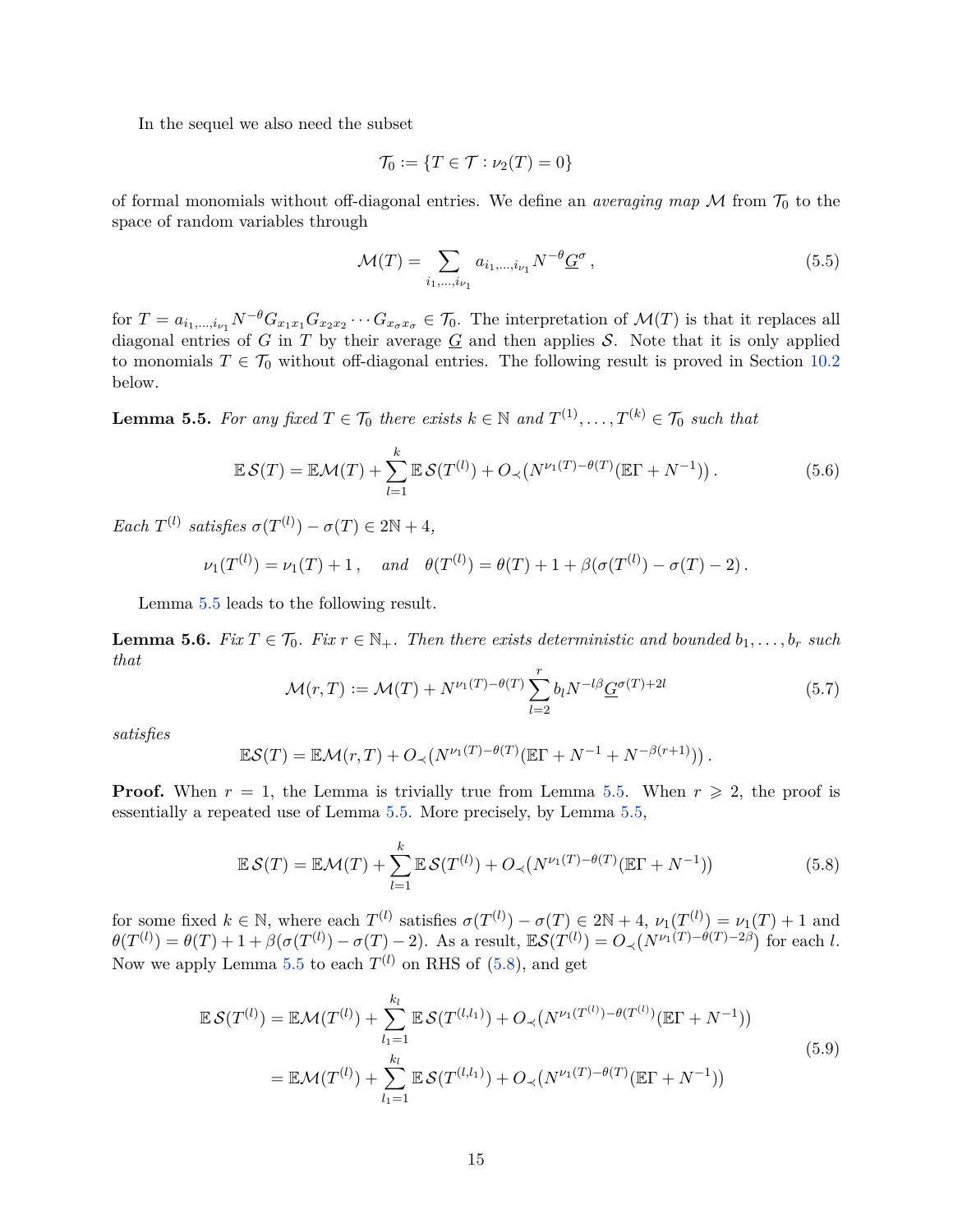for some fixed  $k_l \in \mathbb{N}$ , where each  $T^{(l,l_1)}$  satisfies  $\sigma(T^{(l,l_1)}) - \sigma(T) \in 2\mathbb{N} + 8$ ,  $\nu_1(T^{(l,l_1)}) = \nu_1(T) + 2$ and  $\theta(T^{(l)}) = \theta(T) + 2 + \beta(\sigma(T^{(l,l_1)}) - \sigma(T) - 4)$ . Moreover, by our conditions on  $\theta(T^{(l)})$ ,  $\nu_1(T^{(l)})$ and  $\theta(T^{(l)})$ , we can write

<span id="page-15-0"></span>
$$
\sum_{l=1}^{k} \mathbb{E}\mathcal{M}(T^{(l)}) = N^{\nu_1(T)-\theta(T)} \sum_{l=2}^{r} b_{l,1} N^{-l\beta} \mathbb{E} \underline{G}^{\sigma(T)+2l}
$$
(5.10)

for some deterministic and bounded  $b_{l,1},...,b_{r,1}$ . Combining  $(5.8) - (5.10)$  $(5.8) - (5.10)$  $(5.8) - (5.10)$ , we have

<span id="page-15-1"></span>
$$
\mathbb{E}\mathcal{S}(T) = \mathbb{E}\mathcal{M}(T) + N^{\nu_1(T) - \theta(T)} \sum_{l=2}^{r} b_{l,1} N^{-l\beta} \mathbb{E} \underline{G}^{\sigma(T)+2l} + \sum_{l=1}^{k} \sum_{l_1=1}^{k_l} \mathbb{E}\mathcal{S}(T^{(l,l_1)}) + O_{\prec}(N^{\nu_1(T) - \theta(T)}(\mathbb{E}\Gamma + N^{-1})).
$$
\n(5.11)

Note that  $\mathbb{E} \mathcal{S}(T^{(l,l_1)}) = O(1)^{\nu_1(T) - \theta(T) - 4\beta}$  for each  $(l, l_1)$ . Thus we can again apply Lemma [5.5](#page-14-0) to each  $T^{(l,l_1)}$  on RHS of  $(5.11)$ . Repeating the above steps finitely many times completes the proof.  $\Box$ 

Note that we in particular have  $\mathcal{M}(1,T) = \mathcal{M}(T)$  through [\(5.7\)](#page-14-2).

## <span id="page-15-3"></span>**5.2. The construction of**  $P_0$  **and proof of Lemma [2.9.](#page-7-0)** We compute

$$
\mathbb{E}(1+z\underline{G})=\mathbb{E}\underline{HG}=\frac{1}{N}\sum_{i,j}\mathbb{E}H_{ij}G_{ji},
$$

and we shall find a polynomial *Q*<sup>0</sup> such that

$$
\mathbb{E}(1+z\underline{G})+\mathbb{E}Q_0(\underline{G})\prec \mathbb{E}\Gamma+\frac{1}{N}.
$$

We then set  $P_0(z, x) = 1 + zx + Q_0(x)$ . Using Lemma [2.1](#page-5-2) with  $h = H_{ij}$  and  $f = f_{ji}(H) = G_{ji}$ , we have

<span id="page-15-2"></span>
$$
\mathbb{E}(1+z\underline{G}) = \frac{1}{N} \sum_{k=1}^{\ell} \frac{1}{k!} \sum_{i,j} C_{k+1}(H_{ij}) \mathbb{E} \frac{\partial^k G_{ji}}{\partial H_{ij}^k} + \frac{1}{N} \sum_{i,j} \mathbb{E} \mathcal{R}_{\ell+1}^{(ji)} =: \sum_{k=1}^{\ell} \widetilde{X}_k + \frac{1}{N} \sum_{i,j} \mathbb{E} \mathcal{R}_{\ell+1}^{(ji)}, \quad (5.12)
$$

where  $\ell$  is a fixed positive integer to be chosen later, and  $\mathcal{R}_{\ell+1}^{(ji)}$  is a remainder term defined analogously to  $\mathcal{R}_{\ell+1}$  in [\(2.4\)](#page-5-4). One can follow, e.g. the proof of Lemma 3.4 (iii) in [\[16\]](#page-51-13), and readily check that

$$
\frac{1}{N}\sum_{i,j} \mathbb{E} \mathcal{R}^{(ji)}_{\ell+1} = O(N^{-1})
$$

for  $\ell \equiv \ell(\beta)$  large enough. From now on, we always assume the remainder term in cumulant expansion is negligible.

Now let us look at each  $X_k$ . For  $k = 1$ , by the differential rule [\(2.2\)](#page-5-5) and  $C_2(H_{ij}) = 1/N$  for  $i \neq j$ , we have

$$
\widetilde{X}_1 = -\frac{1}{N^2} \sum_{i,j} \mathbb{E}(G_{ij}^2 + G_{ii}G_{jj}) - \frac{1}{N^2} \sum_i (N\mathcal{C}_2(H_{ii}) - 2)\mathbb{E}G_{ii}^2 = -\mathbb{E}\underline{G}^2 + O_{\prec}\left(\mathbb{E}\Gamma + \frac{1}{N}\right). \tag{5.13}
$$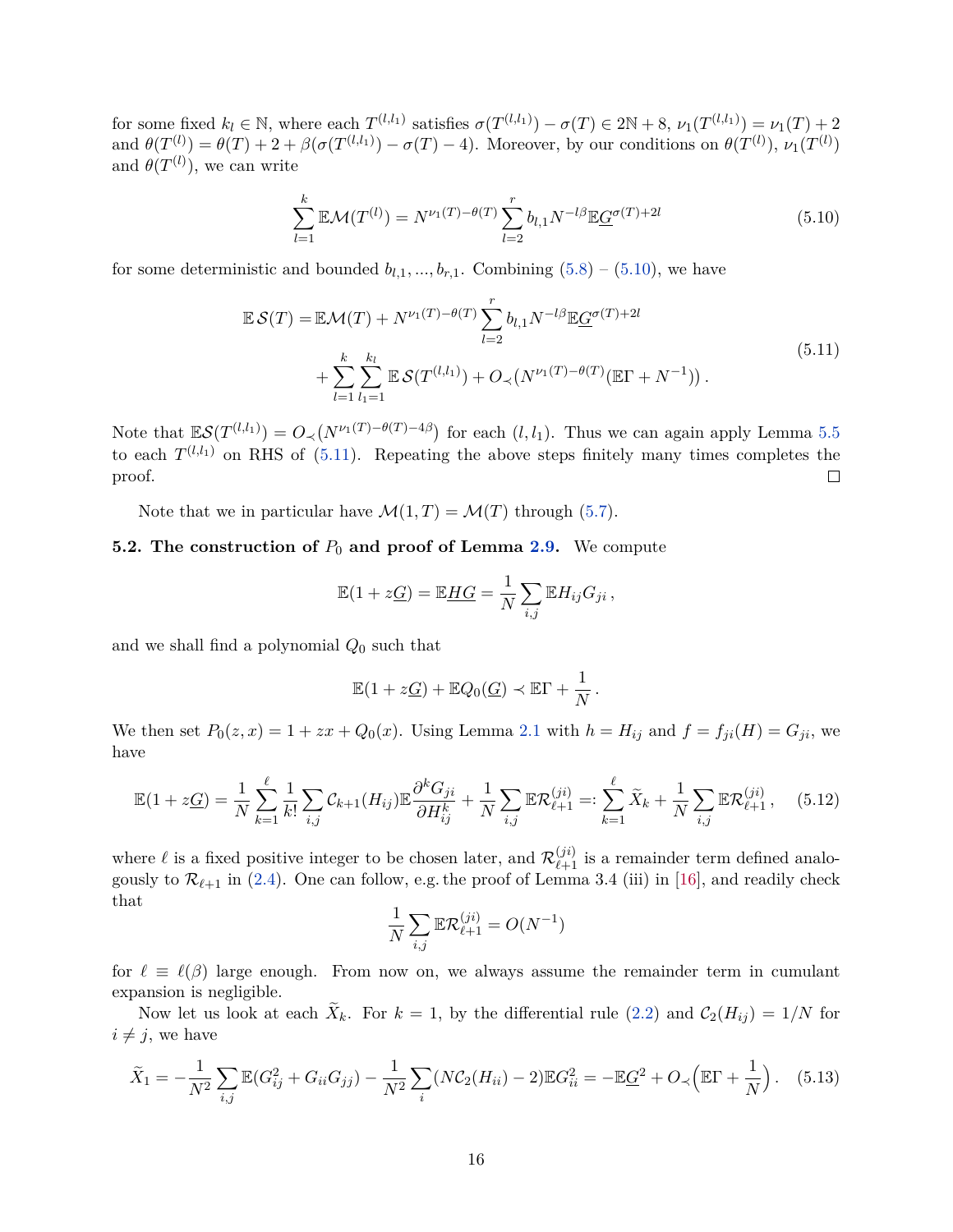For  $k = 2$ , the most dangerous term is

$$
\frac{1}{N}\sum_{i,j}\mathcal{C}_3(H_{ij})\mathbb{E}G_{ij}G_{ii}G_{jj}=: \sum_{i,j}\mathbb{E}T_{ij},
$$

and by  $C_3(H_{ij}) = O(N^{-1-\beta})$ , we see that  $\nu_1(T) = 2$ ,  $\theta(T) = 2 + \beta$ , and  $\nu_2(T) = 1$ . Thus by Lemma [5.3](#page-13-2) we have

$$
\sum_{i,j} T_{ij} \prec N^{-\beta} \Big( \mathbb{E} \Gamma + \frac{1}{N} \Big) \, .
$$

Other terms in  $X_2$  also satisfy the same bound. Similar estimates can also be done for all even  $k$ , which yield

<span id="page-16-0"></span>
$$
\sum_{s=1}^{\lceil \ell/2 \rceil} \widetilde{X}_{2s} \prec \mathbb{E}\Gamma + \frac{1}{N} \,. \tag{5.14}
$$

For odd  $k \geqslant 3$ , we split

$$
\widetilde{X}_k = \widetilde{X}_{k,1} + \widetilde{X}_{k,2} \,,
$$

where terms in  $X_{k,1}$  contain no off-diagonal entries of  $G$ . Use Lemma [5.3,](#page-13-2) we easily find

$$
\widetilde{X}_{k,2} \prec \mathbb{E}\Gamma + \frac{1}{N} \, .
$$

By Lemma [2.2,](#page-5-6) we see that

$$
\widetilde{X}_{k,1} = \frac{1}{N^{2 + (k-1)\beta}} \sum_{i,j} a_{i,j}^{(k)} \mathbb{E} G_{ii}^{(k+1)/2} G_{jj}^{(k+1)/2},
$$

where  $a_{ij}^{(k)}$  is deterministic and uniformly bounded. Combining with  $(5.12)$ – $(5.14)$ , we have

<span id="page-16-1"></span>
$$
\mathbb{E}(1+z\underline{G}) + \mathbb{E}\underline{G}^2 + O_{\prec}\left(\mathbb{E}\Gamma + \frac{1}{N}\right) = \sum_{s=2}^{\lceil \ell/2 \rceil} \frac{1}{N^{2+(2s-2)\beta}} \sum_{i,j} a_{ij}^{(2s-1)} \mathbb{E}G_{ii}^s G_{jj}^s =: \sum_{s=2}^{\lceil \ell/2 \rceil} \mathbb{E}\mathcal{S}(T^{(s)})\,,\tag{5.15}
$$

where

<span id="page-16-2"></span>
$$
T^{(s)} = \frac{1}{N^{2 + (2s - 2)\beta}} a_{ij}^{(2s - 1)} G_{ii}^s G_{jj}^s .
$$
\n(5.16)

To handle the right-hand side of [\(5.15\)](#page-16-1) we invoke Lemma [5.6.](#page-14-3) Naively, we have

$$
\mathbb{E}\,\mathcal{S}(T^{(s)}) \prec N^{(2-2s)\beta} \tag{5.17}
$$

for each *n*. By Lemma [5.6,](#page-14-3) we can write

<span id="page-16-3"></span>
$$
\mathbb{E}\mathcal{S}(T^{(s)}) = \mathbb{E}\mathcal{M}(\lceil \beta^{-1} \rceil - 2s + 2, T^{(s)}) + O_{\prec}(\mathbb{E}\Gamma + N^{-1}).
$$
\n(5.18)

Thus [\(5.15\)](#page-16-1) becomes

$$
\mathbb{E}(1+z\underline{G}) + \mathbb{E}\underline{G}^2 - \sum_{s=2}^{\lceil \ell/2 \rceil} \mathbb{E}\mathcal{M}(\lceil \beta^{-1} \rceil - 2s + 2, T^{(s)}) = O_{\prec}\left(\mathbb{E}\Gamma + N^{-1}\right).
$$

Thus we can set

$$
Q_0(\underline{G}) = \underline{G}^2 - \sum_{s=2}^{\lceil \ell/2 \rceil} \mathbb{E} \mathcal{M}(\lceil \beta^{-1} \rceil - 2s + 2, T^{(s)})\,,
$$

and note that  $Q_0$  is a polynomial of degree  $2\lceil \beta^{-1} \rceil$ . This concludes the proof of Lemma [2.9.](#page-7-0)

**Remark 5.7.** After the construction of  $P_0$  (and consequently  $P$ ), we shall construct a more general class of abstract polynomials associated with *P* in Section [7.2](#page-22-0) below.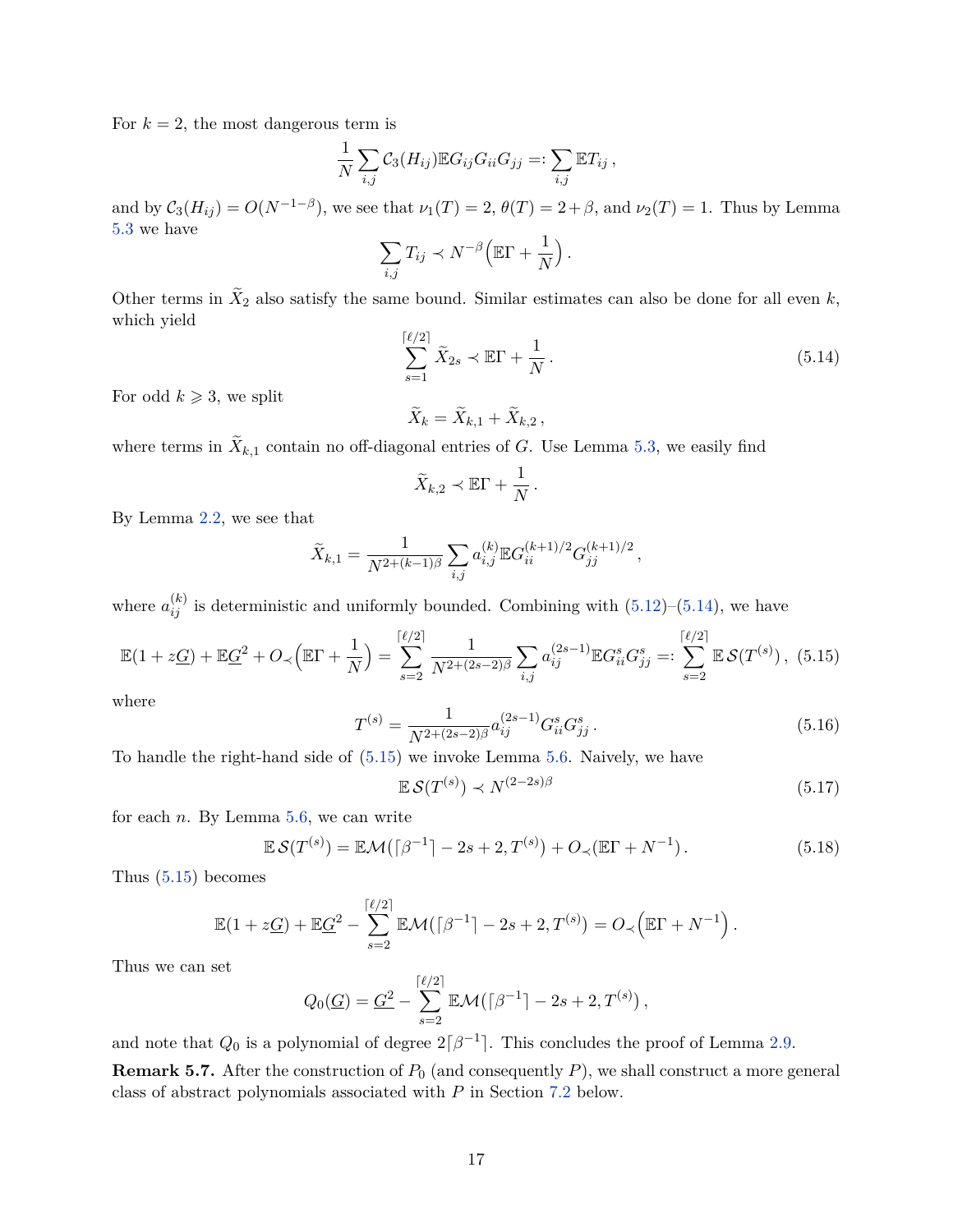#### **6. Proof of Proposition [4.1](#page-11-0)**

<span id="page-17-0"></span>**Convention.** Throughout this section,

<span id="page-17-4"></span>
$$
z = L_0 + \mathcal{Z} + w \,,\tag{6.1}
$$

where  $w = \kappa + i\eta$  deterministic.

The proof of Proposition [4.1](#page-11-0) consists of two steps; in the first we first estimate  $G$  and in the second we apply this estimate to obtain a more precise bound of Im *G*.

**6.1. Estimate of** *G***.** Define the spectral domain

$$
\mathbf{Y} \equiv \mathbf{Y}(\delta) = \left\{ w = \kappa + i\eta \in \mathbb{C}_+ : \frac{N^{-\delta}}{\sqrt{N}q} \leqslant \kappa \leqslant 1, N^{-\delta}N^{-5/8}q^{-1/4} \leqslant \eta \leqslant 1 \right\}.
$$
 (6.2)

As a guide to the reader, the lower bound on  $\kappa$  is chosen to be slightly smaller than the scale  $\frac{1}{\sqrt{Nq}}$  on which the extreme eigenvalues fluctuate; analogously, the lower bound on *η* is chose to be slightly smaller than the scale  $N^{-5/8}q^{-1/4}$ , which is the solution of the equation  $\frac{\eta}{\sqrt{2}}$  $\frac{\partial}{\partial \kappa} = \frac{1}{N\eta}$  with  $\kappa = \frac{1}{\sqrt{Nq}}$ . Using that  $\text{Im } m(z) \approx \frac{\eta}{\sqrt{Nq}}$  $\frac{L}{\kappa}$  (see Lemma [2.11\)](#page-7-1), this choice of lower bound on *η* will allow us to rule out the presence of eigenvalues (see [\(6.6\)](#page-18-3) below), and hence establish rigidity.

Recall the definition of  $\tau$  in Lemma [2.11,](#page-7-1) and note that the lower bound on  $\kappa$  ensures, with very high probability,

<span id="page-17-5"></span>
$$
\tau(z) = |(L_0 + \mathcal{Z} + \kappa)^2 - L^2| \asymp \kappa \tag{6.3}
$$

for all  $w \in Y$ . The main technical step is the following bound for  $P(z, G)$ , whose proof is postponed to Section [7.](#page-19-0)

<span id="page-17-1"></span>**Proposition 6.1.** *Let*  $w \in \mathbf{Y}$ *. Suppose*  $|\underline{G} - m| \prec \Psi$  *for some deterministic*  $\Psi \in [\sqrt{\kappa}N^{-\delta}, 1]$ *. Then* 

$$
P(z, \underline{G}) \prec (\kappa + \Psi^2) N^{-\delta}.
$$

<span id="page-17-2"></span>**Lemma 6.2.** *Suppose*  $\varepsilon$  :  $\mathbf{Y} \to [N^{-1}, N^{-\delta}]$  *is a function so that* 

$$
P(z, \underline{G}) \prec \varepsilon(w)
$$

*for all*  $w \in Y$ *. Suppose*  $\varepsilon(w)$  *is Lipschitz continuous with Lipschitz constant* N and moreover that *for each fixed*  $\kappa$  *the function*  $\eta \to \varepsilon(\kappa + i\eta)$  *is nonincreasing for*  $\eta > 0$ *. Then* 

$$
|\underline{G} - m| \prec \frac{\varepsilon}{\sqrt{|\kappa| + \eta + \varepsilon}}.
$$

**Proof.** See [\[19,](#page-51-0) Proposition 2.11].

Combining Proposition [6.1](#page-17-1) and Lemma [6.2,](#page-17-2) we find that for any deterministic  $\Psi$  that does not depend on  $\eta$  we obtain the implication

$$
|\underline{G} - m| \prec \Psi \implies |\underline{G} - m| \prec \sqrt{\kappa} N^{-\delta} + \Psi N^{-\delta/2}.
$$

Using the initial estimate  $|G - m| \prec 1$  from Proposition [2.5,](#page-6-1) we therefore conclude the key bound

<span id="page-17-3"></span>
$$
|\underline{G} - m| \prec \sqrt{\kappa} N^{-\delta} \,. \tag{6.4}
$$

 $\Box$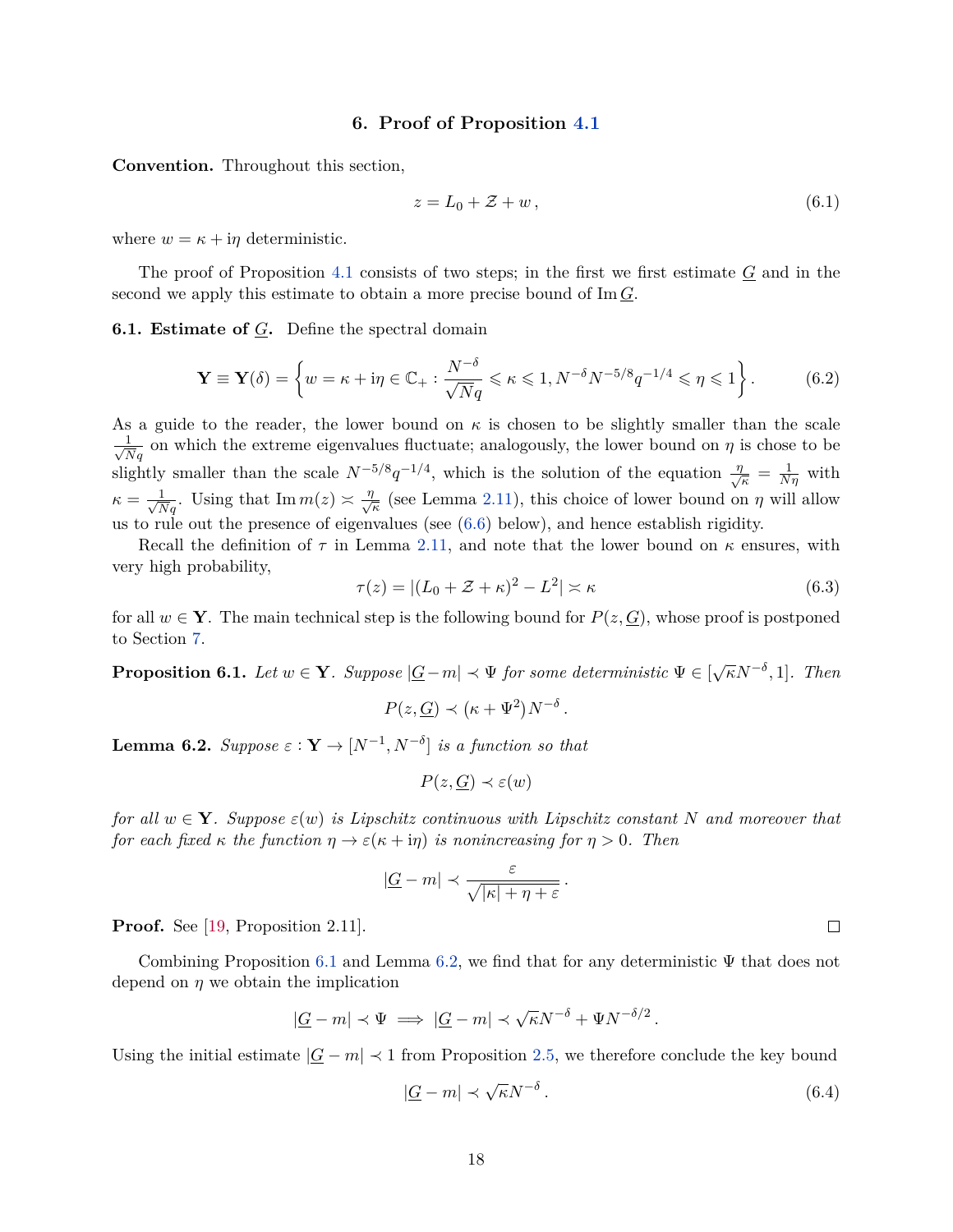**6.2. Estimate of** Im  $\overline{G}$ . Define the subset

<span id="page-18-0"></span>
$$
\mathbf{Y}_{*} \equiv \mathbf{Y}_{*}(\delta) = \left\{ w = \kappa + i\eta \in \mathbb{C}_{+} : \frac{N^{-\delta}}{\sqrt{N}q} \leqslant \kappa \leqslant 1, \eta = N^{-\delta}N^{-5/8}q^{-1/4} \right\} \subset \mathbf{Y}.
$$
 (6.5)

In this section we show that

<span id="page-18-3"></span>
$$
\operatorname{Im}\underline{G} \prec \frac{1}{N^{1+\delta}\eta} \tag{6.6}
$$

for all  $w \in Y_*$ . This immediately implies that whenever  $\kappa + i\eta \in Y_*$ , with very high probability there is no eigenvalue in the interval  $(L_0 + \mathcal{Z} + \kappa - \eta, L_0 + \mathcal{Z} + \kappa + \eta)$ . In addition, [\[9,](#page-51-1) Lemma 4.4] implies

$$
\|H\|-2\prec\frac{1}{q}\,,
$$

and hence the largest eigenvalue  $\mu_N$  of *H* satisfies [\(4.1\)](#page-11-5), and Proposition [4.1](#page-11-0) is proved.

What remains, therefore, is the proof of  $(6.6)$ . In analogy to Proposition [6.1,](#page-17-1) we have the following estimate for  $\text{Im } P(z, G)$ , whose proof is postponed to Section [8.](#page-35-0)

<span id="page-18-2"></span>**Proposition 6.3.** *Let*  $w \in Y_*$ *. Suppose*  $|\text{Im } \underline{G} - \text{Im } m| \prec \Phi$  *for some deterministic*  $\Phi \equiv \Phi \in$  $[N^{-1-\delta}\eta^{-1}, 1]$ *. Then* 

Im 
$$
P(z, G) \prec \left(\frac{1}{N\eta} + \Phi\right) \sqrt{\kappa} N^{-\delta}
$$
.

<span id="page-18-1"></span>**Lemma 6.4.** *Let*  $w \in Y_*$ *. Suppose that* 

$$
\operatorname{Im} P(z, \underline{G}) \prec \varepsilon
$$

*for some deterministic*  $\varepsilon \in [N^{-1}, N^{-\delta}]$ *. Then* 

$$
|\operatorname{Im} \underline{G} - \operatorname{Im} m| \prec \frac{\varepsilon}{\sqrt{\kappa}} + \frac{1}{N^{1+\delta}\eta}.
$$

**Proof.** A Taylor expansion gives

<span id="page-18-4"></span>
$$
P(z, \underline{G}) = \partial_2 P(z, m) (\underline{G} - m) + \sum_{k=2}^{\lceil 2\beta^{-1} \rceil} \frac{1}{k!} \partial_2^k P(z, m) (\underline{G} - m)^k.
$$
 (6.7)

Note that  $\partial_2^k P(z,m) \prec 1$ , and, recalling the definition of *P*, we find from [\(2.5\)](#page-6-0) and by Lemma [2.11](#page-7-1) that

<span id="page-18-5"></span>
$$
\operatorname{Im} \partial_2^k P(z, m) \prec \operatorname{Im} z + \operatorname{Im} m \prec \frac{\eta}{\sqrt{\kappa + \eta}} \leq \frac{1}{N^{1+\delta}\eta}
$$
(6.8)

for all  $k \geq 1$ , where the last inequality holds for any  $w \in Y_*$  we have

$$
\frac{\eta}{\sqrt{\kappa + \eta}} \leqslant \frac{1}{N^{1+\delta}\eta} \,. \tag{6.9}
$$

This implies, for all  $k \geq 2$ ,

$$
\operatorname{Im}\left(\partial_2^k P(z,m)(\underline{G}-m)^k\right) \prec \frac{1}{N^{1+\delta}\eta}|\underline{G}-m|^k + |\operatorname{Im}\underline{G}-\operatorname{Im}m||\underline{G}-m|^{k-1}
$$

$$
\prec \left(\frac{1}{N^{1+\delta}\eta} + |\operatorname{Im}\underline{G}-\operatorname{Im}m|\right)\sqrt{\kappa}N^{-\delta}, \quad (6.10)
$$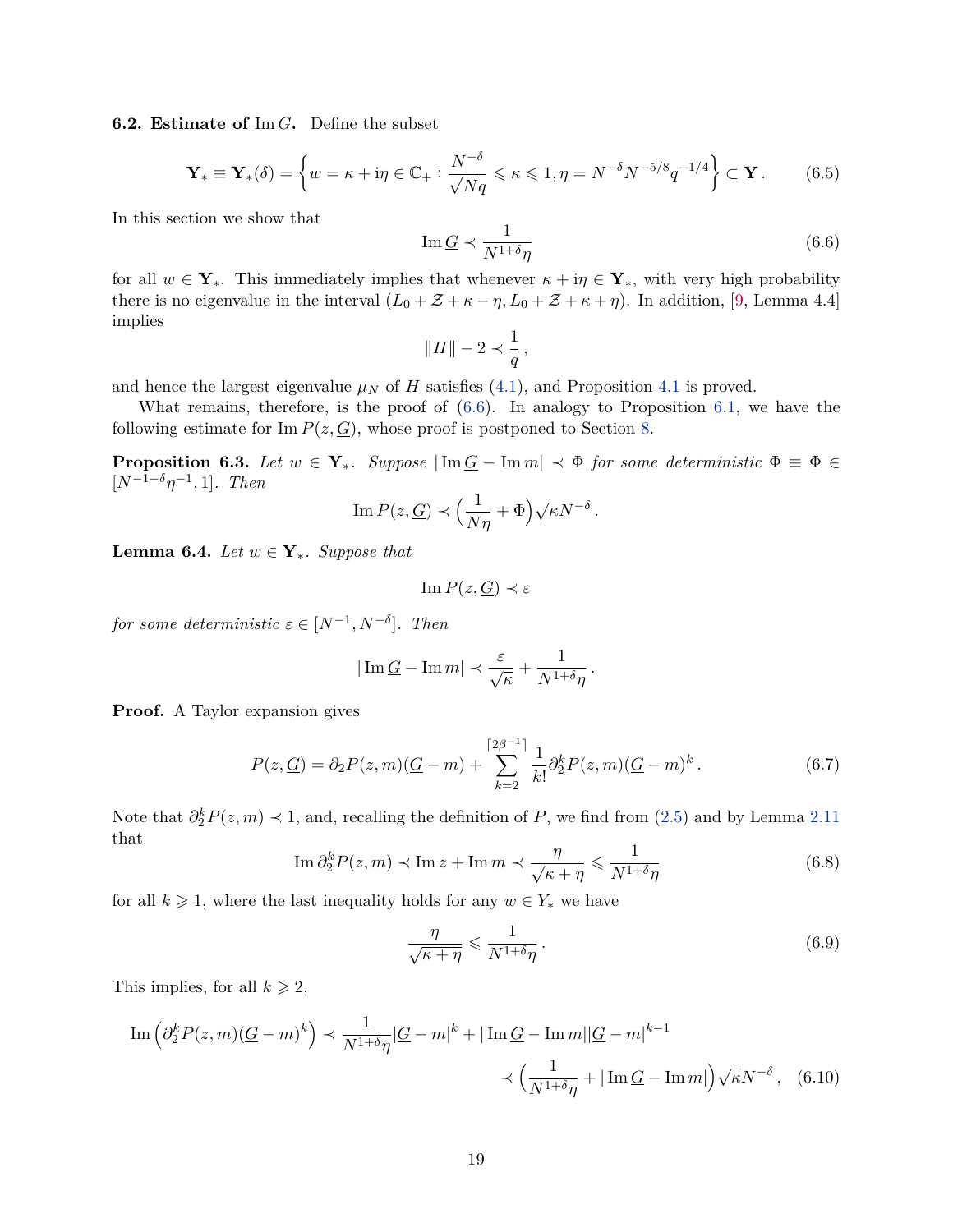where in the second step we used  $(6.4)$ . Taking imaginary part of  $(6.7)$  and rearranging the terms, we have

$$
\operatorname{Re} \partial_2 P(z,m) \operatorname{Im}(\underline{G} - m) = \operatorname{Im} P(z,\underline{G}) - \operatorname{Im} \partial_2 P(z,m) \operatorname{Re}(\underline{G} - m) + O_{\prec}(\sqrt{\kappa}N^{-\delta}) \Big( \frac{1}{N^{1+\delta}\eta} + |\operatorname{Im} \underline{G} - \operatorname{Im} m| \Big).
$$

Note that  $|\text{Im } \partial_2 P(z,m)| \asymp |\text{Im } m| \ll \sqrt{\kappa}$ , and by [\(2.7\)](#page-8-3) we have  $|\partial_2 P(z,m)| \asymp \sqrt{\kappa}$ . Thus

$$
|\operatorname{Re}\partial_2 P(z,m)| \asymp \sqrt{\kappa}\,,
$$

and together with  $(6.4)$  and  $(6.8)$  we have

$$
\vert \operatorname{Im} \underline{G} - \operatorname{Im} m \vert \prec \frac{\vert \operatorname{Im} P(z, \underline{G}) \vert}{\sqrt{\kappa}} + \frac{1}{\sqrt{\kappa}} \frac{1}{N^{1+\delta} \eta} \sqrt{\kappa} N^{-\delta} + \frac{1}{\sqrt{\kappa}} \sqrt{\kappa} N^{-\delta} \Big( \frac{1}{N^{1+\delta} \eta} + \vert \operatorname{Im} \underline{G} - \operatorname{Im} m \vert \Big) \prec \frac{\varepsilon}{\sqrt{\kappa}} + \frac{1}{N^{1+\delta} \eta} + N^{-\delta} \vert \operatorname{Im} \underline{G} - \operatorname{Im} m \vert.
$$

This yields the claim.

From Proposition [6.3](#page-18-2) and Lemma [6.4](#page-18-1) we obtain the implication

<span id="page-19-1"></span>
$$
|\operatorname{Im} \underline{G} - \operatorname{Im} m| \prec \Phi \implies |\operatorname{Im} \underline{G} - \operatorname{Im} m| \prec \frac{1}{N\eta} N^{-\delta} + \Phi N^{-\delta}.
$$
 (6.11)

Iterating  $(6.11)$   $O(1/\delta)$  times and recalling Definition [2.3](#page-6-2) yields

$$
|\operatorname{Im}\underline{G} - \operatorname{Im}m| \prec \frac{1}{N^{1+\delta}\eta} \tag{6.12}
$$

 $\Box$ 

for all  $w \in \mathbf{Y}_{*}$ . Since

$$
\operatorname{Im} m \asymp \frac{\eta}{\sqrt{\eta + \kappa}} \leqslant \frac{1}{N^{1+\delta}\eta} \,,
$$

we thus conclude [\(6.6\)](#page-18-3). This concludes the proof of Proposition [4.1.](#page-11-0)

## **7. Proof of Proposition [6.1](#page-17-1)**

<span id="page-19-0"></span>**Convention.** Throughout this section, *z* is given by [\(6.1\)](#page-17-4), where  $w \in Y$  is deterministic.

Fix  $n \in \mathbb{N}_+$  and set

$$
\mathcal{P} := ||P(z, \underline{G})||_{2n} = \left(\mathbb{E}|P(z, \underline{G})|^{2n}\right)^{\frac{1}{2n}}, \quad \mathcal{E} := (\kappa + \Psi^2)N^{-\delta}.
$$

We shall show, for any fixed  $n \in \mathbb{N}$ , that

<span id="page-19-2"></span>
$$
\mathbb{E}|P(z,\underline{G})|^{2n} = \mathcal{P}^{2n} \prec \mathcal{E}^{2n},\tag{7.1}
$$

from which Proposition [6.1](#page-17-1) follows by Chebyshev's inequality. The rest of this section is therefore devoted to the proof of [\(7.1\)](#page-19-2).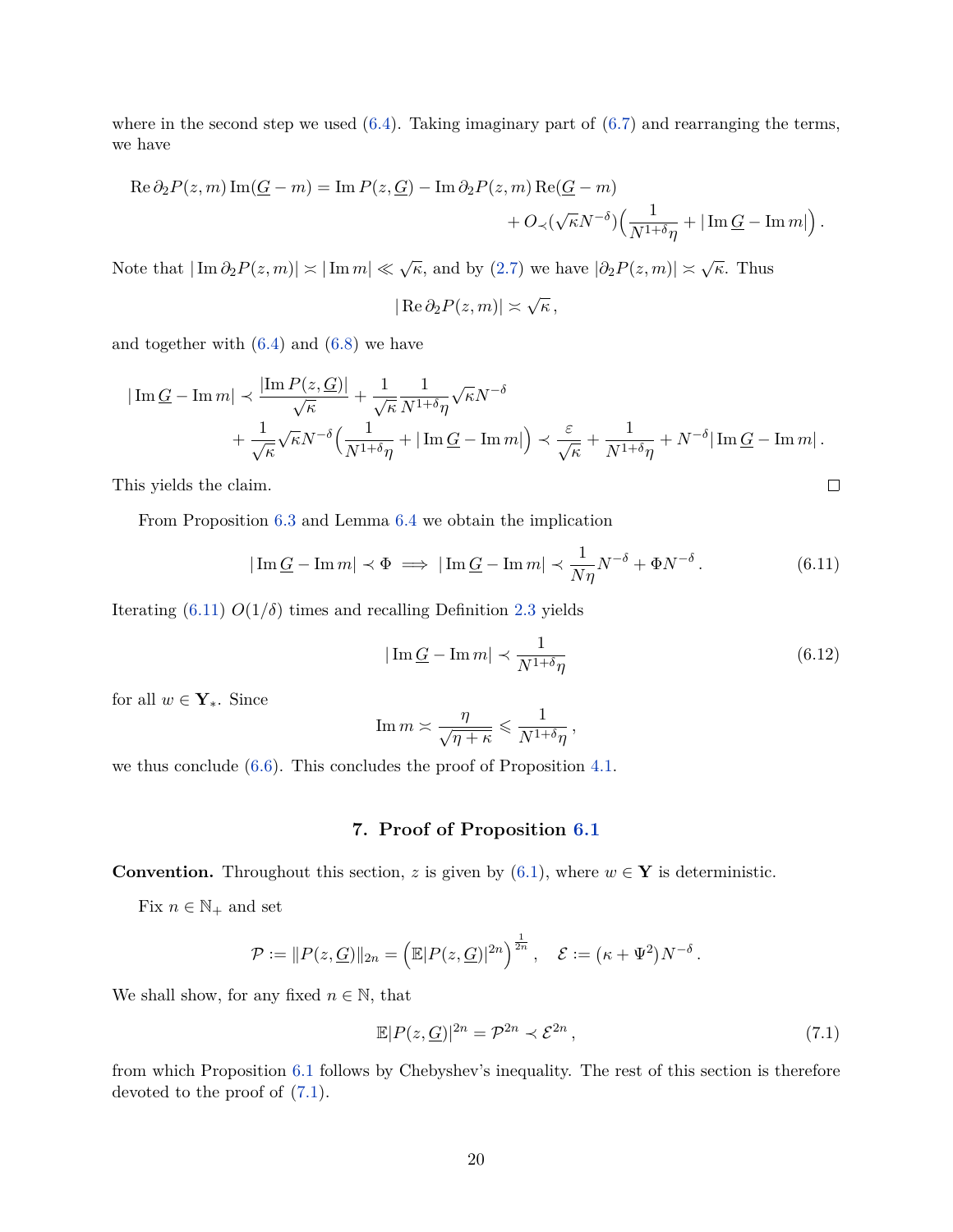Set

$$
Q_0(\underline{G}) := P(z, \underline{G}) - (1 + z\underline{G} + \mathcal{Z}\underline{G}^2), \quad Q(\underline{G}) := P(z, \underline{G}) - (1 + z\underline{G}),
$$

and abbreviate

<span id="page-20-7"></span>
$$
P \equiv P(z, \underline{G}), \quad P' := \partial_2 P(z, \underline{G}), \quad Q_0 = Q_0(\underline{G}) \quad \text{and} \quad Q = Q(\underline{G}). \tag{7.2}
$$

Note that argument *z* of *G* is random, and

<span id="page-20-6"></span>
$$
\frac{\partial G_{kl}}{\partial H_{ij}} = -(G_{ki}G_{jl} + G_{li}G_{jk})(1 + \delta_{ij})^{-1} + 4N^{-1}(G^2)_{kl}H_{ij}(1 + \delta_{ij})^{-1},\tag{7.3}
$$

and as a result

<span id="page-20-1"></span>
$$
\frac{\partial P}{\partial H_{ij}} = (-2P'N^{-1}(G^2)_{ij} + 4P'N^{-1}H_{ij}\underline{G}^2 + 4N^{-1}H_{ij}\underline{G}^2)(1+\delta_{ij})^{-1}.
$$
\n(7.4)

We define the parameter

<span id="page-20-8"></span>
$$
\Upsilon := \frac{\Psi + \sqrt{\kappa + \eta}}{N\eta} \,. \tag{7.5}
$$

Recalling the random variable  $\Gamma$  from [\(5.3\)](#page-13-3), we find

<span id="page-20-4"></span>
$$
\Gamma \prec \Upsilon. \tag{7.6}
$$

Moreover, we have

<span id="page-20-2"></span>
$$
(\Psi + \sqrt{\kappa + \eta})\Upsilon \ge \sqrt{\kappa + \eta} \cdot \frac{\sqrt{\kappa + \eta}}{N\eta} \ge N^{-1}.
$$
 (7.7)

The next lemma collects basic estimates for the derivatives of *P*.

<span id="page-20-5"></span>**Lemma 7.1.** *Under the assumptions of Proposition [6.1,](#page-17-1) for any fixed*  $k \in \mathbb{N}_+$  *we have* 

<span id="page-20-0"></span>
$$
P' \prec \Psi + \sqrt{|\kappa| + \eta}, \qquad \left| \frac{\partial^k G}{\partial H_{ij}^k} \right| \prec \max_{x,y} N^{-1} |(G^2)_{xy}| \prec \Upsilon \tag{7.8}
$$

*and*

<span id="page-20-3"></span>
$$
\frac{\partial^k P}{\partial H_{ij}^k} \prec \left(\Psi + \sqrt{|\kappa| + \eta}\right) \Upsilon \,. \tag{7.9}
$$

**Proof.** By the mean value theorem,

 $P' = \partial_2 P(z, \underline{G}) = \partial_2 P(z, m) + \partial_2^2 P(z, \xi)(m - \underline{G})$ 

for some  $\xi$  between  $m$  and  $\underline{G}$ . Then the first estimate in [\(7.8\)](#page-20-0) is proved using Lemma [2.11](#page-7-1) and  $(6.3)$ . The second estimate in  $(7.8)$  is proved by Lemmas [2.6](#page-6-3) and [2.8.](#page-7-2) By  $(7.4)$  and  $(7.8)$ , one easily checks that

$$
\frac{\partial^k P}{\partial H_{ij}^k} \prec \sup_{x,y} P' N^{-1} |(G^2)_{xy}| + \sup_{x,y} (N^{-1} |(G^2)_{xy}|)^2 + N^{-1} \prec (\Psi + \sqrt{\kappa + \eta}) \Upsilon + N^{-1},
$$

and combing with [\(7.7\)](#page-20-2) one concludes [\(7.9\)](#page-20-3).

 $\Box$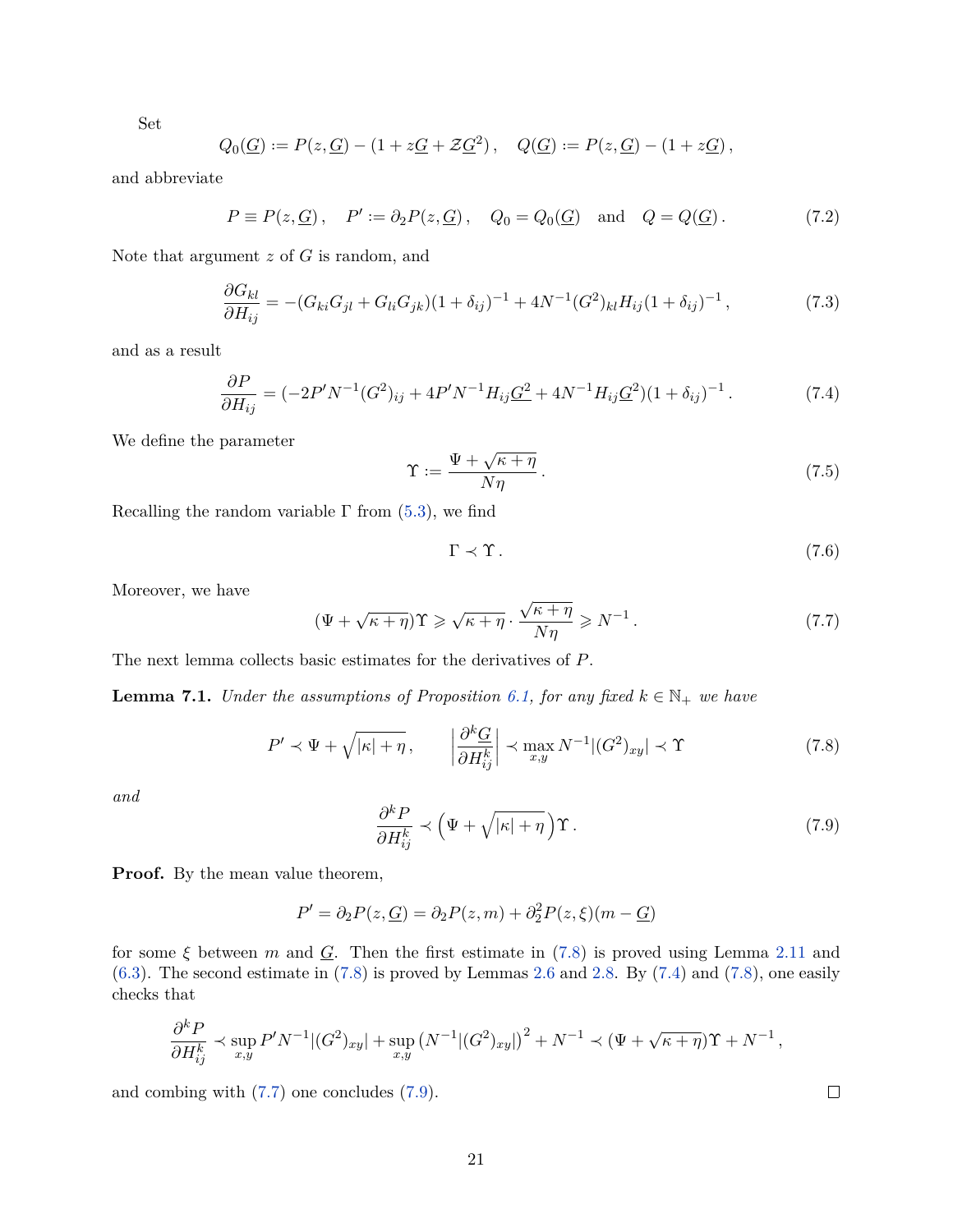**7.1. The first expansion.** By  $(H - z)G = I$ , we have

$$
\mathbb{E}|P|^{2n} = \mathbb{E}\Big(\underline{HG} + \mathcal{Z}\underline{G}^2 + Q_0\Big)P^{n-1}P^{*n} = \mathbb{E}\Big(\mathcal{Z}\underline{G}^2 + Q_0\Big)P^{n-1}P^{*n} + \frac{1}{N}\sum_{i,j}\mathbb{E}H_{ij}G_{ji}P^{n-1}P^{*n}.
$$

We use Lemma [2.1](#page-5-2) to calculate the last term. By setting  $h = H_{ij}$ ,  $f = f_{ji}(H) = G_{ji}P^{n-1}P^{*n}$ , we get

<span id="page-21-0"></span>
$$
\frac{1}{N} \sum_{i,j} \mathbb{E} H_{ij} G_{ji} P^{n-1} P^{*n} = \frac{1}{N} \sum_{k=1}^{\ell} \frac{1}{k!} \sum_{i,j} C_{k+1} (H_{ij}) \mathbb{E} \left[ \frac{\partial^k (G_{ij} P^{n-1} P^{*n})}{\partial H_{ij}^k} \right] + O_{\prec} (N^{-4n}) \tag{7.10}
$$

where, as in [\(5.12\)](#page-15-2), we choose a large enough  $\ell \in \mathbb{N}_+$  such that the remainder term is is negligible. By splitting the differentials in  $(7.10)$  basing on if  $P$ ,  $\overline{P}$  are differentiated, we have

$$
\mathbb{E}|P|^{2n} = \mathbb{E}Q_0 P^{n-1} P^{*n} + \mathbb{E}Z\underline{G}^2 P^{n-1} P^{*n} + \frac{1}{N} \sum_{k=1}^{\ell} \frac{1}{k!} \sum_{i,j} C_{k+1}(H_{ij}) \mathbb{E} \left[ \frac{\partial^k G_{ij}}{\partial H_{ij}^k} P^{n-1} P^{*n} \right] + \frac{1}{N} \sum_{k=1}^{\ell} \frac{1}{k!} \sum_{s=1}^{k} {k \choose s} \sum_{i,j} C_{k+1}(H_{ij}) \mathbb{E} \left[ \frac{\partial^s (P^{n-1} P^{*n})}{\partial H_{ij}^s} \frac{\partial^{k-s} G_{ij}}{\partial H_{ij}^{k-s}} \right] + O_{\prec}(N^{-4n}) =: (I) + (II) + (III) + (IV) + O_{\prec}(N^{-4n}). \tag{7.11}
$$

We have the following result, which handles the terms on right-hand side of  $(7.11)$  and directly implies [\(7.1\)](#page-19-2).

<span id="page-21-2"></span>**Lemma 7.2.** *Let*  $(I) - (IV)$  *be as in*  $(7.11)$ *. We have* 

<span id="page-21-1"></span>
$$
(II) + (IV) \prec \sum_{r=1}^{2n} \mathcal{E}^r \mathcal{P}^{2n-r}
$$
\n
$$
(7.12)
$$

*as well as*

$$
(I) + (III) \prec \sum_{r=1}^{2n} \mathcal{E}^r \mathcal{P}^{2n-r} \,. \tag{7.13}
$$

The rest of Section [7](#page-19-0) is devoted to showing Lemma [7.2.](#page-21-2) To simplify notation, we drop the complex conjugates in (I)–(IV) (which play no role in the subsequent analysis), and estimate the quantities

<span id="page-21-3"></span>
$$
(II') + (IV') := \mathbb{E} \mathcal{Z} \underline{G}^2 P^{2n-1} + \frac{1}{N} \sum_{k=1}^{\ell} \frac{1}{k!} \sum_{s=1}^{k} {k \choose s} \sum_{i,j} \mathcal{C}_{k+1}(H_{ij}) \mathbb{E} \left[ \frac{\partial^s P^{2n-1}}{\partial H_{ij}^s} \frac{\partial^{k-s} G_{ij}}{\partial H_{ij}^{k-s}} \right] \tag{7.14}
$$

and

<span id="page-21-4"></span>
$$
(I') + (III') := \mathbb{E}Q_0 P^{2n-1} + \frac{1}{N} \sum_{k=1}^{\ell} \frac{1}{k!} \sum_{i,j} C_{k+1}(H_{ij}) \mathbb{E} \left[ \frac{\partial^k G_{ij}}{\partial H_{ij}^k} P^{2n-1} \right].
$$
 (7.15)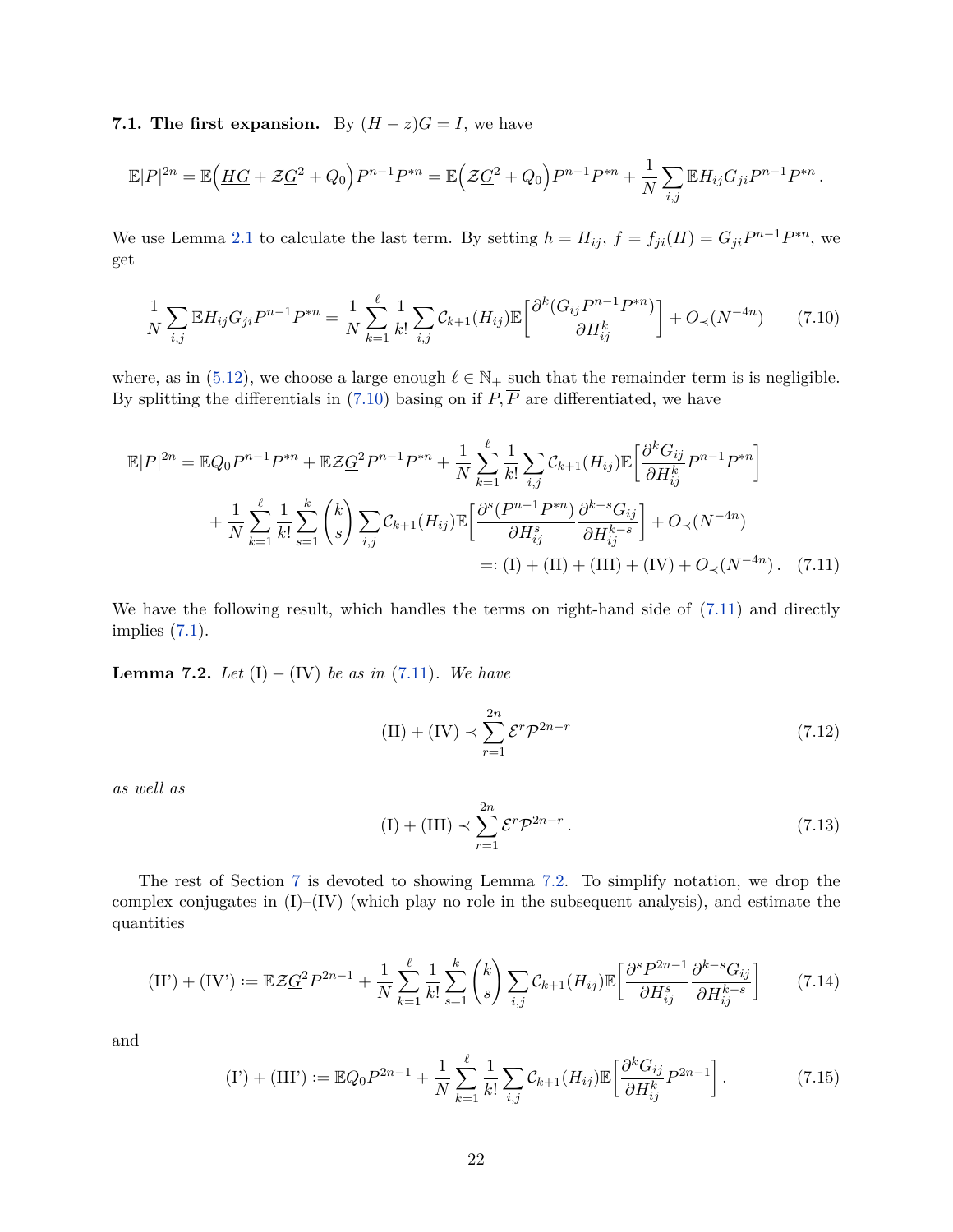<span id="page-22-0"></span>**7.2. Abstract polynomials, Part II.** In order to estimate [\(7.14\)](#page-21-3) and [\(7.15\)](#page-21-4), we introduce the following class of abstract polynomials, which generalizes the class  $\mathcal T$  from Definition [5.1.](#page-13-4)

**Definition 7.3.** Let  $\{i_1, i_2, \ldots\}$  be an infinite set of formal indices. To integers  $s, k, \nu_1, \nu_3 \in \mathbb{N}$ , digits  $\nu_4, \nu_5 \in \{0, 1\}$  satisfying  $\nu_4 \leq \nu_5$ , a real number  $\theta \in \mathbb{R}$ , formal indices  $x, y, x_1, y_1, \ldots, x_\sigma, y_\sigma \in$  $\{i_1, \ldots, i_{\nu_1}\}\$ , and a family  $(a_{i_1,\ldots,i_{\nu_1}})_{1\leq i_1,\ldots,i_{\nu_1}\leq N}$  of uniformly bounded complex numbers we assign a formal monomial

<span id="page-22-1"></span>
$$
V = a_{i_1,\dots,i_{\nu_1}} N^{-\theta} (P')^{\nu_4} (N^{-1} (G^2)_{xy})^{\nu_5} G_{x_1 y_1} G_{x_2 y_2} \cdots G_{x_k y_k} G^s P^{\nu_3},\tag{7.16}
$$

We denote  $\sigma(V) = s + k$ ,  $\nu_i(V) = \nu_i$  for  $i = 1, 3, 4, 5, \theta(V) = \theta$ , and

$$
\nu_2(V) := \mathbf{1}_{x \neq y} + \sum_{l=1}^k \mathbf{1}_{x_l \neq y_l}.
$$

We denote by  $V$  the set of formal monomials V of the form  $(7.16)$ .

We extend the evaluation from Definition [5.2](#page-13-5) to the set  $V$ , and denote the evaluation of  $V$  as in [\(7.16\)](#page-22-1) by  $V_{i_1,\dots,i_{\nu_1}}$ . We also extend the operation S from [\(5.2\)](#page-13-6) to  $\mathcal{V}$ .

The next lemma is an analogue of Lemma [5.3,](#page-13-2) whose proof is postponed to Section [10.3.](#page-45-1)

<span id="page-22-2"></span>**Lemma 7.4.** *Let*  $V \in V$  *and abbreviate*  $\nu_i = \nu_i(V)$  *and*  $\theta = \theta(V)$ *. Suppose that*  $\nu_2 \neq 0$ *.* 

*(i) We have*

$$
\mathbb{E}S(V) \prec N^{\nu_1-\theta}(\Psi+\sqrt{\kappa+\eta})^{\nu_4}(N\eta)^{-\nu_5}\Upsilon \mathbb{E}|P^{\nu_3}| +\sum_{t=1}^{\nu_3} N^{\nu_1-\theta}(\Psi+\sqrt{\kappa+\eta})^{\nu_4}\Upsilon^{\nu_5}((\Psi+\sqrt{\kappa+\eta})\Upsilon)^t\mathbb{E}|P^{\nu_3-t}|.
$$

*(ii) Moreover, when*  $\nu_4(V) = \nu_5(V) = 0$ *, we have the stronger estimate* 

$$
\mathbb{E}S(V) \prec N^{\nu_1-\theta} \Upsilon \mathbb{E}|P^{\nu_3}| + N^{\nu_1-\theta} \Upsilon^2 \mathbb{E}|P^{\nu_3-1}| + \sum_{t=2}^{\nu_3} N^{\nu_1-\theta} ((\Psi + \sqrt{\kappa + \eta}) \Upsilon)^t \mathbb{E}|P^{\nu_3-t}|.
$$

In the sequel, we also need the subset

$$
\mathcal{V}_0 := \{ V \in \mathcal{V} : \nu_2(V) = 0, \nu_4(V) = \nu_5(V) \}.
$$

In analogy to  $(5.5)$ , we define an *averaging map* M from  $V_0$  to the space of random variables through

$$
\mathcal{M}(V) = \sum_{i_1,\dots,i_{\nu_1}} a_{i_1,\dots,i_{\nu_1}} N^{-\theta} (P' N^{-1} \underline{G}^2)^{\nu_4} \underline{G}^{s+k} P^{\nu_3}
$$

for

$$
V = a_{i_1,\dots,i_{\nu_1}} N^{-\theta} (P' N^{-1} (G^2)_{xx})^{\nu_4} G_{x_1x_1} G_{x_2x_2} \cdots G_{x_kx_k} G^s P^{\nu_3}.
$$

The following is an analogue of Lemma [5.5,](#page-14-0) whose proof is given in Section [10.4.](#page-48-0)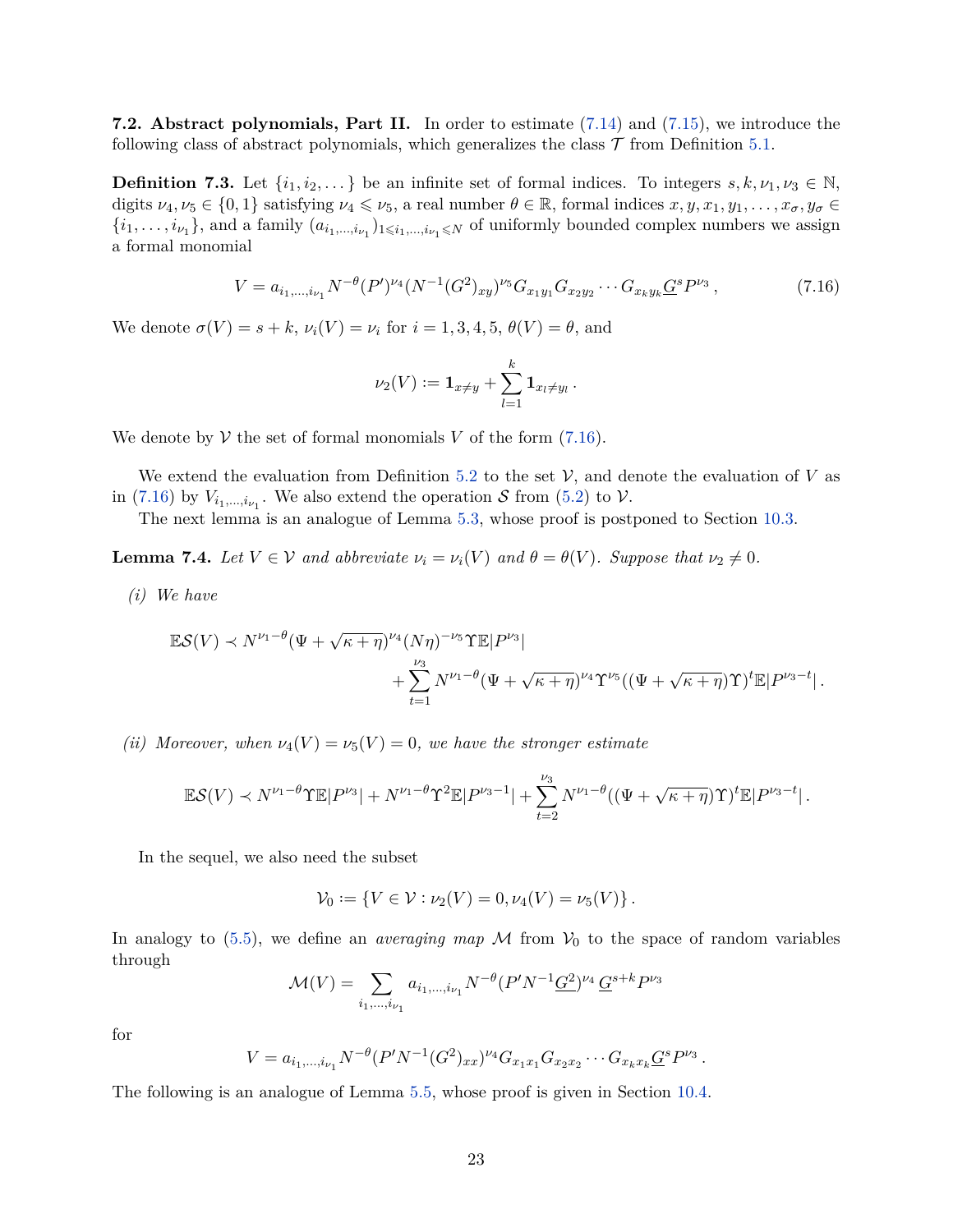<span id="page-23-0"></span>**Lemma 7.5.** Let  $V \in V_0$ . There exist  $V^{(1)}, \ldots, V^{(k)} \in V_0$  such that, abbreviating  $\nu_i = \nu_i(V)$  and  $\theta = \theta(V)$ *,* 

$$
\mathbb{E} \mathcal{S}(V) = \mathbb{E}\mathcal{M}(V) + \sum_{l=1}^{k} \mathbb{E} \mathcal{S}(V^{(l)}) + O_{\prec}(N^{\nu_1 - \theta} \Upsilon^{1 + \nu_4} \mathbb{E}|P^{\nu_3}|) + \sum_{t=1}^{\nu_3} O_{\prec}(N^{\nu_1 - \theta}((\Psi + \sqrt{\kappa + \eta})\Upsilon)^{\nu_4 + t} \mathbb{E}|P^{\nu_3 - t}|),
$$

where k is fixed, and each  $V^{(l)}$  satisfies  $V^{(l)} \in V_0$ ,  $\sigma(V^{(l)}) - \sigma(V) \in 2\mathbb{N} + 4$ ,  $\nu_i(V^{(l)}) = \nu_i(V)$  for  $i = 2, 3, 4, 5,$ 

$$
\nu_1(V^{(l)}) = \nu_1(V) + 1
$$
, and  $\theta(V^{(l)}) = \theta(V) + 1 + \beta(\sigma(V^{(l)}) - \sigma(V) - 2)$ .

 $As a result, each  $V^{(l)}$  satisfies$ 

$$
\mathbb{E} \mathcal{S}(V^{(l)}) \prec N^{\nu_1(V) - \theta(V) - 2\beta} (\Psi + \sqrt{\kappa + \eta}) \Upsilon \mathbb{E} |P^{\nu_3}|.
$$

Repeatedly using Lemma [7.5,](#page-23-0) and together with [\(7.6\)](#page-20-4), we obtain the following result.

<span id="page-23-1"></span>**Lemma 7.6.** Let  $V \in V_0$  and abbreviate  $\nu_i = \nu_i(V)$ ,  $\theta = \theta(V)$ , and  $\sigma = \sigma(V)$ . Then there exist *deterministic uniformly bounded*  $b_1, \ldots, b_{\lceil \beta^{-1} \rceil}$  *such that* 

$$
\mathcal{M}_{\infty}(V) := M(V) + N^{\nu_1 - \theta} \sum_{l=2}^{\lceil \beta^{-1} \rceil} b_l N^{-l\beta} (P' N^{-1} \underline{G}^2)^{\nu_4} \underline{G}^{\sigma + 2l} P^{\nu_3}
$$

*satisfies*

$$
\mathbb{E}S(V) = \mathbb{E}\mathcal{M}_{\infty}(V) + O_{\prec}(N^{\nu_1-\theta}\Upsilon^{1+\nu_4}\mathbb{E}|P^{\nu_3}|) + \sum_{t=1}^{\nu_3} O_{\prec}(N^{\nu_1-\theta}((\Psi+\sqrt{\kappa+\eta})\Upsilon)^{\nu_4+t}\mathbb{E}|P^{\nu_3-t}|).
$$

Finally, we have the following extension of Lemma [5.6,](#page-14-3) which is proved in Section [10.5.](#page-48-1)

<span id="page-23-2"></span>**Lemma 7.7.** *Fix*  $r, u, v \in \mathbb{N}$ *. Let*  $T \in \mathcal{T}_0$  *and let*  $\mathcal{M}(r, T)$  *be as in Lemma [5.6.](#page-14-3) Then* 

$$
\mathbb{E}[\partial_w(\mathcal{S}(T))\underline{G}^u P^v] = \mathbb{E}[\partial_w(\mathcal{M}(r,T))\underline{G}^u P^v] + O_\prec(N^{\nu_1(T)-\theta(T)+1}\Upsilon((N\eta)^{-1} + N^{-\beta(r+1)})\mathbb{E}|P|^v) + \sum_{t=1}^v O_\prec(N^{\nu_1(T)-\theta(T)+1}\Upsilon((\Psi+\sqrt{\kappa+\eta})\Upsilon)^t \mathbb{E}|P|^{v-t}).
$$

<span id="page-23-3"></span>**7.3. The computation of (IV') in** [\(7.14\)](#page-21-3). We write  $(IV') = \sum_{k=1}^{l} X_k$ , where

$$
X_k := \frac{1}{N} \frac{1}{k!} \sum_{s=1}^k \binom{k}{s} \sum_{i,j} \mathcal{C}_{k+1}(H_{ij}) \mathbb{E} \left[ \frac{\partial^s P^{2n-1}}{\partial H_{ij}^s} \frac{\partial^{k-s} G_{ij}}{\partial H_{ij}^{k-s}} \right]. \tag{7.17}
$$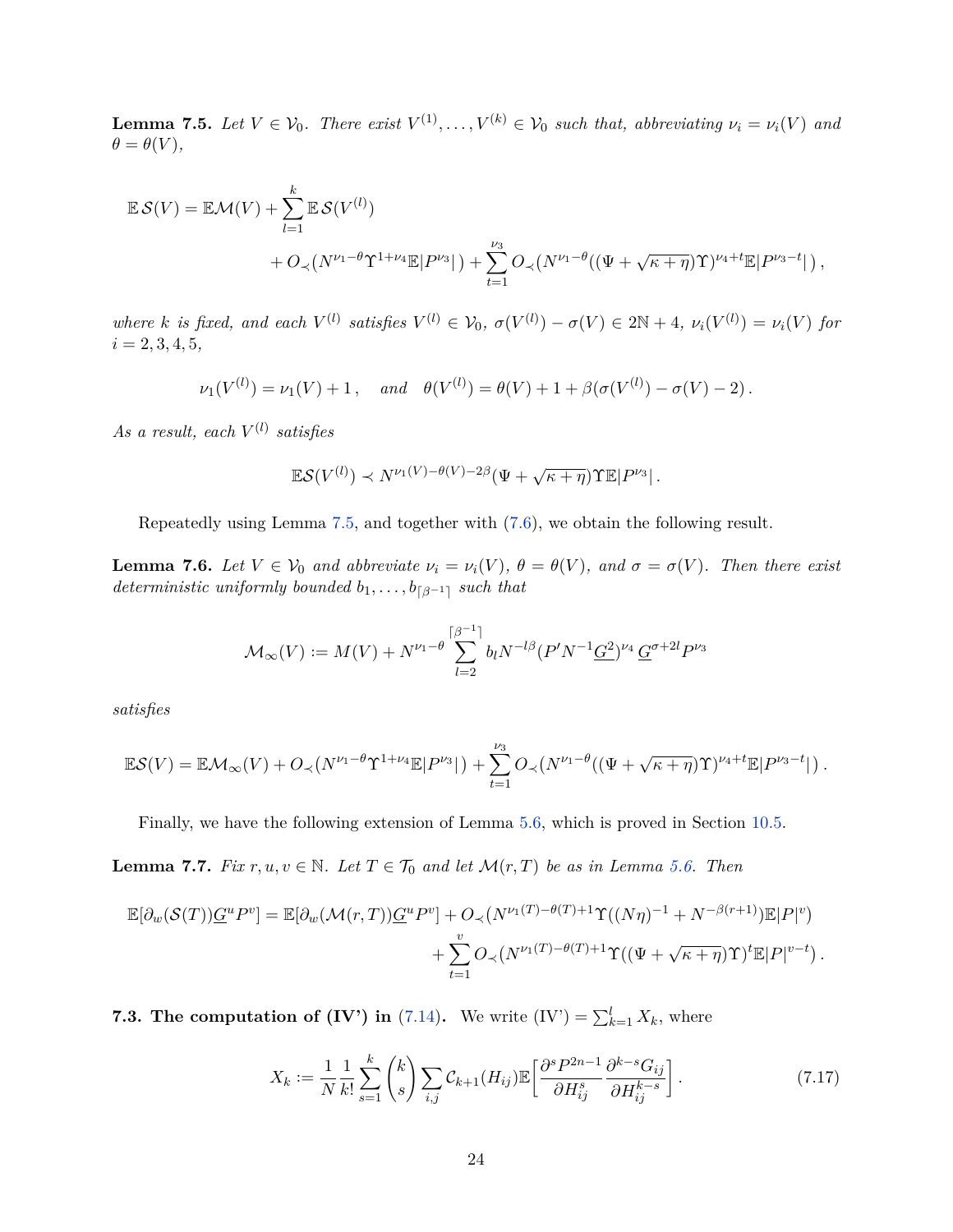<span id="page-24-3"></span>*7.3.1. The estimate of*  $X_1$ . By [\(7.4\)](#page-20-1) and  $C_2(H_{ij}) = N^{-1}(1 + O(\delta_{ij}))$ , we have

$$
X_{1} = \frac{1}{N} \sum_{i,j} C_{2}(H_{ij}) \mathbb{E} \left[ \frac{\partial P^{2n-1}}{\partial H_{ij}} G_{ij} \right] = \frac{2n-1}{N} \sum_{i,j} C_{2}(H_{ij}) \mathbb{E} \left[ \frac{\partial P}{\partial H_{ij}} P^{2n-2} G_{ij} \right]
$$
  

$$
= \frac{2n-1}{N^{2}} \sum_{i,j} \mathbb{E} (-2P'N^{-1}(G^{2})_{ij} + 4P'N^{-1}H_{ij}\underline{G}^{2} + 4N^{-1}H_{ij}\underline{G}^{2}) P^{2n-2} G_{ij}
$$
  

$$
+ \frac{2n-1}{N^{2}} \sum_{i} (N C_{2}(H_{ii}) - 2) \mathbb{E} (-2P'N^{-1}(G^{2})_{ii} + 4P'N^{-1}H_{ii}\underline{G}^{2} + 4N^{-1}H_{ii}\underline{G}^{2}) P^{2n-2} G_{ij}.
$$
  
(7.18)

Estimating the last term using Lemma [7.1,](#page-20-5) we conclude

<span id="page-24-0"></span>
$$
X_1 = \frac{2n-1}{N^2} \mathbb{E}(-2P'\underline{G}^3 + 4P'\underline{HG}\,\underline{G}^2 + 4\underline{HG}\,\underline{G}^2)P^{2n-2} + O_\prec(N^{-1}(\Psi + \sqrt{\kappa + \eta})\Upsilon)\mathbb{E}|P^{2n-2}|.
$$
 (7.19)

By  $HG = zG + I$  and  $z \leq 1$ , we deduce that  $\underline{HG} \leq 1$ . In addition, it is easy to check that  $G^3 \prec \Upsilon(N\eta)^{-1}$ . Thus the first term on right-hand side of [\(7.19\)](#page-24-0) can be estimated by

$$
O_{\prec}\Big((\Psi+\sqrt{\kappa+\eta})\Upsilon N^{-1}\eta^{-1}+(\Psi+\sqrt{\kappa+\eta})\Upsilon N^{-1}+N^{-2}\Big)\mathbb{E}|P^{2n-2}| \prec \Upsilon^2\mathbb{E}|P^{2n-2}| \,.
$$

As a result,

<span id="page-24-1"></span>
$$
X_1 \prec \Upsilon^2 \mathbb{E} |P^{2n-2}| \leq \Upsilon^2 \mathcal{P}^{2n-2}.
$$

where in the second step we used Hölder's inequality. Since

$$
\Upsilon = \frac{\Psi + \sqrt{\kappa + \eta}}{N\eta} \leqslant \frac{\Psi + \sqrt{\kappa}}{N\eta} + \frac{1}{N\sqrt{\eta}} \leqslant (\Psi^2 + \kappa) N^{-\delta} + \frac{1}{N^2\eta^2} N^{\delta} + \frac{1}{N\sqrt{\eta}} \prec \mathcal{E}
$$

for all  $w \in \mathbf{Y}$ , we have  $X_1 \prec \mathcal{E}^2 \mathcal{P}^{2n-2}$  as desired.

<span id="page-24-4"></span>*7.3.2. The estimate of X*2*.* Let us split

$$
X_2 = X_{2,1} + X_{2,2} := \frac{1}{2N} \sum_{i,j} C_3(H_{ij}) \mathbb{E}\left[\frac{\partial^2 P^{2n-1}}{\partial H_{ij}^2} G_{ij}\right] + \frac{1}{N} \sum_{i,j} C_3(H_{ij}) \mathbb{E}\left[\frac{\partial P^{2n-1}}{\partial H_{ij}} \frac{\partial G_{ij}}{\partial H_{ij}}\right].
$$

Since  $C_3(H_{ij}) = O(N^{-1-\beta})$ , we have

$$
X_{2,1} \prec \frac{1}{N^{2+\beta}} \sum_{i,j} \mathbb{E} \Big| \frac{\partial^2 P}{\partial H_{ij}^2} P^{2n-2} G_{ij} \Big| + \frac{1}{N^{2+\beta}} \sum_{i,j} \mathbb{E} \Big| \Big( \frac{\partial P}{\partial H_{ij}} \Big)^2 P^{2n-3} G_{ij} \Big|
$$
  
\$\prec \frac{(\Psi + \sqrt{\kappa} + \eta) \Upsilon}{N^{2+\beta}} \sum\_{i,j} \mathbb{E} |P^{2n-2} G\_{ij}| + \frac{((\Psi + \sqrt{\kappa} + \eta) \Upsilon)^2}{N^{2+\beta}} \sum\_{i,j} \mathbb{E} |P^{2n-3} G\_{ij}|\$  
\$\prec \frac{((\Psi + \sqrt{\kappa} + \eta) \Upsilon) \sqrt{\Upsilon}}{N^{\beta}} \mathbb{E} |P^{2n-2}| + \frac{((\Psi + \sqrt{\kappa} + \eta) \Upsilon)^2 \sqrt{\Upsilon}}{N^{\beta}} \mathbb{E} |P^{2n-3}| , (7.20)\$

where in the second and third step we used Lemma [7.1](#page-20-5) and Lemma [2.8](#page-7-2) respectively. Note that

<span id="page-24-2"></span>
$$
\frac{(\Psi + \sqrt{\kappa + \eta})\Upsilon\sqrt{\Upsilon}}{N^{\beta}} = \frac{(\Psi + \sqrt{\kappa + \eta})^{5/2}}{(N\eta)^{3/2}N^{\beta}} \prec \frac{(\Psi + \sqrt{\kappa})^4}{N^{\beta}} + \frac{1}{(N\eta)^4 N^{\beta}} + \frac{1}{N^{3/2}\eta^{1/4}N^{\beta}} \prec \mathcal{E}^2
$$
, (7.21)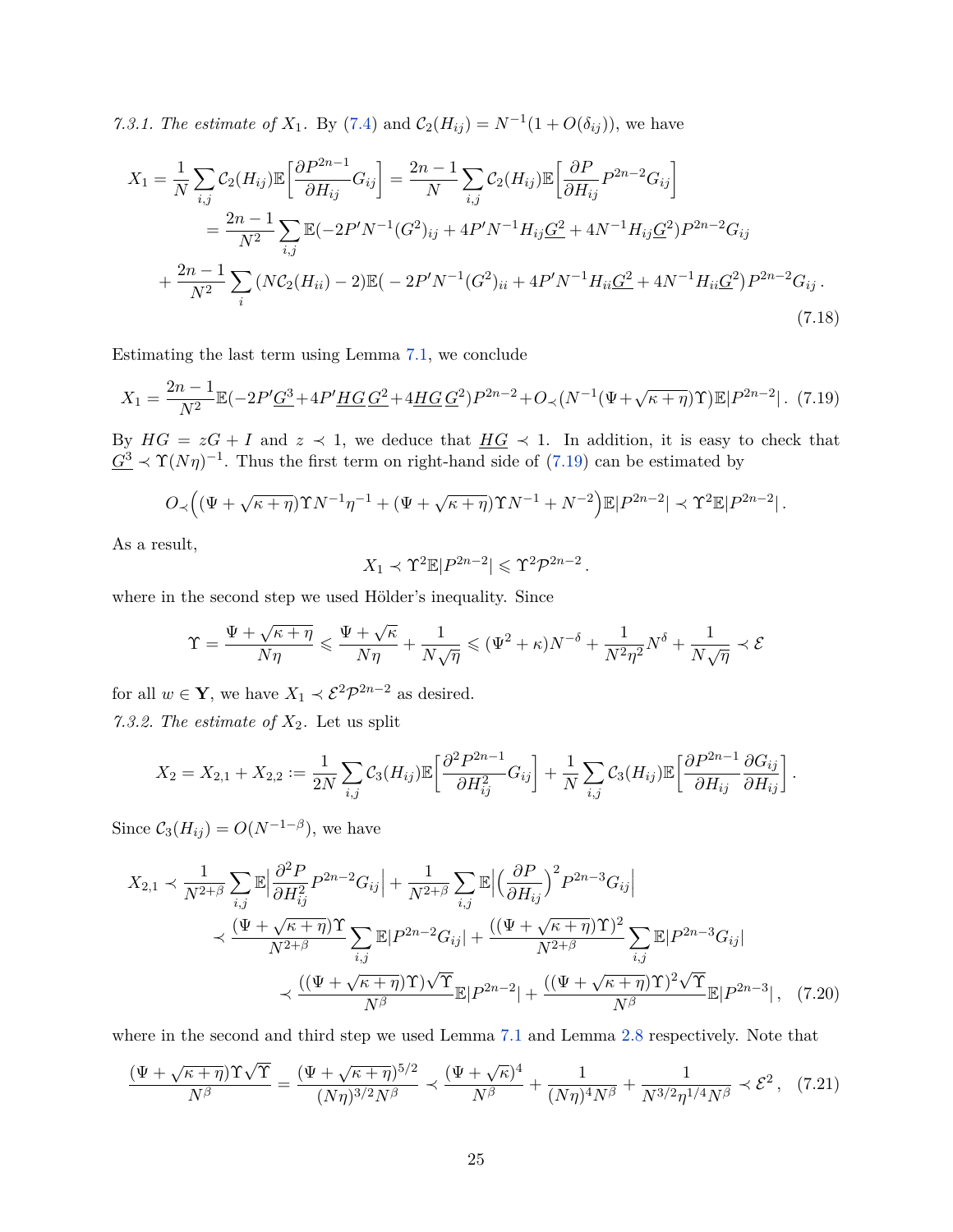and similarly

$$
\frac{((\Psi + \sqrt{\kappa + \eta})\Upsilon)^2 \sqrt{\Upsilon}}{N^{\beta}} \prec \mathcal{E}^3.
$$

Thus by [\(7.20\)](#page-24-1) we get

<span id="page-25-1"></span>
$$
X_{2,1} \prec \mathcal{E}^2 \mathbb{E}|P^{2n-2}| + \mathcal{E}^3 \mathbb{E}|P^{2n-3}| \prec \mathcal{E}^2 \mathcal{P}^{2n-2} + \mathcal{E}^3 \mathcal{P}^{2n-3}
$$
 (7.22)

as desired. As for the term  $X_{2,2}$ , we see from  $(7.3)$  that the most dangerous term is

$$
\frac{1}{N} \sum_{i,j} C_3(H_{ij}) \mathbb{E} \Big[ (2n-1) P^{2n-2} \frac{\partial P}{\partial H_{ij}} (-G_{ii} G_{jj}) (1+\delta_{ij})^{-1} \Big]
$$
\n
$$
= \frac{1}{N^{2+\beta}} \sum_{i,j} a_{ij} \mathbb{E} \Big[ P^{2n-2} (-2P'N^{-1}(G^2)_{ij} + 4P'N^{-1}H_{ij} \underline{G}^2 + 4N^{-1}H_{ij} \underline{G}^2 G_{ii} G_{jj} \Big]
$$
\n
$$
=: X_{2,2,1} + X_{2,2,2} + X_{2,2,3}, \quad (7.23)
$$

where  $\boldsymbol{a}_{ij}$  is deterministic and uniformly bounded. Note that we write

<span id="page-25-0"></span>
$$
X_{2,2,1}=\mathbb{E}\mathcal{S}(V)\,,
$$

where  $\nu_1(V) = 2, \theta(V) = 2 + \beta, \nu_3(V) = 2n - 2, \nu_4(V) = \nu_5(V) = 1$ . By Lemma [7.4](#page-22-2) (i), we have

$$
X_{2,2,1} \prec N^{-\beta}(\Psi+\sqrt{\kappa+\eta})(N\eta)^{-1}\Upsilon \mathbb{E}|P^{2n-2}| + \sum_{t=1}^{2n-2} N^{-\beta}((\Psi+\sqrt{\kappa+\eta})\Upsilon)^{t+1}\mathbb{E}|P^{2n-2-t}|.
$$

One can easily check

<span id="page-25-2"></span>
$$
N^{-\beta}(\Psi + \sqrt{\kappa + \eta})(N\eta)^{-1}\Upsilon \prec \mathcal{E}^2 \quad \text{and} \quad N^{-\beta}((\Psi + \sqrt{\kappa + \eta})\Upsilon)^{t+1} \prec \mathcal{E}^{2+t} \tag{7.24}
$$

for all  $t \geqslant 1$ . Thus we have

$$
X_{2,2,1} \prec \sum_{r=2}^{2n} \mathcal{E}^r \mathbb{E} |P^{2n-r}| \prec \sum_{r=2}^{2n} \mathcal{E}^r \mathcal{P}^{2n-r}.
$$

For  $X_{2,2,2}$ , we can again apply Lemma [2.1](#page-5-2) for  $h = H_{ij}$  and get

$$
X_{2,2,2} = \frac{4}{N^2 q} \sum_{i,j} a_{ij} \sum_{k=1}^{\ell} C_{k+1}(H_{ij}) \mathbb{E} \left[ \frac{\partial^k P^{2n-2} P' N^{-1} G^2}{\partial H_{ij}^k} \right] + O_{\prec}(N^{-4n}).
$$

Note that

$$
\frac{\partial^s P' N^{-1} \underline{G^2}}{\partial H^s_{ij}} \prec (\Psi + \sqrt{\kappa + \eta}) \Upsilon
$$

for all fixed  $s \geq 0$ . Together with [\(7.9\)](#page-20-3) and the trivial bound  $N^{-1} \prec \mathcal{E}$ , we see that

$$
X_{2,2,2} \prec \frac{1}{Nq} \sum_{t=0}^{2n-2} ((\Psi + \sqrt{\kappa + \eta}) \Upsilon)^{t+1} \mathcal{P}^{2n-2-t} + \mathcal{E}^{4n} \prec \sum_{r=2}^{2n} \mathcal{E}^r \mathcal{P}^{2n-r},
$$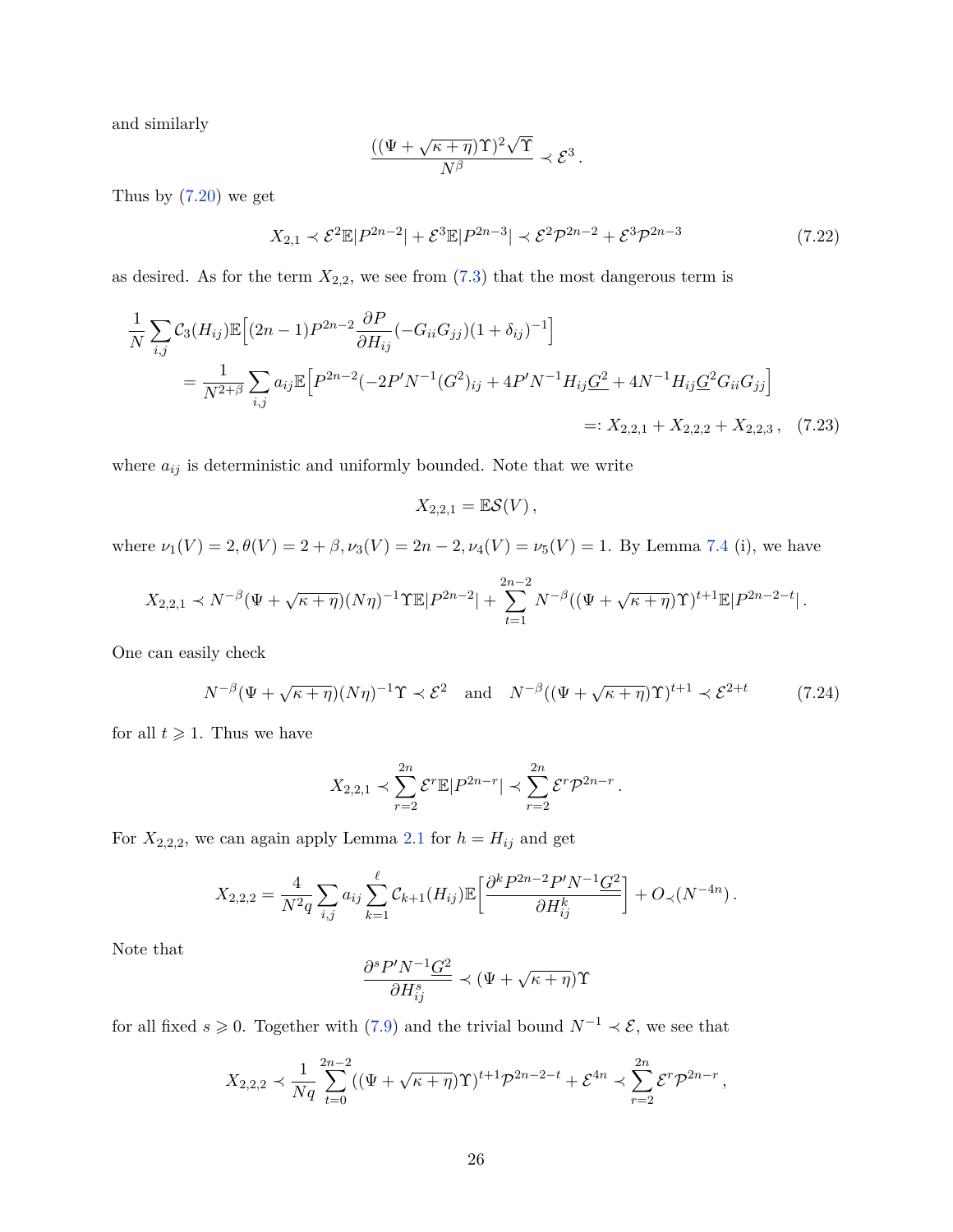where in the last step we also used  $\Upsilon \prec \mathcal{E}$ . Similar steps also work for  $X_{2,2,3}$ . As a result, we have  $(7.23) \prec \sum_{r=2}^{2n} \mathcal{E}^r \mathcal{P}^{2n-r}$  $(7.23) \prec \sum_{r=2}^{2n} \mathcal{E}^r \mathcal{P}^{2n-r}$ . Other terms in  $X_{2,2}$  can be estimated in a similar fashion, which leads to

$$
X_{2,2} \prec \sum_{r=2}^{2n} \mathcal{E}^r \mathcal{P}^{2n-r}.
$$

Combining with [\(7.22\)](#page-25-1) we get

$$
X_2 \prec \sum_{r=2}^{2n} \mathcal{E}^r \mathcal{P}^{2n-r}
$$

as desired.

<span id="page-26-0"></span>*7.3.3. The computation of X*3*.* Let us split

$$
X_3 = X_{3,1} + X_{3,2} + X_{3,3} \,,
$$

where

$$
X_{3,s} := \frac{1}{N} \frac{1}{3!} {3 \choose s} \sum_{i,j} C_4(H_{ij}) \mathbb{E} \left[ \frac{\partial^s P^{2n-1}}{\partial H_{ij}^s} \frac{\partial^{3-s} G_{ij}}{\partial H_{ij}^{3-s}} \right]
$$

for  $s = 1, 2, 3$ .

*Step 1.* When  $s = 1, 3$ , it is easy to see from  $(7.3)$  that

$$
\frac{\partial^{3-s} G_{ij}}{\partial H_{ij}^{3-s}} \prec |G_{ij}| + \Upsilon.
$$

Using [\(7.9\)](#page-20-3), we can deduce

$$
\frac{\partial^s P^{2n-1}}{\partial H_{ij}^s} \prec \sum_{t=0}^{2n-2} ((\Psi + \sqrt{\kappa + \eta}) \Upsilon)^{t+1} P^{2n-2-t}.
$$

Thus

$$
X_{3,s} \prec \frac{1}{N^{2+2\beta}} \sum_{i,j} \sum_{t=0}^{2n-2} ((\Psi + \sqrt{\kappa + \eta}) \Upsilon)^{t+1} \mathbb{E} |P^{2n-2-t}(|G_{ij}| + \Upsilon)|
$$
  

$$
\prec \frac{1}{N^{2\beta}} \sum_{t=0}^{2n-2} ((\Psi + \sqrt{\kappa + \eta}) \Upsilon)^{t+1} \sqrt{\Upsilon} \mathbb{E} |P^{2n-2-t}| \prec \frac{1}{N^{2\beta}} \sum_{t=0}^{2n-2} ((\Psi + \sqrt{\kappa + \eta}) \Upsilon)^{t+1} \sqrt{\Upsilon} \mathcal{P}^{2n-2-t},
$$

where in the second step we used Lemma [2.8.](#page-7-2) As in  $(7.21)$  and  $(7.24)$ , we have

$$
\frac{1}{N^{2\beta}}((\Psi + \sqrt{\kappa + \eta})\Upsilon)^{t+1}\sqrt{\Upsilon} \prec \mathcal{E}^{2+t}
$$

for all  $t \ge 0$ . Thus  $X_{3,s} \prec \sum_{r=2}^{2n} \mathcal{E}^r \mathcal{P}^{2n-r}$  for  $s = 1, 3$ .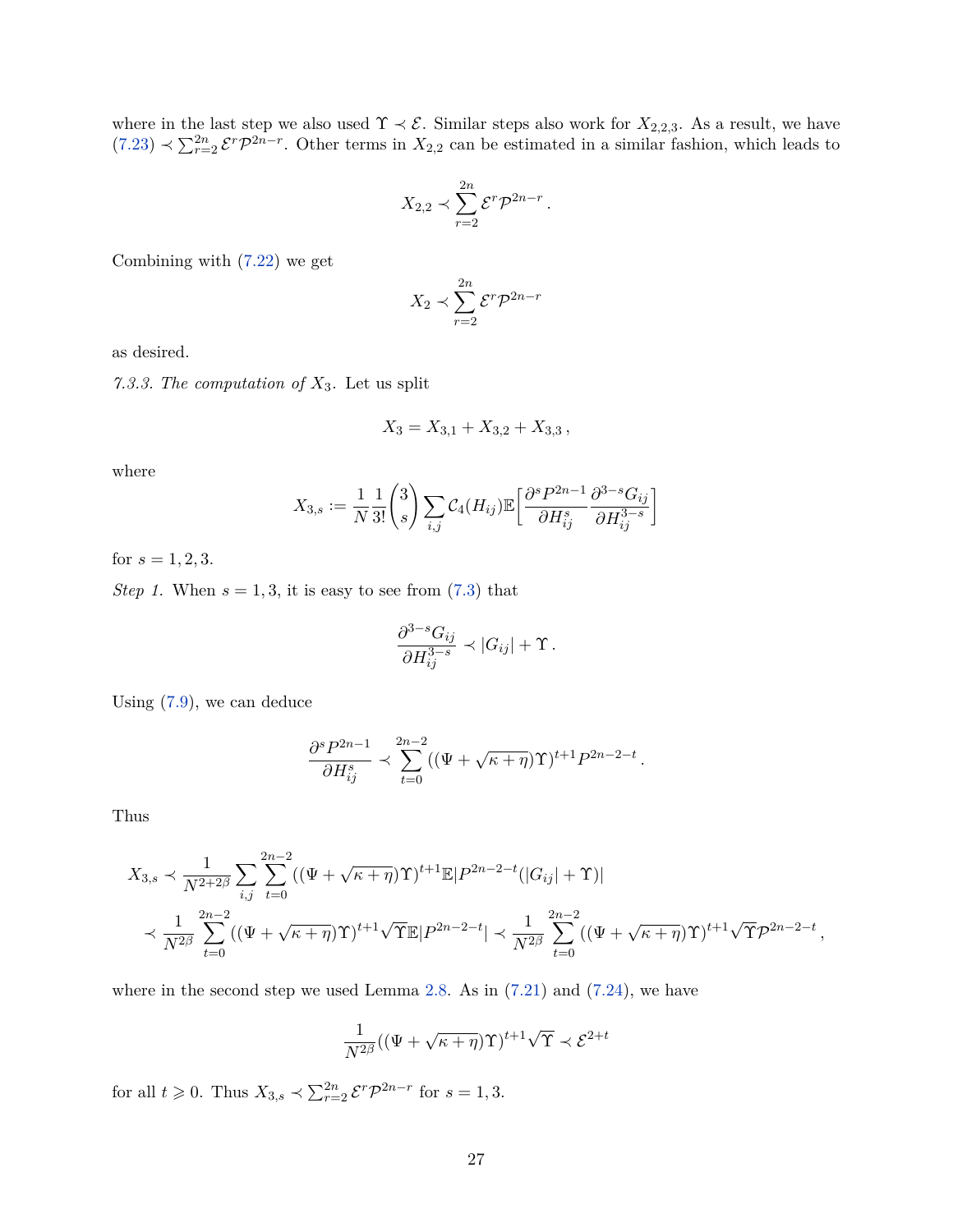*Step 2.* Let us consider

<span id="page-27-3"></span>
$$
X_{3,2} = \frac{1}{2N} \sum_{i,j} C_4(H_{ij}) \mathbb{E} \left[ \frac{\partial^2 P^{2n-1}}{\partial H_{ij}^2} \frac{\partial G_{ij}}{\partial H_{ij}} \right].
$$

Similar as in the previous steps, we can show that

$$
X_{3,2} = \frac{1}{2N} \sum_{i,j} C_4(H_{ij}) \mathbb{E} \left[ \frac{\partial^2 P^{2n-1}}{\partial H_{ij}^2} (-G_{ii}G_{jj} - (1 - \delta_{ij})G_{ij}^2) + 4N^{-1}(G^2)_{ij} H_{ij} (1 + \delta_{ij})^{-1} \right]
$$
  

$$
= -\frac{1}{2N} \sum_{i,j} C_4(H_{ij}) \mathbb{E} \left[ \frac{\partial^2 P^{2n-1}}{\partial H_{ij}^2} G_{ii} G_{jj} \right] + O_{\prec}(\mathcal{E}^2) \mathbb{E} |P^{2n-2}|. \tag{7.25}
$$

By Lemma  $7.1$  and  $(7.4)$ , we have

$$
\frac{\partial^2 P^{2n-1}}{\partial H_{ij}^2} = (2n-1)P^{2n-2}\frac{\partial^2 P}{\partial H_{ij}^2} + O\left((\Psi + \sqrt{\kappa + \eta})^2 \Upsilon^2\right) P^{2n-3}
$$

and

$$
\frac{\partial^2 P}{\partial H_{ij}^2} = \frac{\partial (-2P'N^{-1}(G^2)_{ij} + 4P'N^{-1}H_{ij}G^2 + 4N^{-1}H_{ij}(G + G^2))}{\partial H_{ij}} (1 + \delta_{ij})^{-1}
$$
  
=  $2P'N^{-1}((G^2)_{ii}G_{jj} + (G^2)_{jj}G_{ii})(1 + \delta_{ij})^{-2} + 4P'N^{-1}\underline{G^2}(1 + \delta_{ij})^{-1} + 4N^{-1}(\underline{G} + \underline{G}^2)(1 + \delta_{ij})^{-1} + O_\prec((\Psi + \sqrt{\kappa + \eta})\Upsilon)(|G_{ij}| + N^{-1}\eta^{-1}).$ 

Together with Lemma [2.8](#page-7-2) we get

$$
X_{3,2} = -\frac{4n-2}{N^2} \sum_{i,j} C_4(H_{ij}) \mathbb{E}[P^{2n-2}P'(G^2)_{ii} G_{ii} G_{jj}^2 + P^{2n-2}P'\underline{G^2} G_{ii} G_{jj} + P^{2n-2}(\underline{G} + \underline{G}^2) G_{ii} G_{jj}] + O_{\prec}((\Psi + \sqrt{\kappa + \eta}) \Upsilon^{3/2}) \mathbb{E}[P^{2n-2}| + O_{\prec}(\mathcal{E}^2) \mathbb{E}[P^{2n-2}].
$$

As the last two terms can be estimated by  $O_{\prec}(\mathcal{E}^2 \mathcal{P}^{2n-2})$ , we have

$$
X_{3,2} = -\frac{4n-2}{N^2} \sum_{i,j} C_4(H_{ij}) \mathbb{E}[P^{2n-2}P'(G^2)_{ii} G_{ii} G_{jj}^2 + P^{2n-2}P'\underline{G}^2 G_{ii} G_{jj} + P^{2n-2}(G + G^2) G_{ii} G_{jj}]
$$
  
+  $O_{\prec} (\mathcal{E}^2 \mathcal{P}^{2n-2}) =: X_{3,2,1} + X_{3,2,2} + X_{3,2,3} + O_{\prec} (\mathcal{E}^2 \mathcal{P}^{2n-2}).$  (7.26)

*Step 3.* Let us compute  $X_{3,2,1}$ . We write

<span id="page-27-2"></span>
$$
X_{3,2,1} = \mathbb{E}S(V), \quad \text{where} \quad V_{ij} = -(4n-2)N^{-1}\mathcal{C}_4(H_{ij})P^{2n-2}P'N^{-1}(G^2)_{ii}G_{ii}G_{jj}^2. \tag{7.27}
$$

Note that  $V \in V_0$  with  $\nu_1(V) = 2, \theta(V) = 2 + 2\beta, \nu_3(V) = 2n - 2$  and  $\nu_4(V) = \nu_5(V) = 1$ . By Lemma  $7.6$  we have

<span id="page-27-0"></span>
$$
X_{3,2,1} - \mathbb{E}\mathcal{M}_{\infty}(V) \prec N^{-2\beta}(\Psi + \sqrt{\kappa + \eta})(N\eta)^{-1}\Upsilon \mathbb{E}|P^{2n-2}| + \sum_{t=1}^{2n-2} N^{-2\beta}((\Psi + \sqrt{\kappa + \eta})\Upsilon)^{t+1}\mathbb{E}|P^{2n-2-t}|,
$$
\n(7.28)

where

<span id="page-27-1"></span>
$$
\mathbb{E}\mathcal{M}_{\infty}(V) = \mathbb{E}\mathcal{M}(V) + N^{-2\beta} \sum_{l=2}^{\lceil \beta^{-1} \rceil} b_l N^{-l\beta} \mathbb{E} P' N^{-1} \underline{G}^2 \underline{G}^{2+2l} P^{2n-2},
$$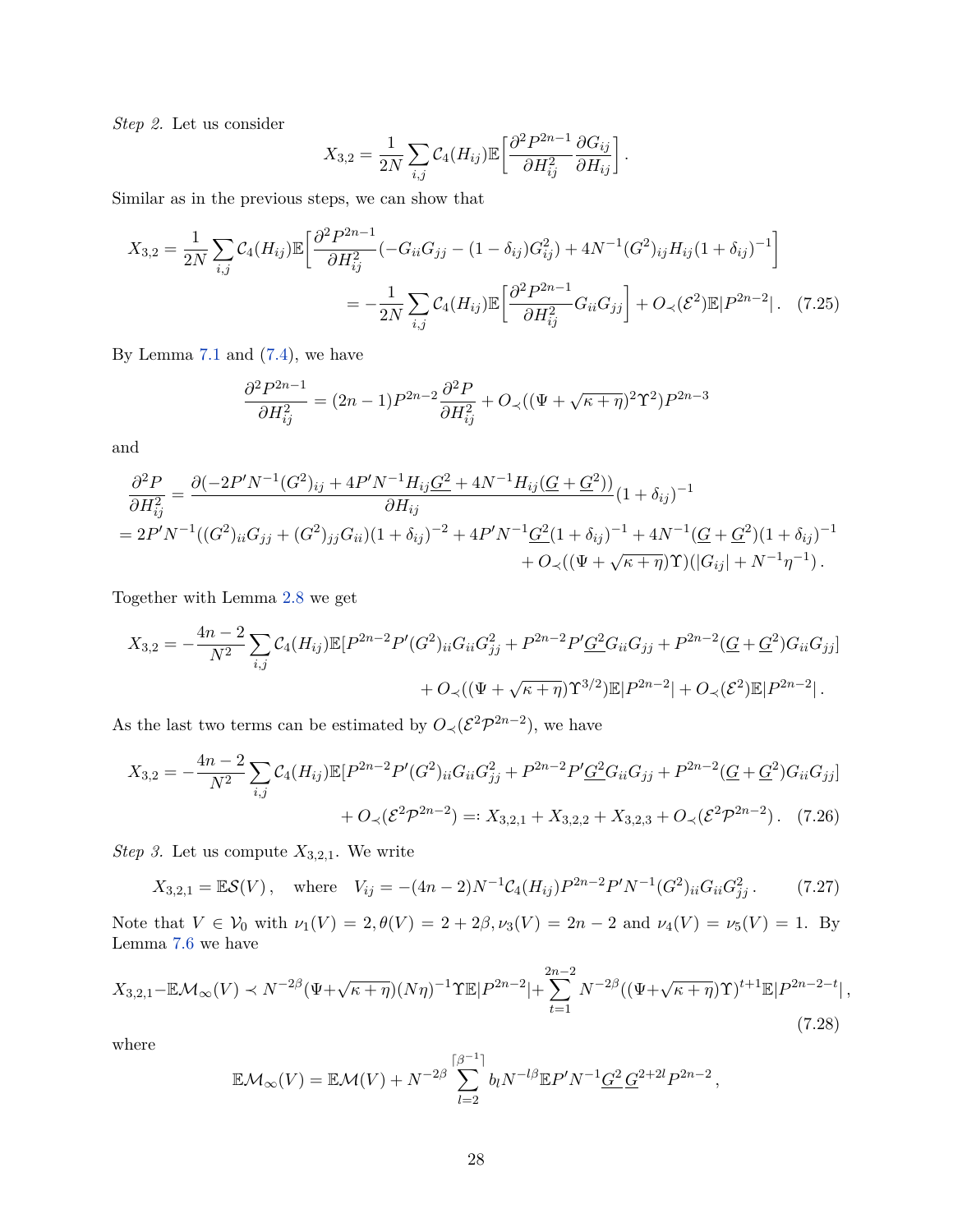and  $b_2, \ldots, b_{\lceil \beta^{-1} \rceil}$  are bounded. We can estimate the right-hand side of [\(7.28\)](#page-27-0) by  $\sum_{r=2}^{2n} O_{\prec}(\mathcal{E}^r \mathcal{P}^{2n-2}),$ so that

<span id="page-28-0"></span>
$$
X_{3,2,1} = \mathbb{E}\mathcal{M}(V) + N^{-2\beta} \sum_{l=2}^{\lceil \beta^{-1} \rceil} b_l N^{-l\beta} \mathbb{E} P' N^{-1} \underline{G}^2 \underline{G}^{2+2l} P^{2n-2} + \sum_{r=2}^{2n} O_{\prec} (\mathcal{E}^r \mathcal{P}^{2n-2}). \tag{7.29}
$$

*Step 4.* Let us consider the term  $\mathbb{E}\mathcal{M}(V)$  in [\(7.29\)](#page-28-0). Explicitly,

$$
\mathbb{E}\mathcal{M}(V) = -(4n-2)N^{2\beta-1}\sum_{i,j}\mathcal{C}_4(H_{ij})\cdot N^{-2\beta}\mathbb{E}P'N^{-1}\underline{G}^2\underline{G}^2P^{2n-2} =: b_1N^{-2\beta}\mathbb{E}P'N^{-1}\underline{G}^2\underline{G}^2P^{2n-2},
$$

where

<span id="page-28-4"></span>
$$
b_1 = -(4n-2)N^{2\beta - 1} \sum_{i,j} C_4(H_{ij})
$$
\n(7.30)

is bounded by Lemma [2.2.](#page-5-6) Since

<span id="page-28-3"></span><span id="page-28-1"></span>
$$
\partial_w G_{ij} = (G^2)_{ij},\tag{7.31}
$$

we have

$$
P'N^{-1}\underline{G}^2 = N^{-1}(\partial_w P - \underline{G}) = N^{-1}\Big(\partial_w(\underline{HG}) + \partial_w(Q) - \underline{G}\Big).
$$

In addition,

$$
b_1 N^{-2\beta-1} \mathbb{E} \partial_w(Q) \underline{G}^3 P^{2n-2} = b_1 N^{-2\beta-1} \mathbb{E} \partial_w(Q_0) \underline{G}^3 P^{2n-2} + O_{\prec}(\mathcal{E}^2 \mathcal{P}^{2n-2}).
$$

Thus,

$$
\mathbb{E}\mathcal{M}(V) = b_1 N^{-2\beta - 1} \mathbb{E}\partial_w (\underline{HG}) \underline{G}^3 P^{2n-2} + b_1 N^{-2\beta - 1} \mathbb{E}\partial_w (Q_0) \underline{G}^3 P^{2n-2} - N^{-2\beta - 1} b_1 \mathbb{E}\underline{G}^4 P^{2n-2} + O_\prec (\mathcal{E}^2 \mathcal{P}^{2n-2}) =: (\mathbf{A}) + (\mathbf{B}) + (\mathbf{C}) + O_\prec (\mathcal{E}^2 \mathcal{P}^{2n-2}).
$$
 (7.32)

*Step 5.* We expand the term (A) again by Lemma [2.1,](#page-5-2) and get

$$
(\mathbf{A}) = b_1 N^{-2-2\beta} \sum_{k=1}^{\ell} \sum_{i,j} \mathcal{C}_{k+1}(H_{ij}) \mathbb{E} \left[ \frac{\partial^k \partial_w(G_{ji}) \mathcal{G}^3 P^{2n-2}}{\partial H_{ij}^k} \right] + O_{\prec}(\mathcal{E}^{2n}).
$$

By Lemma [7.1,](#page-20-5) whenever the derivative  $\partial^k/\partial H_{ij}^k$  on the right-hand side hits  $\underline{G}^3 P^{2n-2}$ , the corresponding term can be bounded by  $O_{\prec}(\sum_{r=2}^{2n} \mathcal{E}^r \mathcal{P}^{2n-r})$ . Furthermore, since  $\partial^k/\partial H_{ij}^k$  commutes with *∂w*,

$$
(A) = \frac{b_1}{N^{2+2\beta}} \sum_{k=1}^{\ell} \sum_{i,j} \mathcal{C}_{k+1}(H_{ij}) \mathbb{E}\left[\partial_w \left(\frac{\partial^k G_{ji}}{\partial H_{ij}^k}\right) \underline{G}^3 P^{2n-2}\right] + O_{\prec}\left(\sum_{r=2}^{2n} \mathcal{E}^r \mathcal{P}^{2n-r}\right)
$$
  

$$
=: \sum_{k=1}^{\ell} Y_k + O_{\prec}\left(\sum_{r=2}^{2n} \mathcal{E}^r \mathcal{P}^{2n-r}\right).
$$

The analysis of  $Y_k$  is similar to that of  $X_k$  in Section [5.2.](#page-15-3) For  $k = 1$ , by [\(7.3\)](#page-20-6), [\(7.31\)](#page-28-1) and Lemma [7.4](#page-22-2) (i), we have

<span id="page-28-2"></span>
$$
Y_1 = \frac{b_1}{N^{3+2\beta}} \sum_{i,j} \mathbb{E} \left[ \partial_w (-G_{ii} G_{jj} - G_{ij}^2) \underline{G}^3 P^{2n-2} \right] + O_{\prec} \left( \sum_{r=2}^{2n} \mathcal{E}^r \mathcal{P}^{2n-r} \right)
$$
  
= 
$$
-\frac{b_1}{N^{1+2\beta}} \mathbb{E} \left[ \partial_w (\underline{G}^2) \underline{G}^3 P^{2n-2} \right] - \frac{b_1}{N^{2+2\beta}} \mathbb{E} \left[ \underline{G}^3 \underline{G}^3 P^{2n-2} \right] + O_{\prec} \left( \sum_{r=2}^{2n} \mathcal{E}^r \mathcal{P}^{2n-r} \right). \tag{7.33}
$$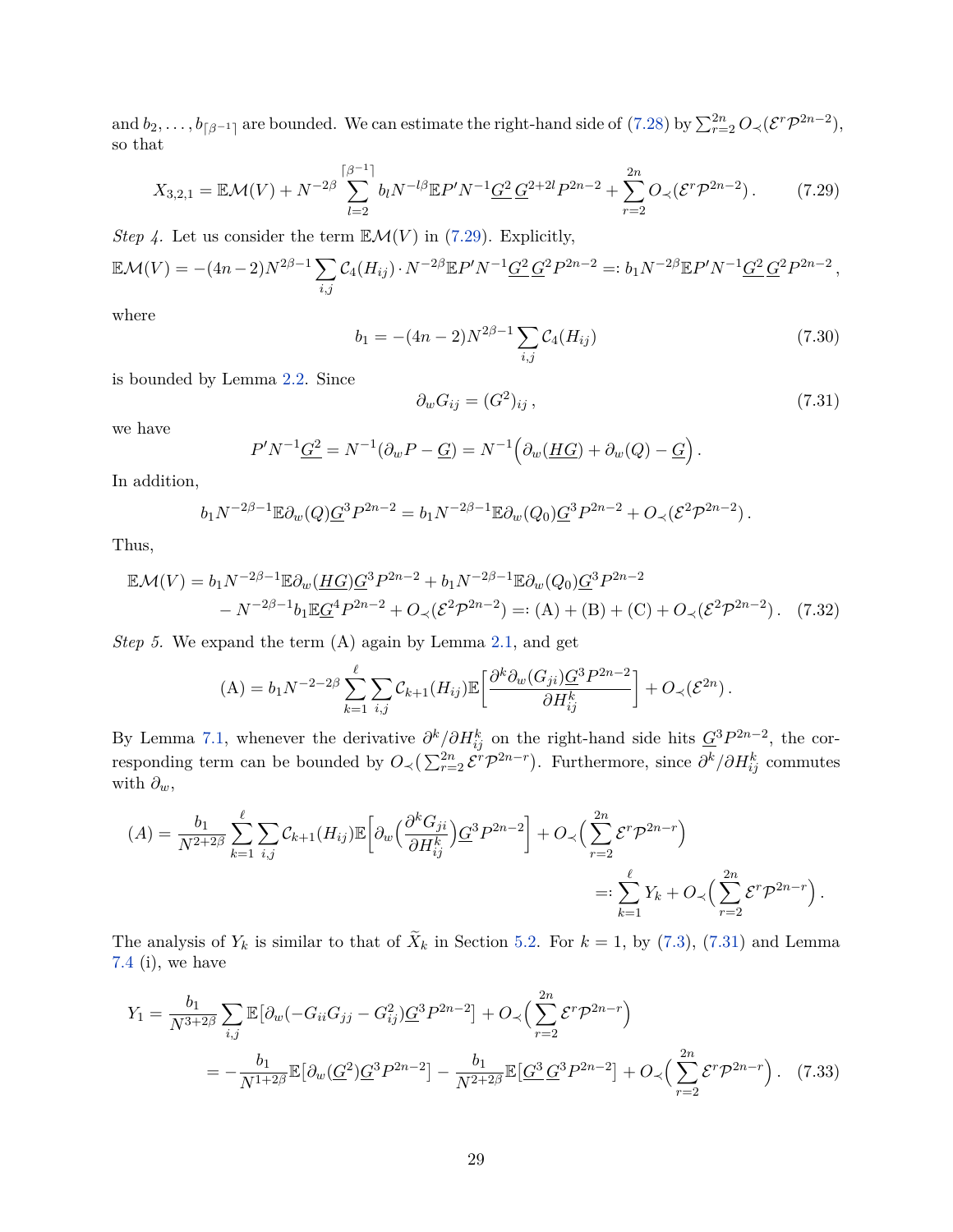For  $k = 2$ , by  $(7.3)$  and  $(7.31)$  we see that the most dangerous term is

$$
\frac{b_1}{N^{1+2\beta}}\sum_{i,j}\mathcal{C}_3(H_{ij})\mathbb{E}\big[G_{ii}G_{jj}N^{-1}(G^2)_{ij}\underline{G}^3P^{2n-2}\big]=:\mathbb{E}\mathcal{S}(\widetilde{V})\,.
$$

 $\text{Since } C_3(H_{ij}) = O(N^{-1-\beta}), \text{ we see that } \nu_1(\tilde{V}) = 2, \ \nu_2(\tilde{V}) = 1, \ \nu_4(\tilde{V}) = 0, \ \nu_5(\tilde{V}) = 1, \text{ and }$  $\theta(V) = 2 + 3\beta$ . Thus by, Lemma [7.4](#page-22-2) (i),

$$
\mathbb{E}\mathcal{S}(\widetilde{V}) \prec N^{-3\beta} \Upsilon(N\eta)^{-1} \mathbb{E}|P|^{2n-2} + \sum_{t=1}^{2n-2} N^{-3\beta} \Upsilon((\Psi + \sqrt{\kappa + \eta})\Upsilon)^t \mathbb{E}|P^{2n-2-t}| \prec \sum_{r=2}^{2n} \mathcal{E}^r \mathcal{P}^{2n-r},
$$

where in the last step we again used  $w \in Y$  and Hölder's inequality. Other terms in  $Y_2$  also satisfy the same bound. A similar estimate can also be obtained for all even *k*, which yields

<span id="page-29-0"></span>
$$
\sum_{s=1}^{\lfloor \ell/2 \rfloor} Y_{2s} \prec \sum_{r=2}^{2n} \mathcal{E}^r \mathcal{P}^{2n-r} \,. \tag{7.34}
$$

For odd  $k \geqslant 3$ , we split

$$
Y_k = Y_{k,1} + Y_{k,2} \,,
$$

where by definition terms in  $Y_{k,1}$  contain no off-diagonal entries of *G* or  $G^2$ . Use Lemma [7.4](#page-22-2) (i), we can again show that

$$
Y_{k,2} \prec \sum_{r=2}^{2n} \mathcal{E}^r \mathcal{P}^{2n-r}.
$$

By Lemma [2.2,](#page-5-6) we see that

$$
Y_{k,1} = -\frac{b_1}{N^{3+(k+1)\beta}} \sum_{i,j} a_{ij}^{(k)} \mathbb{E} \big[ \partial_w (G_{ii}^{(k+1)/2} G_{jj}^{(k+1)/2}) \underline{G}^3 P^{2n-2} \big],
$$

where  $a_{ij}^{(k)}$  is deterministic and uniformly bounded. Combining with  $(7.33)$ – $(7.34)$ , we obtain

$$
(A) + \frac{b_1}{N^{2+2\beta}} \mathbb{E}\left[G^3 G^3 P^{2n-2}\right] + \frac{b_1}{N^{1+2\beta}} \mathbb{E}\left[\partial_w (G^2) G^3 P^{2n-2}\right]
$$
  

$$
= -\sum_{s=2}^{\lceil \ell/2 \rceil} \frac{b_1}{N^{3+2s\beta}} \sum_{i,j} a_{ij}^{(2s-1)} \mathbb{E}[\partial_w (G_{ii}^s G_{jj}^s) G^3 P^{2s-2}] + O_{\prec} \Big(\sum_{r=2}^{2n} \mathcal{E}^r \mathcal{P}^{2n-r}\Big)
$$
  

$$
=: -\sum_{s=2}^{\lceil \ell/2 \rceil} \frac{b_1}{N^{1+2\beta}} \mathbb{E}[\partial_w (\mathcal{S}(T^{(s)})) G^3 P^{2n-2}] + O_{\prec} \Big(\sum_{r=2}^{2n} \mathcal{E}^r \mathcal{P}^{2n-r}\Big), \quad (7.35)
$$

where

<span id="page-29-2"></span><span id="page-29-1"></span>
$$
T^{(s)} = \frac{1}{N^{2 + (2s - 2)\beta}} a_{ij}^{(2s - 1)} G_{ii}^s G_{jj}^s \in \mathcal{T}_0.
$$
 (7.36)

By Lemma [7.7,](#page-23-2) we have

$$
\frac{b_1}{N^{1+2\beta}}\mathbb{E}[\partial_w(\mathcal{S}(T^{(s)}))\underline{G}^3 P^{2n-2}] = \frac{b_1}{N^{1+2\beta}}\mathbb{E}[\partial_w(\mathcal{M}(\lceil \beta^{-1} - 2s + 2 \rceil, T^{(s)}))\underline{G}^3 P^{2n-2}]
$$
  
+ $O_{\prec}(N^{-2s\beta}\Upsilon((N\eta)^{-1} + N^{-1+(2s-2)\beta})\mathbb{E}|P|^{2n-2}) + \sum_{t=1}^{2n-2} O_{\prec}(N^{-2s\beta}\Upsilon((\Psi + \sqrt{\kappa + \eta})\Upsilon)^t\mathbb{E}|P|^{2n-2-t}).$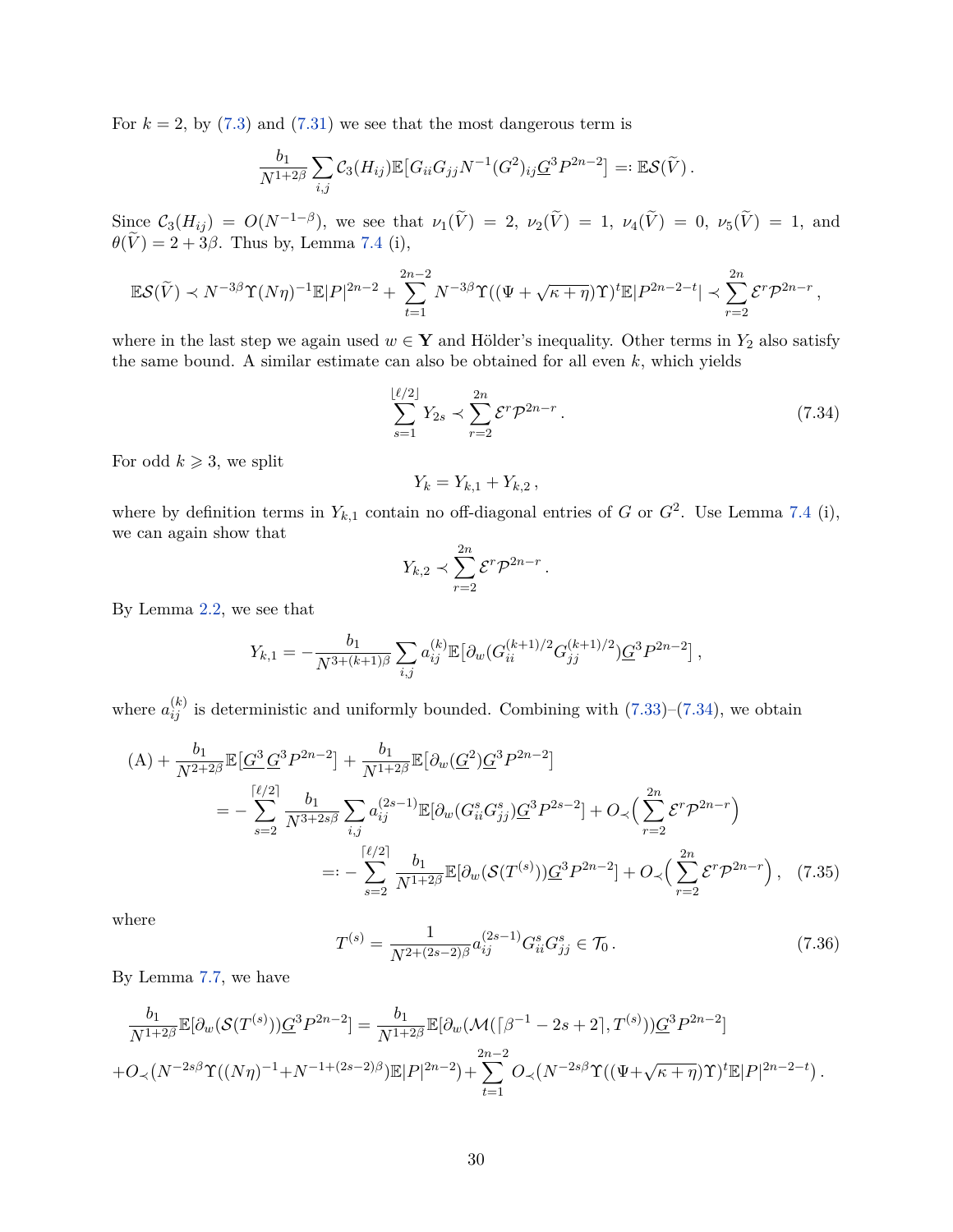Since  $s \geq 2$ , one readily checks that the last two terms can be bounded by  $O_{\prec}(\sum_{r=2}^{2n} \mathcal{E}^r \mathcal{P}^{2n-r})$ . Thus [\(7.35\)](#page-29-1) reads

$$
(A) = \frac{b_1}{N^{1+2\beta}} \sum_{s=2}^{\lceil \ell/2 \rceil} \mathbb{E}[\partial_w(\mathcal{M}(\lceil \beta^{-1} - 2s + 2 \rceil, T^{(s)})) \underline{G}^3 P^{2n-2}] - \frac{b_1}{N^{1+2\beta}} \mathbb{E}[\partial_w(\underline{G}^2) \underline{G}^3 P^{2n-2}] - \frac{b_1}{N^{2+2\beta}} \mathbb{E}[\underline{G}^3 \underline{G}^3 P^{2n-2}] + O_{\prec} \Big(\sum_{r=2}^{2n} \mathcal{E}^r \mathcal{P}^{2n-r} \Big). \tag{7.37}
$$

Note that by construction,  $T^{(s)}$  in [\(7.36\)](#page-29-2) is the same as in [\(5.16\)](#page-16-2). From Lemma [7.7,](#page-23-2) we see that the term  $\mathcal{M}(\lceil \beta^{-1} - 2s + 2 \rceil, T^{(s)})$  in [\(7.37\)](#page-30-0) is the same as in [\(5.18\)](#page-16-3), which implies

<span id="page-30-0"></span>
$$
\underline{G}^2 - \sum_{s=2}^{\lceil \ell/2 \rceil} \mathbb{E} \mathcal{M}(\lceil \beta^{-1} \rceil - 2s + 2, T^{(s)}) = Q_0(\underline{G}).
$$

Thus [\(7.37\)](#page-30-0) reduces to

<span id="page-30-1"></span>
$$
(A) = -\frac{b_1}{N^{1+2\beta}} \mathbb{E}\left[\partial_w(Q_0)\underline{G}^3 P^{2n-2}\right] - \frac{b_1}{N^{2+2\beta}} \mathbb{E}\left[\underline{G}^3 \underline{G}^3 P^{2n-2}\right] + O_{\prec}\left(\sum_{r=2}^{2n} \mathcal{E}^r \mathcal{P}^{2n-r}\right). \tag{7.38}
$$

*Final Step.* By [\(7.32\)](#page-28-3) and [\(7.38\)](#page-30-1), we see that there is a cancellation between (A) and (B), which leads to

<span id="page-30-2"></span>
$$
\mathbb{E}\mathcal{M}(V) = -\frac{b_1}{N^{2+2\beta}} \mathbb{E}\left[\underline{G}^3 \, \underline{G}^3 P^{2n-2}\right] - \frac{b_1}{N^{1+2\beta}} \mathbb{E}\underline{G}^4 P^{2n-2} + O_\prec \left(\sum_{r=2}^{2n} \mathcal{E}^r \mathcal{P}^{2n-r}\right). \tag{7.39}
$$

The first two terms on right-hand side of [\(7.39\)](#page-30-2) are stochastically dominated by

<span id="page-30-3"></span>
$$
\frac{\Upsilon}{N\eta} \mathbb{E}|P^{2n-2}| + \frac{1}{N^{1+2\beta}} \mathbb{E}|P^{2n-2}| \,, \tag{7.40}
$$

and one can check that  $\Upsilon/(N\eta) \gg \mathcal{E}^2$  and  $N^{-1-2\beta} \gg \mathcal{E}^2$ , so that we need to keep track of these terms in order to obtain a further cancellation.

So far we have been dealing with  $\mathbb{E}\mathcal{M}(V)$  in [\(7.29\)](#page-28-0), and other terms in (7.29) can be handled in the same way as in Steps 4 and 5. Compared to  $\mathbb{E}\mathcal{M}(V)$ , each  $N^{-2\beta}b_lN^{-l\beta}\mathbb{E}P'N^{-1}\underline{G^2}\,\underline{G}^{2+2l}P^{2n-2l}$ contains an additional factor  $N^{-l\beta}$ . Similarly to [\(7.39\)](#page-30-2) and [\(7.40\)](#page-30-3), it can be shown that

$$
N^{-2\beta}b_lN^{-l\beta}\mathbb{E}P'N^{-1}\underline{G}^2\underline{G}^{2+2l}P^{2n-2}
$$
  

$$
\prec N^{-l\beta}\Big(\frac{\Upsilon}{N\eta}\mathbb{E}|P^{2n-2}|+\frac{1}{N^{1+2\beta}}\mathbb{E}|P^{2n-2}|\Big)+\sum_{r=2}^{2n}\mathcal{E}^r\mathcal{P}^{2n-r}\prec\sum_{r=2}^{2n}\mathcal{E}^r\mathcal{P}^{2n-r}
$$

for all  $l \geqslant 2$ . As a result, we have

<span id="page-30-4"></span>
$$
X_{3,2,1} = -\frac{b_1}{N^{2+2\beta}} \mathbb{E}\left[\underline{G}^3 \, \underline{G}^3 P^{2n-2}\right] - \frac{b_1}{N^{1+2\beta}} \mathbb{E}\left[\underline{G}^4 P^{2n-2}\right] + O_{\prec}\left(\sum_{r=2}^{2n} \mathcal{E}^r \mathcal{P}^{2n-r}\right),\tag{7.41}
$$

where  $b_1$  is defined as in  $(7.30)$ .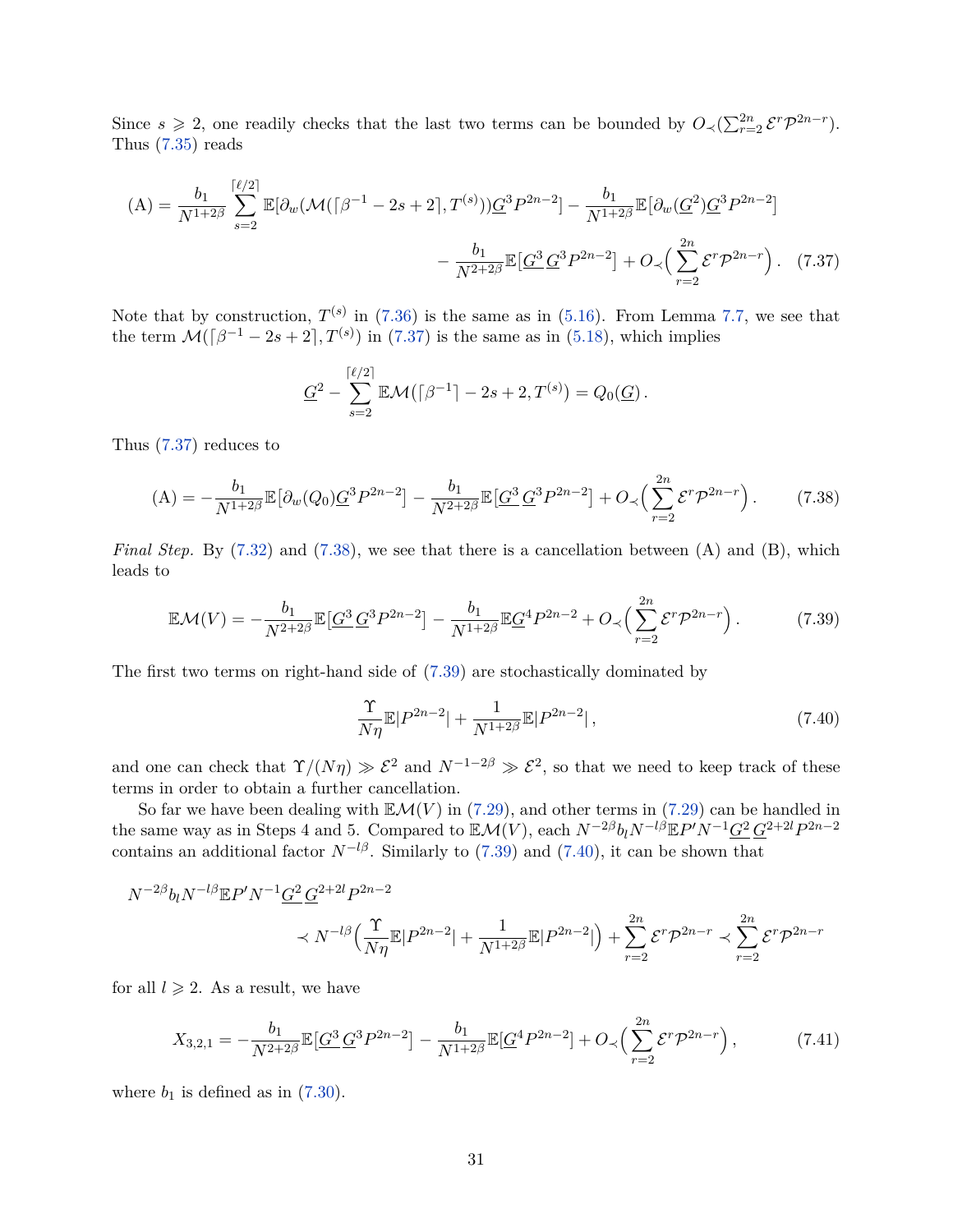Next, we consider the other terms on right-hand side of [\(7.26\)](#page-27-1). Similarly to [\(7.41\)](#page-30-4), we can also show that

$$
X_{3,2,2} = -\frac{b_1}{N^{2+2\beta}} \mathbb{E}\left[\underline{G}^3 \, \underline{G}^2 P^{2n-2}\right] - \frac{b_1}{N^{1+2\beta}} \mathbb{E}\left[\underline{G}^3 P^{2n-2}\right] + O_{\prec}\left(\sum_{r=2}^{2n} \mathcal{E}^r \mathcal{P}^{2n-r}\right)
$$

as well as

$$
X_{3,2,3} = \frac{b_1}{N^{1+2\beta}} \mathbb{E}[(\underline{G}^3 + \underline{G}^4)P^{2n-2}] + O_{\prec}\left(\sum_{r=2}^{2n} \mathcal{E}^r \mathcal{P}^{2n-r}\right).
$$

Note that this results in two cancellations on right-hand side of [\(7.26\)](#page-27-1), and we have

$$
X_{3,2} = -\frac{b_1}{N^{2+2\beta}} \mathbb{E}\left[\underline{G}^3 \, \underline{G}^3 P^{2n-2}\right] - \frac{b_1}{N^{2+2\beta}} \mathbb{E}\left[\underline{G}^3 \, \underline{G}^2 P^{2n-2}\right] + O_{\prec}\left(\sum_{r=2}^{2n} \mathcal{E}^r \mathcal{P}^{2n-r}\right).
$$

As we have already estimated  $X_{3,1}$  and  $X_{3,3}$  in Step 1, we conclude that

$$
X_3 = -\frac{b_1}{N^{2+2\beta}} \mathbb{E}\left[\underline{G}^3 \, \underline{G}^3 P^{2n-2}\right] - \frac{b_1}{N^{2+2\beta}} \mathbb{E}\left[\underline{G}^3 \, \underline{G}^2 P^{2n-2}\right] + O_{\prec}\left(\sum_{r=2}^{2n} \mathcal{E}^r \mathcal{P}^{2n-r}\right). \tag{7.42}
$$

**Remark 7.8.** The crucial step in analysing  $X_3$  is the computation of  $X_{3,2,1}$  in [\(7.41\)](#page-30-4). As in [\(7.27\)](#page-27-2), we can write  $X_{3,2,1} = \mathbb{E}S(V)$ , with  $V \in V_0$ ,  $\nu_1(V) - \theta(V) = -2\beta$ ,  $\nu_3(V) = 2n - 2$ , and  $\nu_4(V) = \nu_5(V) = 1$ . Since

$$
\Bigl| \frac{1}{N^2} \underline{G}^3 \Bigr| \leqslant \frac{\operatorname{Im} \underline{G}}{N^2 \eta^2} \leqslant \frac{\Upsilon}{N \eta} \,,
$$

the formula [\(7.41\)](#page-30-4) implies the estimate

$$
X_{3,2,1} \prec \Big(\frac{1}{N^{1+2\beta}} + \frac{\Upsilon}{N^{1+2\beta}\eta}\Big) \mathcal{P}^{2n-2} + \sum_{r=2}^{2n} \mathcal{E}^r \mathcal{P}^{2n-r}
$$

*.*

The argument for  $X_{3,2,1}$  can be repeated for general  $\mathbb{E}S(V)$ , which allows one to show the following result.

<span id="page-31-0"></span>**Lemma 7.9.** *Let*  $V \in V_0$ *, with*  $\nu_1(V) - \theta(V) \leq -2\beta$ *,*  $\nu_3(V) = 2n - 2$ *, and*  $\nu_4(V) = \nu_5(V) = 1$ *. Then*

$$
\mathbb{E}S(V) \prec \Big(\frac{1}{N^{1+\theta-\nu_1}} + \frac{\Upsilon}{N^{1+\theta-\nu_1}\eta}\Big)\mathcal{P}^{2n-2} + \sum_{r=2}^{2n} \mathcal{E}^r \mathcal{P}^{2n-r}
$$

<span id="page-31-1"></span>*7.3.4. Conclusion.* After the steps in Sections [7.3.1](#page-24-3) – [7.3.3,](#page-26-0) it remains to estimate  $X_k$  for  $k \geq 4$ .

When  $k \geq 4$  is even, the estimate of  $X_k$  is similar to that of  $X_2$  in Section [7.3.2.](#page-24-4) In fact, by Lemma [2.2,](#page-5-6) we see that there will be additional factors of  $N^{-\beta}$  in  $X_k$  when  $k \geq 4$ , which makes the estimate easier. Using Lemma [7.4](#page-22-2) (i), one can show that

$$
\sum_{s=2}^{\lceil \ell/2 \rceil} X_{2s} \prec \sum_{r=2}^{2n} \mathcal{E}^r \mathcal{P}^{2n-r}.
$$

When  $k \geq 4$  is odd, the estimate of  $X_k$  is similar to that of  $X_3$  in Section [7.3.3.](#page-26-0) By Lemma [2.2,](#page-5-6) we see that there will be additional factors of  $N^{-(k-2)\beta}$  in  $X_k, k \geq 4$ . Using Lemmas [7.1,](#page-20-5) [7.4](#page-22-2) and [7.9,](#page-31-0) one can show that

$$
\sum_{s=2}^{\lceil \ell/2 \rceil} X_{2s+1} \prec \Big( \frac{1}{N^{1+4\beta}} + \frac{\Upsilon}{N^{1+4\beta}\eta} \Big) \mathcal{P}_n^{2n-2} + \sum_{r=2}^{2n} \mathcal{E}^r \mathcal{P}^{2n-r} \prec \sum_{r=2}^{2n} \mathcal{E}^r \mathcal{P}^{2n-r}.
$$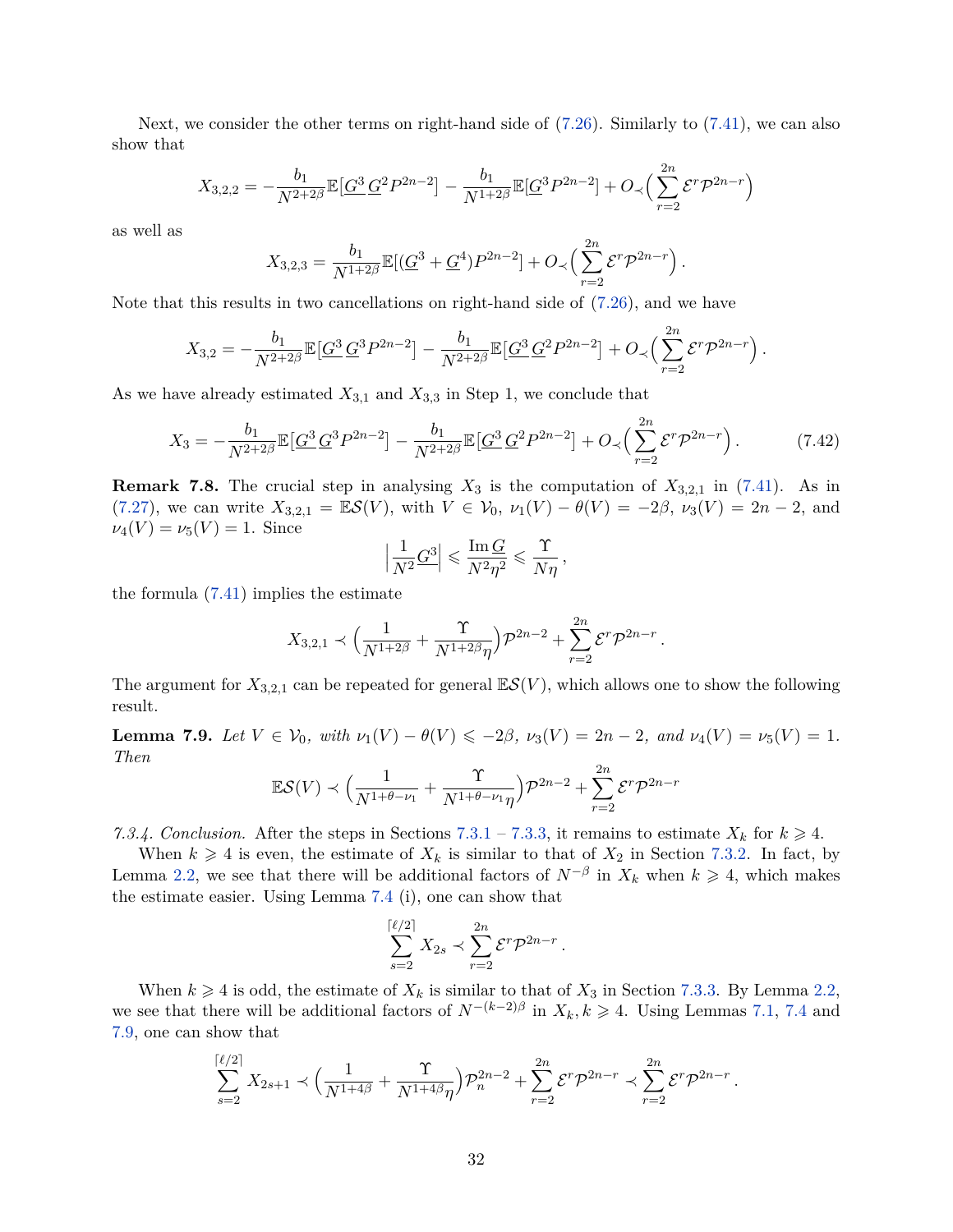As a result, we arrive at

<span id="page-32-4"></span>
$$
(IV') = \sum_{k=1}^{\ell} X_k = -\frac{b_1}{N^{2+2\beta}} \mathbb{E}\left[\underline{G}^3 \, \underline{G}^3 P^{2n-2}\right] - \frac{b_1}{N^{2+2\beta}} \mathbb{E}\left[\underline{G}^3 \, \underline{G}^2 P^{2n-2}\right] + O_{\prec}\left(\sum_{r=2}^{2n} \mathcal{E}^r \mathcal{P}^{2n-r}\right),\tag{7.43}
$$

where  $b_1 = -(4n-2)N^{2\beta-1}\sum_{i,j} C_4(H_{ij})$  is bounded.

**7.4. The computation of (II') in** [\(7.14\)](#page-21-3). Using Lemma [2.1](#page-5-2) with  $h = H_{ij}$ , we have

$$
(II') = \mathbb{E} \mathcal{Z} \underline{G}^2 P^{2n-1} = \frac{1}{N} \sum_{i,j} \mathbb{E} \Big( H_{ij}^2 - \frac{1}{N} \Big) \underline{G}^2 P^{2n-1}
$$

$$
= \frac{1}{N} \sum_{k=1}^{\ell} \frac{1}{k!} \sum_{i,j} \mathcal{C}_{k+1}(H_{ij}) \mathbb{E} \Big[ \frac{\partial^k H_{ij} \underline{G}^2 P^{2n-1}}{\partial H_{ij}^k} \Big] + O_{\prec}(\mathcal{E}^{2n}) - \mathbb{E} \underline{G}^2 P^{2n-1}.
$$
 (7.44)

For each *k*, we write

$$
\frac{1}{N} \frac{1}{k!} \sum_{i,j} C_{k+1}(H_{ij}) \mathbb{E} \left[ \frac{\partial^k H_{ij} \underline{G}^2 P^{2n-1}}{\partial H_{ij}^k} \right]
$$
\n
$$
= \frac{1}{N} \frac{1}{k!} \sum_{i,j} C_{k+1}(H_{ij}) \mathbb{E} \left[ H_{ij} \frac{\partial^k \underline{G}^2 P^{2n-1}}{\partial H_{ij}^k} \right] + \frac{1}{N} \frac{1}{(k-1)!} \sum_{i,j} C_{k+1}(H_{ij}) \mathbb{E} \left[ \frac{\partial^{k-1} \underline{G}^2 P^{2n-1}}{\partial H_{ij}^{k-1}} \right] =: Z_k + \hat{X}_k \, .
$$

Each  $Z_k$  can be handled again by applying Lemma [2.1](#page-5-2) with  $h = H_{ij}$ . One easily shows that

<span id="page-32-1"></span><span id="page-32-0"></span>
$$
\sum_{k=1}^{\ell} Z_k \prec \sum_{r=1}^{2n} \mathcal{E}^r \mathcal{P}^{2n-r} \,. \tag{7.45}
$$

By  $C_2(H_{ij}) = N^{-1}(1 + O(\delta_{ij}))$ , we have

$$
\widehat{X}_1 = \frac{1}{N} \sum_{i,j} \frac{1}{N} \mathbb{E} \underline{G}^2 P^{2n-1} + \frac{1}{N} \sum_i \left( C_2(H_{ii}) - \frac{1}{N} \right) G^2 E P^{2n-1} = \mathbb{E} \underline{G}^2 P^{2n-1} + O_{\prec}(N^{-1} \mathcal{P}^{2n-1}).
$$

Combining with  $(7.44)$  and  $(7.45)$ , we have

<span id="page-32-3"></span>
$$
(II') = \sum_{k=2}^{\ell} \hat{X}_k + O_{\prec} \left( \sum_{r=1}^{2n} \mathcal{E}^r \mathcal{P}^{2n-r} \right).
$$
 (7.46)

The analysis of  $X_k$  is similar to those of  $X_k$  in Section [7.3,](#page-23-3) and we only sketch the key steps.

For  $k = 2$ , we see from [\(7.3\)](#page-20-6) that the most dangerous term in  $X_2$  is

<span id="page-32-2"></span>
$$
\frac{1}{N} \sum_{i,j} C_3(H_{ij}) \mathbb{E} \left[ \underline{G}^2 (2n-1) P^{2n-2} \frac{\partial P}{\partial H_{ij}} \right],\tag{7.47}
$$

which is very close to the left-hand side of  $(7.23)$ . We can apply Lemma [7.4](#page-22-2) (i) and show that [\(7.47\)](#page-32-2) is bounded by  $O_{\prec}(\sum_{r=2}^{2n} \mathcal{E}^r \mathcal{P}^{2n-r})$ . Similarly, we can also handle all the other terms in  $\hat{X}_2$ , which leads to

$$
\widehat{X}_2 \prec \sum_{r=2}^{2n} \mathcal{E}^r \mathcal{P}^{2n-r} \,. \tag{7.48}
$$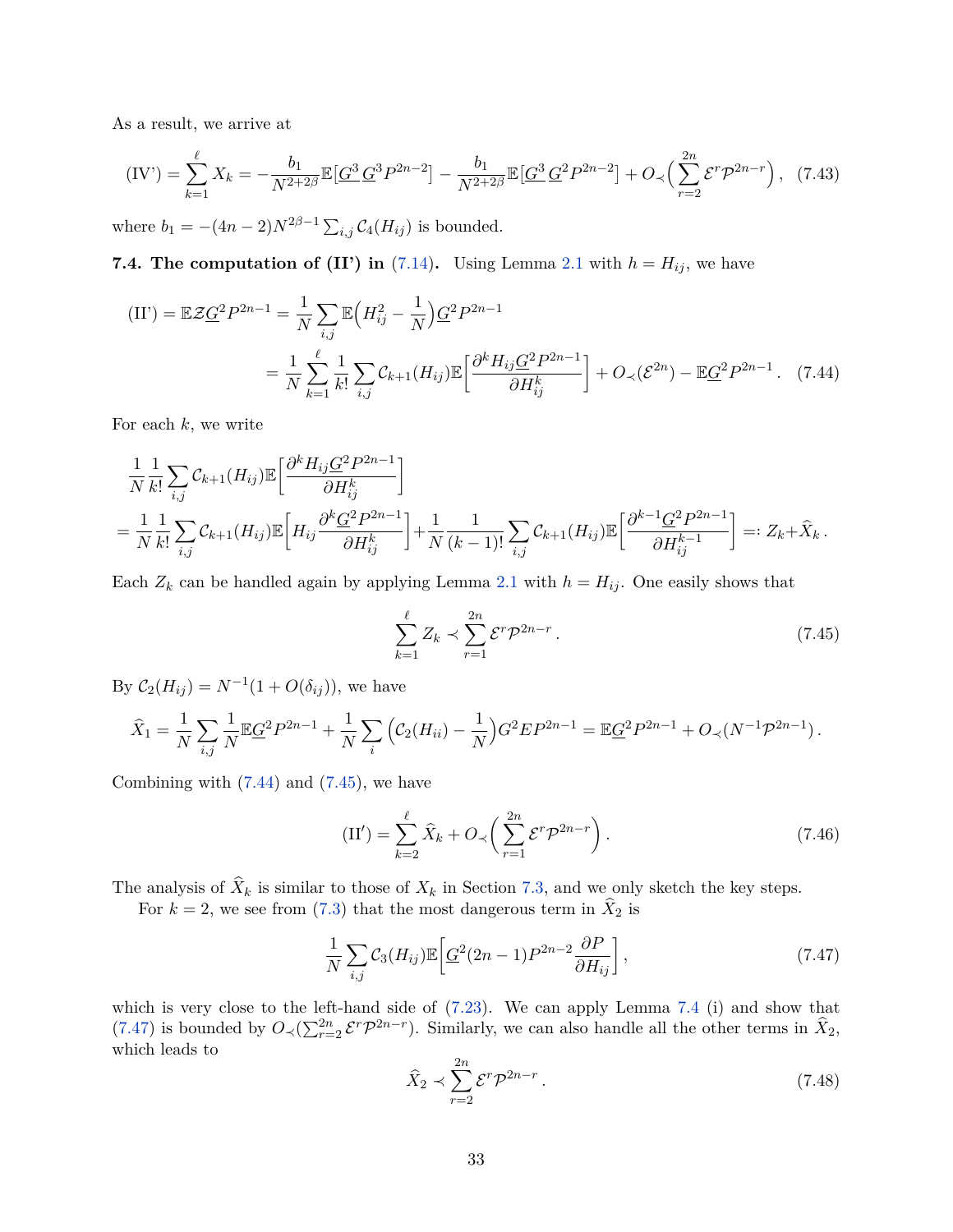For  $k = 3$ , by the differential rule [\(7.3\)](#page-20-6), we see that the most dangerous term in  $X_3$  is

$$
\widehat{X}_{3,2} := \frac{1}{2N} \sum_{i,j} C_4(H_{ij}) \mathbb{E} \left[ \underline{G}^2 \frac{\partial^2 P^{2n-1}}{\partial H_{ij}^2} \right],
$$

which is very close to the right-hand side of  $(7.25)$ . Similarly to  $(7.26)$ , we have

$$
\hat{X}_{3,2} = \frac{4n-2}{N^2} \sum_{i,j} C_4(H_{ij}) \mathbb{E}[P^{2n-2}P'(G^2)_{ii}G_{jj}\underline{G}^2 + P^{2n-2}P'\underline{G}^2\underline{G}^2 + P^{2n-2}(\underline{G} + \underline{G}^2)\underline{G}^2] \n+ O\left(\mathcal{E}^2\mathcal{P}^{2n-2}\right) =: \hat{X}_{3,2,1} + \hat{X}_{3,2,2} + \hat{X}_{3,2,3} + O\left(\mathcal{E}^2\mathcal{P}^{2n-2}\right),
$$

and the right-hand side can be computed similarly to  $X_{3,2,1}, X_{3,2,2}, X_{3,2,3}$  in [\(7.26\)](#page-27-1). As a result, we can show that

<span id="page-33-0"></span>
$$
\hat{X}_3 = \frac{b_1}{N^{2+2\beta}} \mathbb{E}[\underline{G}^3 \underline{G}^3 P^{2n-2}] + \frac{b_1}{N^{2+2\beta}} \mathbb{E}[\underline{G}^3 \underline{G}^2 P^{2n-2}] + O_{\prec} \left(\sum_{r=2}^{2n} \mathcal{E}^r \mathcal{P}^{2n-r}\right),\tag{7.49}
$$

where  $b_1 = -(4n-2)N^{2\beta-1} \sum_{i,j} C_4(H_{ij}).$ 

For  $k \geq 4$ , the argument is similar to that in Section [7.3.4.](#page-31-1) We can show that

$$
\sum_{k=4}^{\ell} \widehat{X}_k \prec \sum_{r=2}^{2n} \mathcal{E}^r \mathcal{P}^{2n-r}.
$$

Combining the above with  $(7.46)$ – $(7.49)$ , we have

<span id="page-33-1"></span>
$$
\text{(II')} = \frac{b_1}{N^{2+2\beta}} \mathbb{E}\left[\underline{G}^3 \, \underline{G}^3 P^{2n-2}\right] + \frac{b_1}{N^{2+2\beta}} \mathbb{E}\left[\underline{G}^3 \, \underline{G}^2 P^{2n-2}\right] + O_{\prec}\left(\sum_{r=2}^{2n} \mathcal{E}^r \mathcal{P}^{2n-r}\right). \tag{7.50}
$$

Now observe the cancellation between [\(7.43\)](#page-32-4) and [\(7.50\)](#page-33-1), which leads to

$$
(II') + (IV') \prec \sum_{r=1}^{2n} \mathcal{E}^r \mathcal{P}^{2n-r}
$$

as desired.

<span id="page-33-2"></span>**7.5. The estimate of**  $(7.15)$ . From the construction of  $P_0$  in Section [5.2,](#page-15-3) we can easily show that

$$
\mathbb{E}Q_0 + \frac{1}{N} \sum_{k=1}^{\ell} \frac{1}{k!} \sum_{i,j} C_{k+1}(H_{ij}) \mathbb{E} \left[ \frac{\partial^k G_{ij}}{\partial H_{ij}^k} \right] \prec \Upsilon,
$$

and in this section we shall see that the analogue holds when the factor  $P^{2n-1}$  is added inside the expectations. Let us write

$$
\sum_{k=1}^{\ell} X_k^{(1)} := \sum_{k=1}^{\ell} \frac{1}{N} \frac{1}{k!} \sum_{i,j} C_{k+1}(H_{ij}) \mathbb{E} \left[ \frac{\partial^k G_{ij}}{\partial H_{ij}^k} P^{2n-1} \right] = (\text{III}')
$$

and analyse each  $X_k^{(1)}$ *k* .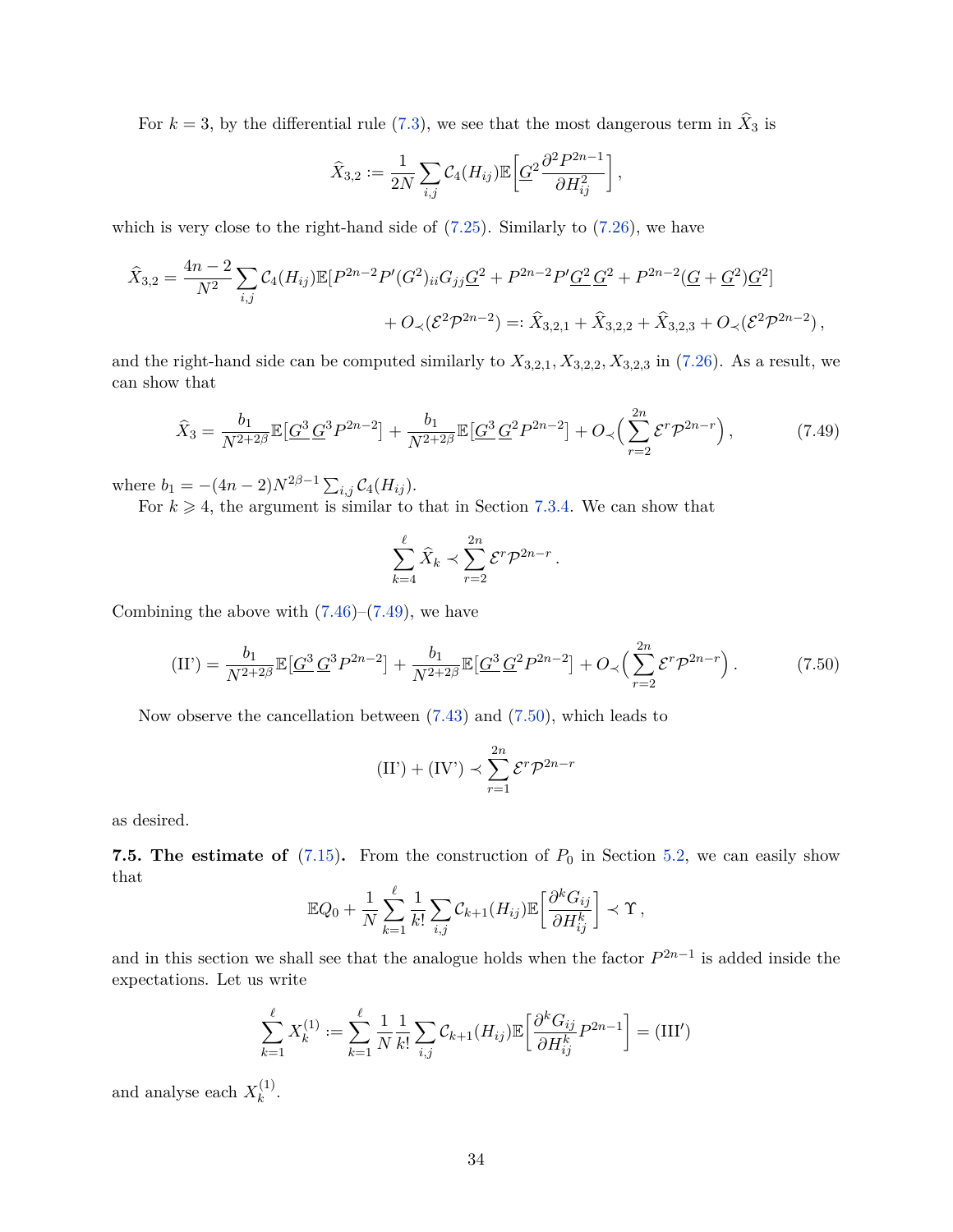Let us first consider the case when  $k$  is odd. For  $k = 1$ , it is easy to see from [\(7.3\)](#page-20-6) and Lemma [2.8](#page-7-2) that

<span id="page-34-1"></span>
$$
X_1^{(1)} = \frac{1}{N^2} \sum_{i,j} \mathbb{E}[-G_{ii}G_{jj}P^{2n-1}] + O_{\prec}(\Upsilon \mathbb{E}|P^{2n-1}|) = -\mathbb{E}\underline{G}^2 P^{2n-1} + O_{\prec}(\mathcal{E}P^{2n-1}). \tag{7.51}
$$

For odd  $k \ge 3$ , we see from [\(7.3\)](#page-20-6) and Lemma [2.8](#page-7-2) that

<span id="page-34-2"></span>
$$
X_k^{(1)} = \frac{1}{N^{2 + (k-1)\beta}} \sum_{i,j} a_{ij}^{(k)} \mathbb{E} \left[ G_{ii}^{(k+1)/2} G_{jj}^{(k+1)/2} P^{2n-1} \right] + O_\prec(\mathcal{E} \mathcal{P}^{2n-1}),\tag{7.52}
$$

where  $a_{ij}^{(k)}$  is deterministic and uniformly bounded.

For even *k*, we follow a similar strategy as in Section [7.3.2.](#page-24-4) We see from  $(7.3)$  and Lemma [2.8](#page-7-2) that

<span id="page-34-0"></span>
$$
X_k^{(1)} = \frac{1}{N^{2+(k-1)\beta}} \sum_{i,j} a_{ij}^{(k)} \mathbb{E} \left[ G_{ij} G_{ii}^{k/2} G_{jj}^{k/2} P^{2n-1} \right] + O_\prec \left( \mathcal{E} \mathcal{P}^{2n-1} \right),\tag{7.53}
$$

where  $a_{ij}^{(k)}$  is deterministic and uniformly bounded. The first term on right-hand side of  $(7.53)$  can be written as  $\mathbb{E}S(V)$ , where  $V \in V$ ,  $\nu_2(V) \neq 0$  and  $\nu_4(V) = \nu_5(V) = 0$ . Thus we can apply Lemma [7.4](#page-22-2) (ii) to estimate this term, and show that it is bounded by  $O_{\prec}(\sum_{r=1}^{2n} \mathcal{E}^r \mathcal{P}^{2n-r})$ . This implies

<span id="page-34-4"></span><span id="page-34-3"></span>
$$
\sum_{s=2}^{\lceil \ell/2 \rceil} X_{2s}^{(1)} \prec \sum_{r=1}^{2n} \mathcal{E}^r \mathcal{P}^{2n-r} \,. \tag{7.54}
$$

Combining  $(7.51)$ ,  $(7.52)$  and  $(7.54)$ , we have

$$
(III') = -\mathbb{E}[\underline{G}^2 P^{2n-1}] + \sum_{s=2}^{\lceil \ell/2 \rceil} \frac{1}{N^{2+(2s-2)\beta}} \sum_{i,j} a_{ij}^{(2s-1)} \mathbb{E}[G_{ii}^s G_{jj}^s P^{2n-1}] + O_{\prec} \Big(\sum_{r=1}^{2n} \mathcal{E}^r \mathcal{P}^{2n-r}\Big)
$$
  

$$
=: -\mathbb{E}[\underline{G}^2 P^{2n-1}] + \sum_{s=2}^{\lceil \ell/2 \rceil} \mathbb{E}[\mathcal{S}(T^{(s)}) P^{2n-1}] + O_{\prec} \Big(\sum_{r=1}^{2n} \mathcal{E}^r \mathcal{P}^{2n-r}\Big), \quad (7.55)
$$

where we recall the definition of  $\mathcal{S}(T)$  in [\(5.2\)](#page-13-6). Observe that from the above steps,  $T^{(s)}$  in [\(7.55\)](#page-34-4) is the same as in [\(5.16\)](#page-16-2). To handle  $\mathbb{E}[\mathcal{S}(T^{(s)})P^{2n-1}]$ , we introduce the following analogue of Lemmas [5.6](#page-14-3) and [7.7.](#page-23-2)

<span id="page-34-5"></span>**Lemma 7.10.** *Let*  $T \in \mathcal{T}_0$  *with*  $\nu_1(T) - \theta(T) \leq -2\beta$ . Fix  $r \in \mathbb{N}$  and let  $\mathcal{M}(r,T)$  be as in Lemma *[5.6.](#page-14-3) Then*

$$
\mathbb{E}[\mathcal{S}(T)P^{2n-1}] = \mathbb{E}[\mathcal{M}(r,T)P^{2n-1}] + O_{\prec}(N^{\nu_1(T)-\theta(T)}(\Upsilon+N^{-\beta(r+1)})\mathcal{P}^{2n-1}) + O_{\prec}\Big(\sum_{r=1}^{2n} \mathcal{E}^r \mathcal{P}^{2n-r}\Big).
$$

**Proof.** The proof analogous to those of Lemmas [5.6](#page-14-3) and [7.7.](#page-23-2) We use the identity

$$
G_{ii} = \underline{G} + G_{ii} \underline{HG} - (HG)_{ii} \underline{G}
$$

to replace the diagonal entries in  $\mathcal{S}(T)$ , and then expand the terms containing *H* using Lemma [2.1.](#page-5-2) We omit the details.  $\Box$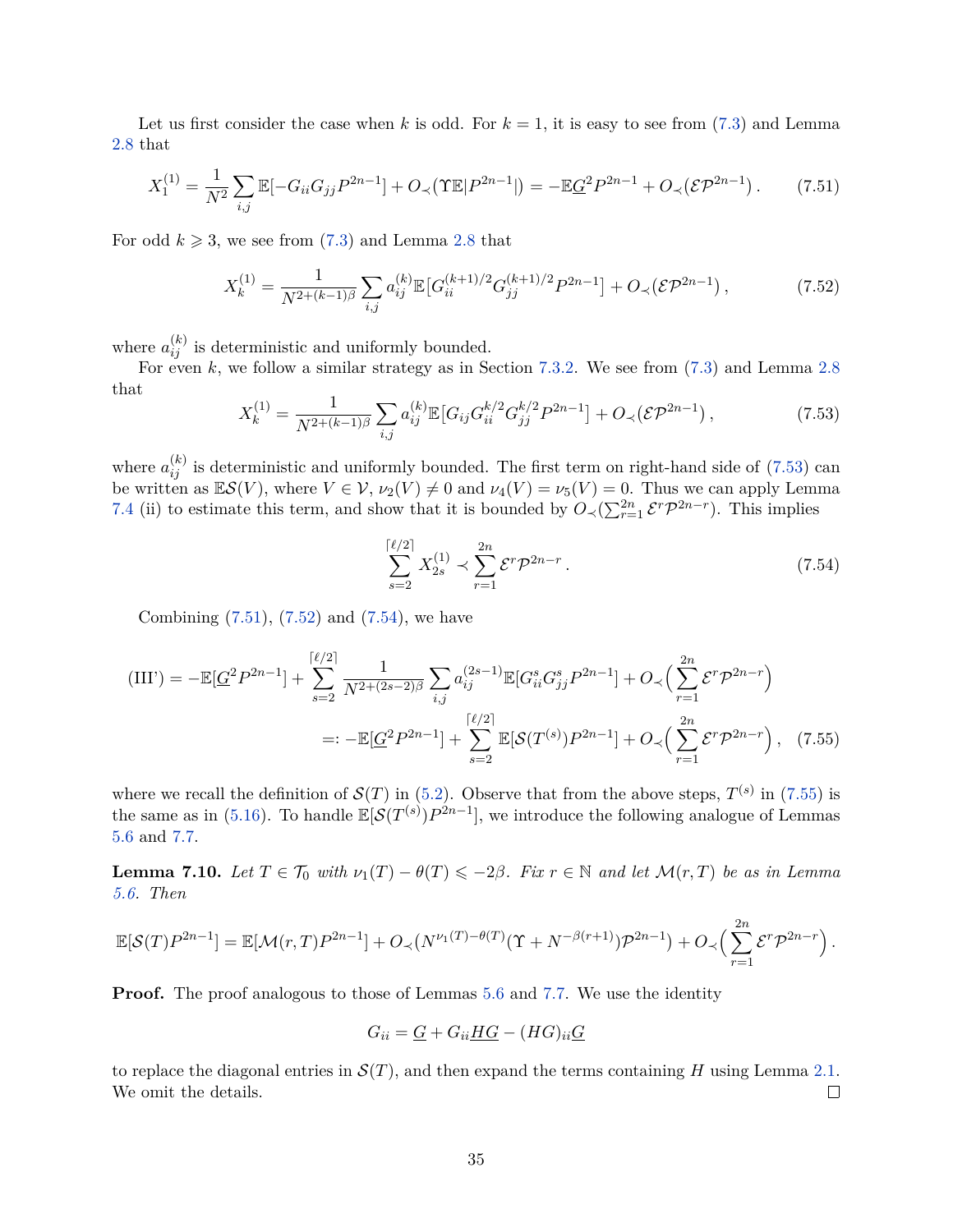By Lemma [7.10](#page-34-5) we have, for any  $s \in \{2, 3, ..., [\ell/2]\},$ 

$$
\mathbb{E}[\mathcal{S}(T^{(s)})P^{2n-1}] = \mathbb{E}[\mathcal{M}(\lceil \beta^{-1} - 2s + 2 \rceil, T^{(s)})P^{2n-1}] + O_{\prec}\Big(\sum_{r=1}^{2n} \mathcal{E}^r \mathcal{P}^{2n-r}\Big).
$$

Together with [\(7.55\)](#page-34-4) we have

<span id="page-35-1"></span>
$$
(III') = -\mathbb{E}[\underline{G}^2 P^{2n-1}] + \sum_{s=2}^{\lceil \ell/2 \rceil} \mathbb{E}[\mathcal{M}(\lceil \beta^{-1} - 2s + 2 \rceil, T^{(s)}) P^{2n-1}] + O_{\prec} \Big( \sum_{r=1}^{2n} \mathcal{E}^r \mathcal{P}^{2n-r} \Big).
$$
 (7.56)

From Lemma [7.10,](#page-34-5) we see that the term  $\mathcal{M}(\lceil \beta^{-1} - 2s + 2 \rceil, T^{(s)})$  in [\(7.56\)](#page-35-1) is the same as in [\(5.18\)](#page-16-3), which implies

$$
\underline{G}^2 - \sum_{s=2}^{\lceil \ell/2 \rceil} \mathbb{E} \mathcal{M}(\lceil \beta^{-1} \rceil - 2s + 2, T^{(s)}) = Q_0(\underline{G}).
$$

Thus

$$
(III') = -\mathbb{E}[Q_0 P^{2n-1}] + O\left(\sum_{r=1}^{2n} \mathcal{E}^r \mathcal{P}^{2n-r}\right),
$$

and together with [\(7.15\)](#page-21-4) we conclude that

$$
(\mathbf{I'}) + (\mathbf{III'}) \prec \sum_{r=1}^{2n} \mathcal{E}^r \mathcal{P}^{2n-r}
$$

as desired. This concludes the proof of Lemma [7.2](#page-21-2) and hence also that of Proposition [6.1.](#page-17-1)

## **8. Proof of Proposition [6.3](#page-18-2)**

<span id="page-35-0"></span>**Convention.** Throughout this section, *z* is given by [\(6.1\)](#page-17-4), where  $w \in Y_*$  is deterministic.

Let us fix  $n \in \mathbb{N}_+$  and set

$$
\mathcal{P}_{\text{Im}} := \|\operatorname{Im} P(z, \underline{G})\|_{2n} = \left(\mathbb{E}|\operatorname{Im} P(z, \underline{G})|^{2n}\right)^{\frac{1}{2n}}, \quad \mathcal{E}_{\text{Im}} := \left(\frac{1}{N\eta} + \Phi\right)\sqrt{\kappa}N^{-\delta}.
$$

We shall show that

<span id="page-35-2"></span>
$$
\mathbb{E}|\operatorname{Im} P(z,\underline{G})|^{2n} = \mathcal{P}_{\operatorname{Im}}^{2n} \prec \mathcal{E}_{\operatorname{Im}}^{2n},\tag{8.1}
$$

from which Proposition [6.3](#page-18-2) follows by Chebyshev's inequality. We shall see that the proof of [\(8.1\)](#page-35-2) is much simpler than that of [\(7.1\)](#page-19-2), as it does not require a secondary expansion as in Section [7.3.3.](#page-26-0) We define the parameter

$$
\Theta := \frac{\Phi + \frac{\eta}{\sqrt{\kappa}}}{N\eta}.
$$

Recall the definition of  $\Gamma$  from [\(5.3\)](#page-13-3). It is easy to check that

$$
\Gamma \prec \Theta.
$$

In addition, recall the definitions of  $P'$ ,  $Q$  and  $Q_0$  from  $(7.2)$ . With the help of  $(6.4)$ , we obtain the following improved version of Lemma [7.1.](#page-20-5)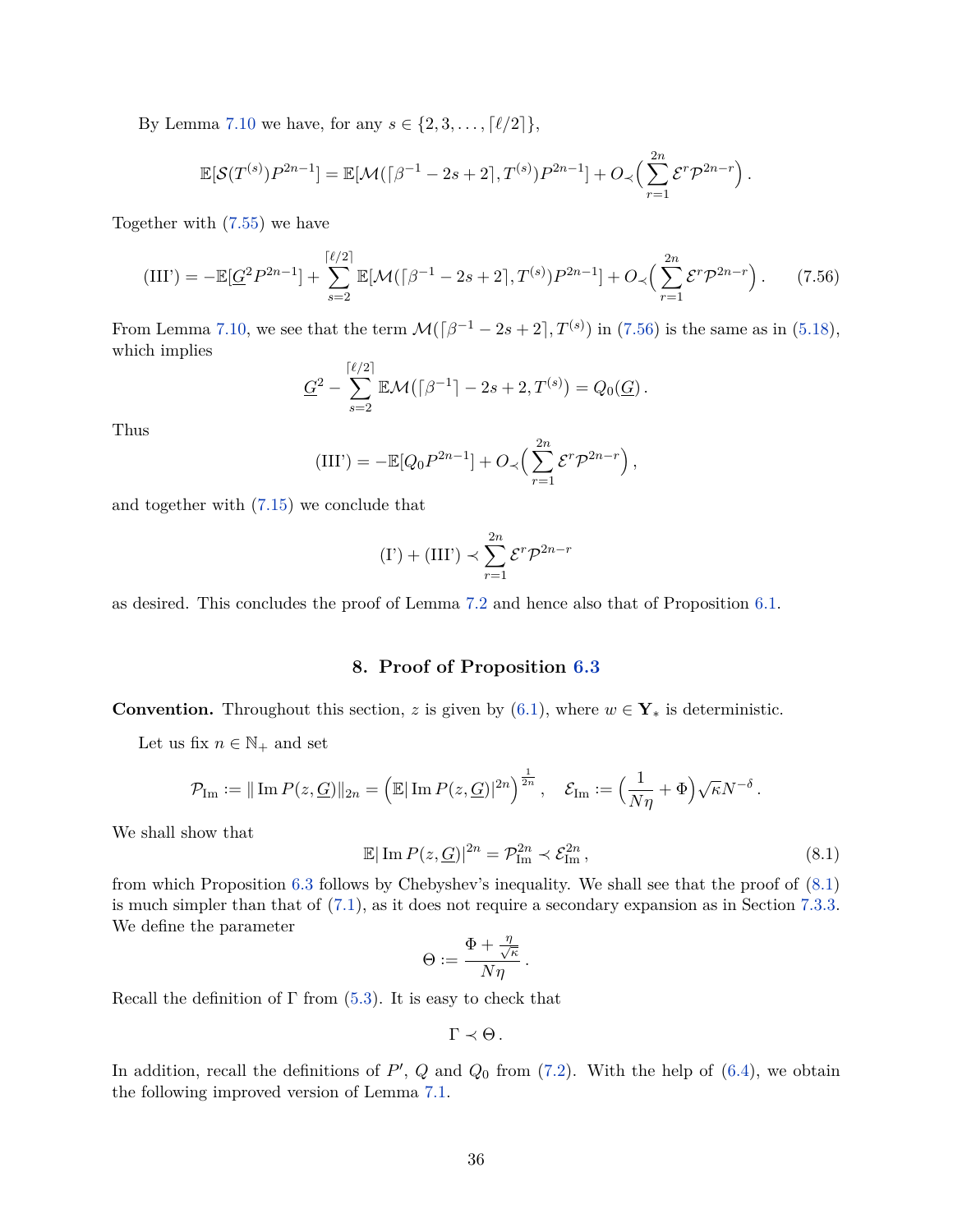**Lemma 8.1.** *We have*

$$
P' \prec \sqrt{\kappa}, \qquad \left| \frac{\partial^k G}{\partial H_{ij}^k} \right| \prec \max_{x,y} N^{-1} |(G^2)_{xy}| \prec \Theta \tag{8.2}
$$

*and*

<span id="page-36-4"></span><span id="page-36-1"></span>
$$
\frac{\partial^k P}{\partial H_{ij}^k} \prec \sqrt{\kappa} \,\Theta\,. \tag{8.3}
$$

By  $zG = HG - I$ , we have

$$
\mathbb{E}(\text{Im } P(z, \underline{G}))^{2n} = \mathbb{E}(\text{Im } \underline{HG} + \text{Im } Q)(\text{Im } P)^{2n-1} \\
= \mathbb{E}[\text{Im } Q(\text{Im } P)^{2n-1}] + \frac{1}{N} \sum_{i,j} \mathbb{E}[H_{ij} \text{ Im } G_{ji}(\text{Im } P)^{2n-1}], \quad (8.4)
$$

where in the second step we used that *H* has real entries.

<span id="page-36-0"></span>**Remark 8.2.** Although we used that the entries of *H* are real in  $(8.4)$ , our argument easily extends to complex entries of *H*. To see how, for any holomorphic  $f: \mathbb{C}_+ \to \mathbb{C}$  we define  $Jf(z) :=$  $\frac{1}{2i}(f(z) - f(\overline{z}))$ . We view all quantities appearing in our arguments as functions of *z* and use the operator *J* instead of Im. Then it is easy to check that in both real and complex cases, Proposition [6.3](#page-18-2) as well as all its consequences remain true if we replace Im by *J* everywhere. Note that Im  $\underline{G} = J\underline{G}$  and Im  $P = JP$ , but in general Im  $G_{ij} \neq JG_{ij}$ . An alternative point of view is to regard all of our quantities as functions of *z* and *H*, and to take the imaginary part with respect to the Hermitian conjugation of *z* and *H*.

Similarly to  $(7.11)$ , we can use Lemma [2.1](#page-5-2) on the last term of  $(8.4)$ , and get

$$
\mathbb{E}(\text{Im } P(z, \underline{G}))^{2n} = \mathbb{E}[\text{Im } Q(\text{Im } P)^{2n-1}] + \frac{1}{N} \sum_{k=1}^{\ell} \frac{1}{k!} \sum_{i,j} C_{k+1}(H_{ij}) \mathbb{E} \left[ \frac{\partial^k \text{Im } G_{ij}}{\partial H_{ij}^k} (\text{Im } P)^{2n-1} \right] + \frac{1}{N} \sum_{k=1}^{\ell} \frac{1}{k!} \sum_{s=1}^{k} {k \choose s} \sum_{i,j} C_{k+1}(H_{ij}) \mathbb{E} \left[ \frac{\partial^s (\text{Im } P)^{2n-1}}{\partial H_{ij}^s} \frac{\partial^{k-s} \text{Im } G_{ij}}{\partial H_{ij}^{k-s}} \right] + O_{\prec}(N^{-4n}) =: (V) + (VI) + (VII) + O_{\prec}(N^{-4n}).
$$
 (8.5)

We shall prove the following result, which directly implies  $(8.1)$ .

<span id="page-36-6"></span>**Lemma 8.3.** *Let*  $(V) - (VII)$  *be as in*  $(8.5)$ *. Then* 

<span id="page-36-5"></span><span id="page-36-2"></span>
$$
(V) + (VI) \sim \sum_{r=1}^{2n} \mathcal{E}_{\text{Im}}^r \mathcal{P}_{\text{Im}}^{2n-r}
$$
\n(8.6)

*and*

<span id="page-36-3"></span>
$$
\text{(VII)} \prec \sum_{r=1}^{2n} \mathcal{E}_{\text{Im}}^r \mathcal{P}_{\text{Im}}^{2n-r} \,. \tag{8.7}
$$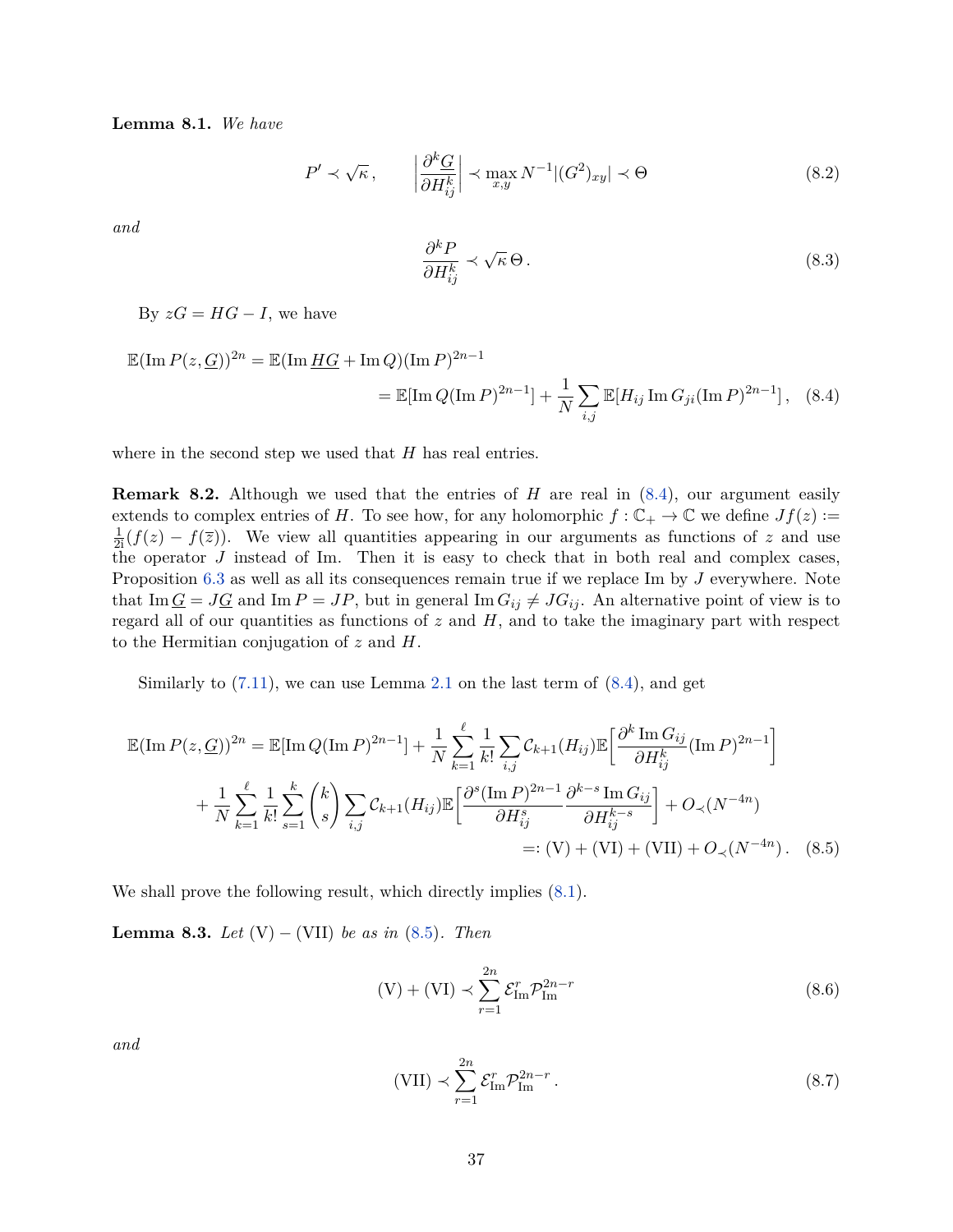**8.1. Proof of** [\(8.7\)](#page-36-3)**.** Define

<span id="page-37-0"></span>
$$
X_k^{(2)} := \frac{1}{N} \frac{1}{k!} \sum_{s=1}^k {k \choose s} \sum_{i,j} C_{k+1}(H_{ij}) \mathbb{E} \left[ \frac{\partial^s (\text{Im } P)^{2n-1}}{\partial H_{ij}^s} \frac{\partial^{k-s} \text{Im } G_{ij}}{\partial H_{ij}^{k-s}} \right],
$$
(8.8)

so that  $(VII) = \sum_{k=1}^{\ell} X_k^{(2)}$ <sup>(2)</sup>
. Note that for  $f: \mathbb{R} \to \mathbb{C}$  and *h* real,  $\frac{d \text{Im } f(h)}{dh} = \text{Im } \frac{df(h)}{dh}$ , so that the derivatives in [\(8.8\)](#page-37-0) can be computed through [\(7.3\)](#page-20-6). Let us estimate each  $X_k^{(2)}$  $k^{(2)}$ .

For any fixed  $k \in \mathbb{N}_+$ , it is easy to see from [\(8.3\)](#page-36-4) that

$$
X_k^{(2)} \prec \frac{1}{N^2} \sum_{s=1}^k \sum_{r=1}^{2n-1} \sum_{i,j} \mathbb{E} \left| (\sqrt{\kappa} \Theta)^r (\text{Im } P)^{2n-1-r} \text{Im } \frac{\partial^{k-s} G_{ij}}{\partial H_{ij}^{k-s}} \right|.
$$

By [\(7.3\)](#page-20-6) and Proposition [2.5,](#page-6-1) we see that

$$
\operatorname{Im} \frac{\partial^{k-s} G_{ij}}{\partial H_{ij}^{k-s}} \prec \left| \operatorname{Im} \left( G_{ii}^{\lfloor (k-s+1)/2 \rfloor} G_{jj}^{\lfloor (k-s+1)/2 \rfloor} \right) \right| + |G_{ij}| + \max_{x, y \in \{i, j\}} |N^{-1} (G^2)_{xy}|
$$
  

$$
\prec \max_{x \in \{i, j\}} \operatorname{Im} G_{xx} + |G_{ij}| + \max_{x, y \in \{i, j\}} |N^{-1} (G^2)_{xy}| \prec \operatorname{Im} G + |G_{ij}| + \Theta, \quad (8.9)
$$

where in the last step we estimated Im  $G_{xx}$  by  $O_{\prec}(\text{Im }G)$ , using its spectral decomposition and Lemma [2.6.](#page-6-3) Here we see the crucial effect of taking imaginary part of  $P$ , which results Im  $\underline{G}$  on right-hand side of [\(8.9\)](#page-37-1) instead of *G*. Note that  $\text{Im } G \leq \Phi + \text{Im } m \approx \Phi + \eta/\sqrt{\kappa}$ , and together with Lemma [2.8](#page-7-2) we have

$$
\frac{1}{N^2} \sum_{i,j} \left| \operatorname{Im} \frac{\partial^{k-s} G_{ij}}{\partial H_{ij}^{k-s}} \right| \prec \Phi + \frac{\eta}{\sqrt{\kappa}} + \frac{1}{N^2} \sum_{i,j} |G_{ij}| + \Theta \prec \Phi + \frac{\eta}{\sqrt{\kappa}} + \Theta^{1/2} + \Theta \prec \Phi + \Theta^{1/2}.
$$

Thus

<span id="page-37-2"></span><span id="page-37-1"></span>
$$
X_k^{(2)} \prec \sum_{r=1}^{2n-1} (\sqrt{\kappa} \Theta)^r (\Phi + \Theta^{1/2}) \mathcal{P}_{\text{Im}}^{2n-1-r} . \tag{8.10}
$$

By Cauchy-Schwarz and [\(6.5\)](#page-18-0) we have  $\Theta^{1/2} \prec \Psi + \frac{1}{N\eta} + \frac{\eta}{\sqrt{N}}$  $\frac{\hbar}{\kappa} \prec \Psi + \frac{1}{N\eta}$ , thus

$$
(\sqrt{\kappa}\Theta)(\Phi + \Theta^{1/2}) \prec (\sqrt{\kappa}\Theta)\Big(\Psi + \frac{1}{N\eta}\Big) = N^{\delta}\Theta \cdot \mathcal{E}_{\text{Im}} \prec \mathcal{E}_{\text{Im}}^2.
$$

Together with  $(\sqrt{\kappa}\Theta)^s \prec \mathcal{E}_{\text{Im}}^s$  for all  $s \geqslant 0$ , we get

$$
(\sqrt{\kappa}\Theta)^r(\Phi+\Theta^{1/2})\prec\mathcal{E}^{r+1}_{\operatorname{Im}}
$$

for all  $r \geq 1$ . Combining the above estimate with  $(8.10)$ , we have

$$
X_k^{(2)} \prec \sum_{r=1}^{2n-1} \mathcal{E}_{\text{Im}}^{r+1} \mathcal{P}_{\text{Im}}^{2n-1-r}.
$$

This concludes the proof of [\(8.7\)](#page-36-3).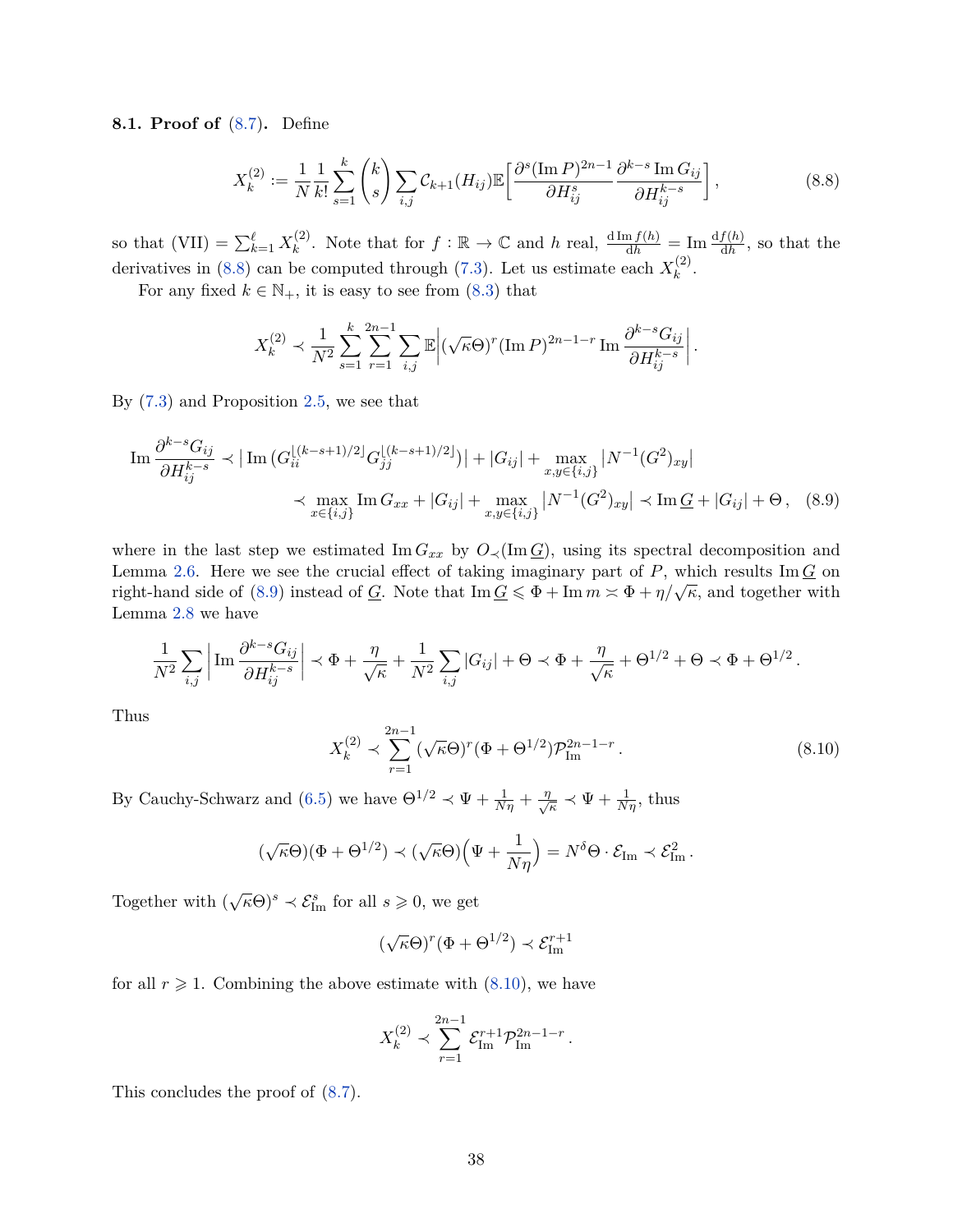**8.2. Proof of** [\(8.6\)](#page-36-5). The proof is similar to the estimate of [\(7.15\)](#page-21-4) in Section [7.5.](#page-33-2) Define

<span id="page-38-2"></span>
$$
X_k^{(3)} := \frac{1}{N} \sum_{k=1}^{\ell} \frac{1}{k!} \sum_{i,j} C_{k+1}(H_{ij}) \mathbb{E} \left[ \frac{\partial^k \operatorname{Im} G_{ij}}{\partial H_{ij}^k} (\operatorname{Im} P)^{2n-1} \right],
$$

so that  $(VI) = \sum_{k=1}^{l} X_k^{(3)}$  $k^{(3)}$ . We analyse each  $X_k^{(3)}$  $k^{(3)}$ .

Consider first the case when *k* is odd. For  $k = 1$ , it is easy to see from  $(7.3)$  and Lemma [2.8](#page-7-2) that

$$
X_1^{(3)} = \frac{1}{N^2} \sum_{i,j} \mathbb{E}[-\operatorname{Im}(G_{ii}G_{jj})(\operatorname{Im} P)^{2n-1}] + O_{\prec}(\Theta \mathbb{E}[\operatorname{Im} P|^{2n-1}])
$$
  
= 
$$
-\mathbb{E}[\operatorname{Im}(\underline{G}^2)(\operatorname{Im} P)^{2n-1}] + O_{\prec}(\mathcal{E}_{\operatorname{Im}} \mathcal{P}_{\operatorname{Im}}^{2n-1}) . \quad (8.11)
$$

When  $k \geq 3$  is odd, we see from [\(7.3\)](#page-20-6) and Lemma [2.8](#page-7-2) that

$$
X_k^{(3)} = \frac{1}{N^{2 + (k-1)\beta}} \sum_{i,j} a_{ij}^{(k)} \mathbb{E} \left[ \operatorname{Im} \left( G_{ii}^{(k+1)/2} G_{jj}^{(k+1)/2} \right) (\operatorname{Im} P)^{2n-1} \right] + O_{\prec} \left( \mathcal{E}_{\operatorname{Im}} \mathcal{P}_{\operatorname{Im}}^{2n-1} \right), \tag{8.12}
$$

where  $a_{ij}^{(k)}$  is deterministic and uniformly bounded.

For even *k*, we see from [\(7.3\)](#page-20-6) and Lemma [2.8](#page-7-2) that

<span id="page-38-0"></span>
$$
X_k^{(3)} = \frac{1}{N^{2 + (k-1)\beta}} \sum_{i,j} a_{ij}^{(k)} \mathbb{E} \left[ \operatorname{Im} \left( G_{ij} G_{ii}^{k/2} G_{jj}^{k/2} \right) (\operatorname{Im} P)^{2n-1} \right] + O_{\prec} \left( \mathcal{E}_{\operatorname{Im}} \mathcal{P}_{\operatorname{Im}}^{2n-1} \right), \tag{8.13}
$$

where  $a_{ij}^{(k)}$  is deterministic and uniformly bounded. Note that the analogue of  $(8.13)$  has appeared in [\(7.53\)](#page-34-0). To handle this term, we use the following result.

<span id="page-38-1"></span>**Lemma 8.4.** *Fix an even*  $k \geqslant 2$ . Let  $(a_{ij}^{(k)})_{i,j=1}^N$  be deterministic and uniformly bounded. Then

$$
\frac{1}{N^2} \sum_{i,j} a_{ij}^{(k)} \mathbb{E} \big[ \operatorname{Im} \big( G_{ij} G_{ii}^{k/2} G_{jj}^{k/2} \big) (\operatorname{Im} P)^{2n-1} \big] \prec \sum_{r=1}^{2n} \mathcal{E}_{\operatorname{Im}}^r \mathcal{P}_{\operatorname{Im}}^{2n-r} .
$$

**Proof.** The proof essentially follows from the strategy of showing Lemmas [5.3](#page-13-2) and [7.4.](#page-22-2) We use the identity

$$
G_{ij} = \delta_{ij}\underline{G} + G_{ij}\underline{HG} - (HG)_{ij}\underline{G}
$$

to replace the  $G_{ij}$  in the equation, and then expand the terms containing  $H$  using Lemma [2.1.](#page-5-2) We omit the details.  $\Box$ 

Lemma [8.4](#page-38-1) immediately implies

<span id="page-38-3"></span>
$$
\sum_{s=2}^{\lceil \ell/2 \rceil} X_{2s}^{(3)} \prec \sum_{r=1}^{2n} \mathcal{E}_{\text{Im}}^r \mathcal{P}_{\text{Im}}^{2n-r} \,. \tag{8.14}
$$

*.*

Combining  $(8.11) - (8.14)$  $(8.11) - (8.14)$  $(8.11) - (8.14)$ , we have

$$
\begin{aligned} \n\text{(VI)} &= -\mathbb{E}[\text{Im}(\underline{G}^2)(\text{Im}\,P)^{2n-1}] + \sum_{s=2}^{\lceil \ell/2 \rceil} \frac{1}{N^{2+(2s-2)\beta}} \sum_{i,j} a_{ij}^{(2s-1)} \mathbb{E}[\text{Im}(G_{ii}^s G_{jj}^s)(\text{Im}\,P)^{2n-1}] \\ \n&+ O_{\prec} \Big(\sum_{r=1}^{2n} \mathcal{E}_{\text{Im}}^r \mathcal{P}_{\text{Im}}^{2n-r} \Big) =: -\mathbb{E}[\text{Im}(\underline{G}^2)(\text{Im}\,P)^{2n-1}] + \sum_{s=2}^{\lceil \ell/2 \rceil} \mathbb{E}[\text{Im}\,\mathcal{S}(T^{(s)})(\text{Im}\,P)^{2n-1}] + O_{\prec} \Big(\sum_{r=1}^{2n} \mathcal{E}_{\text{Im}}^r \mathcal{P}_{\text{Im}}^{2n-r} \Big) \n\end{aligned}
$$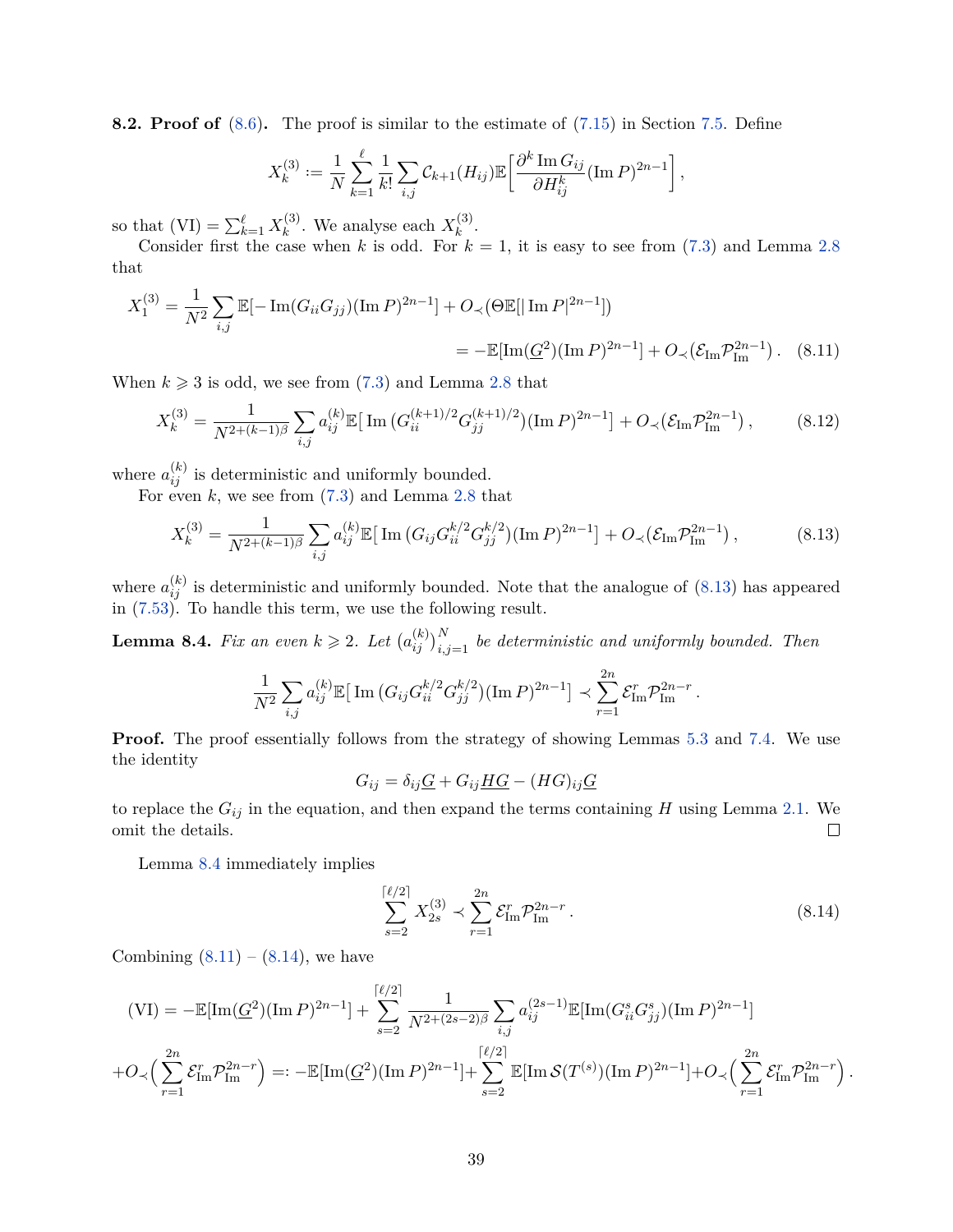Here we recall the definition of  $\mathcal{S}(T)$  in [\(5.2\)](#page-13-6), and observe that  $T^{(s)}$  above is the same as in [\(5.16\)](#page-16-2). To handle the last relation, we introduce the following analogue of Lemmas [5.6](#page-14-3) and [7.7.](#page-23-2)

<span id="page-39-0"></span>**Lemma 8.5.** *Let*  $T \in \mathcal{T}_0$  *with*  $\nu_1(T) - \theta(T) \leq 0$ *. Fix*  $r \in \mathbb{N}$ *, and let*  $\mathcal{M}(r,T)$  *be as in Lemma [5.6.](#page-14-3) Then*

$$
\mathbb{E}[\text{Im}\,\mathcal{S}(T)(\text{Im}\,P)^{2n-1}] = \mathbb{E}[\text{Im}\,\mathcal{M}(r,T)(\text{Im}\,P)^{2n-1}] + O_{\prec}((\Theta+N^{-\beta(r+1)})\mathcal{P}_{\text{Im}}^{2n-1}) + O_{\prec}\Big(\sum_{r=1}^{2n} \mathcal{E}_{\text{Im}}^r \mathcal{P}_{\text{Im}}^{2n-r}\Big).
$$

**Proof.** The proof is similar to those of Lemmas [5.6](#page-14-3) and [7.7.](#page-23-2) We use the identity

$$
G_{ii} = \underline{G} + G_{ii} \underline{H} \underline{G} - (H\underline{G})_{ii} \underline{G}
$$

to replace the diagonal entries in  $\mathcal{S}(T)$ , and then expand the terms containing *H* using Lemma [2.1.](#page-5-2) We omit the details.  $\Box$ 

By Lemma [8.5,](#page-39-0) we have, for any  $s \in \{2, 3, ..., [\ell/2]\},\$ 

$$
\mathbb{E}[\text{Im}\,\mathcal{S}(T^{(s)})(\text{Im}\,P)^{2n-1}] = \mathbb{E}[\text{Im}\,\mathcal{M}(\lceil\beta^{-1} - 2s + 2\rceil, T^{(s)})(\text{Im}\,P)^{2n-1}] + O\left(\sum_{r=1}^{2n} \mathcal{E}_{\text{Im}}^r \mathcal{P}_{\text{Im}}^{2n-r}\right).
$$

Thus

$$
(\text{VI}) = -\mathbb{E}[\text{Im}(\underline{G}^2)(\text{Im} \, P)^{2n-1}] + \sum_{s=2}^{\lceil \ell/2 \rceil} \mathbb{E}[\text{Im} \, \mathcal{M}(\lceil \beta^{-1} - 2s + 2 \rceil, T^{(s)})(\text{Im} \, P)^{2n-1}] + O \right\langle \sum_{r=1}^{2n} \mathcal{E}_{\text{Im}}^r \mathcal{P}_{\text{Im}}^{2n-r} \rangle.
$$

From Lemma [8.5,](#page-39-0) we see that the term  $\mathcal{M}(\lceil \beta^{-1} - 2s + 2 \rceil, T^{(s)})$  above is the same as in [\(5.18\)](#page-16-3), which implies

$$
\underline{G}^2 - \sum_{s=2}^{\lceil \ell/2 \rceil} \mathbb{E} \mathcal{M}\big(\lceil \beta^{-1} \rceil - 2s + 2, T^{(s)}\big) = Q_0(\underline{G})\,.
$$

Thus

$$
(VI) = -\mathbb{E}[\text{Im }Q_0(\text{Im }P)^{2n-1}] + O_{\prec}\Big(\sum_{r=1}^{2n} \mathcal{E}_{\text{Im}}^r \mathcal{P}_{\text{Im}}^{2n-r}\Big).
$$

In addition, note that

$$
\mathbb{E}[\text{Im}(\mathcal{Z}\underline{G}^2)(\text{Im} P)^{2n-1}] \prec \frac{1}{N^{1/2+\beta}} \mathbb{E}[\text{Im} \,\underline{G} \,|\, \text{Im} P|^{2n-1}] \prec \frac{\Phi}{N^{1/2+\beta}} \mathcal{P}_{\text{Im}}^{2n-1}.
$$

From the definition of  $(V)$  in  $(8.5)$ , we conclude that

$$
(V) + (VI) \prec \sum_{r=1}^{2n} \mathcal{E}_{\text{Im}}^r \mathcal{P}_{\text{Im}}^{2n-r}
$$

as desired. This concludes the proof of Lemma [8.3,](#page-36-6) and hence also that of Proposition [6.3.](#page-18-2)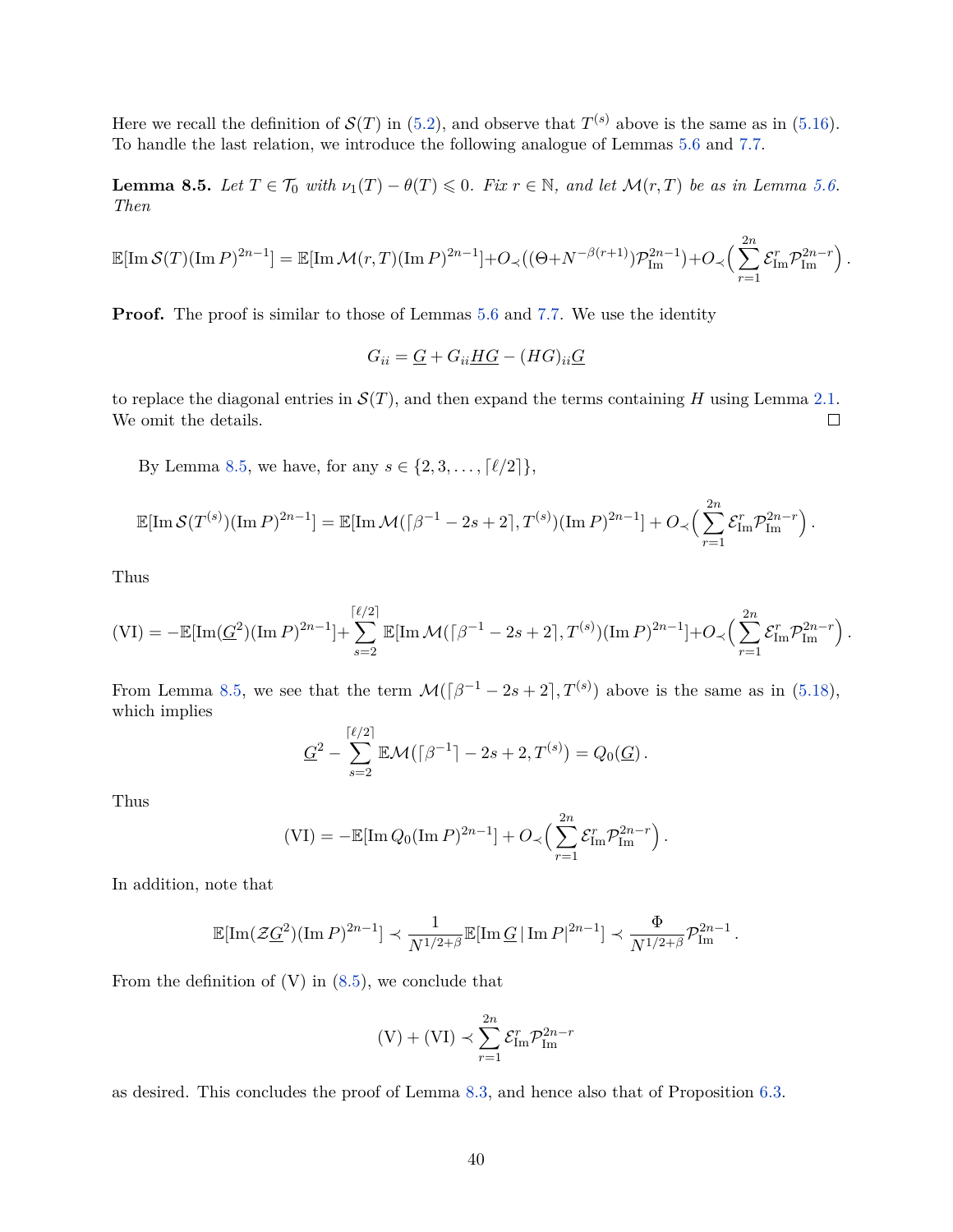#### **9. Proof of Lemma [4.2](#page-11-2)**

<span id="page-40-0"></span>**Convention.** Throughout this section, *z* is given by [\(6.1\)](#page-17-4), where *w* is deterministic and contained in

$$
\mathbf{D} = \left\{ w = \kappa + i\eta \in \mathbb{C}_+ : \eta \in [N^{-1+c}, 1], \kappa \in [-3, 3], \eta + |\kappa| \geq \frac{1}{N^{1/2 + \delta} q} \right\}
$$
(9.1)

where  $c > 0$  is fixed.

The key in proving Lemma [4.2](#page-11-2) is the following result.

<span id="page-40-1"></span>**Proposition 9.1.** *Suppose*  $|G - m| \prec \Psi$  *for some deterministic*  $\Psi \in [N^{-1}, 1]$ *. Then* 

$$
P(z, \underline{G}) \prec \Big(\frac{1}{N\eta} + \frac{1}{\sqrt{N\eta}q^{3/2}}\Big) \big(\Psi + \sqrt{\eta + |\kappa|}\,\big) \, .
$$

*uniformly for all*  $w \in D$ *.* 

The stability analysis of *P* was dealt for the region **Y** in Lemma [6.2,](#page-17-2) and one easily checks that the same result holds for the region **D**. This leads to the next lemma.

<span id="page-40-2"></span>**Lemma 9.2.** *Lemma [6.2](#page-17-2) holds provided that* **Y** *is replaced with* **D***.*

Combining Proposition [9.1](#page-40-1) and Lemma [9.2,](#page-40-2) we obtain the implication

$$
|G - m| \prec \Psi \implies |G - m| \prec \left(\frac{1}{N\eta} + \frac{1}{\sqrt{N\eta}q^{3/2}}\right)^{1/2} \Psi^{1/2} + \frac{1}{N\eta} + \frac{1}{\sqrt{N\eta}q^{3/2}},
$$

and thus

<span id="page-40-3"></span>
$$
|\underline{G} - m| \prec \frac{1}{N\eta} + \frac{1}{(N\eta)^{1/2} q^{3/2}} \tag{9.2}
$$

uniformly for all  $w \in \mathbf{D}$ . By the rigidity estimate [\(9.2\)](#page-40-3), together with a standard analysis using Helffer-Sjöstrand formula (e.g. [\[12,](#page-51-3) Proposition 3.2]), one immediately concludes the proof of Lemma [4.2.](#page-11-2)

The rest of the section is devoted to the proof of Proposition [9.1.](#page-40-1) It is simpler than that of Proposition [6.1,](#page-17-1) and we only give a sketch. A detailed proof of a slightly weaker result can be found in [\[19,](#page-51-0) Proposition 2.9].

## **[9.1.](#page-40-1) Proof of Proposition 9.1.** Fix  $n \in \mathbb{N}_+$  and set

$$
\mathcal{P} := ||P(z, \mathcal{G})||_{2n} = \left(\mathbb{E}|P(z, \mathcal{G})|^{2n}\right)^{\frac{1}{2n}}, \quad \mathcal{E}_1 := \left(\frac{1}{N\eta} + \frac{1}{\sqrt{N\eta}q^{3/2}}\right)(\Psi + \sqrt{\eta + |\kappa|}).
$$

We shall show that

<span id="page-40-4"></span>
$$
\mathbb{E}|P(z,\underline{G})|^{2n} = \mathcal{P}^{2n} \prec \mathcal{E}_1^{2n},\tag{9.3}
$$

and Proposition [9.1](#page-40-1) is obtained by Chebyshev's inequality.

We shall see that the proof of  $(9.3)$  is much simpler than that of  $(7.1)$ , as it does not require a secondary expansion as in Section [7.3.3.](#page-26-0) Recall the definitions of  $P'$ ,  $Q$  and  $Q_0$  from [\(7.2\)](#page-20-7), and recall the definition of  $\Upsilon$  from [\(7.5\)](#page-20-8). We have the bound

<span id="page-40-5"></span>
$$
\Upsilon \prec \mathcal{E}_1. \tag{9.4}
$$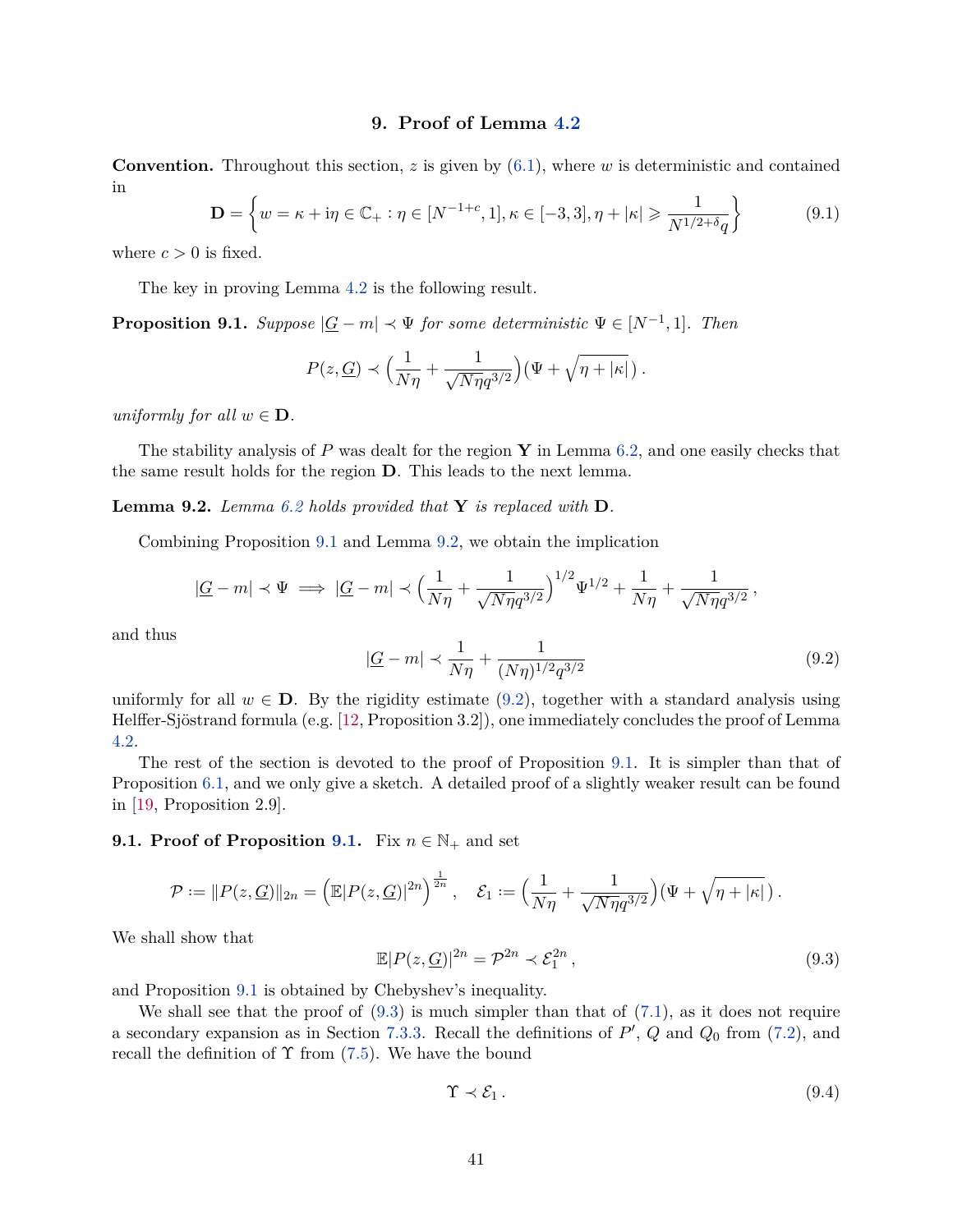In addition, note that Lemma [7.1](#page-20-5) remains true for  $w \in \mathbf{D}$ .

Similarly to [\(7.11\)](#page-21-1), we have

$$
\mathbb{E}|P|^{2n} = \mathbb{E}Q_0 P^{n-1} P^{*n} + \mathbb{E}Z \underline{G}^2 P^{n-1} P^{*n} + \frac{1}{N} \sum_{k=1}^{\ell} \frac{1}{k!} \sum_{i,j} C_{k+1}(H_{ij}) \mathbb{E} \left[ \frac{\partial^k G_{ij}}{\partial H_{ij}^k} P^{n-1} P^{*n} \right] + \frac{1}{N} \sum_{k=1}^{\ell} \frac{1}{k!} \sum_{s=1}^{k} {k \choose s} \sum_{i,j} C_{k+1}(H_{ij}) \mathbb{E} \left[ \frac{\partial^s (P^{n-1} P^{*n})}{\partial H_{ij}^s} \frac{\partial^{k-s} G_{ij}}{\partial H_{ij}} \right] + O_{\prec}(N^{-4n}) =: (\text{VIII}) + (\text{IX}) + (\text{X}) + (\text{XI}) + O_{\prec}(N^{-4n}). \quad (9.5)
$$

The following result directly implies [\(9.3\)](#page-40-4).

<span id="page-41-3"></span>**Lemma 9.3.** *We have*

<span id="page-41-0"></span>
$$
(IX) + (XI) \prec \sum_{r=1}^{2n} \mathcal{E}_1^r \mathcal{P}^{2n-r}
$$
\n(9.6)

*as well as*

<span id="page-41-1"></span>
$$
(\text{VIII}) + (\text{X}) \prec \sum_{r=1}^{2n} \mathcal{E}_1^r \mathcal{P}^{2n-r} \,. \tag{9.7}
$$

We now sketch the proof of  $(9.6)$ . The proof of  $(9.7)$  follows in a similar fashion. Let us first consider (XI). We write  $(XI) = \sum_{k=1}^{l} X_k^{(4)}$  $k^{(4)}$ , where

$$
X_k^{(4)} := \frac{1}{N} \frac{1}{k!} \sum_{s=1}^k {k \choose s} \sum_{i,j} C_{k+1}(H_{ij}) \mathbb{E} \left[ \frac{\partial^s (P^{n-1} P^{*n})}{\partial H_{ij}^s} \frac{\partial^{k-s} G_{ij}}{\partial H_{ij}^{k-s}} \right].
$$

For  $k = 1$ , one can repeat the steps in Section [7.3.1](#page-24-3) and show that

$$
X_1^{(4)} \prec \Upsilon^2 \mathbb{E} |P^{2n-2}| \prec \Upsilon^2 \mathcal{P}^{2n-2}.
$$

Note that we have the bound [\(9.4\)](#page-40-5), which implies

<span id="page-41-2"></span>
$$
X_1^{(4)} \prec \mathcal{E}_1^2 \mathcal{P}^{2n-2} \,. \tag{9.8}
$$

For  $k = 2$ , one can follow the steps in Section 2 of [\[19\]](#page-51-0), and show that  $X_2^{(4)} \prec \sum_{r=2}^{2n} \Upsilon^r \mathcal{P}^{2n-r}$ . Thus,

$$
X_2^{(4)} \prec \sum_{r=2}^{2n} \mathcal{E}_1^r \mathcal{P}^{2n-r} \, .
$$

A similar strategy works for all even  $k \geq 4$ . This gives

$$
\sum_{s=2}^{\lceil \ell/2 \rceil} X_{2s}^{(4)} \prec \sum_{r=2}^{2n} \mathcal{E}_1^r \mathcal{P}^{2n-r} \,. \tag{9.9}
$$

For  $k = 3$ , we split  $X_3^{(4)} = X_{3,1}^{(4)} + X_{3,2}^{(4)} + X_{3,3}^{(4)}$  $^{(4)}_{3,3}$ , where

$$
X_{3,s}^{(4)} := \frac{1}{N} \frac{1}{3!} {3 \choose s} \sum_{i,j} C_4(H_{ij}) \mathbb{E} \left[ \frac{\partial^s (P^{n-1} P^{*n})}{\partial H_{ij}^s} \frac{\partial^{3-s} G_{ij}}{\partial H_{ij}^{3-s}} \right]
$$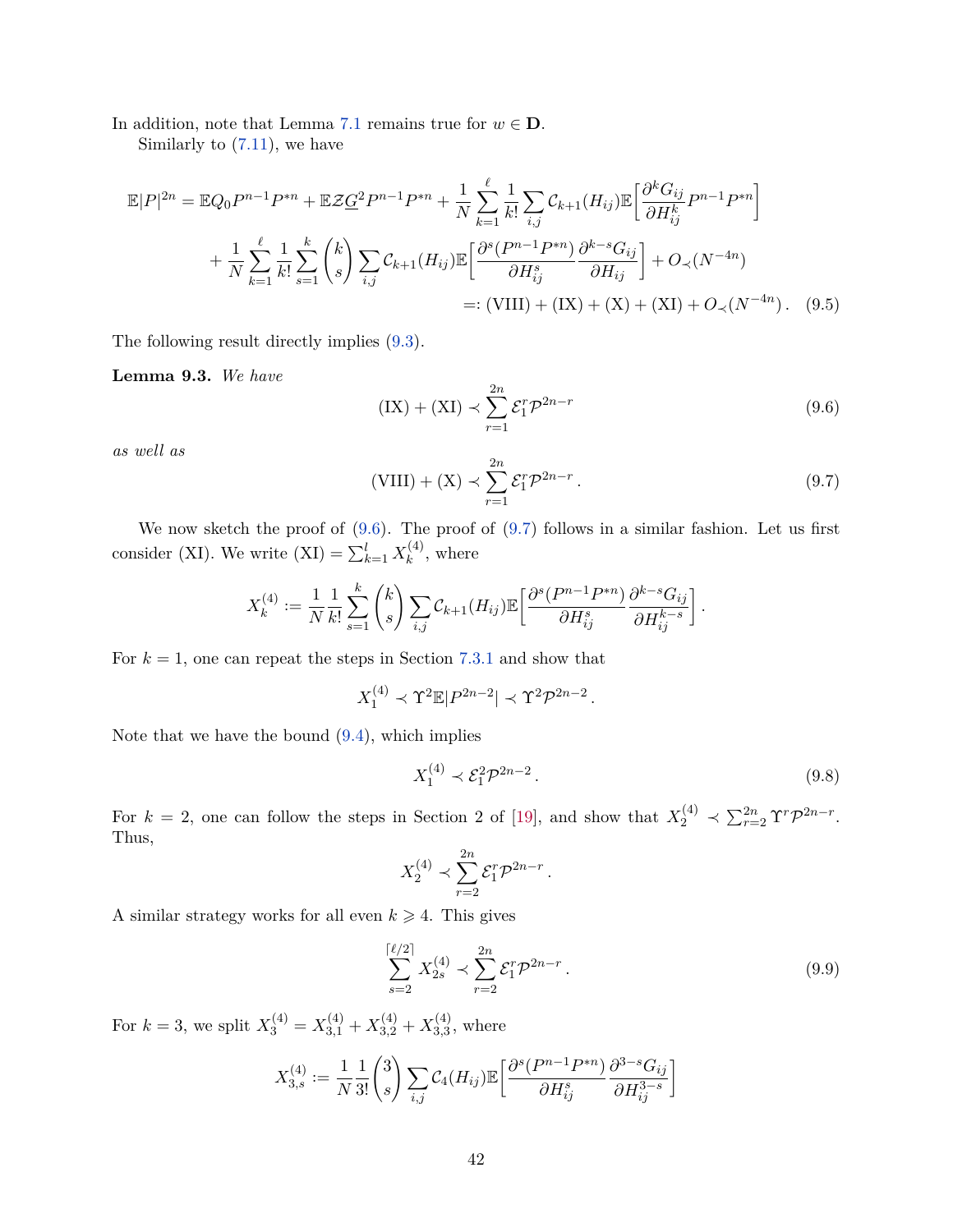for  $s = 1, 2, 3$ . Similarly to Step 1 of Section [7.3.3,](#page-26-0) we can show that

$$
X_{3,1}^{(4)} + X_{3,3}^{(4)} \prec \frac{1}{N^{2\beta}} \sum_{t=0}^{2n-2} ((\Psi + \sqrt{|\kappa| + \eta}) \Upsilon)^{t+1} \sqrt{\Upsilon} \mathcal{P}^{2n-2-t} \prec \sum_{r=2}^{2n} \mathcal{E}_1^r \mathcal{P}^{2n-r},
$$

where in the last step we used

$$
\frac{1}{N^{2\beta}}((\Psi+\sqrt{|\kappa|+\eta})\Upsilon)^{t+1}\sqrt{\Upsilon}\prec \mathcal{E}_1^t\cdot \frac{1}{N^{2\beta}}((\Psi+\sqrt{\kappa+\eta})\Upsilon)\sqrt{\Upsilon}\prec \mathcal{E}_1^t\cdot \frac{\Psi+\sqrt{|\kappa|+\eta}}{N\eta}\cdot \frac{\Psi+\sqrt{|\kappa|+\eta}}{\sqrt{N\eta}N^{2\beta}}\prec \mathcal{E}_1^{2+t}\,.
$$

Now consider  $X_{3,2}^{(4)}$  $_{3,2}^{(4)}$ . Similarly to  $(7.26)$ , we have

$$
X_{3,2}^{(4)} = -\frac{2n-2}{N^2} \sum_{i,j} C_4(H_{ij}) \mathbb{E}[P^{*n}P^{n-2}P'(G^2)_{ii} G_{ii} G_{jj}^2 + P^{*n}P^{n-2}P'\underline{G}^2 G_{ii} G_{jj}
$$
  
+ 
$$
P^{*n}P^{n-2}(\underline{G} + \underline{G}^2) G_{ii} G_{jj}] - \frac{2n}{N^2} \sum_{i,j} C_4(H_{ij}) \mathbb{E}[|P|^{2n-2} \overline{P}'(G^{*2})_{ii} G_{ii}|G_{jj}|^2
$$
  
+ 
$$
|P|^{2n-2} \overline{P}'\underline{G}^{*2} G_{ii} G_{jj} + |P|^{2n-2} (\underline{G}^* + \underline{G}^{*2}) G_{ii} G_{jj}] + O_{\prec}(\mathcal{E}_1^2 \mathcal{P}^{2n-2}) =: X_{3,2,1}^{(4)} + O_{\prec}(\mathcal{E}_1^2 \mathcal{P}^{2n-2}).
$$

Thus

<span id="page-42-0"></span>
$$
X_3^{(4)} = X_{3,2,1}^{(4)} + \sum_{r=2}^{2n} O_\prec (\mathcal{E}_1^r \mathcal{P}^{2n-r}). \tag{9.10}
$$

A similar strategy works for all odd  $k \geq 5$ . Note that [\(9.10\)](#page-42-0) implies the bound

$$
X_3^{(4)} \prec \frac{(\Psi + \sqrt{\eta + |\kappa|})^2}{N\eta q^2} \mathcal{P}^{2n-2} + \sum_{r=2}^{2n} \mathcal{E}_1^r \mathcal{P}^{2n-r}.
$$

By Lemma [2.2,](#page-5-6) we see that, compared to  $X_3^{(4)}$  $S_3^{(4)}$ , there will be additional factors of  $N^{-(k-2)\beta}$  in  $X_k^{(4)}$ *k* for all  $k \geqslant 4$ . Thus we can shown that

$$
\sum_{s=2}^{\lceil \ell/2 \rceil} X_{2s+1}^{(4)} \prec \frac{1}{N^{2\beta}} \left( \frac{(\Psi + \sqrt{\eta + |\kappa|})^2}{N\eta q^2} \mathcal{P}^{2n-2} + \sum_{r=2}^{2n} \mathcal{E}_1^r \mathcal{P}^{2n-r} \right) \prec \sum_{r=2}^{2n} \mathcal{E}_1^r \mathcal{P}^{2n-r}.
$$

Using the above relation, together with  $(9.8)$ – $(9.10)$ , we get

$$
(\text{XI}) = X_{3,2,1}^{(4)} + \sum_{r=2}^{2n} O_{\prec} (\mathcal{E}_1^r \mathcal{P}^{2n-r}). \tag{9.11}
$$

The computation of (IX) is similar, and we can show that

$$
(IX) = \frac{2n-2}{N^2} \sum_{i,j} C_4(H_{ij}) \mathbb{E}[P^{*n}P^{n-2}P'(G^2)_{ii}G_{jj}G^2 + P^{*n}P^{n-2}P'G^2G^2 + P^{*n}P^{n-2}(G+G^2)G^2]
$$
  
+ 
$$
\frac{2n}{N^2} \sum_{i,j} C_4(H_{ij}) \mathbb{E}[|P|^{2n-2}\overline{P}'(G^{*2})_{ii}G^*_{jj}G^2 + |P|^{2n-2}\overline{P}'(G^{*2}G^2 + |P|^{2n-2}(G^*+G^{*2})G_{ii}G_{jj}] + O(\sqrt{C_1^2}P^{2n-2}).
$$

By Proposition [2.5,](#page-6-1) we have

$$
\underline{G}^2 - G_{ii}G_{jj} \prec \frac{1}{q} + \frac{1}{\sqrt{N\eta}}.
$$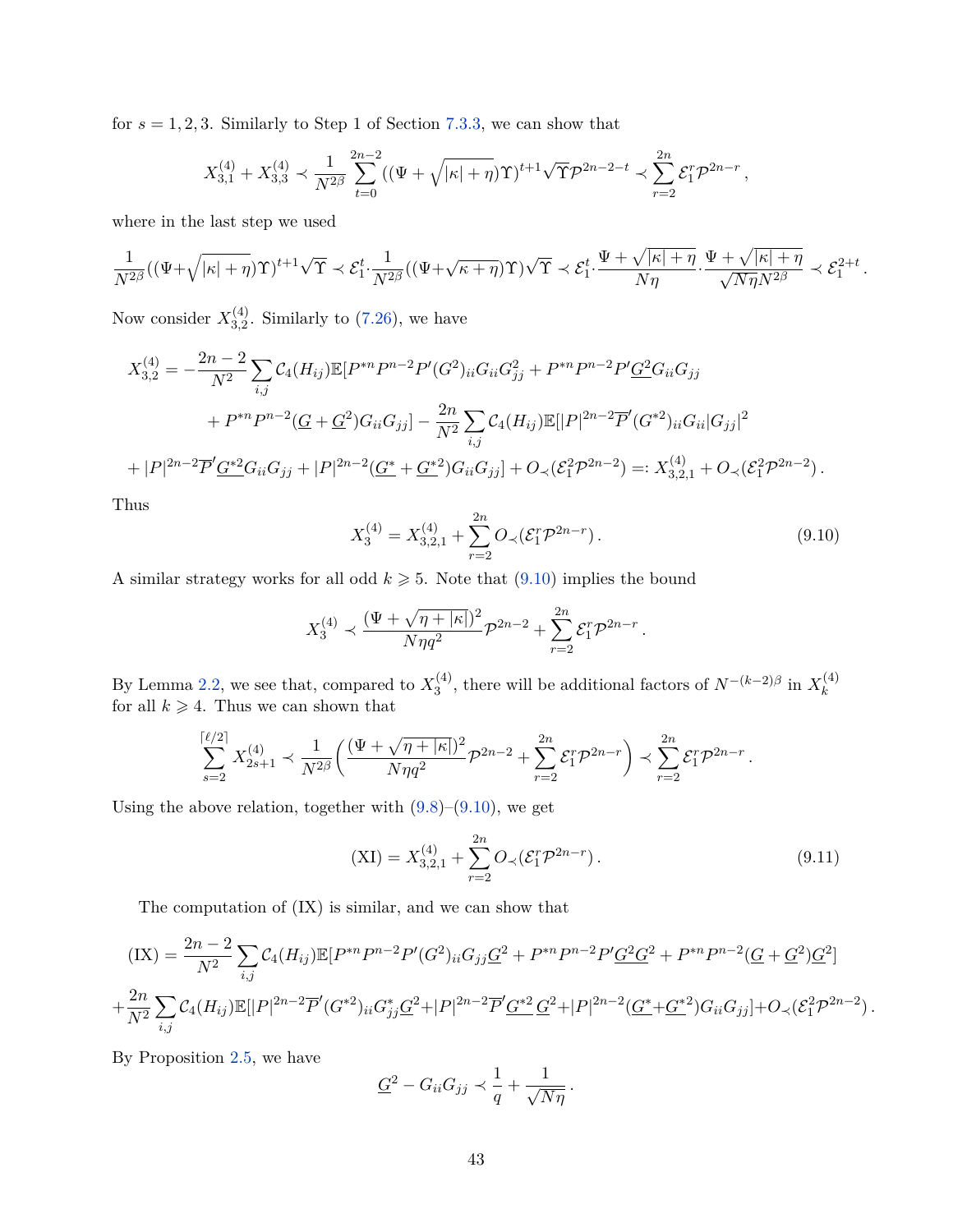Thus, there is a cancellation between the leading order terms of (IX) and (XI), which implies

$$
(IX) + (XI) \prec \sum_{r=2}^{2n} \Upsilon^r \mathcal{P}^{2n-r}
$$

as desired. This concludes the proof of Lemma [9.3,](#page-41-3) and also that of Lemma [4.2.](#page-11-2)

#### **10. Proof of the improved estimates for abstract polynomials**

<span id="page-43-0"></span>In this section we repeatedly use the following identity.

<span id="page-43-2"></span>**Lemma 10.1.** *We have*

$$
G_{ij} = \delta_{ij} \underline{G} + G_{ij} \underline{H} \underline{G} - (H G)_{ij} \underline{G}.
$$

**Proof.** The resolvent identity  $(H - z)G = I$  shows

$$
zG_{ij}\underline{G}=G_{ij}\underline{HG}-G_{ij}=(HG)_{ij}\underline{G}-\delta_{ij}\underline{G},
$$

and from which the proof follows.

Let  $f(G)$  be a function of the entries of *G*. We compute  $\mathbb{E} f(G)G_{ij}$  through

$$
\mathbb{E}f(G)G_{ij} = \mathbb{E}f(G)\delta_{ij}\underline{G} + \mathbb{E}f(G)G_{ij}\underline{HG} - \mathbb{E}f(G)(HG)_{ij}\underline{G},
$$

and we shall see that the last two terms above cancel each other up to leading order, by Lemma [2.1.](#page-5-2) As a result, we can replace  $\mathbb{E}f(G)G_{ij}$  by a slightly nicer quantity  $\mathbb{E}f(G)\delta_{ij}\underline{G}$ . This is the idea that we use throughout this section.

In each of the following subsections, the assumptions on *z* are given by the assumptions of the corresponding lemma being proved.

<span id="page-43-1"></span>**10.1. Proof of Lemma [5.3.](#page-13-2)** As discussed in Remark [5.4,](#page-13-7) it suffices to look at the case  $\nu_2 = 1$ .

Without loss of generality, let  $T_{i_1,\dots,i_{\nu_1}} = a_{i_1,\dots,i_{\nu_1}} N^{-\theta} G_{i_1 i_2} G_{x_2 x_2} \cdots G_{x_{\sigma} x_{\sigma}}$ , where  $x_2,\dots,x_{\sigma} \in$  $\{i_1, \ldots, i_{\nu_1}\}\$ , and  $a_{i_1,\ldots,i_{\nu_1}}$  is uniformly bounded. Using Lemma [10.1](#page-43-2) for  $i = i_1$  and  $j = i_2$ , we have

$$
\mathbb{E} S(T) = \sum_{i_2, ..., i_{\nu_1}} a_{i_2, ..., i_{\nu_1}} N^{-\theta} \mathbb{E} G G_{x_2 x_2} \cdots G_{x_{\sigma} x_{\sigma}}
$$
  
+ 
$$
\sum_{i_1, ..., i_{\nu_1}, x, y} a_{i_1, ..., i_{\nu_1}} N^{-\theta - 1} \mathbb{E} H_{xy} G_{yx} G_{i_1 i_2} G_{x_2 x_2} \cdots G_{x_{\sigma} x_{\sigma}}
$$
  
- 
$$
\sum_{i_1, ..., i_{\nu_1}, x} a_{i_1, ..., i_{\nu_1}} N^{-\theta} \mathbb{E} H_{i_1 x} G_{x i_2} \underline{G} G_{x_2 x_2} \cdots G_{x_{\sigma} x_{\sigma}}.
$$
 (10.1)

By Lemma [2.1](#page-5-2) and estimating the remainder term for large enough  $\ell$ , the second last term in [\(10.1\)](#page-43-3) becomes

$$
\sum_{k=1}^{\ell} \sum_{i_1, \dots, i_{\nu_1}, x, y} a_{i_1, \dots, i_{\nu_1}} N^{-\theta - 1} \frac{1}{k!} C_{k+1}(H_{xy}) \mathbb{E} \frac{\partial^k G_{yx} G_{i_1 i_2} G_{x_2 x_2} \cdots G_{x_{\sigma} x_{\sigma}}}{\partial H_{xy}^k} + O_{\prec}(N^{\nu_1(T) - \theta(T) - 1})
$$
\n
$$
=: \sum_{k=1}^{\ell} X_k^{(5)} + O_{\prec}(N^{\nu_1(T) - \theta(T) - 1}).
$$

<span id="page-43-3"></span> $\Box$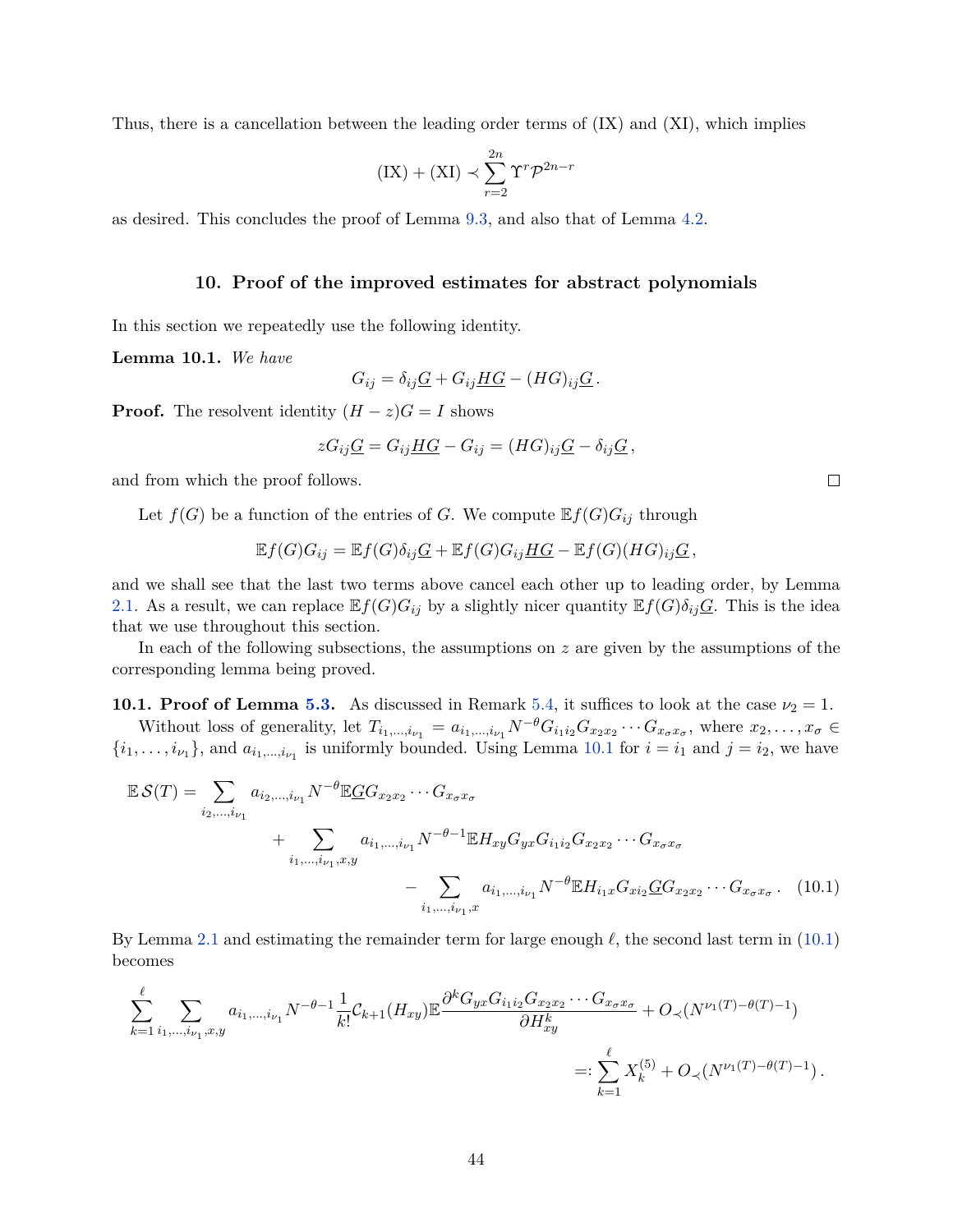Similarly, the last term in [\(10.1\)](#page-43-3) becomes

$$
- \sum_{k=1}^{\ell} \sum_{i_1, \dots, i_{\nu_1}, x} a_{i_1, \dots, i_{\nu_1}} N^{-\theta} \frac{1}{k!} C_{k+1}(H_{i_1x}) \mathbb{E} \frac{\partial^k G_{xi_2} \underline{G} G_{x_2 x_2} \cdots G_{x_{\sigma} x_{\sigma}}}{\partial H_{i_1x}^k} + O_{\prec}(N^{\nu_1(T) - \theta(T) - 1})
$$
  

$$
=: \sum_{k=1}^{\ell} X_k^{(6)} + O_{\prec}(N^{\nu_1(T) - \theta(T) - 1}).
$$

Let us estimate each  $X_k^{(5)}$  $\chi_k^{(5)}$  and  $X_k^{(6)}$  $k^{(0)}$ . For  $k = 1$ , by  $C_2(H_{ij}) = N^{-1}(1 + O(\delta_{ij}))$  and Lemma [2.8](#page-7-2) we have

$$
X_1^{(5)} = -\sum_{i_1,\dots,i_{\nu_1},x,y} a_{i_1,\dots,i_{\nu_1}} N^{-\theta - 2} \mathbb{E} G_{xx} G_{yy} G_{i_1 i_2} G_{x_2 x_2} \cdots G_{x_{\sigma} x_{\sigma}} + O_{\prec} (N^{\nu_1(T) - \theta(T)} (\mathbb{E} \Gamma + N^{-1}))
$$

and

$$
X_1^{(6)} = \sum_{i_1,\dots,i_{\nu_1},x} a_{i_1,\dots,i_{\nu_1}} N^{-\theta-1} \mathbb{E} G_{xx} \underline{G} G_{i_1 i_2} G_{x_2 x_2} \cdots G_{x_\sigma x_\sigma} + O_\prec (N^{\nu_1(T)-\theta(T)} (\mathbb{E} \Gamma + N^{-1})).
$$

Notice the cancellation between the above two equations. This gives

$$
X_1^{(5)} + X_1^{(6)} = O\left(\frac{N^{\nu_1(T) - \theta(T)}(\mathbb{E}\Gamma + N^{-1})}{N}\right). \tag{10.2}
$$

For  $k = 2$ , the most dangerous type of term in  $X_2^{(6)}$  $2^{(0)}$  contains only one off-diagonal entry of  $G$ , e.g.

<span id="page-44-0"></span>
$$
- \sum_{i_1, \dots, i_{\nu_1}, x} a_{i_1, \dots, i_{\nu_1}} N^{-\theta} C_3(H_{i_1 x}) \mathbb{E} G_{x i_2} G_{i_1 i_1} G_{x x} G_{x_2 x_2} \cdots G_{x_\sigma x_\sigma} =: X_{2,1}^{(6)}.
$$
 (10.3)

Note that [\(10.3\)](#page-44-0) can be written as  $\mathbb{E}S(T')$ , where  $T' \in \mathcal{T}$  and  $\nu_1(T') = \nu_1(T) + 1$ ,  $\theta(T') = \theta(t) + 1 + \beta$ , and  $\sigma(T') = \sigma(T) + 1$ . When a term in  $X_2^{(6)}$  $2^{(0)}$  contains at least two off-diagonal entries of *G*, one can use Lemma [2.8](#page-7-2) to show that it is bounded by  $O\left(\sqrt{N^{\theta-\nu_1}}\mathbb{E}\Gamma\right)$ . A similar argument works for all  $X_k^{(5)}$  $\binom{5}{k}$  and  $X_k^{(6)}$  when  $k \geq 2$ .

To sum up, we have

<span id="page-44-1"></span>
$$
\mathbb{E}\mathcal{S}(T) = \sum_{l=1}^{m} \mathbb{E}\mathcal{S}(T^{(l)}) + O_{\prec}(N^{\nu_1(T)-\theta(T)}(\mathbb{E}\Gamma+N^{-1}))
$$
\n(10.4)

for some fixed integer *m*. Each  $T^{(l)}$  satisfies  $\nu_1(T^{(l)}) = \nu_1(T) + 1$ ,  $\sigma(T^{(l)}) \geq \sigma(T) + 1$ ,  $\theta(T^{(l)}) =$  $\theta(T) + 1 + \beta(\sigma(T^{(l)}) - \sigma(T))$  and  $\nu_2(T^{(l)}) = 1$ , which implies

$$
\mathbb{E}\,\mathcal{S}(T^{(l)})\prec N^{\nu_1(T)-\theta(T)-\beta(\sigma(T^{(l)})-\sigma(T))}\prec N^{\nu_1(T)-\theta(T)-\beta}\,.
$$

Note that we can repeat  $(10.4)$  for each  $\mathbb{E} \mathcal{S}(T^{(l)})$ , and get

$$
\mathbb{E}\,\mathcal{S}(T^{(l)}) = \sum_{l'=1}^{m'} \mathbb{E}\,\mathcal{S}(T^{(l,l')}) + O_{\prec}(N^{\nu_1(T)-\theta(T)}(\mathbb{E}\Gamma+N^{-1})),
$$

and each  $\mathbb{E} S(T^{(l,l')})$  satisfies  $\mathbb{E} S(T^{(l,l)}) \prec N^{\nu_1(T)-\theta(T)-2\beta}$ . Repeating the step [\(10.4\)](#page-44-1)  $\lceil \beta^{-1} \rceil$  times concludes the proof of Lemma [5.3.](#page-13-2)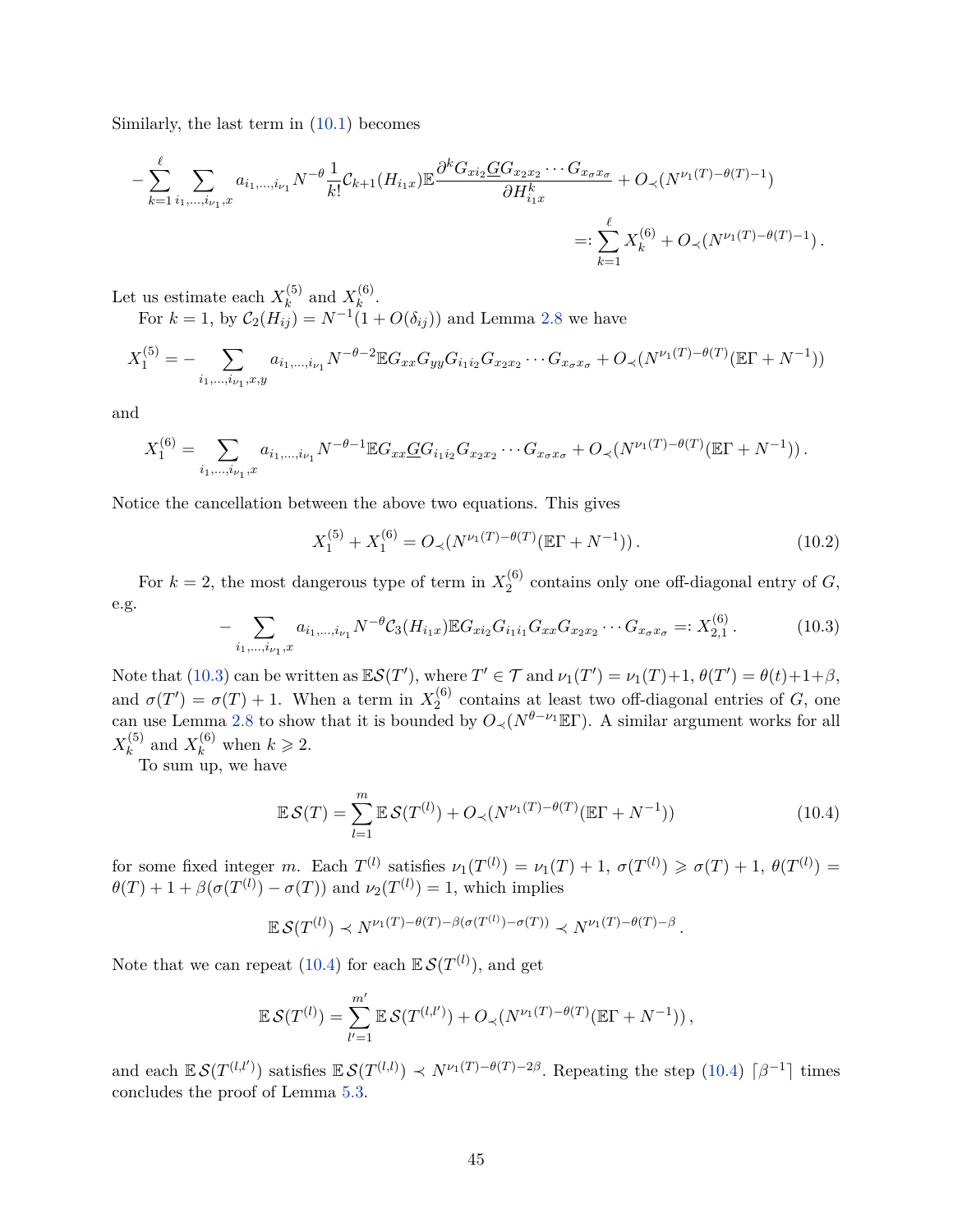<span id="page-45-0"></span>**10.2. Proof of Lemma [5.5.](#page-14-0)** Let  $T_{i_1,...,i_{\nu_1}} = a_{i_1,...,i_{\nu_1}} N^{-\theta} G_{x_1x_1} G_{x_2x_2} \cdots G_{x_{\sigma}x_{\sigma}}$ , where  $x_1,...,x_{\sigma} \in$  $\{i_1, \ldots, i_{\nu_1}\}$ , and  $a_{i_1, \ldots, i_{\nu_1}}$  is uniformly bounded. Using Lemma [10.1](#page-43-2) we have

$$
\mathbb{E} S(T) = \sum_{i_1, ..., i_{\nu_1}} a_{i_2, ..., i_{\nu_1}} N^{-\theta} \mathbb{E} G G_{x_2 x_2} \cdots G_{x_{\sigma} x_{\sigma}} - \sum_{i_1, ..., i_{\nu_1}, x} a_{i_1, ..., i_{\nu_1}} N^{-\theta} \mathbb{E} H_{x_1 x} G_{x x_1} G G_{x_2 x_2} \cdots G_{x_{\sigma} x_{\sigma}}
$$
  
+ 
$$
\sum_{i_1, ..., i_{\nu_1}, x, y} a_{i_1, ..., i_{\nu_1}} N^{-\theta - 1} \mathbb{E} H_{x y} G_{y x} G_{x_1 x_1} G_{x_2 x_2} \cdots G_{x_{\sigma} x_{\sigma}}.
$$

Now let us expand the last two terms by Lemma [2.1.](#page-5-2) As in Section [10.1,](#page-43-1) we shall see a cancellation among the leading terms, which gives

$$
\mathbb{E}\mathcal{S}(T) = \sum_{i_1,\dots,i_{\nu_1}} a_{i_2,\dots,i_{\nu_1}} N^{-\theta} \mathbb{E}\mathbb{G} G_{x_2 x_2} \cdots G_{x_\sigma x_\sigma}
$$
  
\n
$$
- \sum_{k=2}^{\ell} \sum_{i_1,\dots,i_{\nu_1},x} a_{i_1,\dots,i_{\nu_1}} N^{-\theta} \frac{1}{k!} C_{k+1} (H_{x_1 x}) \mathbb{E} \frac{\partial^k G_{xx_1} \mathbb{G} G_{x_2 x_2} \cdots G_{x_\sigma x_\sigma}}{\partial H_{x_1 x}^k}
$$
  
\n
$$
+ \sum_{k=2}^{\ell} \sum_{i_1,\dots,i_{\nu_1},x,y} a_{i_1,\dots,i_{\nu_1}} N^{-\theta-1} \frac{1}{k!} C_{k+1} (H_{xy}) \mathbb{E} \frac{\partial^k G_{yx} G_{x_1 x_1} G_{x_2 x_2} \cdots G_{x_\sigma x_\sigma}}{\partial H_{xy}^k}
$$
  
\n
$$
+ O_{\prec} (N^{\nu_1(T)-\theta(T)} (\mathbb{E}\Gamma + N^{-1})). \quad (10.5)
$$

For the terms on right-hand side of  $(10.5)$  that are not in  $\mathcal{T}_0$ , we can use Lemma [5.3](#page-13-2) and show that they are bounded by  $O_{\prec}(N^{\nu_1(T)-\theta(T)}(\mathbb{E}\Gamma+N^{-1}))$ . As a result, we find

<span id="page-45-3"></span>
$$
\mathbb{E}\mathcal{S}(T) = \sum_{i_1,\dots,i_{\nu_1}} a_{i_2,\dots,i_{\nu_1}} N^{-\theta} \mathbb{E}\mathbb{E}\mathbb{G}G_{x_2x_2} \cdots G_{x_kx_k} + \sum_{l=1}^m \mathbb{E}\mathcal{S}(T^{(l)}) + O_\prec(N^{\nu_1(T)-\theta(T)}(\mathbb{E}\Gamma+N^{-1}))
$$
\n(10.6)

for some fixed integer *m*. Each  $T^{(l)}$  satisfies  $T^{(l)} \in \mathcal{T}_0$ ,  $\nu_1(T^{(l)}) = \nu_1(T) + 1$ ,  $\sigma(T^{(l)}) - \sigma(T) \in 2\mathbb{N} + 4$ , and  $\theta(T^{(l)}) = \theta(T) + 1 + \beta(\sigma(T^{(l)}) - \sigma(T) - 2)$ . We can then repeat [\(10.6\)](#page-45-3) on the term

<span id="page-45-2"></span>
$$
\sum_{i_1,\dots,i_{\nu_1}} a_{i_2,\dots,i_{\nu_1}} N^{-\theta} \mathbb{E} G G_{x_2x_2} \cdots G_{x_{\sigma}x_{\sigma}}.
$$

After  $k-1$  times of repetition we get the desired result. This concludes the proof of Lemma [5.5.](#page-14-0)

<span id="page-45-1"></span>**10.3. Proof of Lemma [7.4.](#page-22-2)** (i) Let *V* be of the form [\(7.16\)](#page-22-1). By Lemma [2.8,](#page-7-2) we see that the result is trivially true for  $\nu_2 \geq 2$ , and hence we assume  $\nu_2 = 1$ . Define

$$
\mathcal{E}_2(V) := N^{\nu_1 - \theta} (\Psi + \sqrt{\kappa + \eta})^{\nu_4} (N\eta)^{-\nu_5} \Upsilon \mathbb{E} |P^{\nu_3}| + \sum_{t=1}^{\nu_3} N^{\nu_1 - \theta} (\Psi + \sqrt{\kappa + \eta})^{\nu_4} \Upsilon^{\nu_5} ((\Psi + \sqrt{\kappa + \eta}) \Upsilon)^t \mathbb{E} |P^{\nu_3 - t}|.
$$

By the definition of  $\nu_2$ , we consider two cases.

*Case 1.* The contribution of  $\nu_2$  comes from  $G_{x_1y_1}G_{x_2y_2}\cdots G_{x_ky_k}$ . Without loss of generality, we assume  $x_1 \neq y_1$ , and  $x_1 = i_1, y_1 = i_2$ . Furthermore, we denote  $V_{i_1,...,i_{\nu_1}} = V_{i_1,...,i_{\nu_1}}/G_{i_1 i_2}$ . From Lemma [10.1](#page-43-2) we know that

<span id="page-45-4"></span>
$$
\mathbb{E}S(V) = \sum_{i_1,\dots,i_{\nu_1}} \mathbb{E}\widehat{V}_{i_1,\dots,i_{\nu_1}} \delta_{i_1 i_2} \underline{G} + \sum_{i_1,\dots,i_{\nu_1}} \mathbb{E}\widehat{V}_{i_2,\dots,i_{\nu_1}} G_{i_1 i_2} \underline{H} \underline{G} - \sum_{i_1,\dots,i_{\nu_1}} \mathbb{E}\widehat{V}_{i_2,\dots,i_{\nu_1}} (HG)_{i_1 i_2} \underline{G}. \tag{10.7}
$$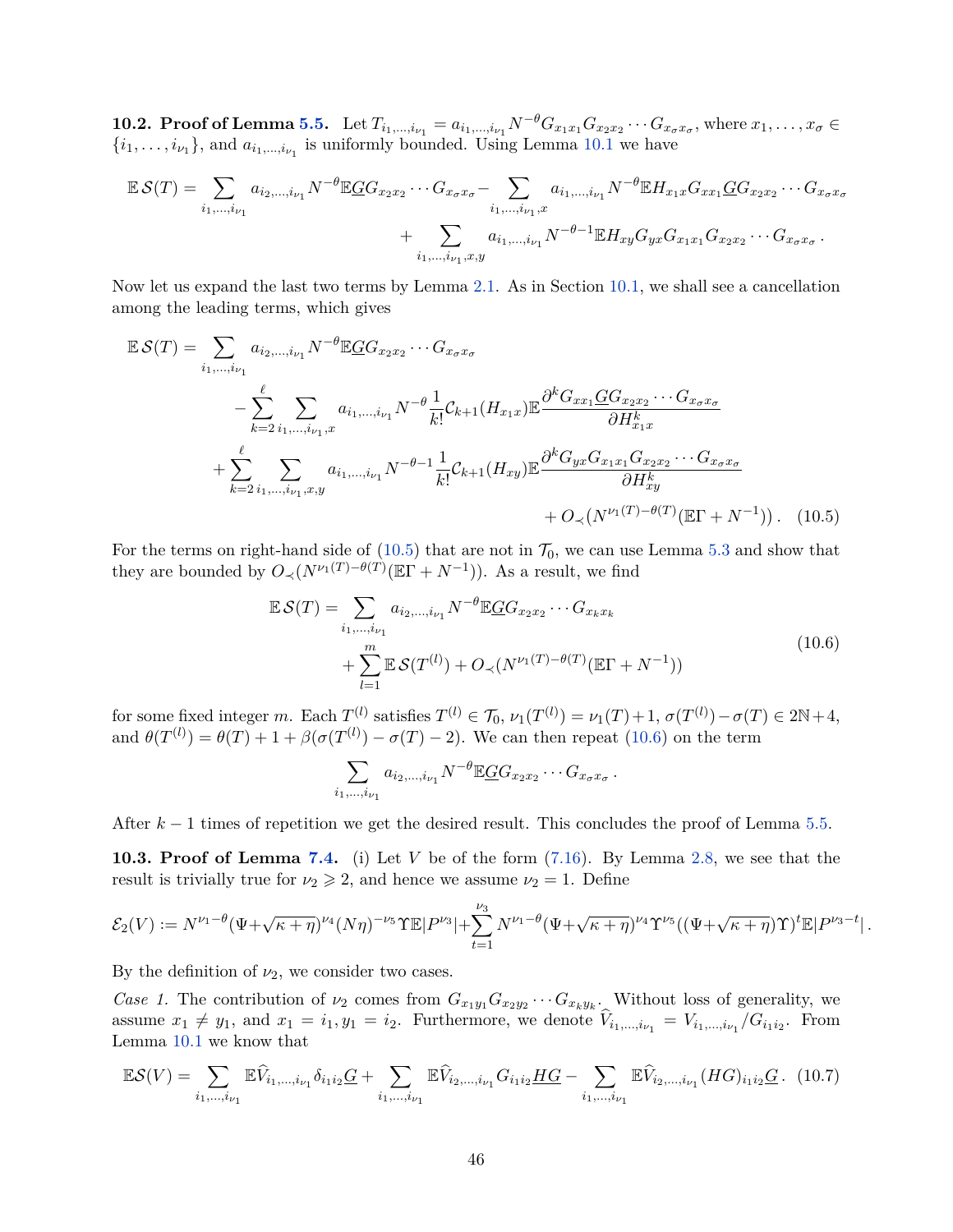By Lemma [2.1](#page-5-2) and estimating the remainder term for large enough  $\ell$ , the second last term in [\(10.7\)](#page-45-4) becomes

<span id="page-46-3"></span>
$$
\sum_{k=1}^{\ell} \sum_{i_1,\dots,i_{\nu_1},x,y} N^{-1} \frac{1}{k!} C_{k+1}(H_{xy}) \mathbb{E} \frac{\partial^k \widehat{V}_{i_1,\dots,i_{\nu_1}} G_{i_1 i_2} G_{yx}}{\partial H_{xy}^k} + O_{\prec}(N^{\nu_1(V)-\theta(V)-2} \mathbb{E}|P^{\nu_3}|), \tag{10.8}
$$

and we denote the first sum by  $\sum_{k=1}^{\ell} X_k^{(7)}$  $k^{(t)}$ . Similarly, the last term in [\(10.7\)](#page-45-4) becomes

<span id="page-46-2"></span>
$$
-\sum_{k=1}^{\ell} \sum_{i_1,\dots,i_{\nu_1},x} \frac{1}{k!} \mathcal{C}_{k+1}(H_{i_1x}) \mathbb{E} \frac{\partial^k \widehat{V}_{i_1,\dots,i_{\nu_1}} G_{xi} G}{\partial H_{i_1x}^k} + O_{\prec}(N^{\nu_1(V)-\theta(V)-2} \mathbb{E}|P^{\nu_3}|),\tag{10.9}
$$

and we denote the first sum by  $\sum_{k=1}^{\ell} X_k^{(8)}$  $\mathbf{k}^{(0)}$ . Similarly to Section [10.1,](#page-43-1) we see that when expanded by Lemma [2.1,](#page-5-2) the leading terms of  $X_1^{(7)}$  $X_1^{(7)}$  and  $X_1^{(8)}$  $_1^{\circ}$  cancel, and together with Lemma [7.1](#page-20-5) we can show that

$$
X_1^{(7)} + X_1^{(8)} \prec \mathcal{E}_2(V) \, .
$$

For  $k = 2$ , the most dangerous type of term in  $X_2^{(8)}$  $\chi_2^{(0)}$  contains  $\nu_3$  factors of *P*, and only one offdiagonal entry of  $G$  or  $G^2$ , e.g.

$$
- \sum_{i_1,\dots,i_{\nu_1},x} C_3(H_{i_1x}) \mathbb{E} \widehat{V}_{i_1,\dots,i_{\nu_1}} G_{xx} G_{i_1i_1} G_{xi_2} G =: X_{2,1}^{(8)}.
$$

Note that this term can be written as  $\mathbb{E}S(V')$ , where  $V' \in V$ ,  $\nu_1(V') = \nu_1(V) + 1$ ,  $\theta(V') =$  $\theta(V) + 1 + \beta$ ,  $\sigma(V') = \sigma(V) + 1$ , and  $\nu_i(V') = \nu_i(V)$  for  $i = 2, 3, 4, 5$ . When a term in  $X_2^{(8)}$  $2^{(8)}$  contains at least two factors of off-diagonal entries of *G* or  $G^2$ , or the differential  $\partial^2/\partial H_{i_1x}^2$  hits  $P^{\nu_3}$ , one can easily use Lemma [7.1](#page-20-5) to show that it is bounded by  $O\left(\sqrt{N^{\nu_1(V)-\theta(V)-2}}\mathbb{E}|P^{\nu_3}|\right)$ . A similar argument works for all  $X_k^{(5)}$  $\binom{5}{k}$  and  $X_k^{(6)}$  when  $k \geq 2$ .

To sum up, we have

<span id="page-46-0"></span>
$$
\mathbb{E}\mathcal{S}(V) = \sum_{l=1}^{m} \mathbb{E}\mathcal{S}(V^{(l)}) + O_{\prec}(\mathcal{E}_2(V))
$$
\n(10.10)

for some fixed integer *m*. Each  $V^{(l)}$  satisfies  $\nu_1(V^{(l)}) = \nu_1(V) + 1$ ,  $\sigma(V^{(l)}) \geq \sigma(V) + 1$ ,  $\theta(V^{(l)}) =$  $\theta(V) + 1 + \beta(\sigma(V^{(l)}) - \sigma(V)),$  and  $\nu_i(V^{(l)}) = \nu_i(V)$  for  $i = 2, 3, 4, 5$ . Thus Lemma [7.1](#page-20-5) implies

$$
\mathbb{E}\,\mathcal{S}(V^{(l)})\prec N^{\nu_1-\theta}(\Psi+\sqrt{\kappa+\eta})^{\nu_4}(N\eta)^{-\nu_5}\Upsilon^{1/2}\mathbb{E}|P^{\nu_3}|\cdot N^{-\beta}.
$$

Note that we can repeat [\(10.10\)](#page-46-0) for each  $\mathbb{E} S(V^{(l)})$  on right-hand side of (10.10). Doing this  $\lceil (2\beta)^{-1} \rceil$  times concludes the proof.

*Case 2.* The contribution to  $\nu_2$  comes from  $N^{-1}(G^2)_{xy}$ . Without loss of generality, we assume  $x = i_1, y = i_2$ , and we denote  $\tilde{V}_{i_1,...,i_{\nu_1}} = V_{i_1,...,i_{\nu_1}}/(G^2)_{i_1 i_2}$ . Note that

<span id="page-46-1"></span>
$$
(G2)ij = GijG + (G2)ijHG - (HG2)ijG,
$$

and hence

$$
\mathbb{E}\mathcal{S}(V) = \sum_{i_1,\dots,i_{\nu_1}} \mathbb{E}\widetilde{V}_{i_1,\dots,i_{\nu_1}} G_{i_1 i_2} \underline{G} + \sum_{i_1,\dots,i_{\nu_1}} \mathbb{E}\widetilde{V}_{i_2,\dots,i_{\nu_1}} (G^2)_{i_1 i_2} \underline{H} G - \sum_{i_1,\dots,i_{\nu_1}} \mathbb{E}\widetilde{V}_{i_2,\dots,i_{\nu_1}} (H G^2)_{i_1 i_2} \underline{G}
$$
  
= 
$$
\sum_{i_1,\dots,i_{\nu_1}} \mathbb{E}\widetilde{V}_{i_2,\dots,i_{\nu_1}} (G^2)_{i_1 i_2} \underline{H} G - \sum_{i_1,\dots,i_{\nu_1}} \mathbb{E}\widetilde{V}_{i_2,\dots,i_{\nu_1}} (H G^2)_{i_1 i_2} \underline{G} + O_{\prec}(\mathcal{E}_2(V)) . \quad (10.11)
$$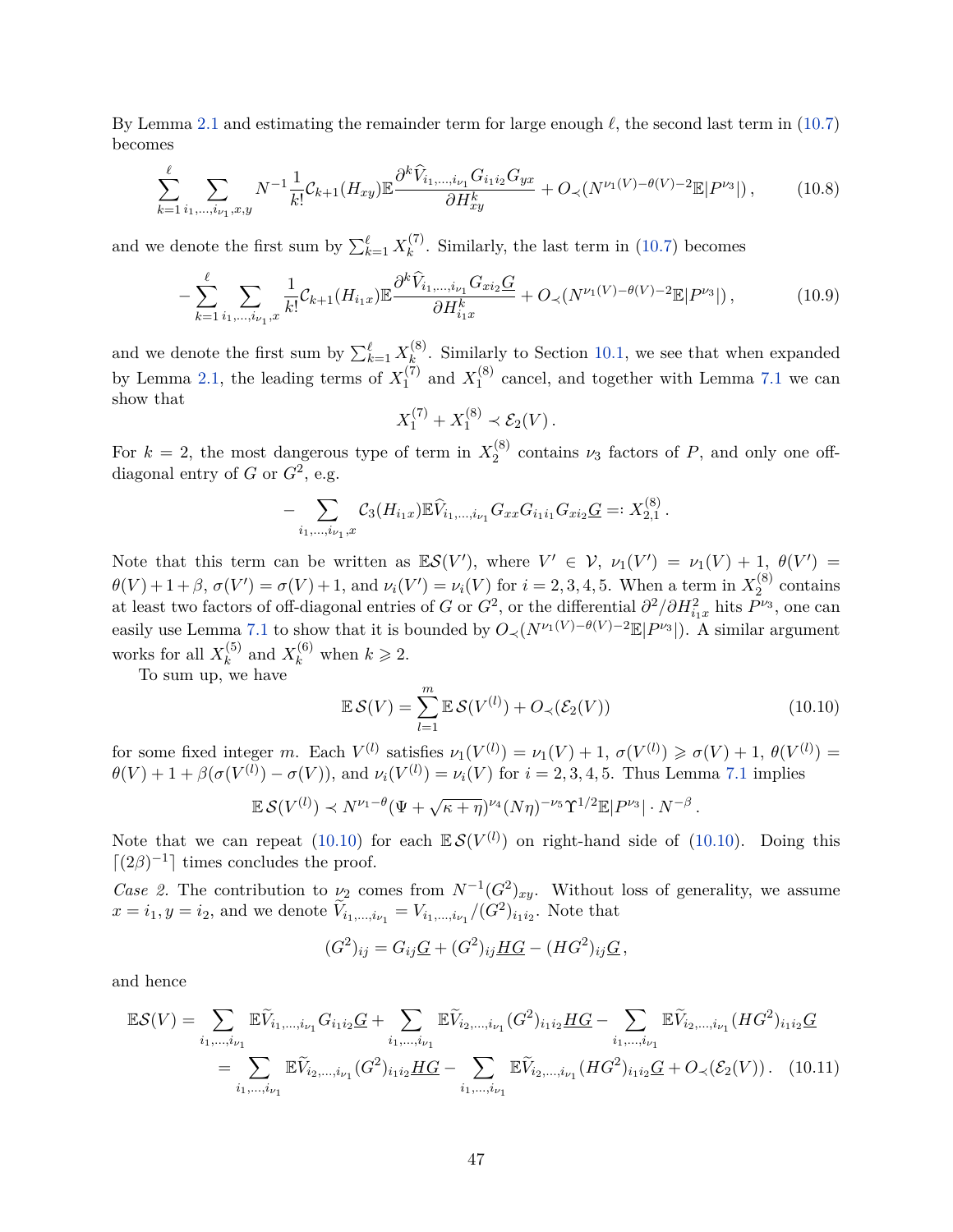We can then expand the first two terms on right-hand side of  $(10.11)$  using Lemma [2.1.](#page-5-2) The first term on right-hand side of  $(10.11)$  gives

$$
\sum_{k=1}^{\ell} \sum_{i_1, \dots, i_{\nu_1}, x, y} N^{-1} \frac{1}{k!} C_{k+1}(H_{xy}) \mathbb{E} \frac{\partial^k \widetilde{V}_{i_1, \dots, i_{\nu_1}}(G^2)_{i_1 i_2} G_{yx}}{\partial H_{xy}^k} + O_{\prec}(N^{\nu_1(V) - \theta(V) - 2} \mathbb{E}|P^{\nu_3}|), \quad (10.12)
$$

and we abbreviate the first sum above by  $\sum_{k=1}^{\ell} X_k^{(9)}$  $\binom{9}{k}$ . The second term on right-hand side of  $(10.11)$ gives

$$
-\sum_{k=1}^{\ell} \sum_{i_1,\dots,i_{\nu_1},x} \frac{1}{k!} C_{k+1}(H_{i_1x}) \mathbb{E} \frac{\partial^k \widetilde{V}_{i_1,\dots,i_{\nu_1}}(G^2)_{xi_2} G}{\partial H_{i_1x}^k} + O_{\prec}(N^{\nu_1(V)-\theta(V)-2} \mathbb{E}|P^{\nu_3}|),
$$

and we abbreviate the first sum above by  $\sum_{k=1}^{\ell} X_k^{(10)}$  $k^{(10)}$ . By [\(7.4\)](#page-20-1), we see that

$$
X_1^{(9)} = -\sum_{i_1,\dots,i_{\nu_1},x,y} N^{-2} \mathbb{E} \tilde{V}_{i_1,\dots,i_{\nu_1}}(G^2)_{i_1i_2} G_{xx} G_{yy} + O_{\prec}(\mathcal{E}_2(V)),
$$

and

$$
X_1^{(10)} = \sum_{i_1,\dots,i_{\nu_1},x} N^{-1} \mathbb{E} \widetilde{V}_{i_1,\dots,i_{\nu_1}}((G^2)_{i_1i_2} G_{xx} + (G^2)_{xx} G_{i_1i_2}) \underline{G} + O_{\prec}(\mathcal{E}_2(V)).
$$

Thus there is a cancellation between  $X_1^{(9)}$  $_1^{(9)}$  and  $X_1^{(10)}$  $1^{(10)}$ , which shows

<span id="page-47-0"></span>
$$
\mathbb{E} \mathcal{S}(V) = \sum_{i_1, \dots, i_{\nu_1}} \mathbb{E} \widetilde{V}_{i_1, \dots, i_{\nu_1}} \underline{G^2} G_{i_1 i_2} \underline{G} + \sum_{k=2}^{\ell} X_k^{(9)} + \sum_{k=2}^{\ell} X_k^{(10)} + O_{\prec}(\mathcal{E}_2(V)). \tag{10.13}
$$

The first term on right-hand side of [\(10.13\)](#page-47-0) is the leading term, and it no longer contains  $(G^2)_{i_1 i_2}$ . The rest of the proof is analogues to Case 1. We omit the details.

(ii) Let  $V \in V$  satisfy  $\nu_2(V) \neq 0$  and  $\nu_4(V) = \nu_5(V) = 0$ . From the result in (i), we have the bound

$$
\mathbb{E}S(V) \prec N^{\nu_1(V)-\theta(V)}\Upsilon \mathbb{E}|P^{\nu_3(V)}|+\sum_{t=1}^{\nu_3(V)} N^{\nu_1(V)-\theta(V)}((\Psi+\sqrt{\kappa+\eta})\Upsilon)^t \mathbb{E}|P^{\nu_3(V)-t}|,
$$

so that we only need to improve the bound for the term  $t = 1$ . Once again it suffices to assume  $\nu_2(V) = 1$ , and  $x_1 = i_1$ ,  $y_1 = i_2$ . We denote  $V_{i_1,...,i_{\nu_1}} = V_{i_1,...,i_{\nu_1}}/G_{i_1i_2}$ . As in [\(10.7\)](#page-45-4)–[\(10.9\)](#page-46-2), we have

$$
\mathbb{E} \mathcal{S}(V) = \sum_{i_1,\dots,i_{\nu_1}} \mathbb{E} \widehat{V}_{i_1,\dots,i_{\nu_1}} \delta_{i_1 i_2} \underline{G} + \sum_{k=1}^{\ell} X_k^{(7)} + \sum_{k=1}^{\ell} X_k^{(8)} + O_{\prec}(N^{\nu_1(V) - \theta(V) - 2} \mathbb{E} |P^{\nu_3}|).
$$

Let us pick a term  $\mathcal{X}$  in  $\sum_{k=1}^{\ell} X_k^{(7)} + \sum_{k=1}^{\ell} X_k^{(8)}$  $\lambda_k^{(0)}$ , which, we recall, are given by the sums in [\(10.8\)](#page-46-3) and [\(10.9\)](#page-46-2). When  $\nu_3(\mathcal{X}) \neq \nu_3(V) - 1$ , we handle this term as in the proof of (i). When  $\nu_3(\mathcal{X}) = \nu_3(V) - 1$ , then from [\(7.4\)](#page-20-1), we must have  $\nu_4(\mathcal{X}) = \nu_5(\mathcal{X}) = 1$ . Thus from (i), we have

$$
\mathbb{E}S(\mathcal{X}) \prec \mathcal{E}_2(\mathcal{X})
$$
  

$$
\prec N^{\nu_1-\theta}(\Psi+\sqrt{\kappa+\eta})(N\eta)^{-1}\Upsilon \mathbb{E}|P^{\nu_3-1}| + \sum_{t=1}^{\nu_3-1} N^{\nu_1-\theta}(\Psi+\sqrt{\kappa+\eta})\Upsilon((\Psi+\sqrt{\kappa+\eta})\Upsilon)^t \mathbb{E}|P^{\nu_3-1-t}|
$$
  

$$
\prec N^{\nu_1-\theta}\Upsilon^2 \mathbb{E}|P^{\nu_3-1}| + \sum_{t=2}^{\nu_3} N^{\nu_1-\theta}((\Psi+\sqrt{\kappa+\eta})\Upsilon)^t \mathbb{E}|P^{\nu_3-t}|
$$

as desired. This concludes the proof of Lemma [7.4.](#page-22-2)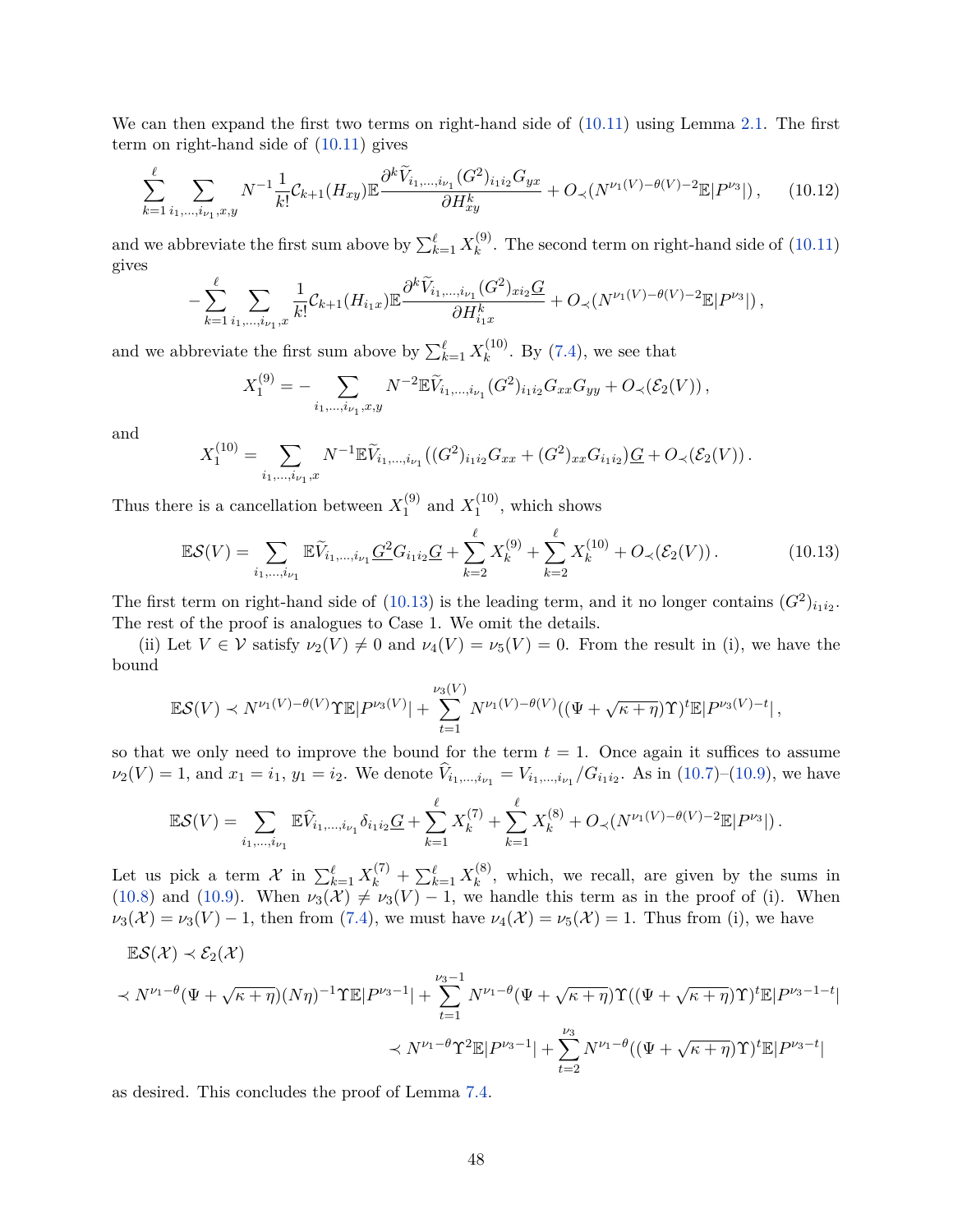<span id="page-48-0"></span>**10.4. Proof of Lemma [7.5.](#page-23-0)** Let  $V = a_{i_1,...,i_{\nu_1}} N^{-\theta} (P' N^{-1} (G^2)_{xx})^{\nu_4} G_{x_1x_1} G_{x_2x_2} \cdots G_{x_kx_k} G^s P^{\nu_3}$ . We abbreviate  $\widehat{V}_{i_1,\dots,i_{\nu_1}} := V_{i_1,\dots,i_{\nu_1}} / G_{x_1x_1}$ , and denote

$$
\mathcal{E}_3(V) := N^{\nu_1 - \theta} \Upsilon^{1 + \nu_4} \mathbb{E} |P^{\nu_3}| + \sum_{t=1}^{\nu_3} N^{\nu_1 - \theta} ((\Psi + \sqrt{\kappa + \eta}) \Upsilon)^{\nu_4 + t} \mathbb{E} |P^{\nu_3 - t}|.
$$

Using Lemma [10.1](#page-43-2) we have

$$
\mathbb{E}S(V) = \sum_{i_1,\dots,i_{\nu_1}} \mathbb{E}\hat{V}_{i_1,\dots,i_{\nu_1}}G + \sum_{i_1,\dots,i_{\nu_1}} \mathbb{E}\hat{V}_{i_2,\dots,i_{\nu_1}}G_{x_1x_1}\underline{HG} - \sum_{i_1,\dots,i_{\nu_1}} \mathbb{E}\hat{V}_{i_2,\dots,i_{\nu_1}}(HG)_{x_1x_1}\underline{G}.
$$

Now let us expand the last two terms by Lemma [2.1.](#page-5-2) As in Section [10.1,](#page-43-1) we shall see a cancellation among the leading terms. For other terms that are not in  $\mathcal{T}_0$ , we can use Lemma [5.3](#page-13-2) and show that they are bounded by  $O_{\prec}(\mathcal{E}_3(V))$ . As a result, we can show that

<span id="page-48-2"></span>
$$
\mathbb{E}\mathcal{S}(V) = \sum_{i_1,\dots,i_{\nu_1}} \mathbb{E}\widehat{V}_{i_1,\dots,i_{\nu_1}} \underline{G} + \sum_{l=1}^m \mathbb{E}\mathcal{S}(V^{(l)}) + O_{\prec}(\mathcal{E}_3(V))
$$
(10.14)

for some fixed integer *m*. Each  $V^{(l)}$  satisfies  $V^{(l)} \in V_0$ ,  $\nu_1(V^{(l)}) = \nu_1(V) + 1$ ,  $\sigma(V^{(l)}) - \sigma(V) \in 2\mathbb{N} + 4$ ,  $\theta(V^{(l)}) = \theta(V) + 1 + \beta(\sigma(V^{(l)}) - \sigma(V) - 2)$ , and  $\nu_i(V^{(l)}) = \nu_i(V)$  for  $i = 2, 3, 4, 5$ . One can then repeat [\(10.14\)](#page-48-2) process on the term

<span id="page-48-4"></span>
$$
\sum_{i_1,\ldots,i_{\nu_1}}\mathbb{E}\widehat{V}_{i_1,\ldots,i_{\nu_1}}\underline{G}\,.
$$

After *k* times of repetition we conclude the proof of Lemma [7.5.](#page-23-0)

<span id="page-48-1"></span>**10.5. Proof of Lemma [7.7.](#page-23-2)** The proof follows by repeatedly using the following result.

<span id="page-48-3"></span>**Lemma 10.2.** *Fix*  $r, u, v \in \mathbb{N}$ *. For any fixed*  $T \in \mathcal{T}_0$  *there exists*  $T^{(1)}, \ldots, T^{(k)} \in \mathcal{T}_0$ *, such that* 

$$
\mathbb{E}[\partial_w(\mathcal{S}(T))\underline{G}^u P^v] = \mathbb{E}[\partial_w(\mathcal{M}(T))\underline{G}^u P^v] + \sum_{l=1}^k \mathbb{E}[\partial_w \mathcal{S}(T^{(l)})\underline{G}^u P^v]
$$
  
+  $O_\prec (N^{\nu_1(T)-\theta(T)+1}\Upsilon((N\eta)^{-1} + N^{-\beta(r+1)})\mathbb{E}|P|^v)$   
+  $\sum_{t=1}^v O_\prec (N^{\nu_1(T)-\theta(T)+1}\Upsilon((\Psi + \sqrt{\kappa + \eta})\Upsilon)^t \mathbb{E}|P|^{v-t}),$  (10.15)

*where k is fixed. Each*  $T^{(l)}$  *satisfies*  $\sigma(T^{(l)}) - \sigma(T) \in 2\mathbb{N} + 4$ *,* 

<span id="page-48-5"></span>
$$
\nu_1(T^{(l)}) = \nu_1(T) + 1
$$
, and  $\theta(T^{(l)}) = \theta(T) + 1 + \beta(\sigma(T^{(l)}) - \sigma(T) - 2)$ .

**Proof of Lemma [10.2.](#page-48-3)** We abbreviate the error, i.e. the last two terms on right-hand side of  $(10.15)$ , by  $\mathcal{E}_4 \equiv \mathcal{E}_4(T, u, v)$ .

Let  $T_{i_1,...,i_{\nu_1}} = a_{i_1,...,i_{\nu_1}} N^{-\theta} G_{x_1x_1} G_{x_2x_2} \cdots G_{x_kx_k}$ , where  $x_1,...,x_k \in \{i_1,...,i_{\nu_1}\}$  and  $a_{i_1,...,i_{\nu_1}}$  is uniformly bounded. We abbreviate  $\hat{T}_{i_1,\dots,i_{\nu_1}} := T_{i_1,\dots,i_{\nu_1}}/G_{x_1x_1}$ . By Lemma [10.1,](#page-43-2) we have

$$
\mathbb{E}[\partial_w(\mathcal{S}(T))\underline{G}^u P^v] = \sum_{i_1,\dots,i_{\nu_1}} \mathbb{E}[\partial_w(\widehat{T}_{i_1,\dots,i_{\nu_1}}\underline{G})\underline{G}^u P^v] \n+ \sum_{i_1,\dots,i_{\nu_1}} \mathbb{E}[\partial_w(\widehat{T}_{i_1,\dots,i_{\nu_1}}G_{x_1x_1}\underline{HG})\underline{G}^u P^v] - \sum_{i_1,\dots,i_{\nu_1}} \mathbb{E}[\partial_w(\widehat{T}_{i_1,\dots,i_{\nu_1}}(HG)_{x_1x_1}\underline{G})\underline{G}^u P^v].
$$
\n(10.16)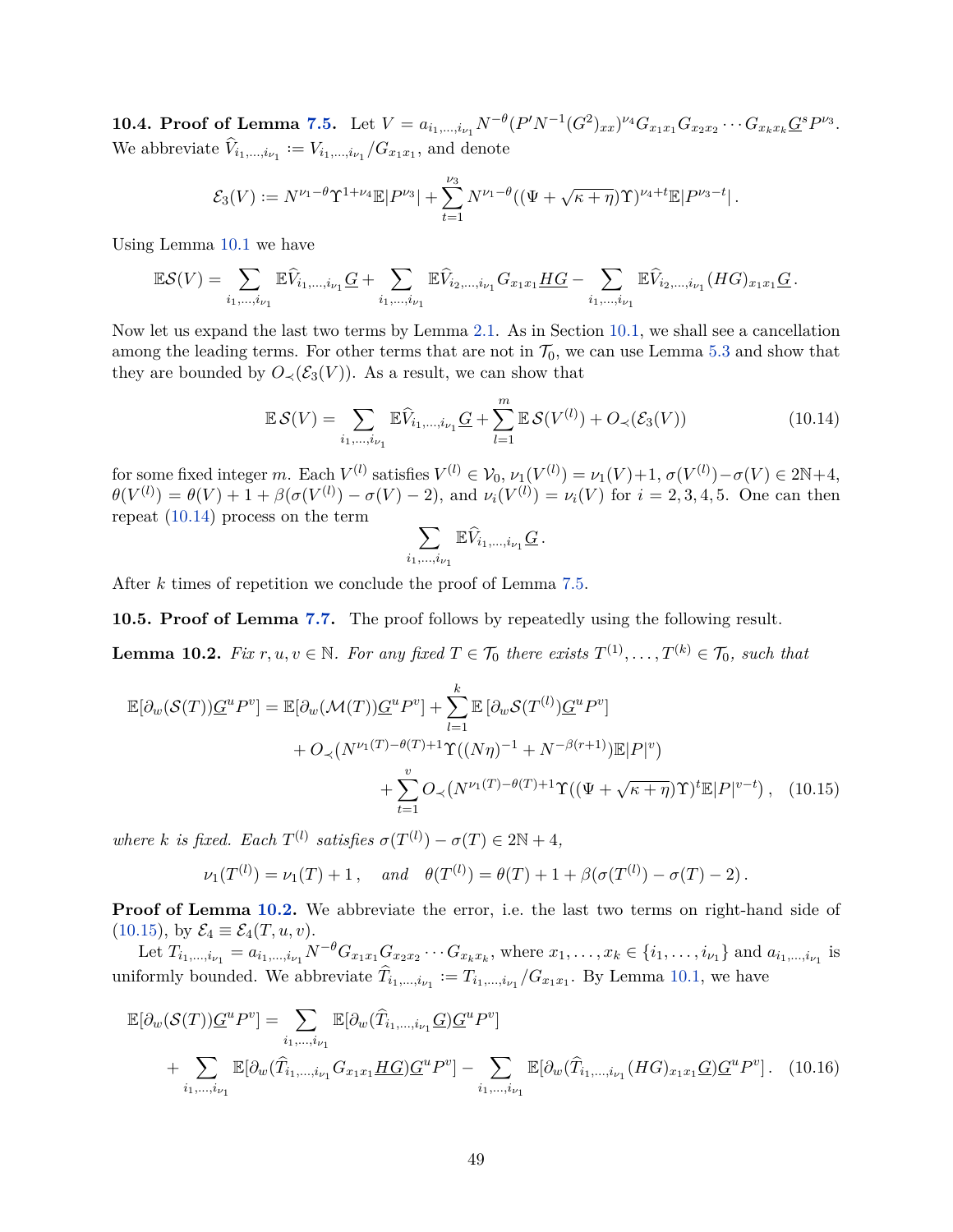Now we expand the last two terms in [\(10.16\)](#page-48-5) using Lemma [2.1.](#page-5-2) Note that we have

$$
\partial_w(H_{ij}) = 0
$$
 and  $\left[\partial_w, \frac{\partial}{\partial H_{ij}}\right] = 0$ .

The rest of the proof is analogous to that of Lemma [5.3.](#page-13-2) We omit the details.

## **A. Proof of Lemma [2.12](#page-8-1)**

<span id="page-49-0"></span>We prove the result for  $i \in \{1, 2, ..., [N/2]\}$ . The same analysis works for the other half of the spectrum. Let us denote

$$
R(x) := P(z, x) - (1 + zx + (1 + \mathcal{Z})x^{2}),
$$

and recall that  $P_0(z, x) = P(z, x) - \mathcal{Z}x^2$ , and  $m_0$  satisfies  $P_0(z, m_0(z)) = 0$ . Recall the definition of  $\widetilde{\mathbf{S}}$  from [\(2.6\)](#page-6-4), and define  $F : \widetilde{\mathbf{S}} \times \mathbb{C} \to \mathbb{C}$  by

$$
F(z, \Delta) = \frac{\mathcal{Z} - \Delta}{1 + \Delta} m_0(z)^2 + R\left(\frac{m_0(z)}{\sqrt{1 + \Delta}}\right) - R(m_0(z)).
$$

Since  $|m_0(z)| \approx 1$  for  $z \in \tilde{S}$ , and  $R(x)$ ,  $R'(x) = O(1/q^2)$  uniformly for  $|x| \leq 100$ , it is easy to check that

$$
\left. \frac{\partial F(z, \Delta)}{\partial \Delta} \right|_{F(z, \Delta) = 0} \neq 0
$$

with very high probability. By implicit function theorem, we can define a map  $\Delta : \widetilde{S} \to \mathbb{C}$  satisfying

<span id="page-49-1"></span>
$$
F(z, \Delta(z)) = 0.
$$
\n(A.1)

By  $(2.5)$ , it is east to check that

<span id="page-49-2"></span>
$$
\Delta = \mathcal{Z} + O_{\prec} \left( \frac{1}{\sqrt{N}q^3} \right) \tag{A.2}
$$

uniformly for  $z \in \mathbf{S}$ . Set  $M = m_0/$ √  $1 + \Delta$ . We have

$$
0 = P_0(z, m_0) = 1 + zm_0 + m_0^2 + R(m_0) = 1 + \sqrt{1 + \Delta} zM + (1 + \Delta)M^2 + R(\sqrt{1 + \Delta}M),
$$

and  $(A.1)$  implies

$$
(\mathcal{Z} - \Delta)M^2 + R(M) - R(\sqrt{1 + \Delta}M) = 0.
$$

Combining the above two relations gives

$$
P(\sqrt{1+\Delta} z, M) = 1 + \sqrt{1+\Delta} zM + (1+\mathcal{Z})M^{2} + R(M) = 0.
$$

Thus

<span id="page-49-3"></span>
$$
m(\sqrt{1+\Delta}z) = M = m_0/\sqrt{1+\Delta}.
$$
 (A.3)

Let  $\mathcal{E}_5 := 1/($  $\sqrt{N}q^3$ ). Then [\(A.2\)](#page-49-2) and [\(A.3\)](#page-49-3) imply

$$
m(z) = m_0 \Big(\frac{z}{1 + \mathcal{Z}/2} (1 + O_{\prec}(\mathcal{E}_5) \Big) \Big(1 + \frac{\mathcal{Z}}{2} + O_{\prec}(\mathcal{E}_5) \Big)^{-1}.
$$

 $\Box$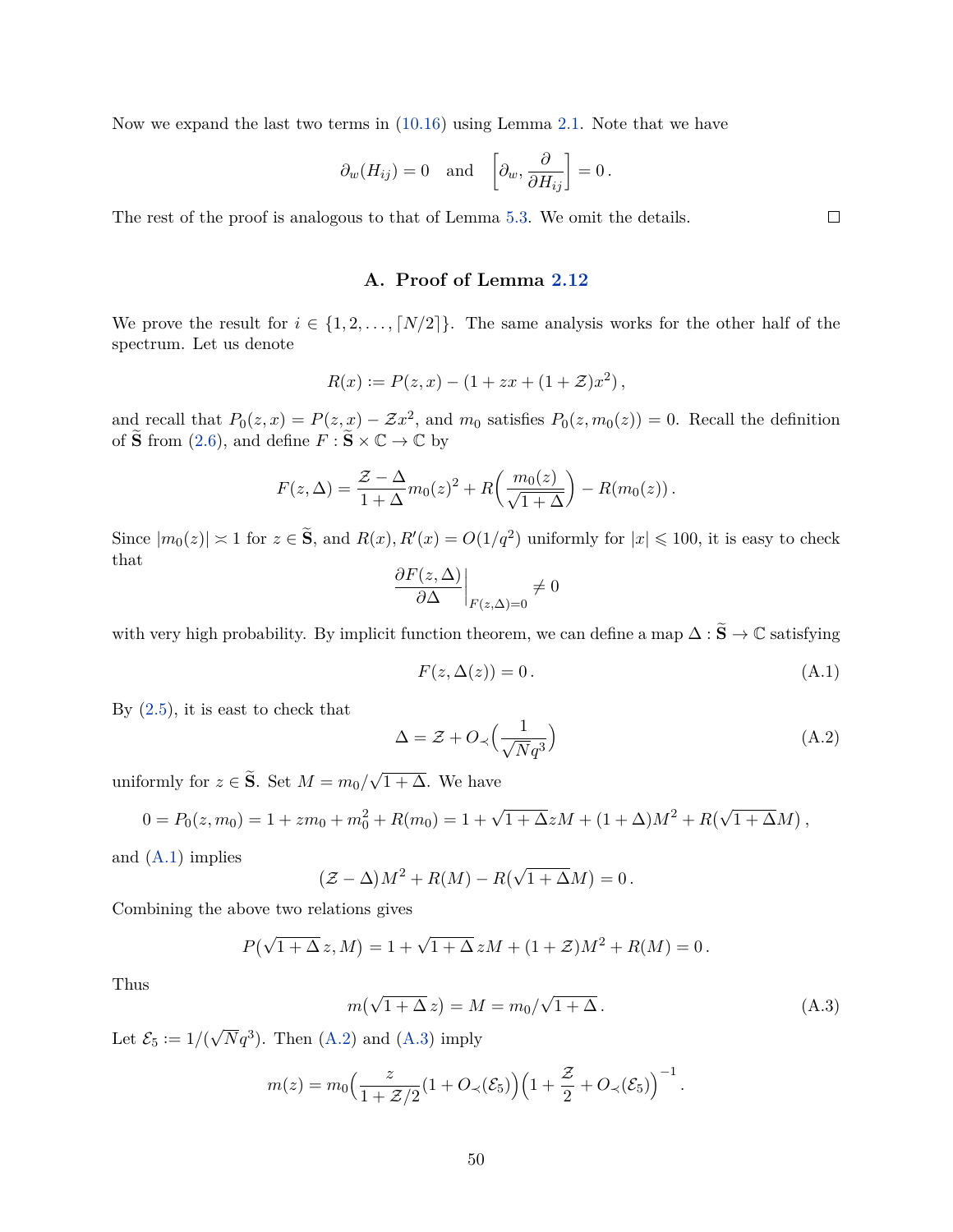Let us write  $z = E + i\eta$ . We have

$$
\varrho(E) = \frac{1}{\pi} \lim_{\eta \to 0+} \text{Im} \, m(E + i\eta) = \varrho_0 \Big( \frac{E}{1 + \mathcal{Z}/2} (1 + O_{\prec}(\mathcal{E}_5)) \Big) \Big( 1 + \frac{\mathcal{Z}}{2} + O_{\prec}(\mathcal{E}_5) \Big)^{-1} + O_{\prec}(\mathcal{E}_5).
$$

We set  $\tilde{L} := L_0(1 + \mathcal{Z}/2)$ , and note that

<span id="page-50-0"></span>
$$
L - \widetilde{L} \prec \mathcal{E}_5. \tag{A.4}
$$

Since  $\varrho_0$  has square root behaviour near the edge, we have

$$
\varrho(E) = \varrho_0 \Big(\frac{E}{1+\mathcal{Z}/2}\Big) \Big(1+\frac{\mathcal{Z}}{2}\Big)^{-1} + O_{\prec}\bigg(\frac{\mathcal{E}_5}{|\widetilde{L}^2 - E^2|^{1/2}}\bigg).
$$

For any  $i \in \{1, 2, ..., \lceil N/2 \rceil\}$ , we have

$$
\frac{i}{N} = \int_{-L}^{\gamma_i} \varrho(E) \, \mathrm{d}E = \int_{-\widetilde{L}}^{\gamma_i} \varrho_0 \Big( \frac{E}{1 + \mathcal{Z}/2} \Big) \Big( 1 + \frac{\mathcal{Z}}{2} \Big)^{-1} \, \mathrm{d}E + O_{\prec} \big( \mathcal{E}_5^{3/2} + \mathcal{E}_5 | \widetilde{L} + \gamma_i |^{1/2} \big) \, ,
$$

and

$$
\frac{i}{N} = \int_{-\widetilde{L}}^{\widetilde{\gamma}_{0,i}} \varrho_0 \Big(\frac{E}{1 + \mathcal{Z}/2}\Big) \Big(1 + \frac{\mathcal{Z}}{2}\Big)^{-1} dE,
$$

where  $\tilde{\gamma}_{0,i} := \gamma_{0,i}(1 + \mathcal{Z}/2)$ . Thus

<span id="page-50-1"></span>
$$
\mathcal{E}_6 := \int_{\gamma_i}^{\tilde{\gamma}_{0,i}} \varrho_0 \Big( \frac{E}{1 + \mathcal{Z}/2} \Big) \Big( 1 + \frac{\mathcal{Z}}{2} \Big)^{-1} dE \prec \mathcal{E}_5^{3/2} + \mathcal{E}_5 |\tilde{L} + \gamma_i|^{1/2} \,. \tag{A.5}
$$

We claim that

$$
\gamma_i - \widetilde{\gamma}_{0,i} = \gamma_i - \gamma_{0,i}(1 + \mathcal{Z}/2) \prec \frac{1}{\sqrt{N}q^3},
$$

which together with the trivial estimate

$$
\gamma_{0,i} = \gamma_{\text{sc},i} + O(q^{-2})
$$

implies the desired result.

If  $\gamma_i < -\tilde{L}$ , then  $\gamma_i \ge -L$  and [\(A.4\)](#page-50-0) imply  $\gamma_i + \tilde{L} \prec \mathcal{E}_5$ . Thus [\(A.5\)](#page-50-1) shows  $\mathcal{E}_6 \prec \mathcal{E}_5^{3/2}$ . We also have

$$
\mathcal{E}_6 = \int_{\gamma_i}^{\widetilde{\gamma}_{0,i}} \varrho_0 \Big( \frac{E}{1+\mathcal{Z}/2} \Big) \Big( 1 + \frac{\mathcal{Z}}{2} \Big)^{-1} dE = \int_{-\widetilde{L}}^{\widetilde{\gamma}_{0,i}} \varrho_0 \Big( \frac{E}{1+\mathcal{Z}/2} \Big) \Big( 1 + \frac{\mathcal{Z}}{2} \Big)^{-1} \asymp |\widetilde{\gamma}_{0,i} + \widetilde{L}|^{3/2} ,
$$

which implies  $\tilde{\gamma}_{0,i} + \tilde{L} \prec \mathcal{E}_5$ . The claim then follows from  $\gamma_i + \tilde{L} \prec \mathcal{E}_5$  and a triangle inequality.

If  $\gamma_i \in [-\tilde{L}, \tilde{\gamma}_{0,i}]$  then it suffices to assume  $\tilde{\gamma}_{i,0} + \tilde{L} \ge \mathcal{E}_5$ . We have

$$
\mathcal{E}_6 = \int_{\gamma_i}^{\widetilde{\gamma}_{0,i}} \varrho_0 \Big(\frac{E}{1 + \mathcal{Z}/2}\Big) \Big(1 + \frac{\mathcal{Z}}{2}\Big)^{-1} dE \asymp |\widetilde{\gamma}_{0,i} - \gamma_i| \cdot |\widetilde{\gamma}_{0,i} + \widetilde{L}|^{1/2},
$$

and together with  $(A.5)$  we get

$$
|\widetilde{\gamma}_{0,i}-\gamma_i| \prec \mathcal{E}_5^{3/2} |\widetilde{\gamma}_{0,i}+\widetilde{L}|^{-1/2} + \mathcal{E}_5|\widetilde{L}+\gamma_i|^{1/2} |\widetilde{\gamma}_{0,i}+\widetilde{L}|^{-1/2} \prec \mathcal{E}_5.
$$

If  $\gamma_i > \tilde{\gamma}_{0,i}$  then it suffices to assume  $\gamma_i + \tilde{L} \geq \mathcal{E}_5$ . We have

$$
|\mathcal{E}_6| = \int_{\widetilde{\gamma}_{0,i}}^{\gamma_i} \varrho_0 \Big(\frac{E}{1+\mathcal{Z}/2}\Big) \Big(1+\frac{\mathcal{Z}}{2}\Big)^{-1} dE \asymp |\widetilde{\gamma}_{0,i} - \gamma_i| \cdot |\gamma_i + \widetilde{L}|^{1/2},
$$

which together with  $(A.5)$  implies the claim. This concludes the proof of Lemma [2.12.](#page-8-1)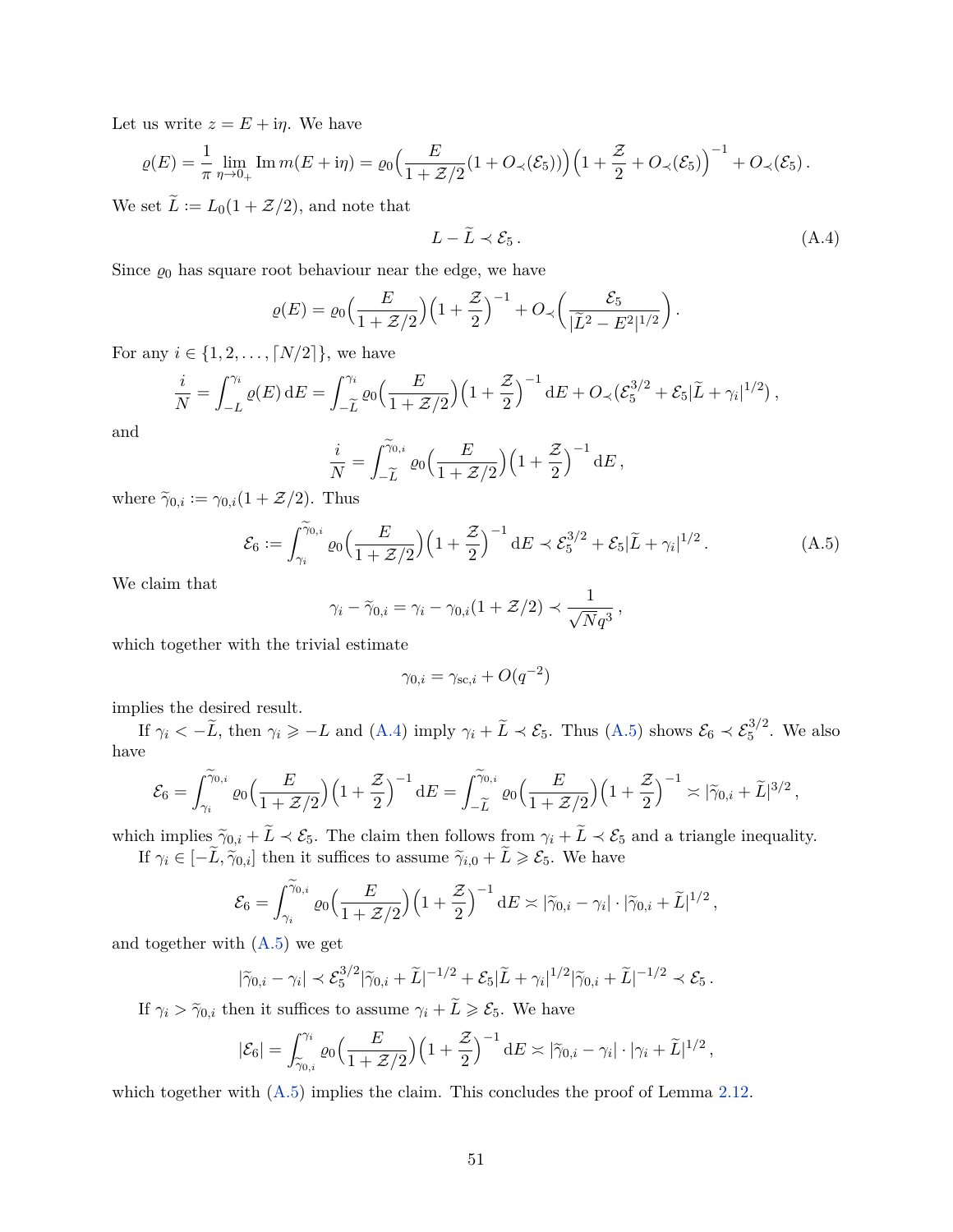## **References**

- <span id="page-51-4"></span>[1] N. Alon, *Spectral techniques in graph algorithms*, LATIN'98: Theoretical Informatics, Springer, 1998, pp. 206–215.
- <span id="page-51-8"></span>[2] R. Bauerschmidt, J. Huang, A. Knowles, and H.T. Yau, *Edge rigidity and universality of random regular graphs of intermediate degree*, Preprint arXiv: 1910.10121 (2019).
- <span id="page-51-10"></span>[3] P. Bourgade and K. Mody, *Gaussian fluctuations of the determinant of wigner matrices*, Electr. J. Prob. **24** (2019).
- <span id="page-51-5"></span>[4] F.R.K. Chung, *Spectral graph theory*, no. 92, American Mathematical Society, 1997.
- <span id="page-51-17"></span>[5] A. Boutet de Monvel and A. Khorunzhy, *Asymptotic distribution of smoothed eigenvalue density. I. Gaussian random matrices*, Random Oper. and Stoch. Equ. **7** (1999), 1–22.
- <span id="page-51-18"></span>[6] , *Asymptotic distribution of smoothed eigenvalue density. II. Wigner random matrices*, Random Oper. and Stoch. Equ. **7** (1999), 149–168.
- <span id="page-51-14"></span>[7] L. Erdős, A. Knowles, and H.-T. Yau, *Averaging fluctuations in resolvents of random band matrices*, Ann. H. Poincaré **14** (2013), 1837–1926.
- <span id="page-51-2"></span>[8] L. Erdős, A. Knowles, H.-T. Yau, and J. Yin, *Spectral statistics of Erdős-Rényi graphs II: Eigenvalue spacing and the extreme eigenvalues*, Comm. Math. Phys. **314** (2012), 587–640.
- <span id="page-51-1"></span>[9] , *Spectral statistics of Erdős-Rényi graphs I: Local semicircle law*, Ann. Prob. **41** (2013), 2279– 2375.
- <span id="page-51-7"></span>[10] L. Erdős, H.-T. Yau, and J. Yin, *Rigidity of eigenvalues of generalized Wigner matrices*, Adv. Math **229** (2012), 1435–1515.
- <span id="page-51-9"></span>[11] J. Gustavsson, *Gaussian fluctuations of eigenvalues in the GUE*, Ann. Inst. Henri Poincaré (B) **41** (2005), 151–178.
- <span id="page-51-3"></span>[12] Y. He, *Bulk eigenvalue fluctuations of sparse random matrices*, Preprint arXiv: 1904.07140.
- <span id="page-51-16"></span>[13] Y. He and A. Knowles, *Mesoscopic eigenvalue statistics of Wigner matrices*, Ann. Appl. Prob. **27** (2017), 1510–1550.
- <span id="page-51-20"></span>[14] Y. He and A. Knowles, *Mesoscopic eigenvalue density correlations of Wigner matrices*, Prob. Theor. Rel. Fields **177** (2020), 147–216.
- <span id="page-51-15"></span>[15] Y. He, A. Knowles, and M. Marcozzi, *Local law and eigenvector delocalization for supercritical Erdős– Rényi graphs*, Ann. Prob. **47** (2019), 3278–3302.
- <span id="page-51-13"></span>[16] Y. He, A. Knowles, and R. Rosenthal, *Isotropic self-consistent equations for mean-field random matrices*, Prob. Theor. Rel. Fields **171** (2018), 203–249.
- <span id="page-51-6"></span>[17] S. Hoory, N. Linial, and A. Wigderson, *Expander graphs and their applications*, Bull. Amer. Math. Soc. **43** (2006), no. 4, 439–561.
- <span id="page-51-12"></span>[18] J. Huang, B. Landon, and H.-T. Yau, *Bulk universality of sparse random matrices*, J. Math. Phys. **56** (2015).
- <span id="page-51-0"></span>[19] , *Transition from Tracy-Widom to Gaussian fluctuations of extremal eigenvalues of sparse Erdős– Rényi graphs*, Ann. Prob. **48** (2020), 916–962.
- <span id="page-51-19"></span>[20] A.M. Khorunzhy, B.A. Khoruzhenko, and L.A. Pastur, *Asymptotic properties of large random matrices with independent entries*, J. Math. Phys. **37** (1996), 5033–5060.
- <span id="page-51-11"></span>[21] B. Landon and P. Sosoe, *Applications of mesoscopic CLTs in random matrix theory*, Preprint arXiv: 1811.05915 (2018).